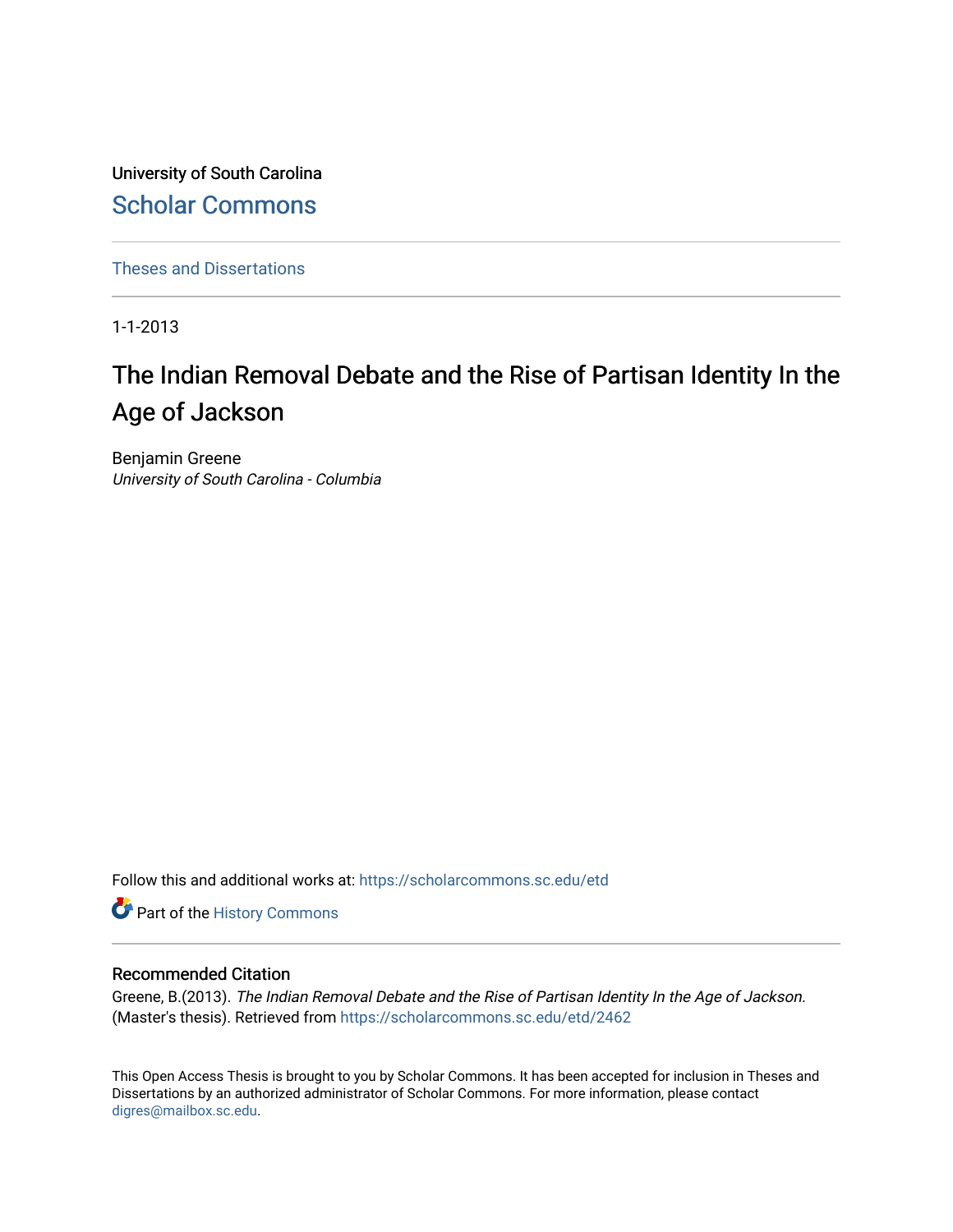The Indian Removal Debate and the Rise of Partisan Identity in the Age of Jackson

by

Benjamin Greene

**Bachelor of Arts** Colgate University, 2003

Submitted in Partial Fulfillment of the Requirements

For the Degree of Master of Arts in

History

College of Arts and Sciences

University of South Carolina

2013

Accepted by:

Daniel Littlefield, Director of Thesis

Blake Gilpin, Reader

Lacy Ford, Vice Provost and Dean of Graduate Studies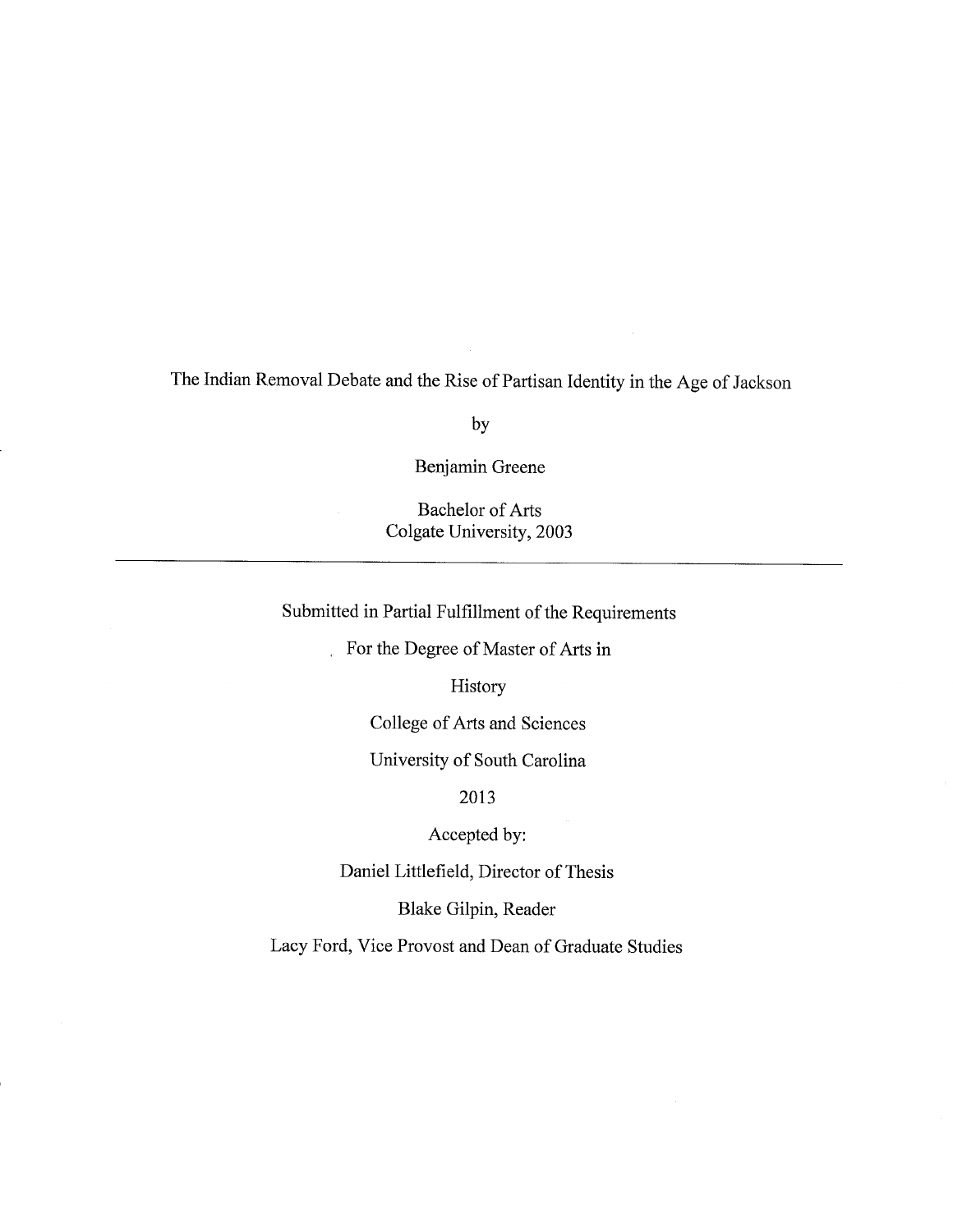#### Abstract

The election of Andrew Jackson to the presidency in 1828 coincided with the rise of the nation's "second party system." The divide which emerged between Jacksonian Democrats and their opposition party, the Whigs, is generally accepted as marking the origin of an American political culture defined by a partisan divide. Political historians of the period have often focused on the key divisive issues: South Carolina's nullification agitation, the Bank Crisis, and working class identity politics have been most often featured in this scholarship. The Indian Removal Debate has generally been examined as ancillary to these partisan developments, an after-effect for all intents and purposes. This study places the Indian Removal Debate at the center of the emerging partisan rift, and argues that the debate actually helped craft the partisan identities that would inform both sides. In particular, Jacksonian Democrats pursued a dialogue of racial construction regarding Indians, and the resulting construct served to fortify their identity claims as the party of "practicality." The results of the Indian Removal Debate reached far beyond the Indian issue, as Democrats carried the identity forged in that debate into other arenas as well. The study is based on the records of the United States Congress for the relevant period. and also includes examinations of personal and professional writings created by William Gilmore Simms, and by former Georgia governors and engaged Indian Removal activists George Gilmer and Wilson Lumpkin.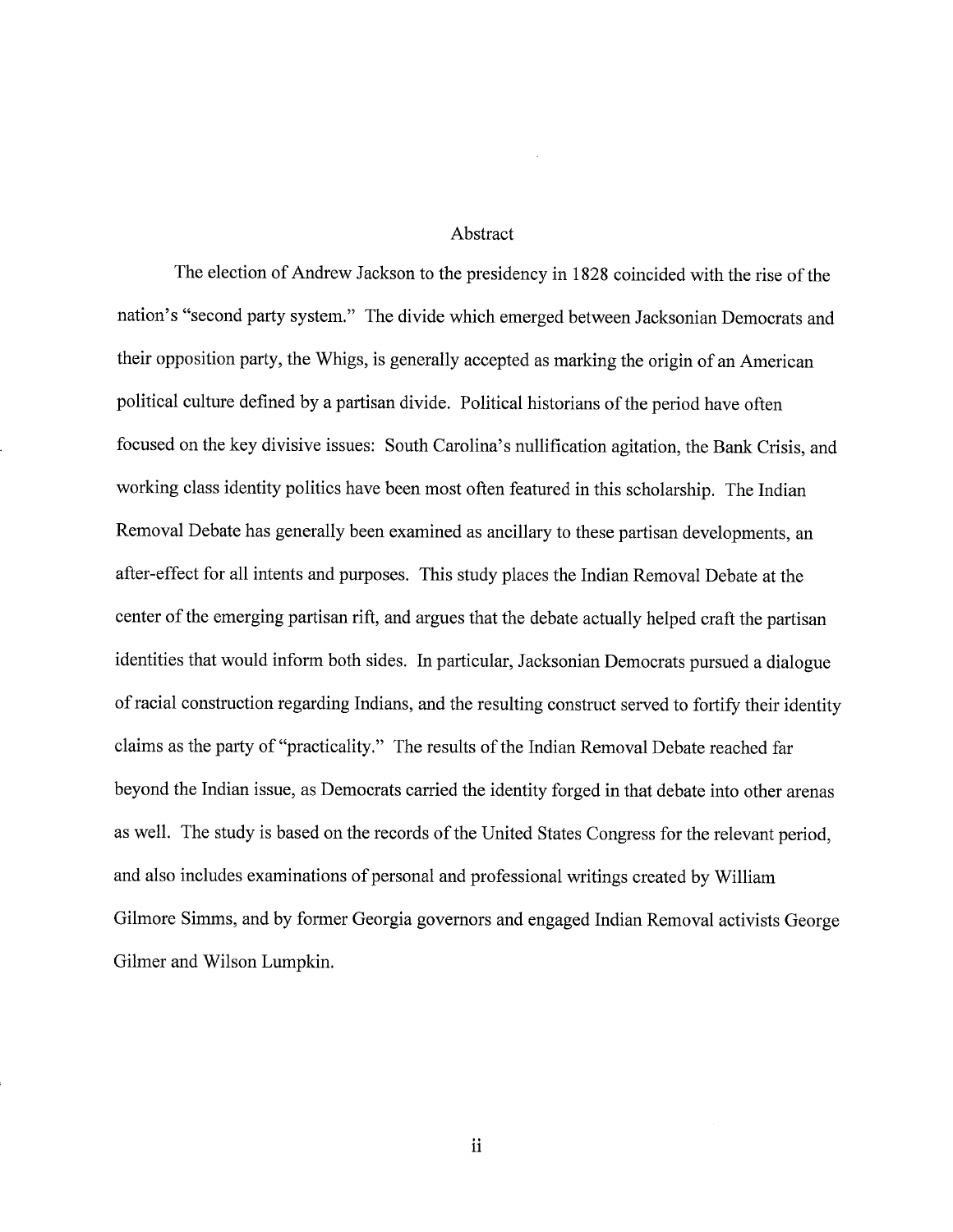## Table of Contents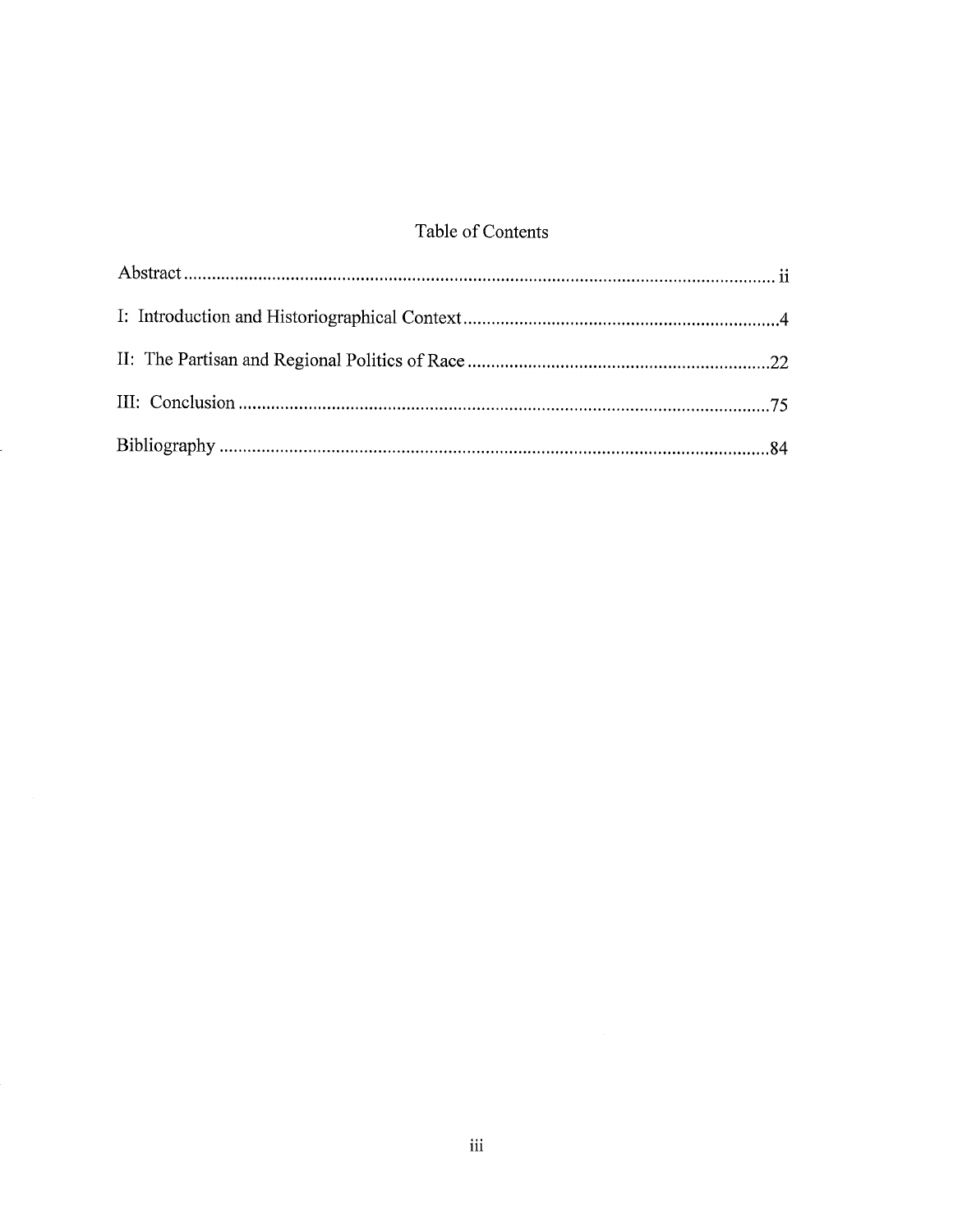### I: Introduction and Historiographical Context

Few episodes in the long, conflicted history of national Indian relations are as iconic, or irresolvable, as the "the Trail of Tears." Its gravity in the national popular memory arises from a variety of features that render it highly visible and frustratingly blatant. The Cherokee nation was one of the "five civilized nations," five well-populated and "advanced" separate Indian nations that were the focus of agitation in the southern and western states that would propel Indian Removal to an issue of national debate. The Cherokee in particular captured the imagination of the American public as paragons of progress. In spite of these signs of progress and their public reputation, Congress passed the Indian Removal Act in 1830, and the fate of the Cherokee was sealed.

Removal was a highly publicized public issue that stood front and center in the press at the time, and is distinct from other iconic episodes of national injustice perpetrated against Indians because of this pervasive public debate. It was quite different from, for example, the famous story of Chief Joseph of the Nez Perce, uttering profound words of recourse and exhaustion as his people finally succumbed to military pursuit in the dimmest, farthest corner of national geography. Nor was Indian Removal similar to the so-called "Dakota Uprising" in 1862 Minnesota, when the federal government used a spurious drunken incident to justify a military intervention that led to dozens of deaths and the internment of thousands of resident "Sioux,"—for that episode was obscured by the shadow of Civil War. Unlike other famous historical moments of injustice perpetrated against Indians by the American people or government, with the "Trail of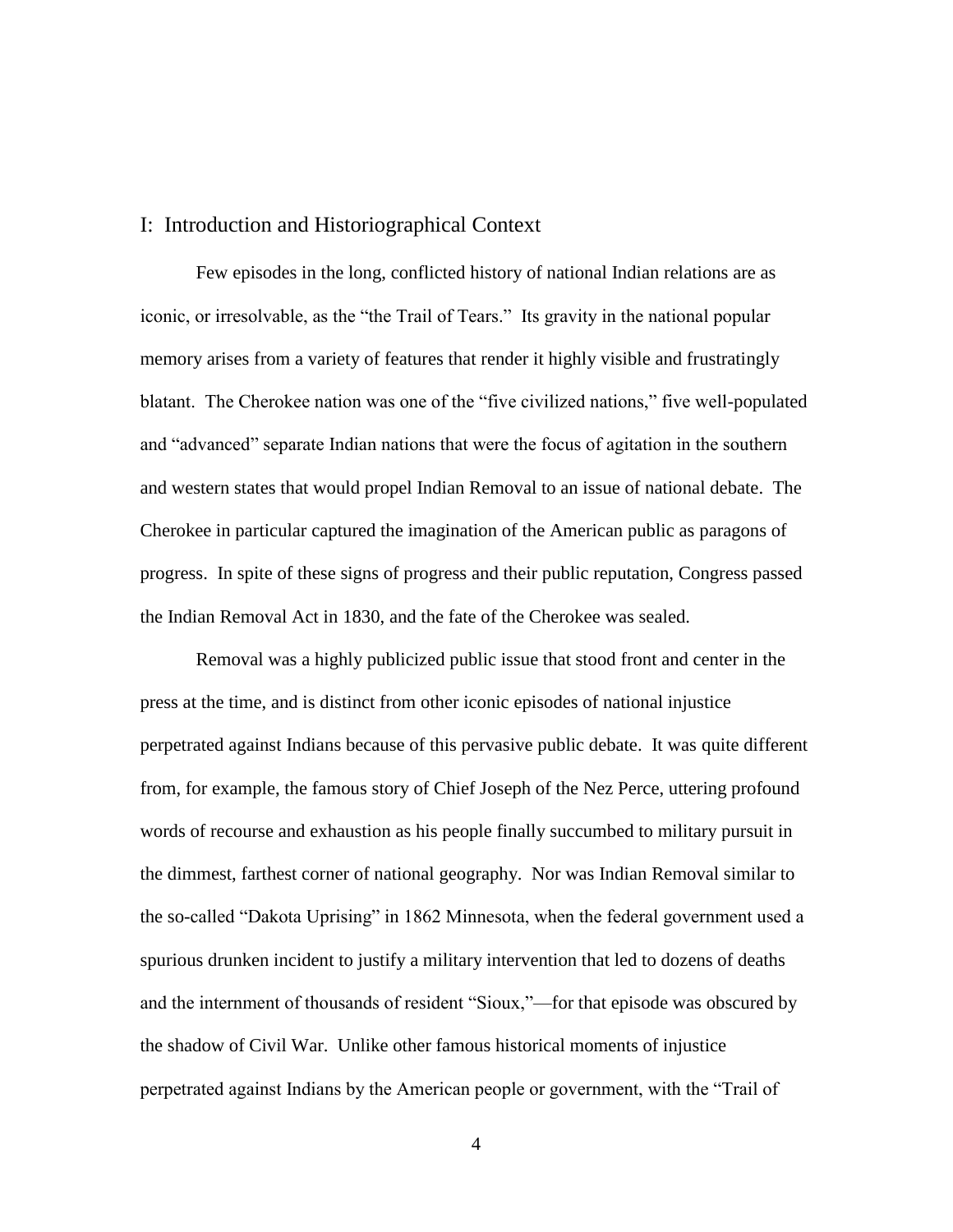Tears" there was no war; no forced resistance—there was only a stalwart, political, *civilized* defense, presented quite publically, that appealed to the fundamental virtues that Americans ascribed to their nation—and still, they failed.

There is a meekness that colors the national memory of the "Trail of Tears" that runs counter to the Indian stereotype and somehow renders the episode less digestible. Most American children learn of the "Trail of Tears" early in their education, when such episodes can leave a lasting impression. It is a story that is remembered emotionally in the national mind. One hears "Trail of Tears" and the utterance produces not a narrative but rather images, immortalized in paintings and disseminated through public textbooks,—an endless column of sad faces, the many elderly hunched against the wind, mothers trying to shield babies—one thinks of starvation, exposure, and callous indifference. The Removal of the Cherokee is frustrating to the national story because it underlines the hypocrisy of policy trumping ideals in a nation whose identity is tied to ideals, and it embodies the full insurmountability of the American Indian situation: the Cherokee, after all, had jumped through every conceivable hoop that Western rhetoric had requested; there was large-scale adoption of many American cultural norms and of Christianity, and there were clear signs of political organization and economic prosperity. They fought Removal through every conceivable *legitimate* channel—the Press, political, and legal—they fought well, and still they were coerced to give up their land and homes, very much against their will, never having rebelled nor taken up arms against the structure of society. These sentiments are present when the "Trail of Tears" is presented in the standard American education, and I think the obvious question to a child is in fact a valid humanist question: how did Americans, conscious of their own recent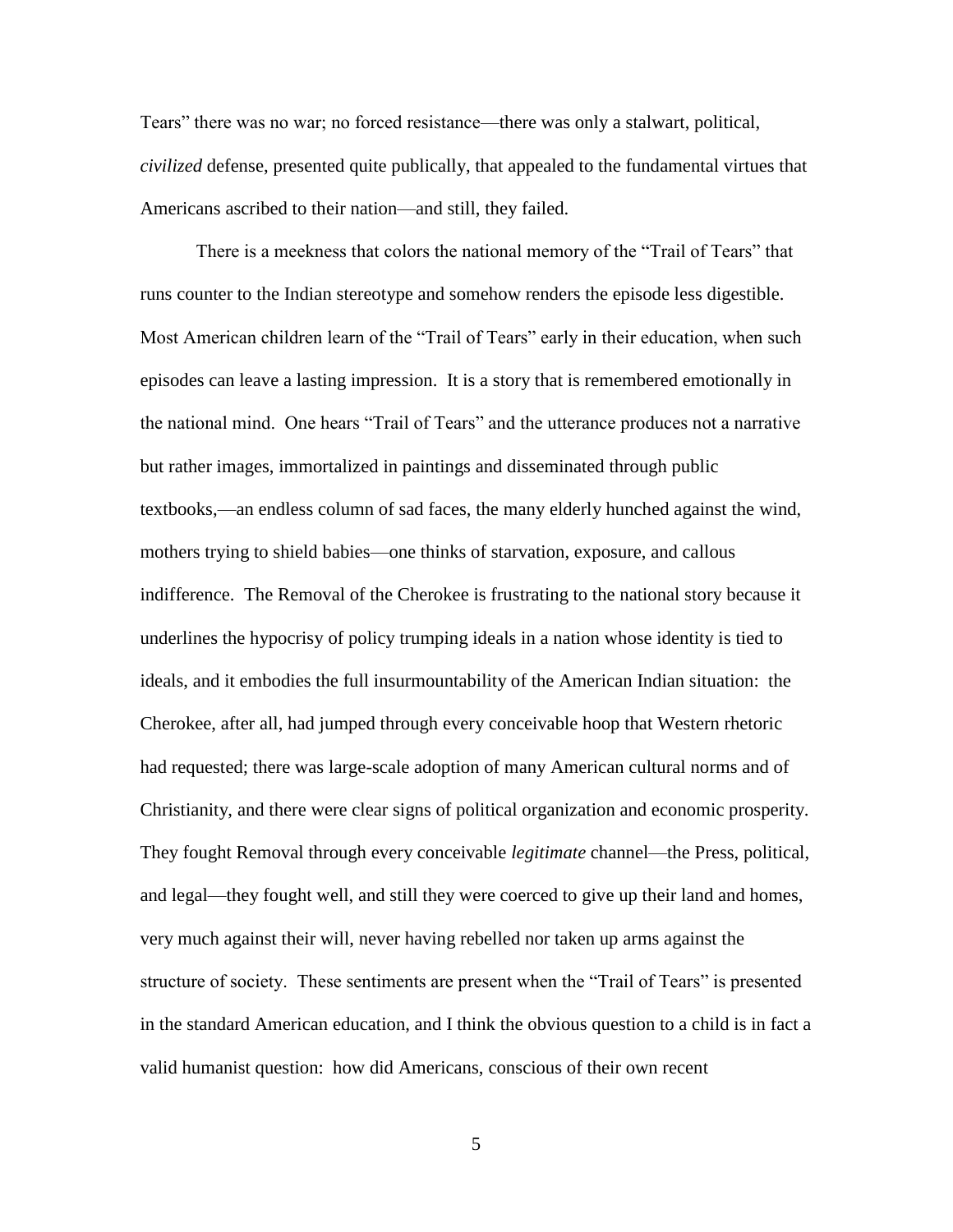revolutionary history, without the excuse of conflict, justify the policy of Indian Removal?

Certainly, the "why" of Indian Removal has been a well-covered historical topic; but as for "how," the actual rationale and conceptual framework, I have yet to uncover a satisfactory explanation that does justice to the incredible passion and dynamic argumentation that characterized the efforts made by both Pro-Removal advocates and anti-Removal Indian supporters throughout the duration of a very public, very divisive debate that was a national focus for about a decade.

The search for relevant material quickly led to an interesting, oft-cited study authored by Fred Rolater and published in a 1993 issue of the Wisconsin Magazine of History. Rolater introduces his article with ominous quotes from such notables as Henry Clay, Daniel Webster, and John Quincy Adams, all of whom specify the "Indian issue" as paramount in the imminent "new organization of parties," a development that had crossed a point of no return with Andrew Jackson's victory in  $1828$ <sup>1</sup> Against this contemporary awareness of the "ill-blood raised" by the Indian debate, Rolater presents a contrast in the *lack* of scholarly attention to Indian issues in Jacksonian historiography. Until the 1960s, he notes, Indian issues received the scantest attention from scholars in their evaluation of this critical moment in the nation's political development, and thus grew the sense that Indian issues were secondary concerns, mere surface effects, in the rise of the second party system. Meanwhile, more recent focus on Indian issues has revealed more questions than answers by demonstrating that Removal was absolutely a primary political divide in the period.

<sup>&</sup>lt;sup>1</sup> Fred S. Rolater, "The American Indians and the Origin of the Second American Party System," *Wisconsin Magazine of History* 76.3 (1992-3): 180-203.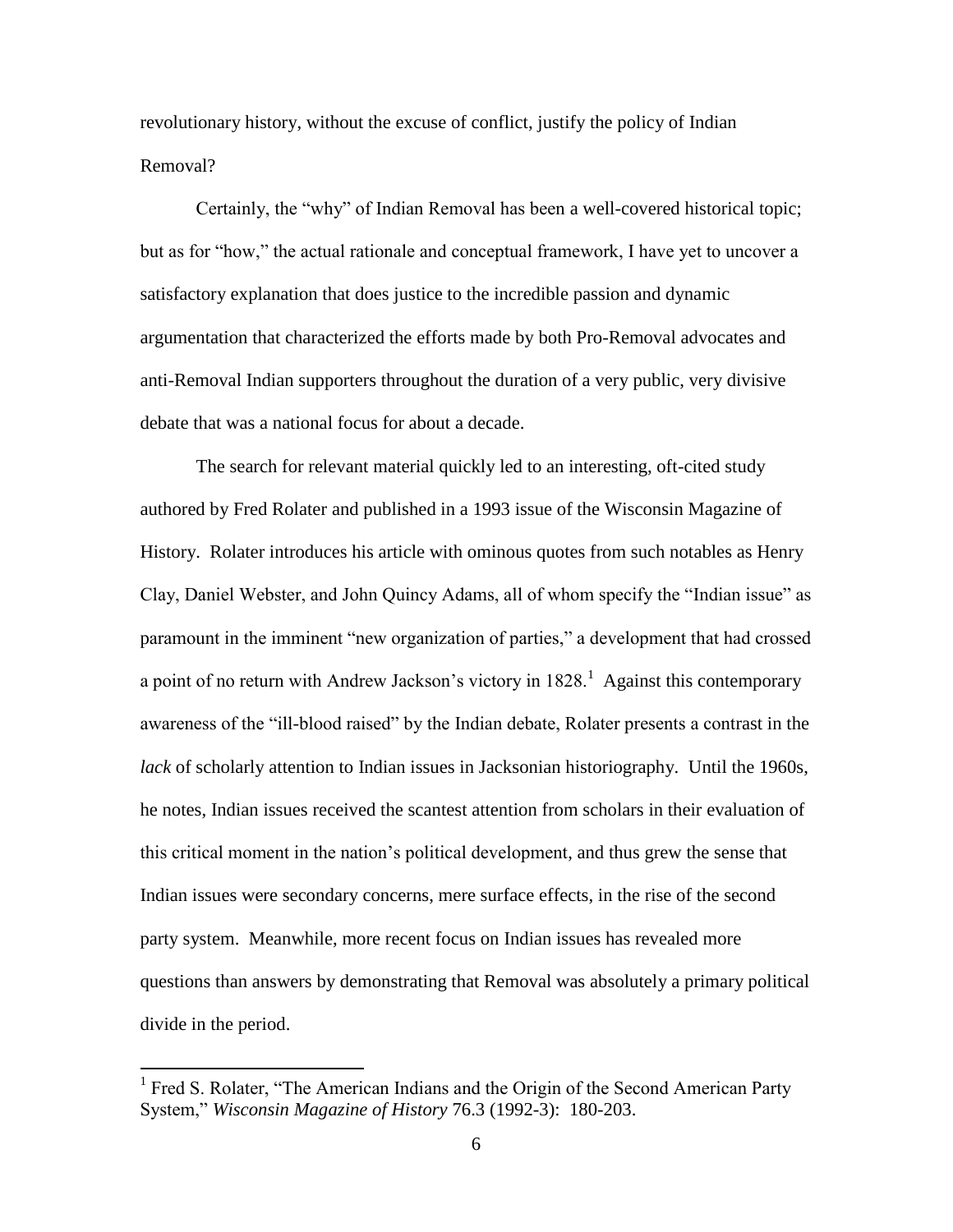The brilliance of Rolater's study is its straightforward analytic approach to assessing the relative importance of Removal to Jacksonian politics. To address this problem, Rolater undertook a survey and statistical analysis of Congressional voting patterns between 1830 and 1842, the results of which support the contention that the various Indian debates were the *single most divisive (and partisan organizing) discourse of Jackson's presidency.*

The scheme used by Rolater is simple to follow. He begins his study by isolating votes on Indian issues in order to measure the degree to which pro or anti-(for lack of a better term) Indian votes correlated with the following categorizations of the members of the Senate and House: a) party alignment, b) regional affiliation (New England, Middle Atlantic, South Atlantic, Northwest, Southwest), and c) 'whether or not the congressman's state still contained a significant Indian presence.' The results of these correlations were then compared with similar cross-analyses performed on other "issue votes" selected to represent "seven major issues defining Democrats and Whigs (1830-  $1837$ ).<sup>2</sup>

The results of the study completely affirmed Rolater's instinct and demand a reexamination of the role played by Indian Removal in the formative turmoil of this

 $2^2$  Rolater used seventeen fully documented roll call votes, though there were numerous other votes and procedural measures that dealt with Indian related issues. For selection of the "seven issues key to the development of the second party system," Rolater relied on those votes isolated by David J. Russo in "The Major Political Issues of the Jacksonian Period and the development of party loyalty in Congress," *Transactions of the American Philosophical Society,* (Philadelphia, 1972). The seven representative key issues were as follows: the House vote to override Jackson's Maysville Road veto; Senate votes on national Bank rechartering; the Senate vote on Clay's First Distribution Bill; Senate and House votes on the Second Distribution Bill; House votes related to National Bank rechartering and the transferring of money to state banks; the Senate vote on authorizing postmasters to seize incendiary mail; House and Senate votes on gag rules on anti-slavery petitions. (p. 192).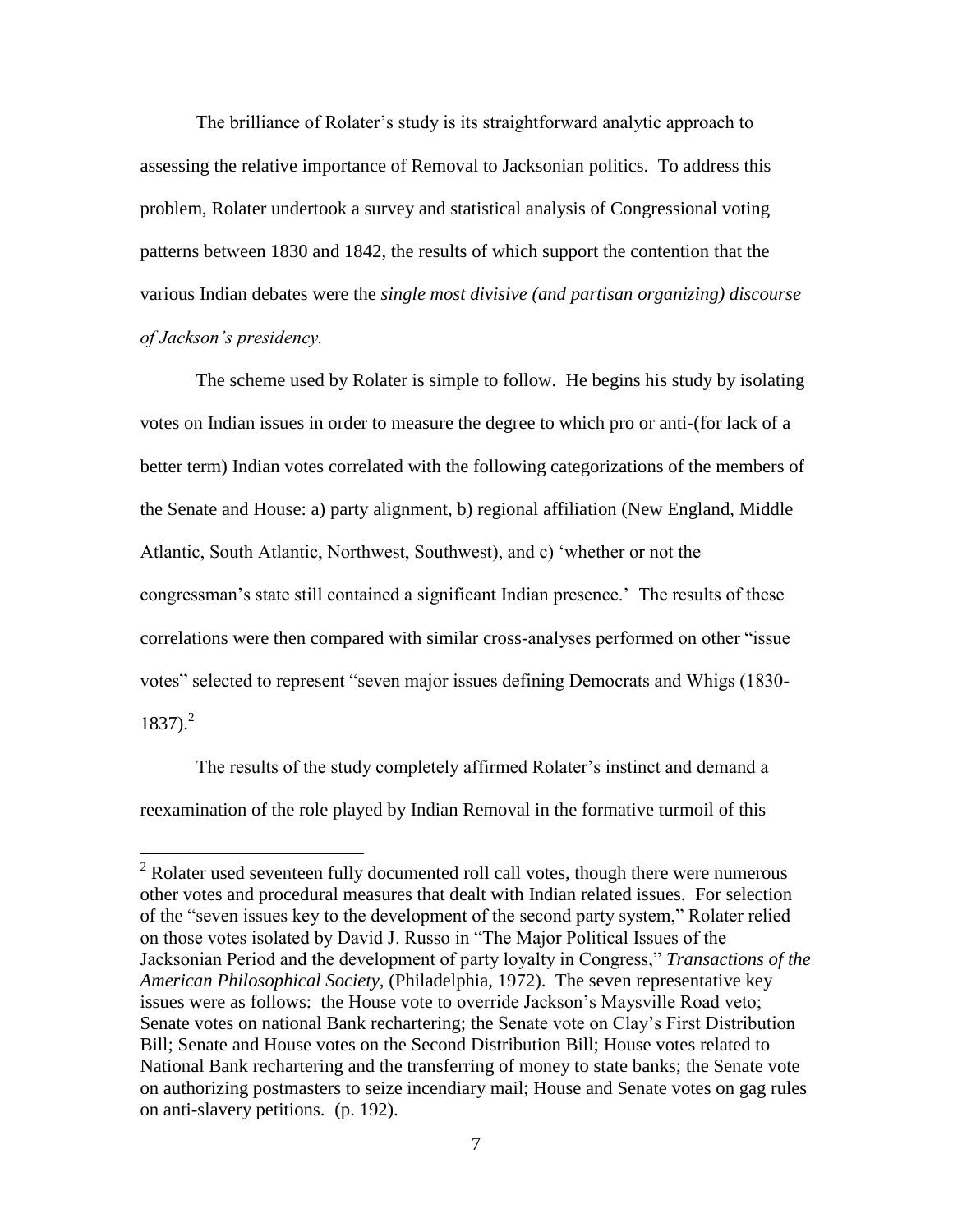foundational moment--the organization of an institution of a bipartisan political culture that remains with, and thoroughly defines, the nation to the present day. The results of Rolater's study reveal that voting on Indian issues was *most strongly* correlated with party affiliation, trumping regional affiliation to a significant degree, although regional affiliation was also correlated strongly with Indian issue voting. Rolater refers to both party and region as "predictive," (in the sense that one could have reasonable success in inferring the party or the region of a congressman based on any Indian vote taken between 1830 and 1842), but, significantly, party strongly tended to win out when in conflict with region. The significance of actual Indian presence was found to be negligible. $3$ 

These findings are somewhat counterintuitive—the rhetoric that emphasized the presence of a large Indian population as an intolerable hindrance to growth emerged entirely from states in the South and West, and, furthermore, the impetus that raised Indian Removal to the level of a national clamoring was driven by the aggressive, grasping policies of state governments in those regions, Georgia most notably and vociferously. By any measure, Indian Removal began as a regional demand uttered only in certain states, and regional difference was a constant theme highlighted by pro-Removal advocates throughout the duration of the national debate. Indeed, as will be shown, a persistent argument of pro-Indian Removal rhetoric was that opposition to Removal originated in those regions no longer familiar with the "Indian problem." Nevertheless, despite the importance of regional identity in Removal , the results of

<sup>&</sup>lt;sup>3</sup> Ibid. Rolater argues that this placed considerable strain on northeastern Democrats and southern Whigs.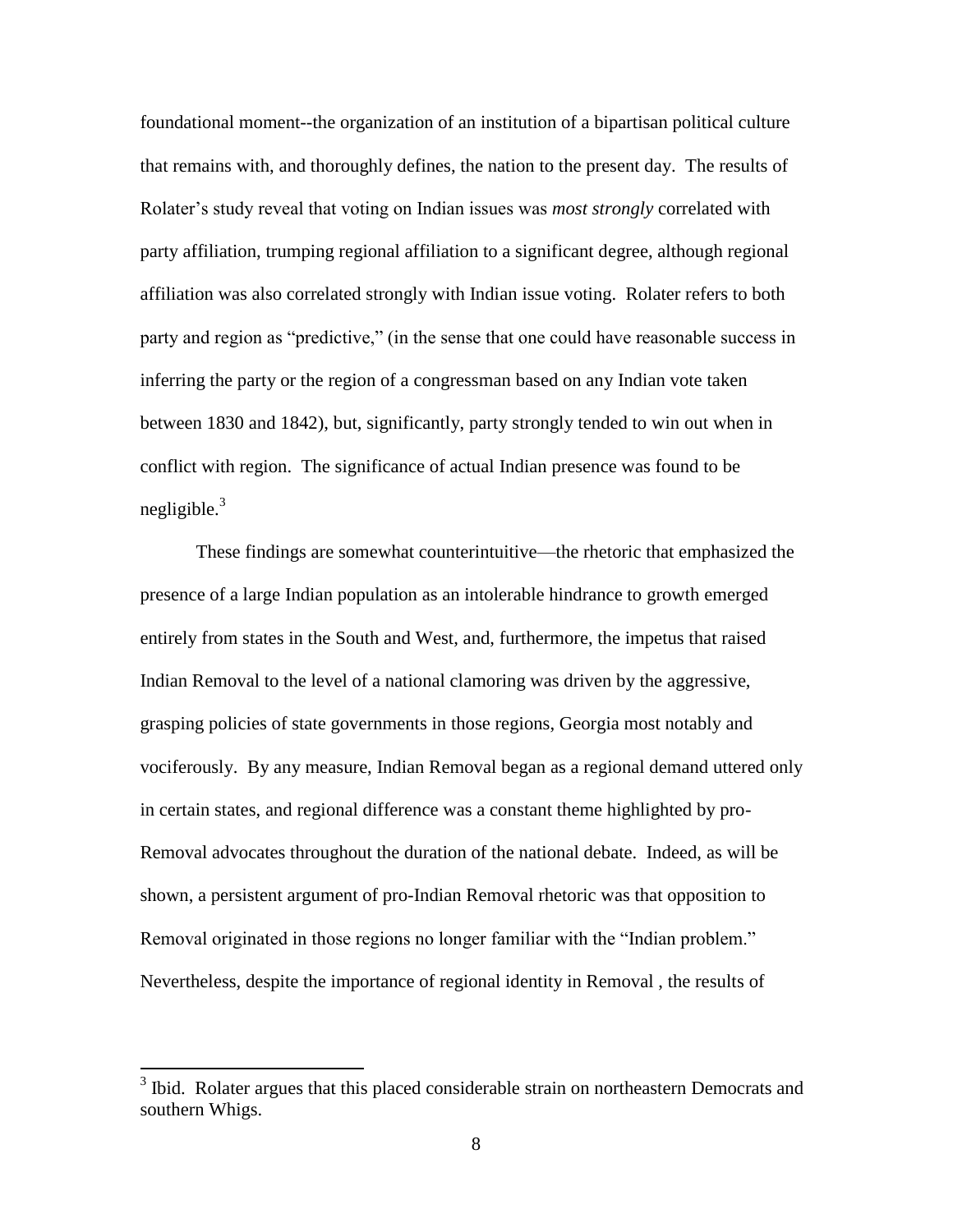Rolater's study indicate that when it came to Indians, congressional delegates were far more willing to vote against their region, in support of the party position.  $4\overline{ }$ 

Equally interesting and surprising was the other major conclusion demonstrated in Rolater's study: the conflict over Indian policy was as much of a full-fledged partisan battle, if not more so, than any of the other issues that historians have traditionally selected as defining and shaping the emergence of the second party system. Furthermore, notes Rolater, "except for the necessary votes for organizing the houses of Congress, no other issue was so consistently dealt with by Congress during the Jacksonian era." By measured mass then, the political problem of Indian Removal must be regarded as the dominant *partisan* issue of the day—by volume, no subject received more votes; while by density, no subject proved more effective at partisan consolidation.

To return, then, to the original, non-scholarly but rather humanistically induced difficulty of "how did *my* nation justify forced relocation?", Rolater's study suggests a clue and a transference to a more appropriate academic question: *Why did voting on Indian issues adhere so closely to partisan lines?*

During the first half of the 1830s, when opposition to Indian Removal was at the height of its political strength, the two opposing factions that would morph into the National Republicans/Whigs and the Democrats hardly yet resembled the fully operational party machines that they would become. How, then, could voting on Indian Removal be more predictive of partisan adherence than those issues that actually drove the construction of party machinery?

<sup>4</sup> Ibid.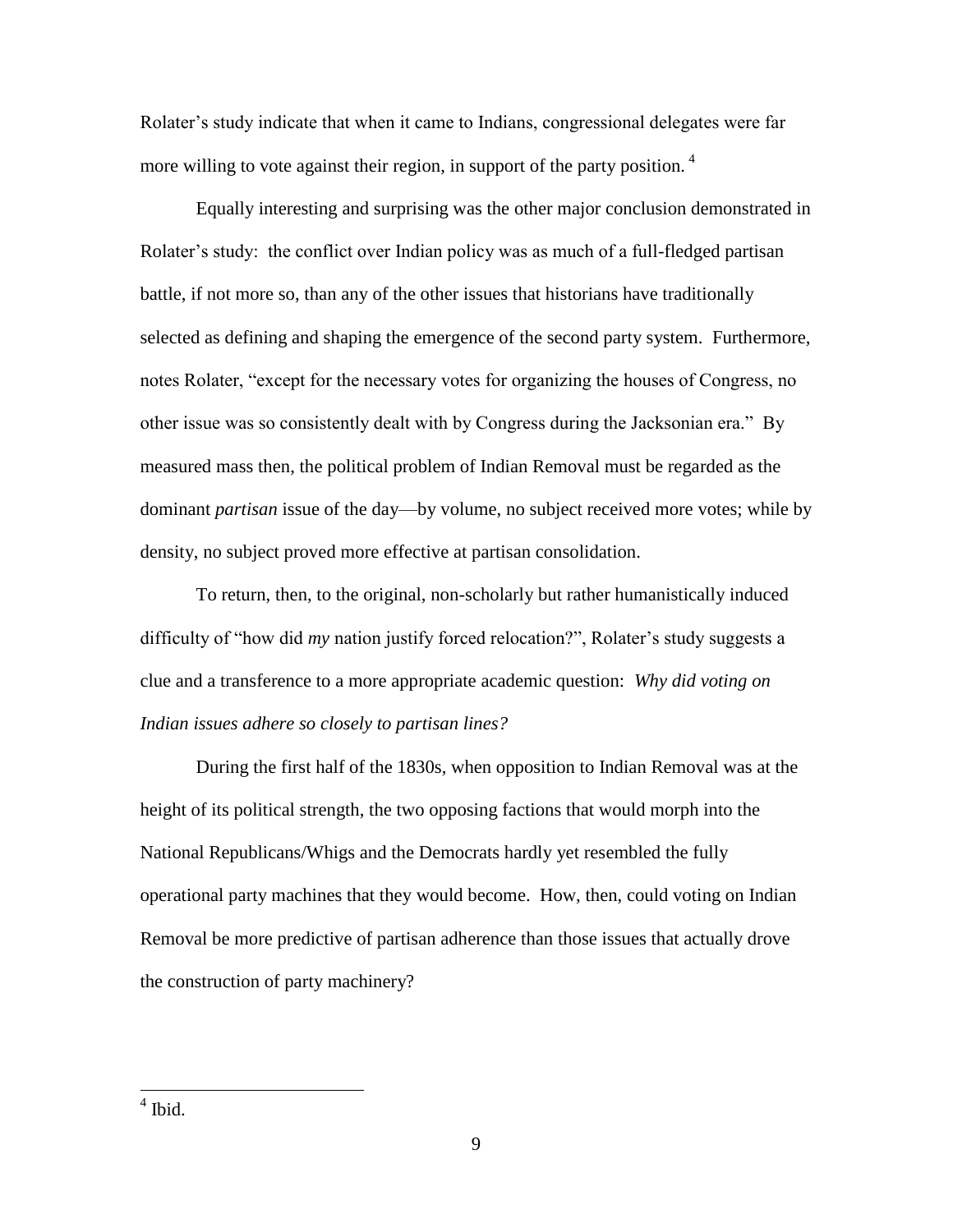Perhaps Indian Removal contributed to party construction through a more subtle mechanism. Both sides approached the debate from an aspect of the deepest moral concern---a perfect stage for contending parties, and a president, seeking to establish their *character.* This essay ventures an answer with an analysis that borrows from the long and rich vein of scholarship generated by inquiry into the historically potent and mythologically fundamental role that "the Indian" has served as an archetype in American literature and other cultural forms. The Indian has stood for many ideas in the nation's fictional heritage, occupying a paradoxical niche in the American identity and ascribed with a character that has been both ancestor and foil, savage and prince, spiritual brother and mortal enemy, and, always, a symbol for the original sin of the New World promise (and later "American Dream")--the steward and then ghost of the untouched continent.

The very concept of the "Indian" in the American consciousness imposes a historical mirror, useful for historians in that it reflects, via its symbolic baggage, many particularities of a given slice in the national history. The thoughts that emerge when individuals wrote on "the Indian," their connotation and tone, and whatever the sentiments attached to the periphery of those thoughts--(an ideal of harmony with nature?—redemption?--a sense of one's own ancestral savagery?--or nobility?—or perhaps simply the dire inevitability of history?)—these thoughts and attached sentiments reflect a great deal about how that individual and his or her contemporaries regard and define the *purpose* of the nation, and the degree and manner in which the nation represented human progress. By applying the lens generated by this scholarship to the Indian Removal debate, it is possible to see that with each pro-Removal argument there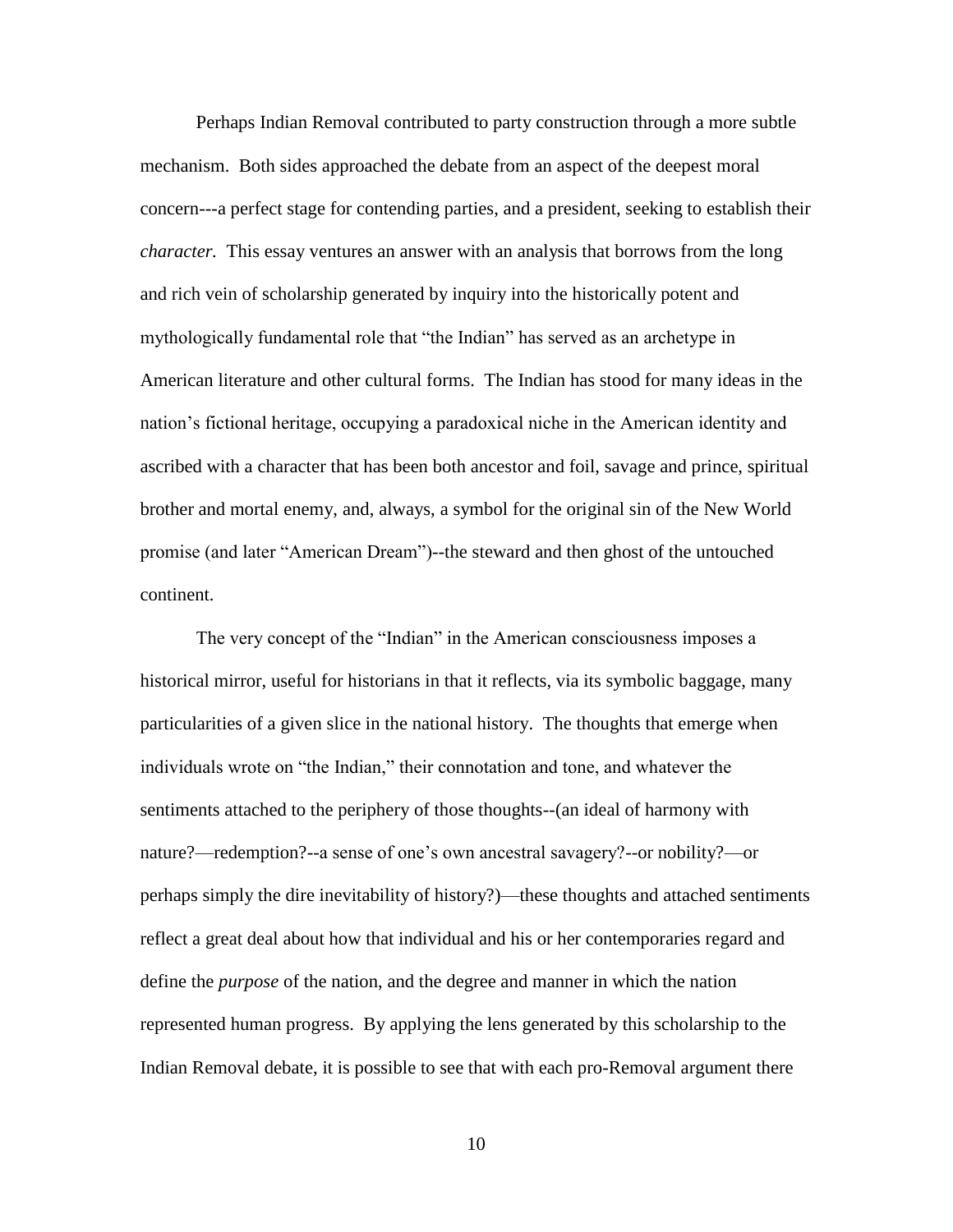exists a mirror assertion of identity, each of which helps shape and reinforce emerging intellectual patterns that, through luck or fate, allowed the pro-Removal Democratic party to tap into a vein of popular nationalism which their opponents could not match.

The pages that follow offer a partial assessment of intellectual patterns that emerge from the discourse of debate over Indian Removal. For purposes of this essay, the Indian Removal debate refers to interrelated discourses occurring at the state and national level, very much publicized in the press, commencing in the years leading up to the 1828 election, and finishing with the "Trail of Tears" in 1838. The Indian Removal debate is manifested through a variety of mediums which include partisan debates waged in both levels of Congress, larger published anti-Jackson criticisms, judicial decisions made in the U.S. Supreme Court as well as various state supreme courts, public opinion pieces by noted authors, various personal correspondences of concerned state officials, countless newspaper editorials, and numerous public petitions filed in support of both sides of the issue. The unity of ideas and arguments expressed in these various sources demonstrates that there was a collective Indian Removal ideology, and a cohesive opposition, that grew through the course of debate and may be treated as a whole unit of historical interest.

Though the focus of this essay is on Indian Removal, this is in fact a study of the partisan divide. This is appropriate, for as I hope to demonstrate, the discourse and ideology that supported Removal had nothing to do with real Indians; rather, it was driven by an unconscious process of partisan identity formation. Parties and political factions depend on their ability to embody, through discourse and policy combat, an implied national story that exemplifies the themes and ideals that the party stands as the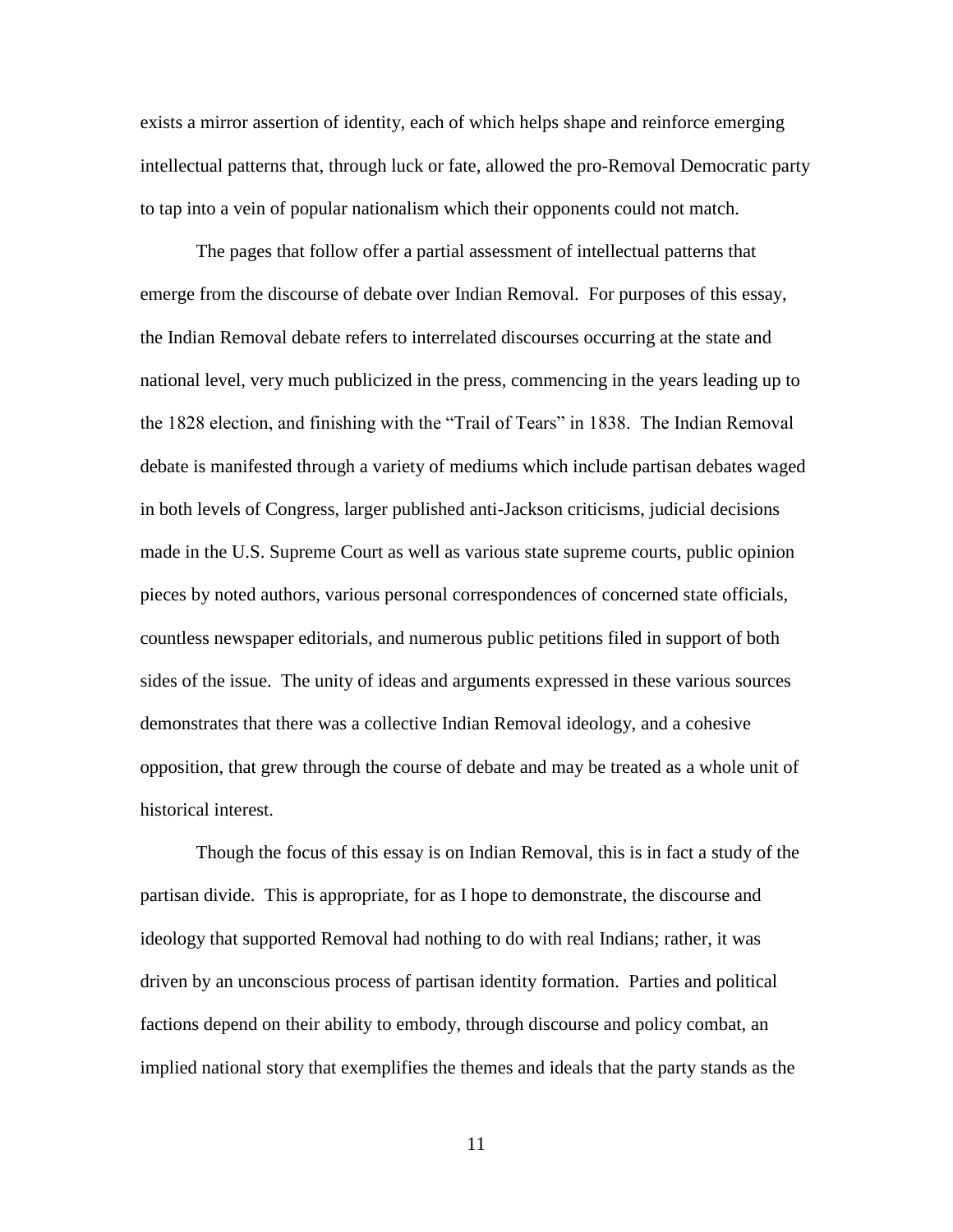foundational themes and ideals of the nation, and provides a yardstick against which to gauge and define "progress." Each politically divisive issue that dominates discourse in the public sphere serves parties and factions by allowing them to reinforce and manifest their implied national story, drawing power to the extent that the story being generated appeals to the constituent population.

A quick meditation on current day politics will reveal that the pattern declared in the above is not a bold definition but rather a simple observation. Whether the issue is gun control, illegal immigration, taxation, or race relations, once an issue becomes divided between Democrats and Republicans, that issue necessarily comes to represent more than its immediate theme, for it has become part of a larger argument between to two conflicting national stories. Partisan positions on race issues, for example, correlate to two very different perceptions of the past fifty years of American history—two entirely different stories of the past fifty years, each of which emphasizes different themes, virtues, and struggles, are perpetuated through various mediums and seem to be embodied in the partisan divide. Nor is this an unfamiliar idea when one thinks of Andrew Jackson. It is quite clear that the popularity of Jackson lay beyond any particular policy proposals and instead resided in the implied story of his character—in the extent to which this character embodied, to his supporters, virtues that they desired to be peculiarly American, and thus their own.

Indian Removal represents an interesting historical confluence. The period from 1828 to 1842 represents a high tide of the appearance of Indian issues as issues of dominant concern in the national political arena. Keeping in mind, then, the symbolic power of the "Indian" in the nation's fictional stories; considered in conjunction with the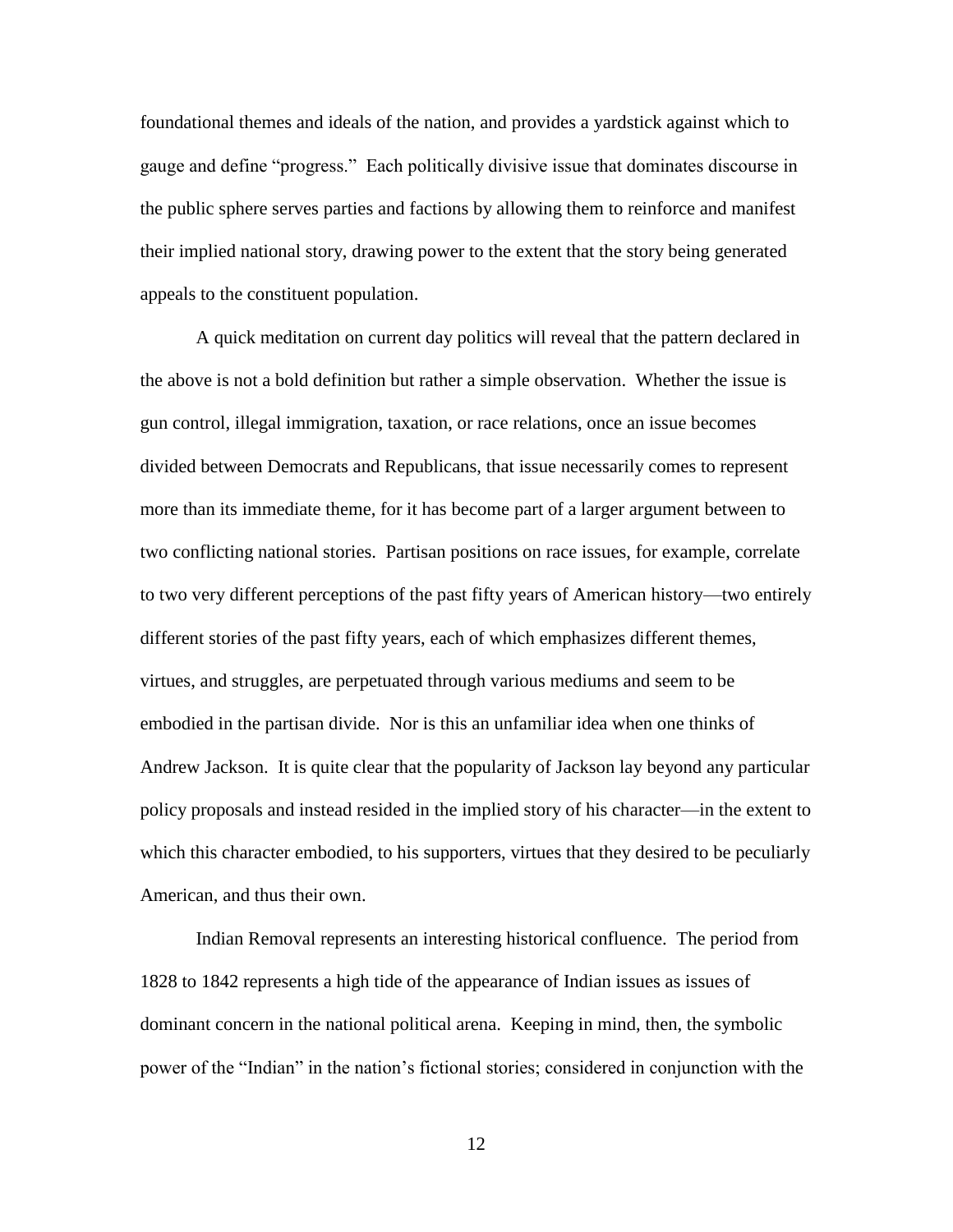functional necessity of implied national "stories" for a political party, one cannot consider it a matter of mere historical coincidence that Indian Removal just so happened to engage national, impassioned debate at precisely the same moment that various opposing political ideologies, always present in a general way in the national history up to that point, coalesced into a fully realized bipartisan divide. As demonstrated by Rolater, whatever historical development it was that provided the core, defining difference between the two parties, that core was intimately tied to Indian Removal.

In considering the question of "why voting on Indian issues adhered so closely to partisan lines" I have attempted to interpret it though several, feasible analytical queries: to what extent did Indian Removal debate, and the *pro-Removal* discourse it generated, furnish a platform for the articulation of a national identity, and a *story*, by Jackson and the Democratic party?—to what extent did this story help to distinguish them from their political opponents, who stood as antagonists in their story of the nation's true destiny? Most basically, to what extent did the arguments constructed to support Removal aid in the *conceptual seduction*—for a political party is an engine of power whose fuel is popularity—that contributed to the growth and popularity of the story being created by the Democratic party? In short, why were Jackson and his party victorious, both in Indian Removal, and, really in reshaping the political landscape? Ultimately, I contend, the question of "how Indian Removal was justified" and why "Jacksonian populism succeeded so profoundly" are in fact the same question.

The "Indian" commanded as much potent symbolic and conceptual power in the political arena as it ever could in literature. The debate drew the opposing parties of the 1830s into engagement with a variety of concerns that were *fundamental* to notions of the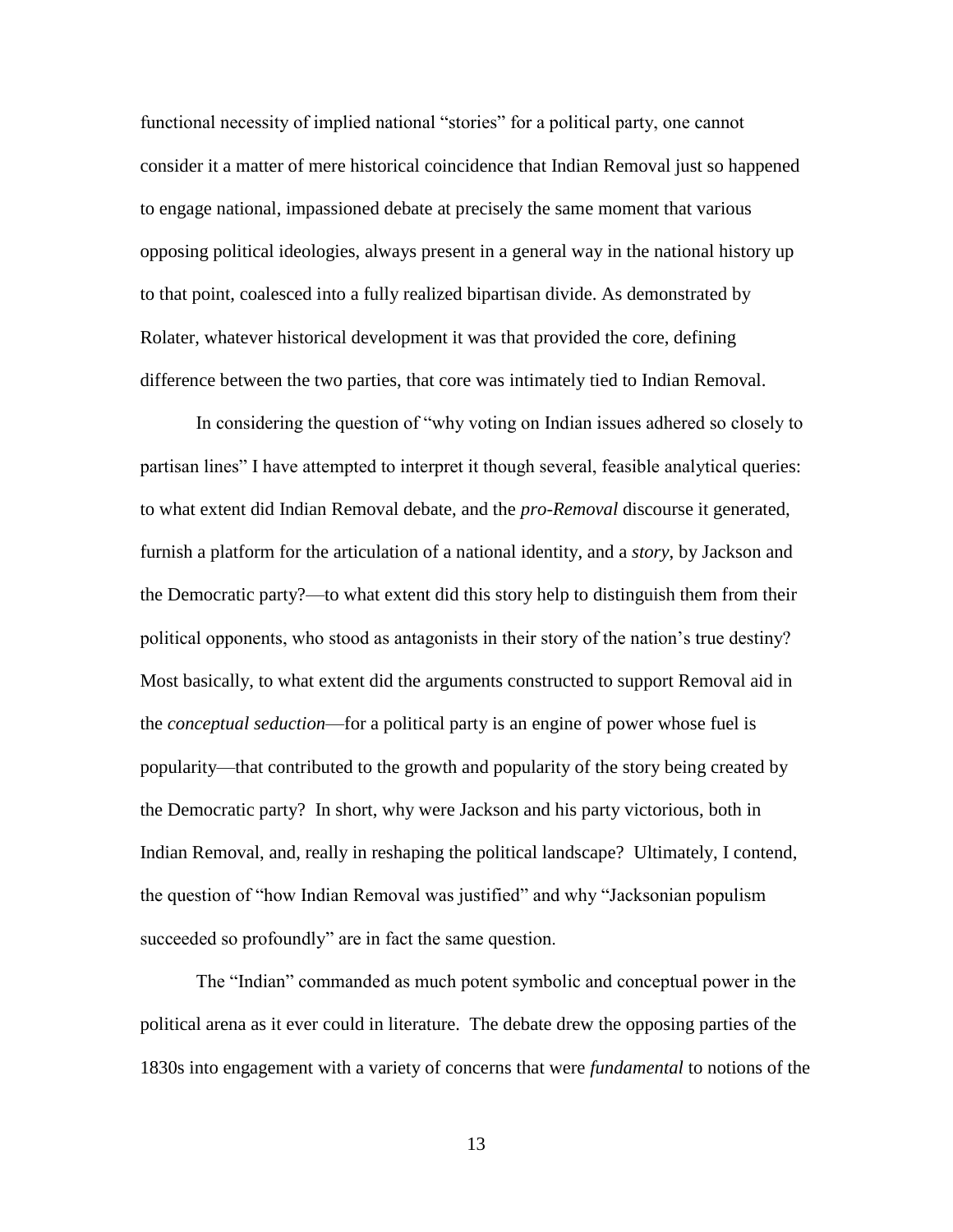role of American government, the historical promise of the American nation, and the interrelation between the two.<sup>5</sup> The full conceptual exploration of this topic is far too broad for the scope of a limited essay—this paper therefore focuses in particular on the concept of race: how race was defined in a manner that served the strategic needs of pro-Removal discourse, how that definition helped to construct and reinforce the version of the national story being implied by the Democratic party, and why this "story" was so popular.<sup>6</sup> The conceptual analysis outlined in the pages that follow has born fruitful results, for it sheds light on the subtle process that marks the evolution of political thought. Pro-Removal discourse used *racial definition* for ideological construction and for various strategic purposes depending on the venue of that discourse and the opposing point that they were seeking to refute. The various strategic, particular assertions of Indian racial typing in the pro-Removal discourse is surveyed in the pages that follow, but I hope to hint at more. From these particulars may be distilled something of a tectonic shift in American political thought, one that was tapped into by Jacksonian Democracy. What I hope to reveal is the *implications*, the unconscious intellectual consequences, that emerged from the racial-casting perpetuated upon the "Indian" by the discourse of Removal—how the various racial arguments reflected, *onto the arguers*, a broad national story that was *personally accessible* to the masses—a wholly new

<sup>&</sup>lt;sup>5</sup> Indian Removal forced partisan debate on the very nature of certain ideals enshrined in the role of government; for example, what is justice, what is sovereignty, the precedence of treaties, executive authority, state jurisdiction, the authority of the judiciary, and, a ubiquitous dilemma in American history, racial mutability and the boundaries of "equality." This was a time of true ideological difference—as will be shown, the split was *epistemological*—the "two sides" actually differed on their very perception of what a nation *is*, even on what an *ideal* is.

 $6$  A worthwhile continuation of this study, for example, could focus on the concept of *sovereignty*, and how the opposing partisan definition of the concept operated within strategic framework of their arguments for or against Removal.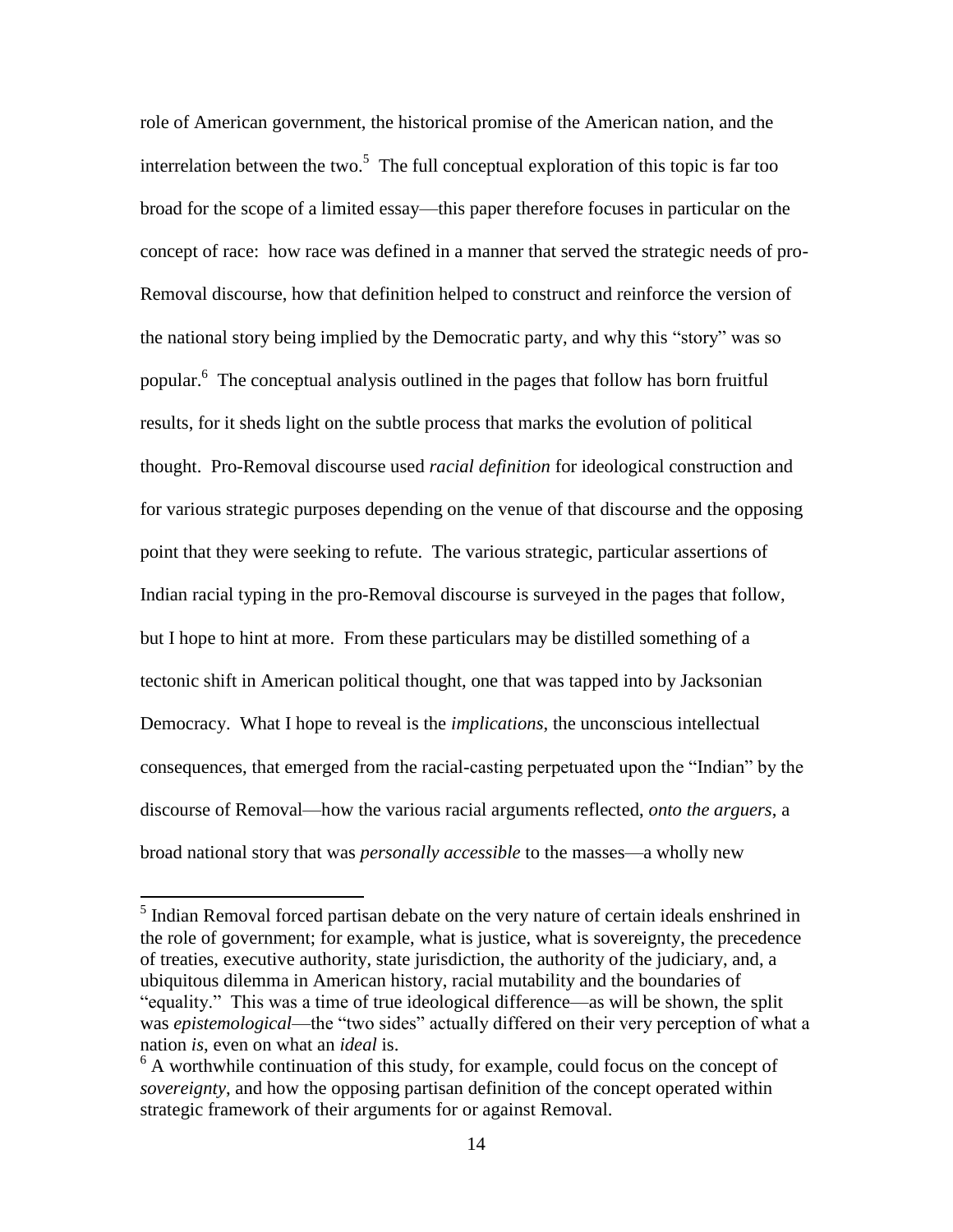conceptual perspective of the nation in history that for the first time enabled the type of popular nationalism that would drive American political parties from that time forward.

There is some historiographical support for the notion that the parties of the Jacksonian period represent some sort of great supra-historical schism, a divide more fundamental than mere ideological or demographic difference. John Ashworth's *Agrarians and Aristocrats* (1981) offers a broad intellectual interpretation of the Jacksonera that characterizes the partisan divide as representative of a rift between two opposing "worldviews," which Ashworth defines as an intellectual bundle "comprised of beliefs, fears, hopes, and a series of assumptions about government, society and the economy."<sup>7</sup> The ideologies and policies of the opposing parties emanated from two conflicting perceptions of human society. The Democrats, he suggests, fundamentally conceived of the nation as a conglomeration of equal citizens, one whose proper function depended most fundamentally on vigilance against the natural tendencies of power units ("special interests," perhaps?) to upset the healthy balance of equals. National republicans/Whigs, on the contrary, conceived of the nation as an organism, a body politic in the most literal sense, whose proper operation depended not on equality but rather on a diversity of roles served by *inequality*, insofar as nature doled out different capacities for different roles. The function of government was to harmonize the body, to, ideally, perfectly match one's role to one's capacity. Ashworth's book makes a convincing case, for he is quite successful at demonstrating how the various key partisan debates of the period are readily explainable by this underlying difference in "worldview." On the issue of Indian

<sup>7</sup> John Ashworth, *'Agrarians' & 'Aristocrats': Party Political Ideology in the United States, 1837-1846,* (Atlantic Highlands NJ: Humanities Press, 1983). The definition of "worldview", and his use of that term, is discussed in the introduction.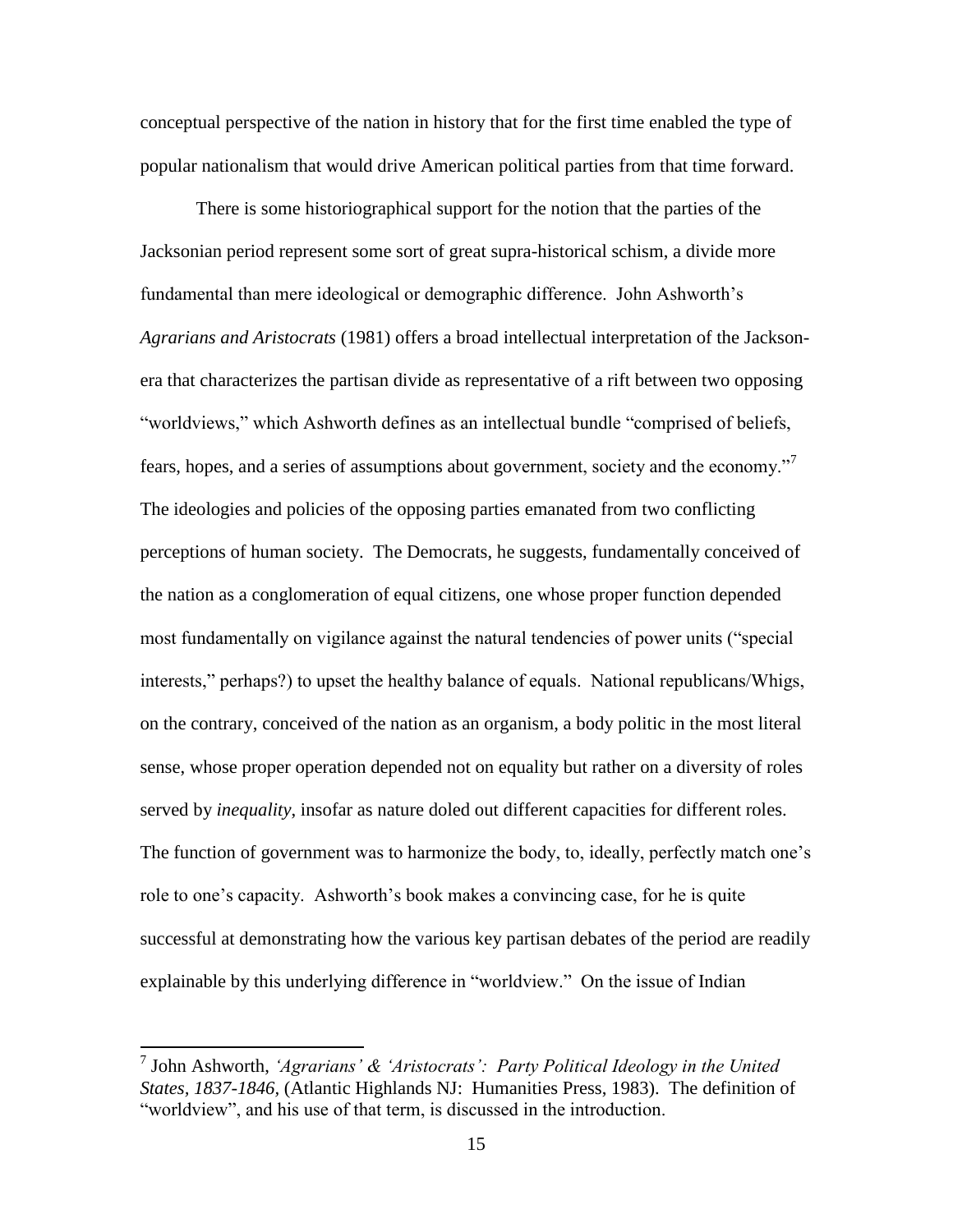Removal, and race in general, Ashworth argues that the Whigs were more "tolerant" due to their organic worldview and perception of inequality as intrinsic—they could easily conceive of a role in the body politic for the Indian race and for any inferior race. The worldview of the Democrats, however, with its rhetoric of equality but still existing in a country with ever-present reminders of color divides, could not contain tolerance for an "inferior race," for such inferiority had no place within their concept of the nation of equals.<sup>8</sup> Whether one agrees with many of his specific interpretations, Ashworth's general conclusion was well sustained: when one compares the rhetorical treatment of "the nation" by Democrats to that of the Whigs, it can often seem as if they are referencing two completely different subjects.

<sup>8</sup> Ibid, Ch.5: The Ethnocultural Dimension. One of Ashworth's main claims is that the historiography has largely underplayed the antidemocratic sentiments of the Whigs. He argues that the partisan divide did in fact reflect class conflict, in the very basic sense that the 'would be' Whigs voiced an ideology that was self-consciously anti-levelling and espoused a belief that a tiered class structure was both natural and healthy. This is an element of their "worldview" in which the nation is conceptualized in the model of an organism (p. 179). His penultimate chapter is rife with ironies. For example, the Whig party was the "anti-party" party—they viewed parties as mechanical interferences that forced divisions within the nation, upsetting the process of homogenization, and essentially "place acceptance," that would forge a national identity, a sense of unity of purpose that would permeate the class tiers (p. 207-15). As evidence for this interpretation of the Whig "worldview," Ashworth offers the strange fact that the aggressive racial rhetoric of the various Nativist, anti-immigrant movements, in context, never focused against Blacks or Indians. These figures simply did not enter into the Whigs national equation. The Nativist concern was with the entrance of ethnic, religious, and cultural diversity into the *national* (white) population—that this would dilute the national organism. Conversely, and, I think, a rather telling point, the growth of proimmigrant ideology on the democrat side forced them to confront the issue of race. Ashworth states is eloquently: "Thus the intellectual route by which greater respect and concern for the black man could have been acquired was not merely visible to the Democrat, it was glaringly apparent. And the more willingly he embraced the immigrant, the more apparent did the route appear and the more rapidly he was compelled to block it with the giant boulder of racism" (p. 223).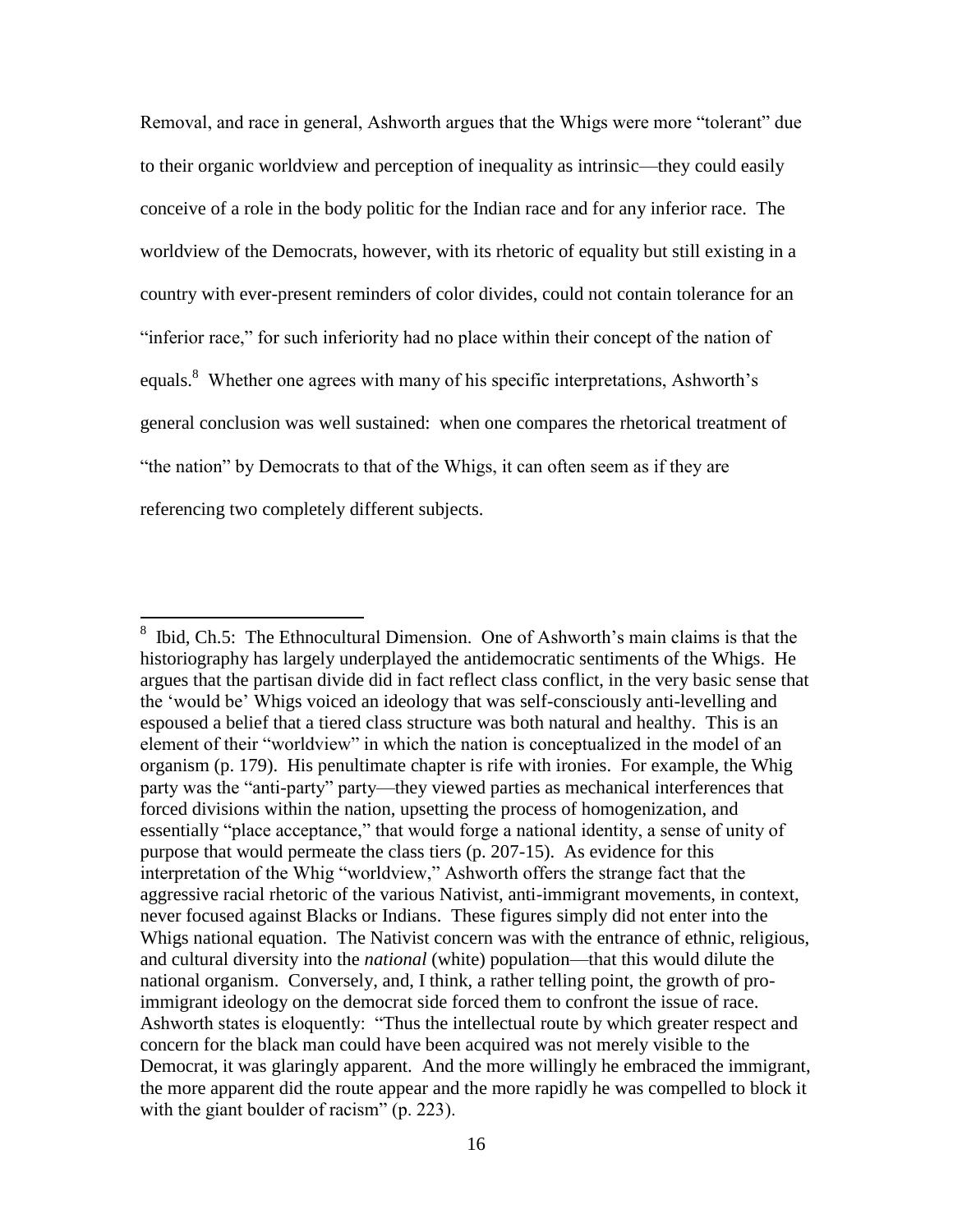Anthony F.C. Wallace also adopts the theme of profound underlying difference in his *The Long Bitter Trail*, a concise volume that offers a thorough exposition and contextualization of the course that the politics of Indian Removal took through Jackson's career. Wallace does not focus on the partisan conflict per se: instead he treats the emergence of the second party system as one of many signs of rapid historical transformation that force the policy of Removal and its ensuing battle. He grounds the development of Removal policy within the context of economic upheaval, and the desire for land created by that upheaval. The ideology of Removal is placed within this context of upheaval, and Wallace interprets the Removal debate as the embodiment of a dramatic cultural difference that had come to separate the southern and western supporters of Removal from their Northeastern opponents. Divided by a regional sense of history and identity wholly alien to one another, the difference is presented by Wallace as a stark and basic one, occurring at the level of perception. Quite simply, a northeasterner and a westerner received two very different impressions when they "saw" or "thought of" an "Indian," and Wallace's work examines how the difference in these impressions actually expressed a deeper difference between two regional cultures existing in the nation, and the unfortunate fate of a smaller nation that was merely an object of struggle in a larger process of national self-discovery.<sup>9</sup>

Wallace's story is told in rather epic fashion: he makes pains to emphasize the ability and strength of the Cherokee anti-Removal campaign, and he is not unsympathetic in his final portrayal of the actual execution of the Indians' forced migration. Nevertheless, there is something still unsatisfying in his deconstruction of pro-Removal

<sup>9</sup> Anthony F. C. Wallace, *The Long Bitter Trail: Andrew Jackson and the Indians.*  (New York: Hill and Wang, 1993).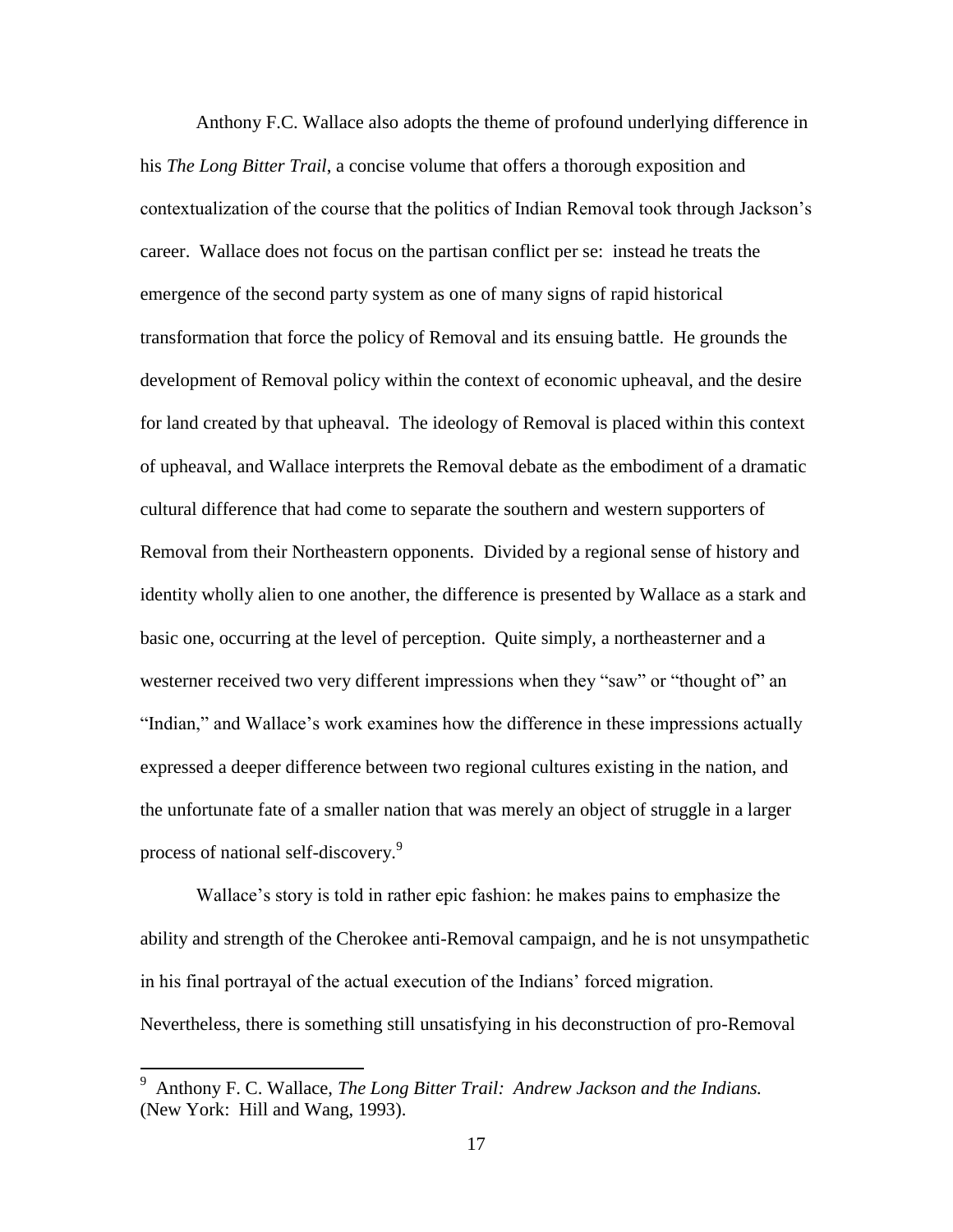arguments and ideology—always they are purely symptomatic, emblems of cultural transition and bifurcation. This form of interpretation can never get at the heart of understanding the rise and fall of racism and policy ethics. This essay is an attempt to better uncover the *appeal* inherent in the ideology under construction.

These works by Wallace and Ashworth run against the grain of the historiographical portrayal of Indian Removal during the Jacksonian period. Removal has traditionally been treated as an ancillary issue, and the argument has often been made that Jackson's support of Removal was simply a calculated position adopted merely for its regional popularity. Some have argued that Jackson's support of Removal was conditioned by the Nullification fiasco—a bone thrown to state's rights southerners that allowed Jackson to isolate South Carolina from its regional allies. This tradition is best presented by Francis Paul Prucha, author of numerous works on Andrew Jackson's relationship with Indians and his expansion policy. Prucha may be characterized as a "defender of Jackson," and in several works he points out the president's long history of Indian familiarity, including his adoption of an Indian son, and argues that, therefore, Jackson's professed concern for Indian Removal, that it was a policy that was necessary to save the Indians, ought to be taken at face value. Essentially, Prucha argues that it is incorrect and ahistorical to "blame" Jackson for Removal, for Indian defenders, those whom opposed and actively fought against Removal, were fully imbued with the same racial prejudices as their opponents. Both sides were paternalistic, according to Prucha; opponents of Removal were motivated by a mix of reforming Christianity (if the Indians were forced to relocate, then they would forfeit their chance at reform) and a partisan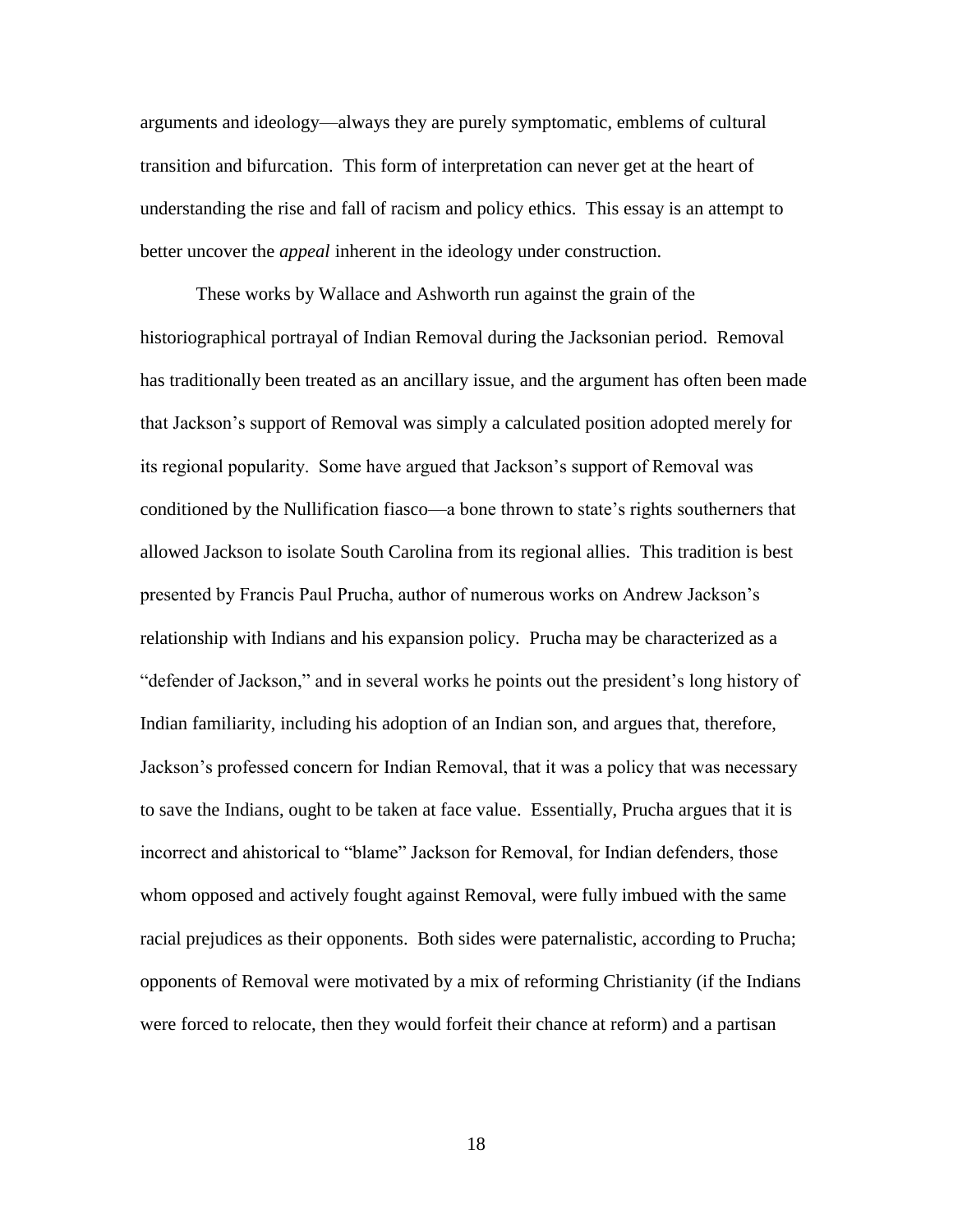desire to oppose Jackson whenever possible. In Prucha's presentation, the sides are not actually that far apart. As he puts it, "both sides spoke the same language."<sup>10</sup>

The present study falls in line with Wallace and Ashworth, and opposes in the most literal sense Prucha's claim that "both sides spoke the same language." The concepts and logical framework constructed by the opposing forces of pro and anti Removal discourse were *categorically unrelated to one another*—they in fact represented two completely different understandings of the world and of the operation of human society in history—two views that produced contending visions of *what* duty the "nation" owed to *which* ideals—for all intents and purposes, pro and anti- Removal debaters spoke different languages.

With their themes of profound intellectual and cultural difference, both Ashworth and Wallace necessarily engage that fundamental shift in Western thought that marks, seemingly in every field and specificity of historical inquiry, the end of the Enlightenment and the emergence of far more modern, more familiar cultural formations. To a degree that cannot be written off as coincidence, the arguments, conceptual interpretations, and discursive strategies employed by the conflicting partisan forces of the Removal debate emerge from opposite sides of what one might think of as the "post-Enlightenment shift." In *The Order of Things*, Michel Foucault provides, among other things, a thorough survey of this shift, revealing the breadth and cultural pervasiveness of a fundamental conceptual overhaul—an *archaeologically\** visible change in the patterns of discourse at all levels of Western society, as the intellectual layer (*episteme*) of the Enlightenment is supplanted by unprecedented intellectual patterns conditioned by the

<sup>10</sup> Frances Paul Prucha, *Indian Policy in the United States: Historical Essays*. (Lincoln: University of Nebraska Press, 1981: 24.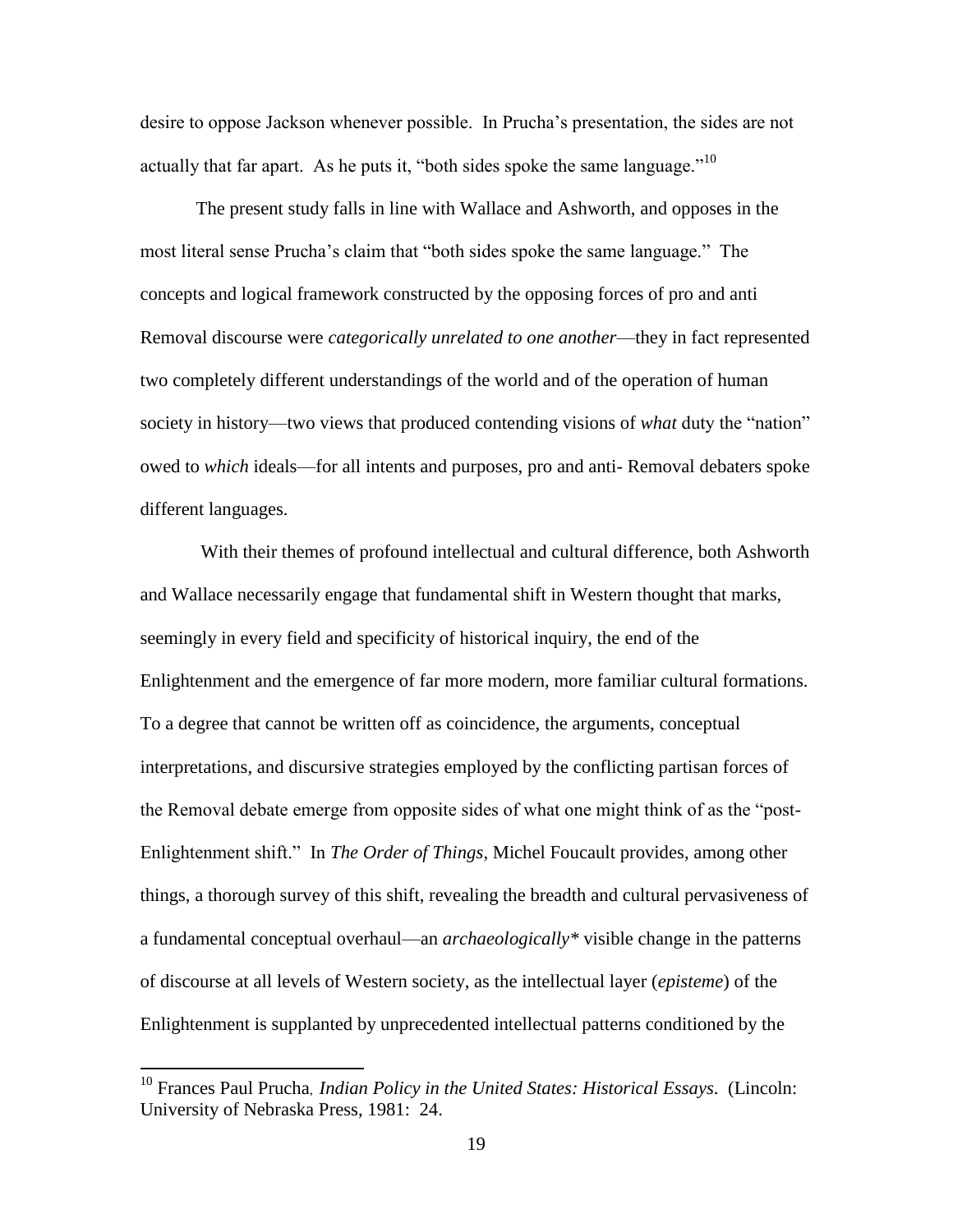burgeoning fields that were establishing "man" as an object of knowledge. The emergence of behavioral psychology*,* anthropology*,* economics and statistics, and the emergence of various other sociological fields all point to a deeper, more fundamental intellectual change—the "man" had become a defined object of study, perceived as acting in a deterministic manner, compelled by unseen but measurable natural forces and inclinations. This period of course also sees the emergence of the variety of cultural forms categorized as "Romanticism." This celebration of instincts, of the reflexive manifestation of one's *true nature* (and one's nation...one's race), is the tip of the iceberg. Relevant to Indian Removal, it is during this period that the discourse of racial difference becomes solidified in various pseudo-sciences. To some extent, man the rational, willful subject is replaced by the type "man" whose behavior conforms to measurable rules. It is during this time that the principle of "self-interest" enters philosophical and economic thought, and from there is adopted into history, culminating in the work of Marx. The discourse of Indian Removal, the arguments and employed strategies, follow a logic that is entirely consistent with post-Enlightenment thought, residing on our side, as it is, of the *episteme* break described by Foucault. In fact, it is representative of this layer, for it very much defines the "Indian" as a measurable object whose future ruin, if not Removed from the boundaries of "civilized society," was scientifically foreseen. Indian defenders relied on a rhetoric that emphasized the progress of the Indian race, the sanctity of national treaties, a professed concern for national "honor" (a very real concept to Whigs but one almost comically abstract and inapplicable for Jacksonians), and the bare moral impropriety and indecency of Removal. More often than not, pro-Removal debaters regarded these arguments as "old-fashioned." The unfortunate triumph of Indian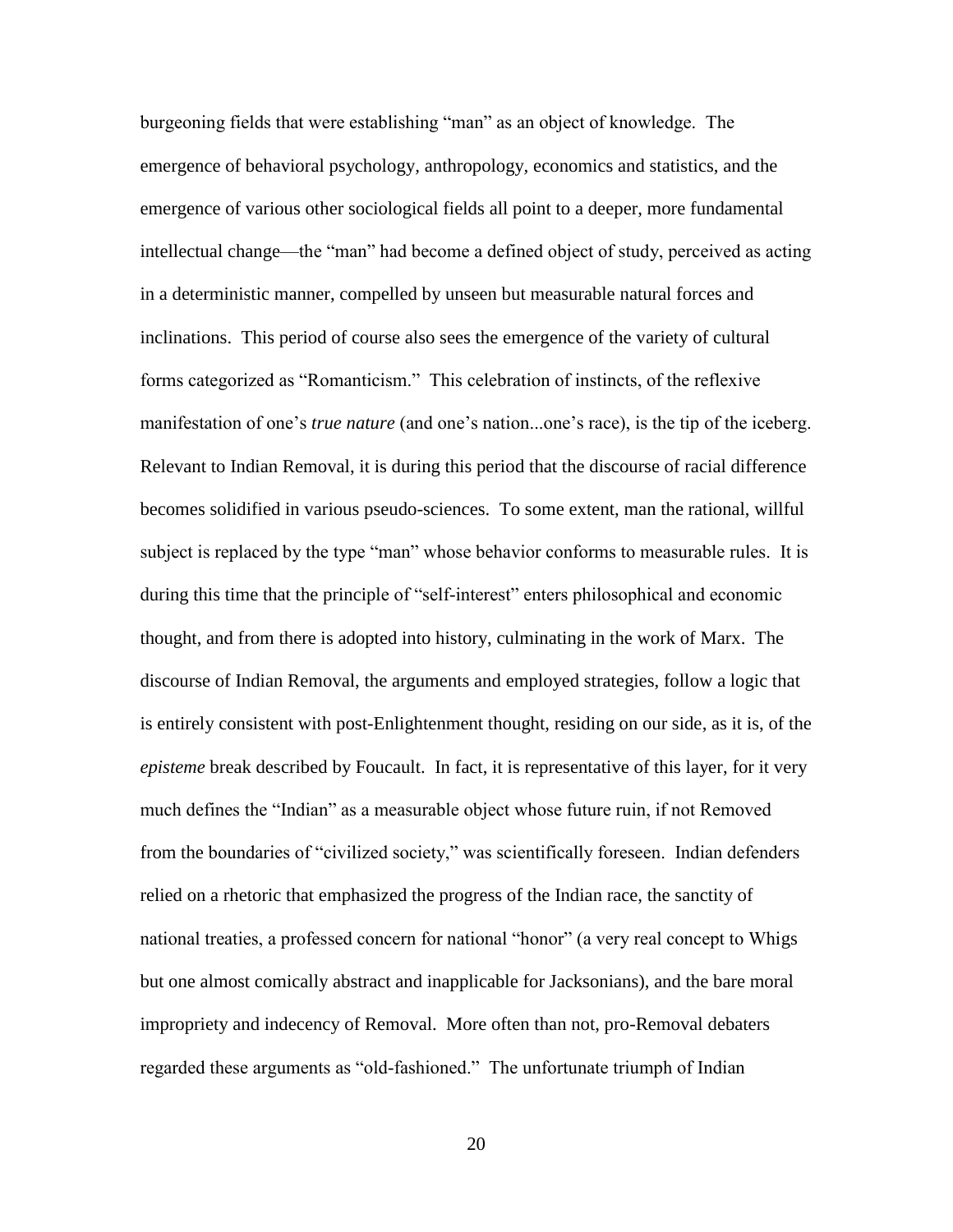Removal, the precedent-setting popularity and overall cultural victory of Jackson and the Democratic Party, and the transition from the Enlightenment to the modern episteme in American politics; these occurrences are different aspects of the same episode, and each aspect sheds light on the others.

The ultimate conclusion of this essay is an ambitious claim: there is a sense of self-worth and power that explains the victory of and justification for Indian Removal, and, further, the popularity of Jackson's "vision" of America—a sort of nationalism enabled by the new, post-Enlightenment patterns of thought that was inaccessible to those who still perceived the world through an Enlightenment lens. In a sense, Indian Removal was the perfect issue for the Democratic Party, for the opposition was impassioned and extensive, a moral attack that forced an equally extensive justification. It was this process of accumulative justification that allowed the Democratic Party to promote a national identity that allowed a new sense of popular access, for behind every argument made in favor of Indian Removal there laid a subtle claim--an assertion that some instinctive "greatness" was inherent to (white) Americans.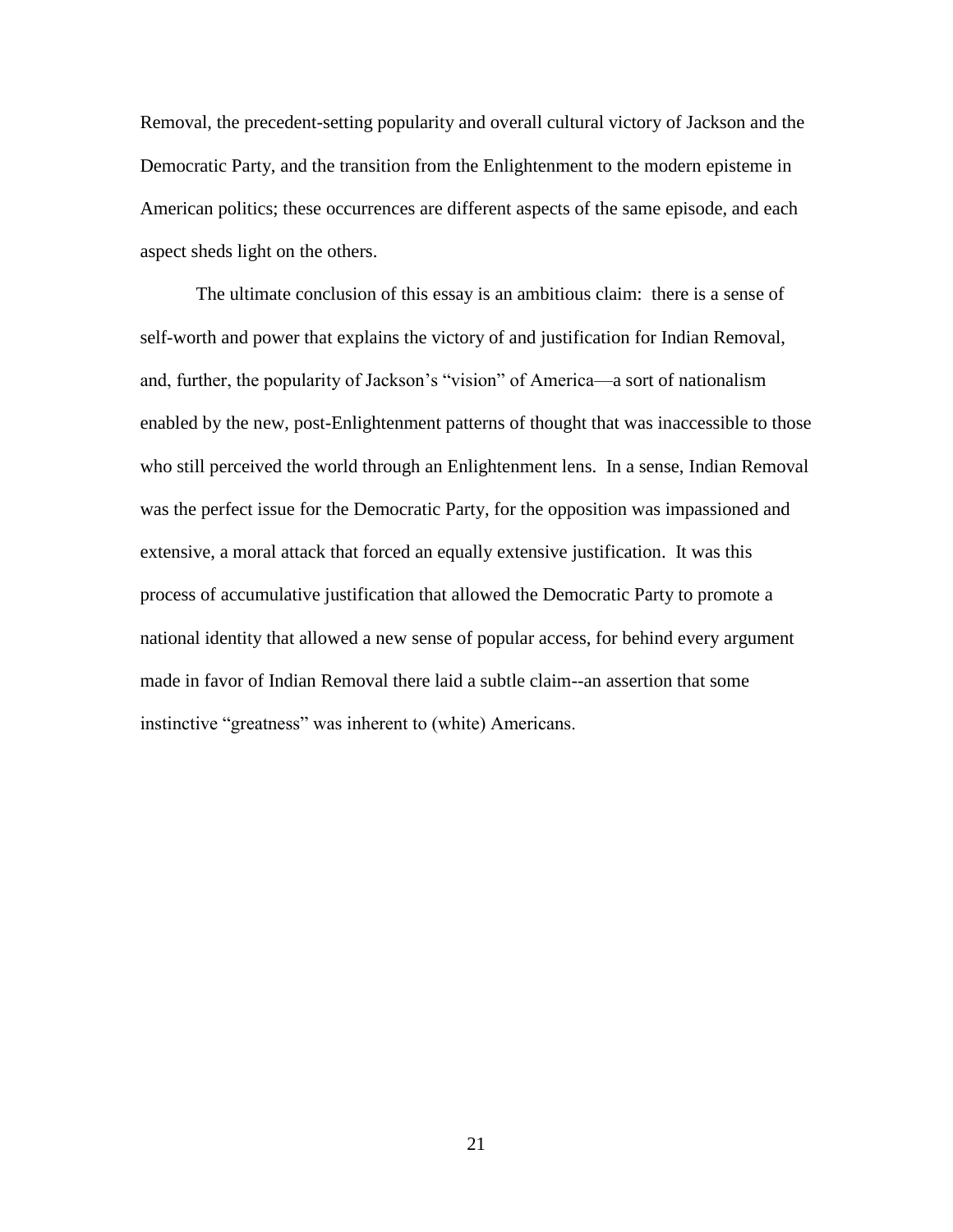## II: The Partisan and Regional Politics of Race

The prospect of the Indian presence inhibiting progress was a topic of mounting political concern throughout the 1820s. The traditional federal policy of acquiring land through treaty was being met with increased resistance from the major Indian nations of the southwest, as significant factions of the so-called "five civilized tribes" publically proclaimed their determination to hold the land that remained to them. Rumblings began in earnest during the administration of John Quincy Adams, as the belligerence of southern states grew alongside mounting evidence that the Cherokee, in particular, had no intention of ever leaving.

In 1826 the Creek Nation rejected the *Treaty of Indian Springs*. Though this rejection was acknowledged as such by the federal government, Georgia's Governor George Troup mobilized teams of land surveyors into the land that was to be acceded in the Treaty. The move infuriated President Adams, who had steadfastly refused to consider forced relocation as a solution to the Indian presence.<sup>11</sup> In February, 1827 he demanded a Congressional response to Georgia's governor, claiming that the state's executive actions were "in direct violation of the supreme law of this land." A divided Congress let the matter drop, and so characteristic of his presidency, the passion of

<sup>&</sup>lt;sup>11</sup> Lynn Hudson Parsons, " 'A Perpetual Harrow upon my Feelings,' John Quincy Adams and the American Indian," *The New England Quarterly*, 46.3 (Sept 1973): 339-379. Adams biography up until his presidency demonstrated a rather anti-Indian tendency, and Parsons notes that in post War of 1812 treaty negotiations it was he who most vociferously argued against England's desire to protect their Indian allies. Nevertheless, he was staunchly opposed to any infringement on the Indians' right to determine the time of their exit. He simply did not want the nation "implicated in injustice."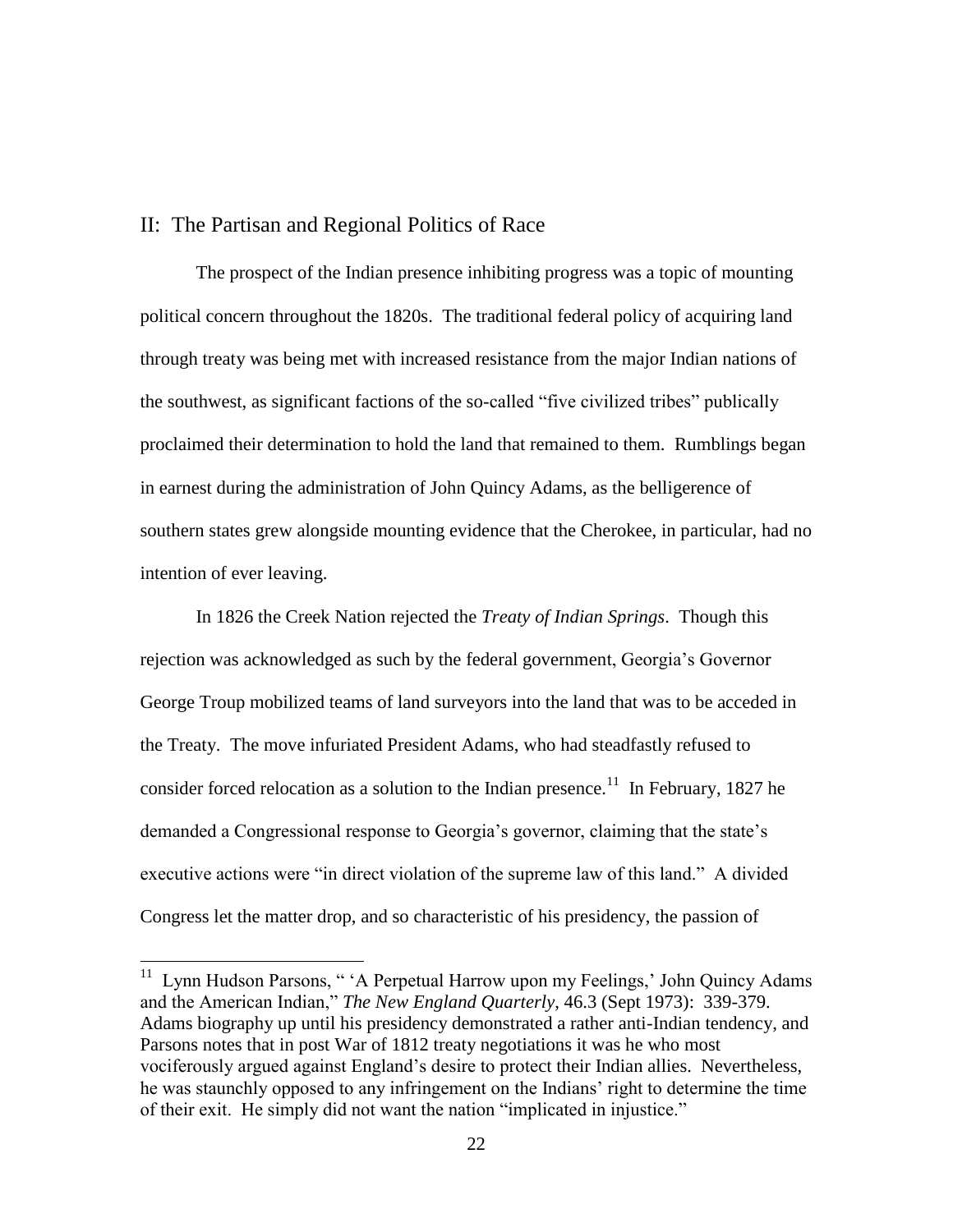Quincy Adams found no practical avenue, finally exhausting itself in his diary. Soon thereafter, the Creek signed away their rights to Georgia land in a third treaty, saving Adams from what would have been an embarrassing public showdown with Congress that would only have encouraged the burgeoning state autonomy sentiments growing in the South. It should be noted that Governor Troup responded to the President with a public declaration that any federal intrusion would be met with resistance. Thus in the late 1820s, just as the presidency of Adams was cracking open to reveal emerging partisan rifts, the conflict over Indian Removal had already sparked an intense debate over states' rights, federal authority, and national "honor," and, on a more fundamental level to the national intellect, it highlighted the potential impotency of government authority when set against a popular will that perceives itself as a majority.

With the "official" departure of the Creek nation, the attention of Georgia shifted to the Cherokee, whose Removal became a key issue in the state's 1828 gubernatorial campaign. Troup had set the pattern with his insertion of land surveyors onto Creek land with a cool disregard for federal law.<sup>12</sup> In December passed into law a bill that proclaimed the extension of state jurisdiction into the Cherokee lands that overlaid the northwest corner of Georgia's "chartered limits." The law was thrust upon the Cherokee

<sup>&</sup>lt;sup>12</sup> I find this aspect of "states' rights" agitation fascinating—there is so much "bluff" involved. At home, in their own legislative houses, it is easy to get carried away in the rhetoric of popular will and the righteous assertions that the federal "intrusion" is null by virtue of its unconstitutionality. How quickly that language changes when the governor has to correspond with federal colleagues, without his wonderful echo-chamber. The state legislature can act with more impunity than the governor, who becomes a necessary scapegoat. It seems to me that the federal authority-state legislature relationship during this period is reminiscent of that between a parent and an adolescent.--Official maneuvers made by the legislative and executive offices of Georgia to accelerate Indian relocation are accompanied by a rhetoric that necessarily emphasizes both the *right* to act and the disqualification of the federal authority to prohibit that act. Nevertheless, for all the bold rhetoric, one cannot escape the sense that these state maneuvers are made "on the sly."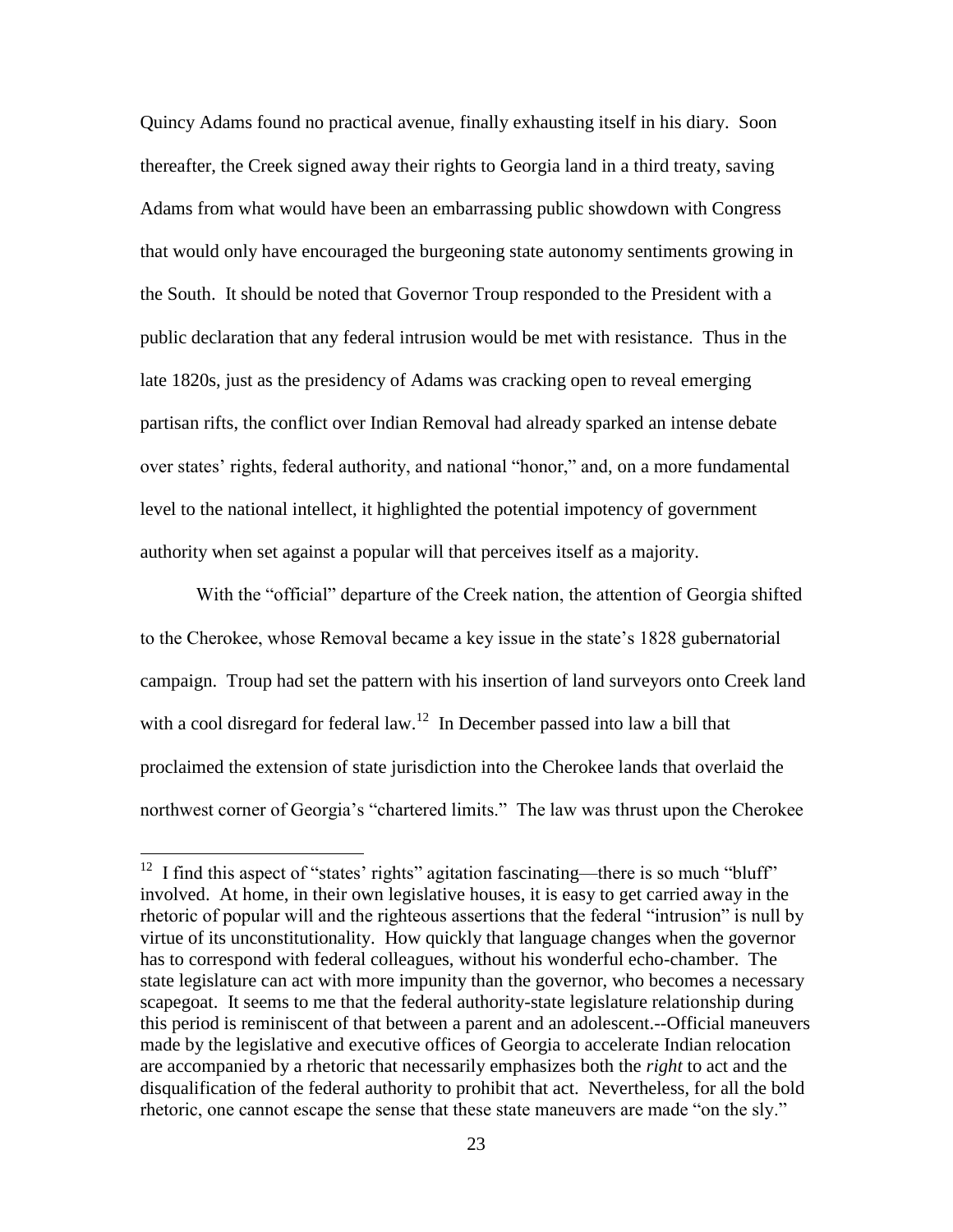as a tactic of intimidation and menace. As Governor George Gilmer explained in a letter to a magistrate whose district bordered the Cherokee land, the extension of state jurisdiction would "drive out" the Indians, and their land would be converted to public property, the sale of which would solve the state's debt crisis.<sup>13</sup> That same year, the same ironic threat was made by an apoplectic John Eaton, then Secretary of War for Andrew Jackson, during a particularly terse negotiation with the Choctaw Nation at Dancing Rabbit Creek, as he assured the gathered Indian delegation that "failure to remove through treaty would leave them *unprotected* from the jurisdiction of the state."<sup>14</sup> The irony lies in the juxtaposition of law and 'lack of protection'—the admission that the abstract concept 'jurisdiction,' which would normally imply 'protection,' somehow constituted, in and of itself, a *threat.*

The remarks of Gilmer and Eaton convey a tone of glibness that is a result of their unawareness of the irony present in the notion that the law itself could represented direct threat. The rationale has been internalized by both. Clearly, when Eaton and Gilmer referenced "law" and "jurisdiction, they did not have in mind the Enlightenment concept of a *functional ideal* that colored notions of "law" a generation earlier. This was not 'law' as a neutral force, as a universally applicable medium for achieving justice. The 'law' referenced by Gilmer and Eaton was a functional operation that would *not* shield Indians from injustice—in fact, it would accomplish the opposite.<sup>15</sup>

<sup>13</sup> George Gilmer, to Hon. Augustin S. Clayton, 7 June 1830, in George Gilmer, *Georgians: Sketches of some of the First Settlers of Upper Georgia, of the Cherokees, and the Author,* (Danielsville GA: Heritage Papers, 1989, orig. 1855): 276.

<sup>&</sup>lt;sup>14</sup> Mary Young, *Redskins, Ruffleshirts, and Rednecks: Indian Allotments in Alabama and Mississippi, 1830-1860*, (Norman OK: University of Oklahoma Press, 1961): 31.

<sup>&</sup>lt;sup>15</sup> For Gilmer and Eaton, and surely for many of their political brethren, 'law' has become more akin to a 'tool' than a neutral structure. This is symptomatic of post-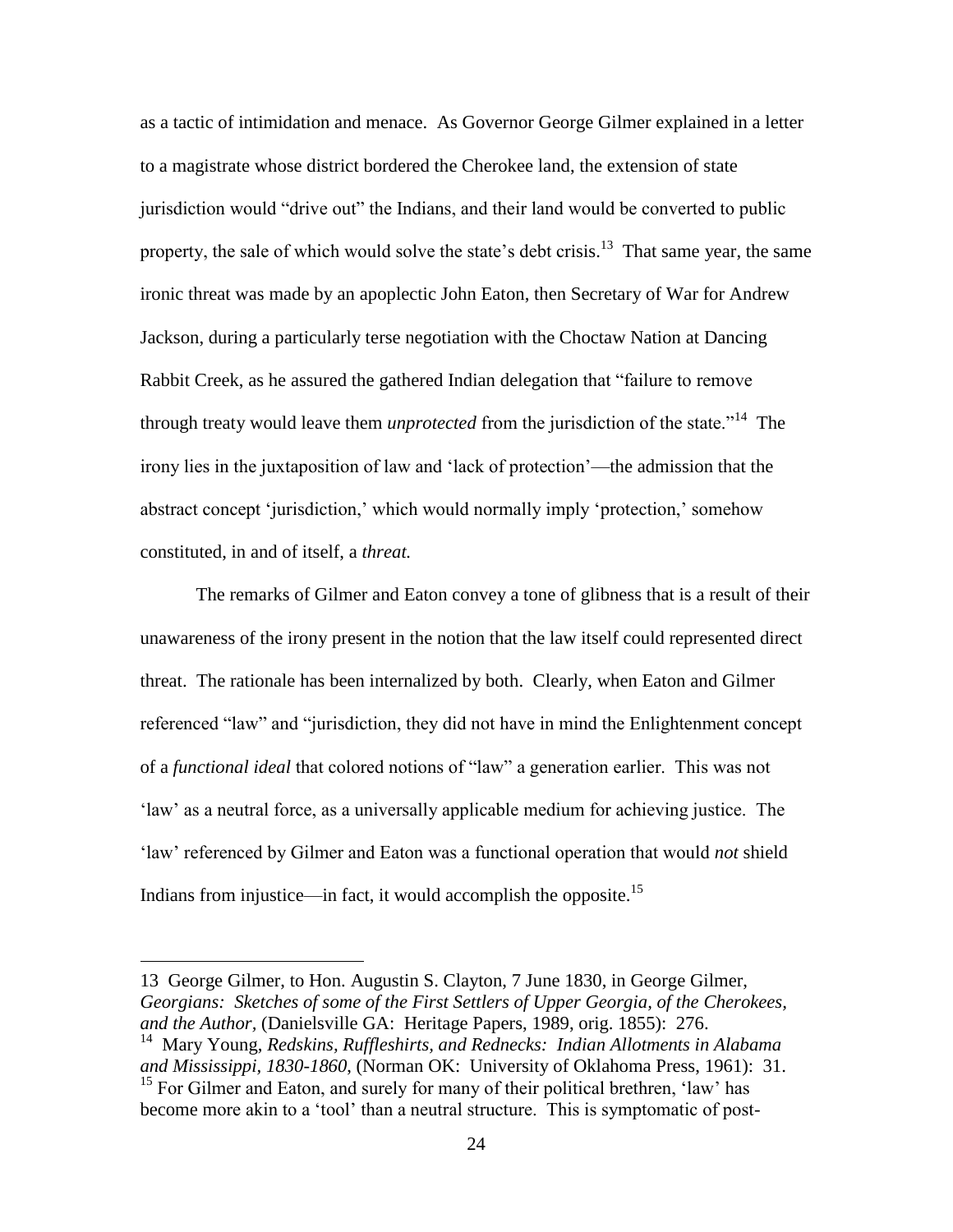The logic that allowed for the equation of 'law' and 'threat' operates through a curious mix of admitted culpability and racial superiority. Both Gilmer and Eaton, and indeed all those who accepted and advanced arguments in favor Indian Removal, took for granted, *as scientific fact,* that the extension of state law would abandon "traditional" Indians to the rapacity and ingenuity of the 'enterprising' white race. Indians would be fully exposed to fraud, debt, and alcohol, and they would find themselves undefended in local courts in which they would not be granted status and could not hope for impartiality--a process that would slowly, inexorably, lead to extinction. The bias of the state's local court and law enforcement system was admitted without compunction, as these political actors assumed and countenanced that for the Indians, the law would function opposite its social purpose, offering protection and avenues of aggression for those that would con and bully. It was a confessional disclosure that Indians would be vulnerable to the extralegal biases of local government officials and harassment and intimidation from the local citizenry.

These numerous depredations, including the admission of the inevitable *injustice* sure emerge from local courts, was accepted and internalized by pro-Removal advocates as a *fact of nature*, the inevitable result of an inferior race occupying land adjoining that

Enlightenment thought. From an Enlightenment perspective, a "perfect country" would be a country with "perfect laws," for this would reflect the greatest possible rational achievement. Certainly this idealism drove Madison. The rise of the modern, post-Enlightenment episteme replaces rational achievement with various other potential yardsticks for evaluating a country: prosperity, vitality, etc. In post-Enlightenment thought, a perfect country is not equivalent to a country of perfect laws, nor is there an ideal law structure suitable for all mankind—'law' is but a cultural artifact, one of many tools with a duty not to "justice," (a meaningless abstraction, these moderns might say), but rather to the maintenance of a framework of national advancement. Gilmer's equation of the extension of Georgia law with

 $\overline{a}$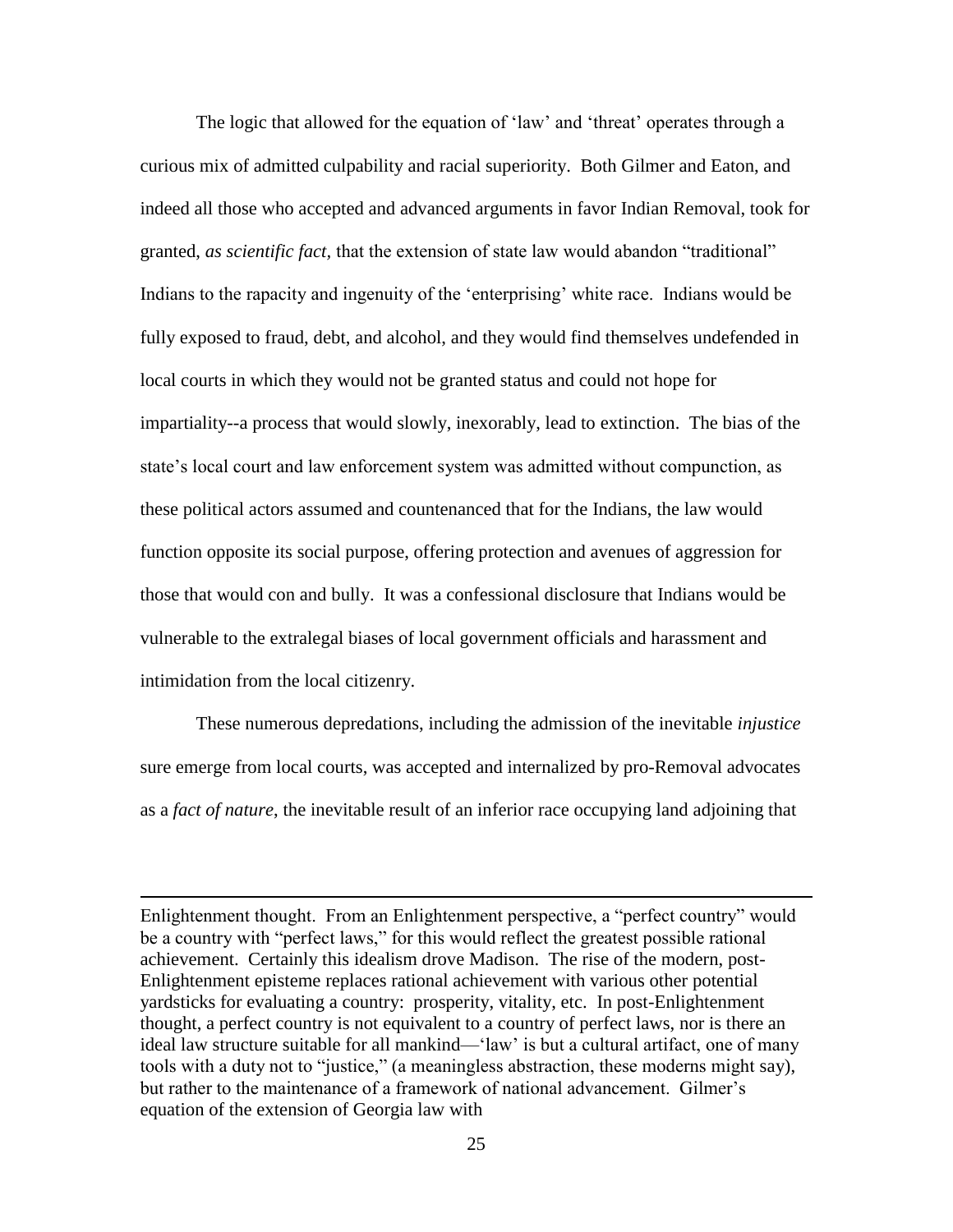of a more energetic race following its acquisitive instincts. Bold admission was granted to this stance in the language of an 1827 resolution passed by the Georgia legislature:

It may be contended with much plausibility, that there is in these claims [of "discovery"] more of force than of justice; but they are claims which have been recognised and admitted by the whole civilised world, at it is unquestionably true, that under such circumstances **force becomes right** [document's emphasis]. This kind of title is not only good and valid agreeable to the laws of Nations, but it is perfectly consistent with natural justice. The earth was certainly made for the benefit, comfort and subsistence of man, and should be so used as to accommodate the greatest possible number of human beings – It was therefore perfectly in accordance with the design of nature, that the densely populated countries of Europe, should possess themselves of the immense forests in America, which were used only as hunting grounds, and employ them in promoting the comforts and providing for the subsistence of their overflowing population.<sup>16</sup>

The passage above perhaps best exemplifies the degree to which Removal inspired and fed a post-Enlightenment perspective. It admits the right of force and claims an assertion over 'justice' by introducing the concept "natural justice." All of this hints at a deeper, implied intellectual declaration: an assertion of "how the world truly operates." Force and "natural justice" are *real* entities, each consistent with the other, while plain "justice" is tossed out as an abstraction. The arguments made in favor of Indian Removal were

<sup>&</sup>lt;sup>16</sup> "Report of the Joint Committee on the State of the Republic" in Senate, Georgia, 19 December 1827, in *Whites Among the Cherokees: Georgia 1828-1838,* ed. Mary B. Warren and Eve B. Weeks, (Athens GA: Heritage Papers, 1987): 10.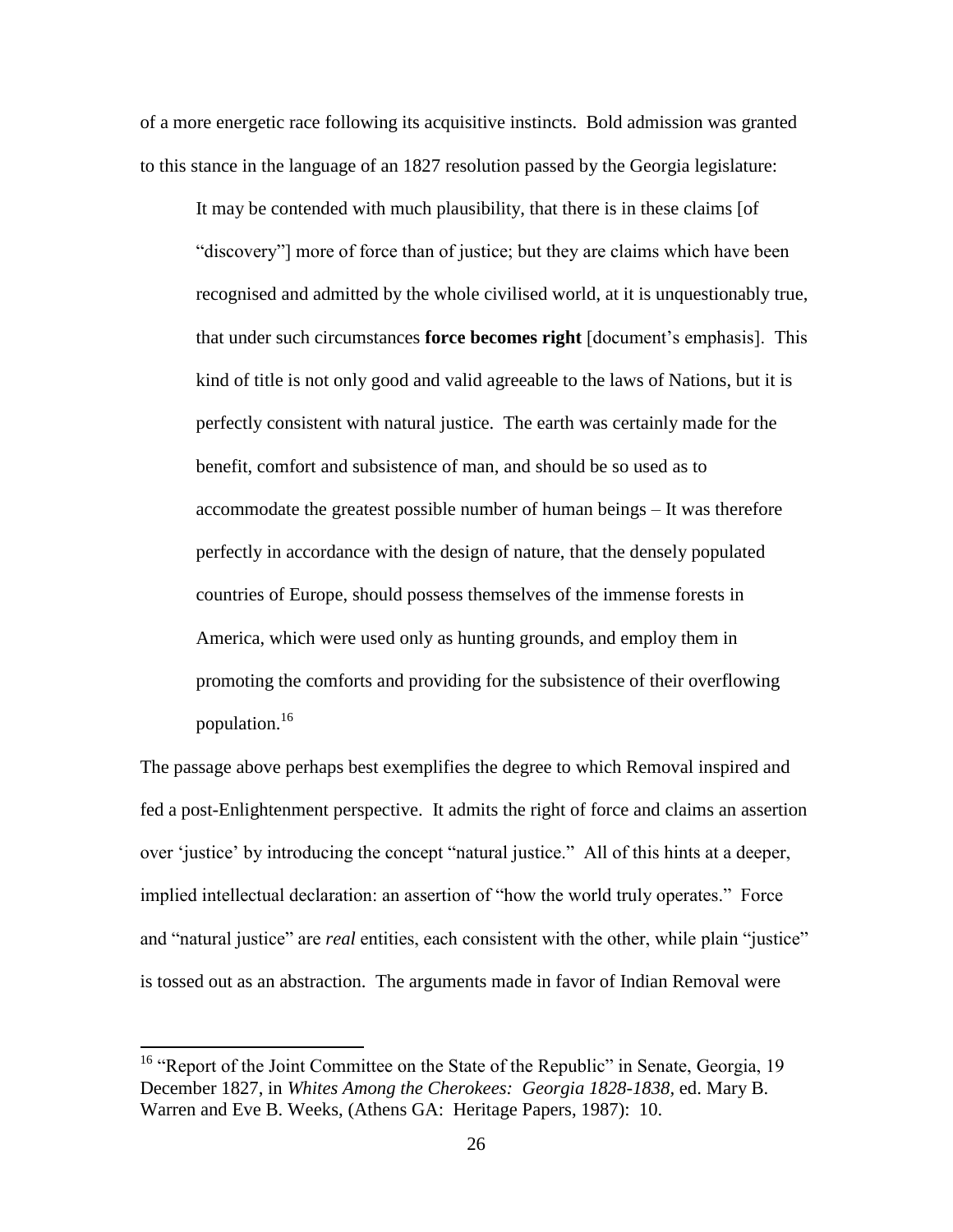necessarily arguments crafted against the Enlightenment understanding of man in the world. There could be no justification for "force makes right" so long as each man was a rational being, and so long as America was a nation with an identity rooted in its commitment to rational ideals. The claim that "force becomes right" presumes that America's first commitment is to (white) Americans—that the duty of the nation is not to any abstract ideal but rather to the history of the nation not yet written.

The entire premise of Removal depended on notions of racial limitations, and these notions were severely undermined by the very public "advances" that permeated the societies of the "five civilized tribes." In fact, Georgia's extension bill of 1828 was prompted by the Cherokee nation's formal adoption of a written constitution the previous year, for with every "civilized" achievement the case for Removal was weakened.

The response from the Cherokee nation to Georgia's extension law was immediate and effective, and the Cherokee benefited from a groundswell of political support led by the American Board of Commissioners for Foreign Missions (ABCFM) and a variety of other religious and humanitarian associations, largely centered in the Northeast. The Cherokee governing body published a public memorial denouncing the arrogance and invalidity of Georgia's law, and prominent attorney William Wirt was hired to present their grievance to the United States Supreme Court.<sup>17</sup>

<sup>17</sup> The Cherokee petition to Congress (Dec. 1829) was also circulated in print, published as "Memorial of the Cherokee Indians: From the Cherokee Phoenix, Jan. 20." *Niles' Weekly Register* (Mar. 13, 1830). The most influential writer and organizer supporting the Cherokee cause was Jeremiah Evarts. See Jeremiah Evarts, *Cherokee Removal: The "William Penn" Essays and Other Writings,* ed. Francis Paul Prucha, (Knoxville TN: University of Tennessee Press, 1981). For the ABCFM, the Cherokee were something of a "crowning achievement." Several "missionaries," Samuel Worcester most notably, resided for years in the Cherokee nation and were tied to the Cherokee upper class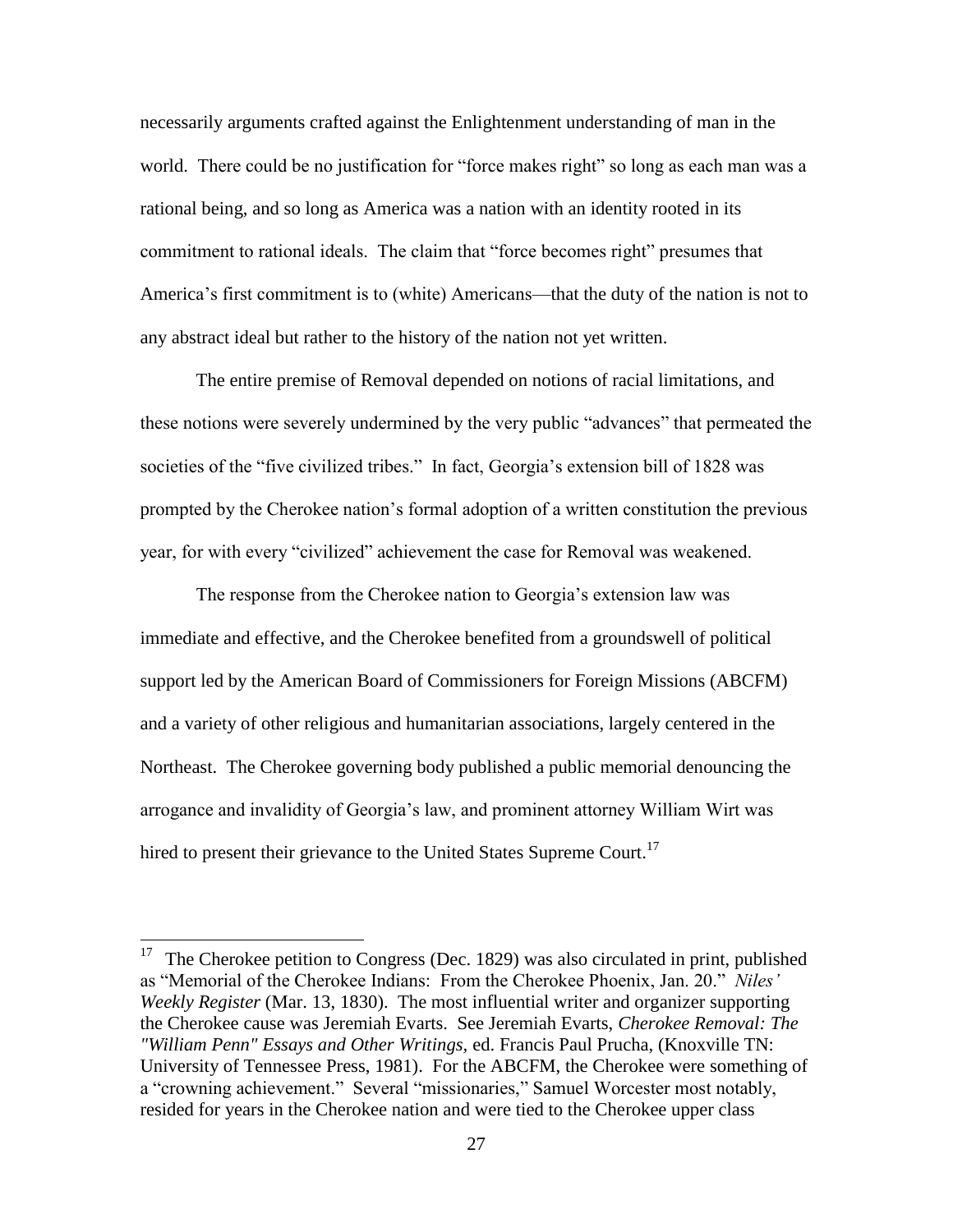The Cherokee government consisted of a diverse and able group, many of whom were demonstratively "upper-class" in every sense that one imagines the Antebellum Southern gentility. The decision to codify their political structure and shape it to fit the American model was efficiently executed over a period of twenty years, an extraordinary historical accomplishment when one considers the amount of cultural change this entailed (far more than this nation's birth required). Throughout this remarkable transitory process, the Cherokee confronted ever-increasing pressure to abandon their land, and an increasingly belligerent white population on their borders.

The 'acquisition through treaty process' that defined federal Indian policy up until 1828, though often accompanied by insidious strategies, never crossed the line of "force makes right." Outright infringement upon Cherokee land, though discussed, had never been sanctioned by the administrations of James Monroe or John Quincy Adams insisted that the Cherokee should move west, and both men insisted that the "right" decision could not be forced, that the Cherokee nation had to formally *agree*. Andrew Jackson, however, was a vocal proponent of Indian Removal, and his promise to accelerate the process through federal mandate certainly contributed to his popularity in the South and West. Confident in the support of the new president, and eager to raise revenues from the rapid sale of Cherokee territory, the state of Georgia initiated a political and legal showdown that would last a decade. Georgia's extension law accompanied a fierce Congressional debate; the easily defendable Cherokee afforded a powerful rhetorical opportunity for otherwise disparate "Anti-Jacksonians" to present a united front. Advocates of Removal were caught off guard by the sheer volume of the opposition

through bonds of friendship and political interest. The term 'missionary' severely underplays the legal and political force these men wielded.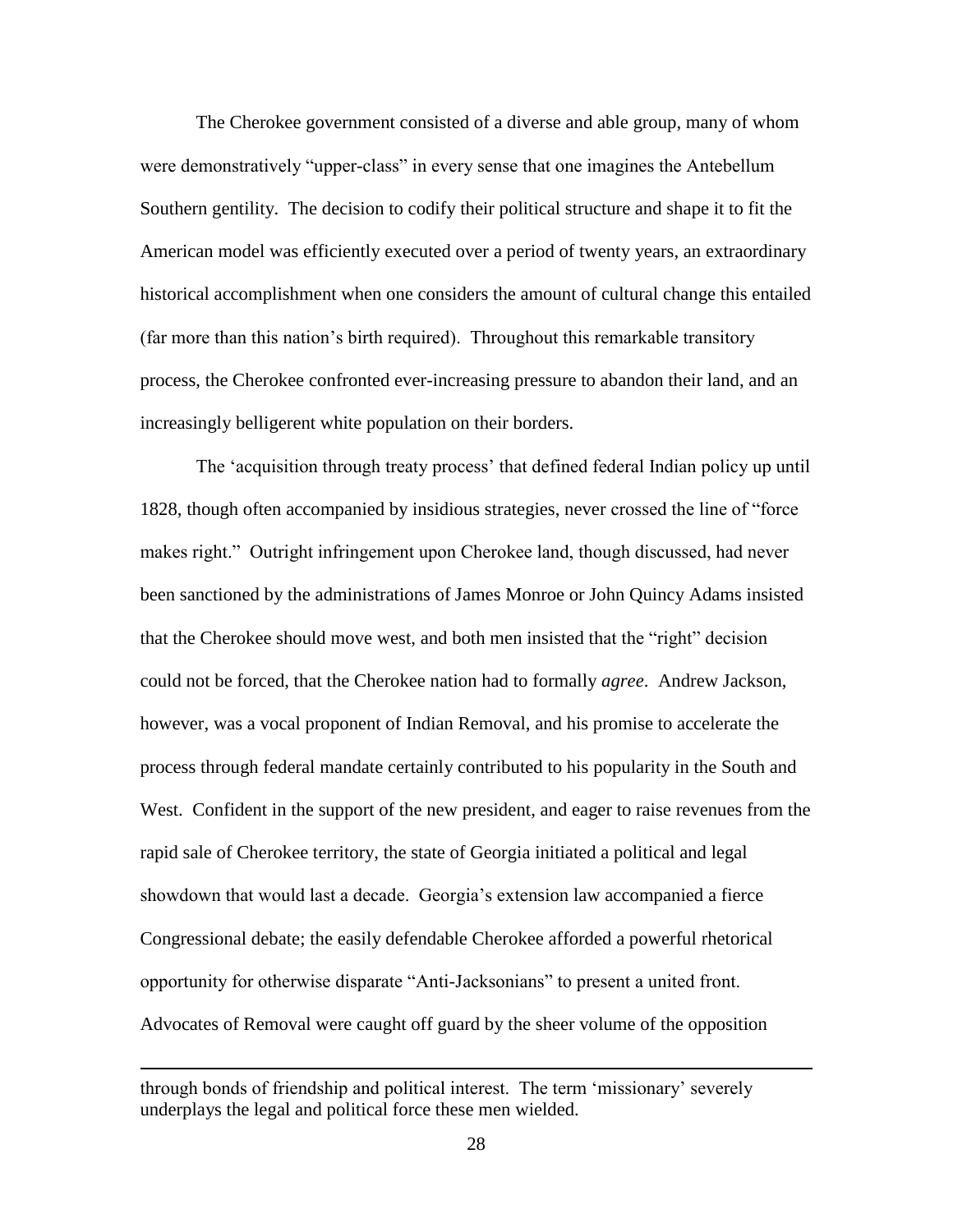rapidly mounted by the Cherokee and their political allies, as both Jackson's policy and Georgia's extension law became the subject of widespread public debate.

Because of the grave intellectual and definitional ramifications, the debate over Indian Removal was one framed entirely within moral terms. From a posture of deep moral concern, both sides argued passionately and persuasively. Indeed, it is possible for current readers of the Removal and Anti-Removal rhetoric to find themselves alternately convinced with each side's arguments.

The moral framing of the issue is precisely what lends Indian Removal its creative force in the process of ideological construction, for it compelled involved individuals to articulate an entire idea-system in defense of either position. Those advocating Removal were placed on the "moral defensive," so to speak, by the simple fact that the Indians (the Cherokee most publicly) claimed that they did not want to move. An interesting facet of the debate, however, is how often Removal advocates reestablished their position as the "moral offensive," as they were quite successful in characterizing their position as both sympathetic and practical, while simultaneously portraying their opponents as recklessly misinformed.<sup>18</sup> Perhaps no item can better illustrate the stakes of impassioned morality that framed Indian Removal than this ironic and telling fact: Wilson Lumpkin and George Gilmer, the two Georgia Governors most involved in advancing Removal, were

<sup>&</sup>lt;sup>18</sup> Indian Removal had been proposed as a humanitarian policy during the Jefferson administration, although Jefferson himself seemed to have favored assimilation through increased education and trade. See "President Jefferson on Indian Trading Houses," Speech to Congress, 18 January 1803, in *Documents of United States Indian Policy, 2nd edition,* ed. Francis Paul Prucha, (Lincoln: University of Nebraska Press, 1990): 21-2. The issue was thrust into a new national spotlight during Jackson's campaigns, and following the ensuing reaction by the Cherokee and theABCFM it was pro-Removal advocates that were forced to defend and re-establish the ethical basis of the policy. For Jeffersonian Indian relations, see Reginald Horsman, *Expansion and American Indian Policy, 1783-1812*, (East Lansing MI: Michigan State University Press, 1967).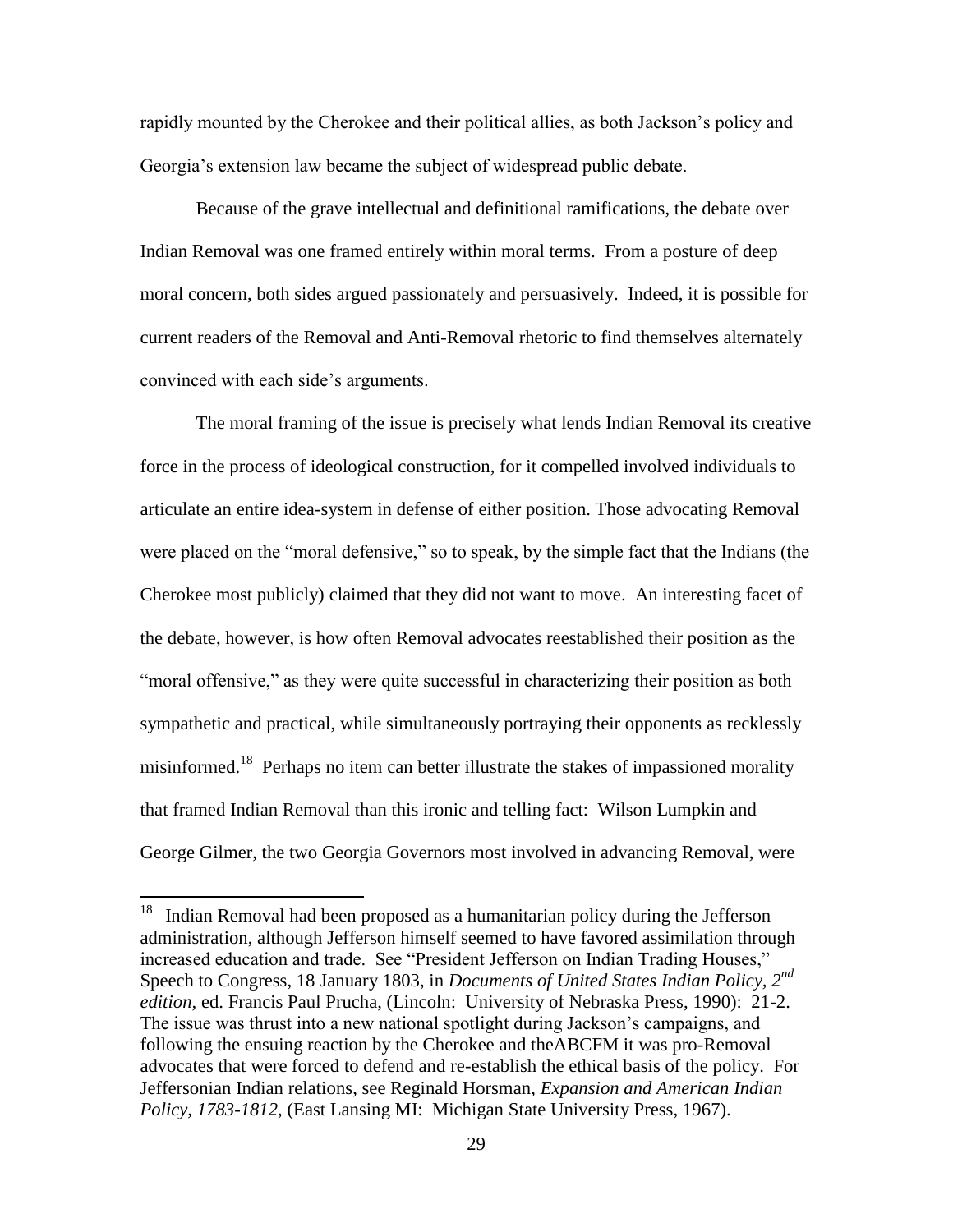both, independently, compelled to write entire books, several hundred pages each, in defense of the state of Georgia, their own Indian beliefs, and the *necessity* of their actions.<sup>19</sup>

At this point, it is necessary to provide a rough sketch of the dispute specific to the Cherokee and Georgia, the true epicenter of the Removal debate. Like many states in the 1820s, Georgia was in need of revenue. The Panic of 1819 marked the culmination of bad cotton years; a result of Europe's shift to general stability after the Napoleonic Wars and the consequent drop in overseas demand for American goods, as European production and alternative import chains were stabilized.<sup>20</sup> The economic troubles exacerbated what until then had been a more mild desire for that portion of Georgia "occupied" by Indians. The solution proposed in Georgia was to generate revenue by holding a lottery for the land occupied by the large Indian populations of the Creek and the Cherokee. This plan, quite obviously, necessitated that the Indians vacate. The purpose of the lottery was to raise revenue from that land as quickly as possible without resorting to land speculators—a policy that was well-calculated in its appeal to the Democratic partisan ideals popular in Georgia, for it embodied individual fairness and expansive opportunity all at once.

Also prominent in the minds of Georgians in particular was the Compact of 1802, an agreement whereby the federal government had promised to encourage the Cherokee

<sup>&</sup>lt;sup>19</sup> Gilmer, *Georgians*, was originally published in 1855. For governor and congressman Lumpkin, the title says it all: *The Removal of the Cherokee Indians from Georgia* was described by the publisher as "Incidents connected with the life of Wilson Lumpkin, illustrated from selections from his speeches and official writings, written and compiled by himself in the seventieth year of his age, 1852."--The ladies doth protest too much, methinks.

<sup>20</sup> George Dangerfield, *The Awakening of American Nationalism, 1815-1823,* (New York: Harper & Row, 1965): Ch.3, "The Panic of 1819," 72-96.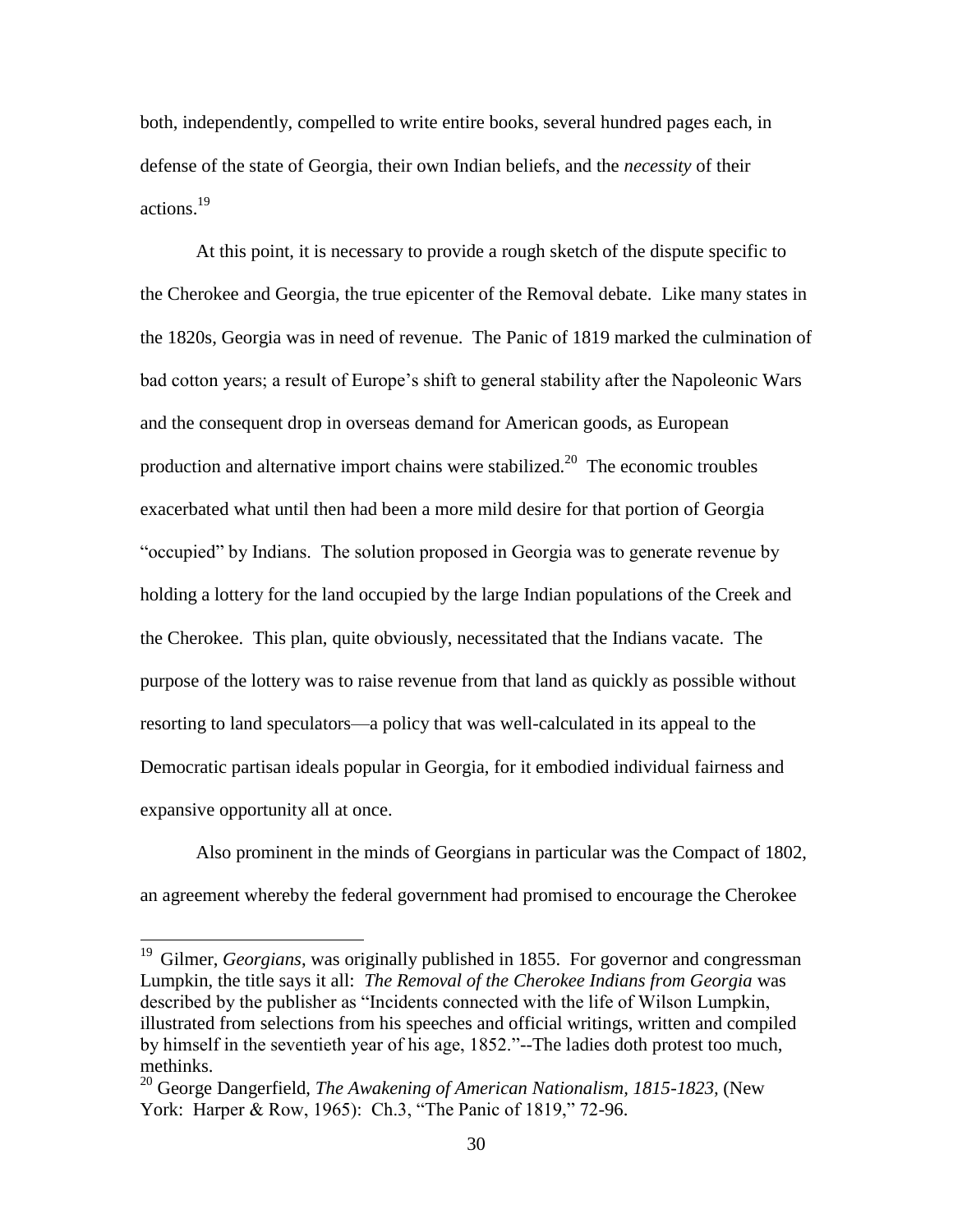to leave Georgia's borders. This promise was made in exchange for the forfeiture of the state's western lands (which would become Mississippi and Alabama) to the federal government, a keen loss that persisted in the state's collective memory.<sup>21</sup> The Compact of 1802 became the subject of much political discussion within Georgia in the years leading up to and during Indian Removal, and this helped to solidify a popular sentiment that Cherokee land already belonged to Georgia, and that the federal government had long since betrayed its promise to encourage Cherokee emigration. The sense of betrayal should not be understated, for it helped solidify a sense of unity amongst Georgians while at the same time conceptually linking the Indian presence with federal intrusion. It was the Compact of 1802 that made the clear demarcation of Georgia borders on contemporary maps, and this must be understood as a source of the growing sentiment that the Cherokee were occupying Georgia lands, though their presence in the area predated colonization. $^{22}$ 

During the course of national debate on Removal, the Compact of 1802 was often the subject of specific arguments advanced by both sides. This is not surprising, as its language was quite ambiguous: the Compact included a clear mandate for federal intervention (as Georgia would have it), but it also stipulated that the Indians could *under no terms* be forced out against their choice. In 1827, the Cherokee ratified their own

<sup>&</sup>lt;sup>21</sup> Wallace, *The Long Bitter Trail: Andrew Jackson and the Indians*, 62-64. Richard Longaker, "Andrew Jackson and the Judiciary," *Political Science Quarterly* 71.3 (Sep., 1956): 341-64. Forfeiture of Georgia's western lands and the negotiated Compact of 1802 were part of the political settlement arranged to quell the crisis that resulted from the Yazoo land scandal.

 $22$  A minor but rather common occurring theme in pro-Removal rhetroic was that the Cherokee were *mistaken* in their belief that they were the original inhabitants of the soil. Perhaps, but as the accounts of the De Soto expedition have shown, the Cherokee presence across Northern Georgia certainly antedated the British presence.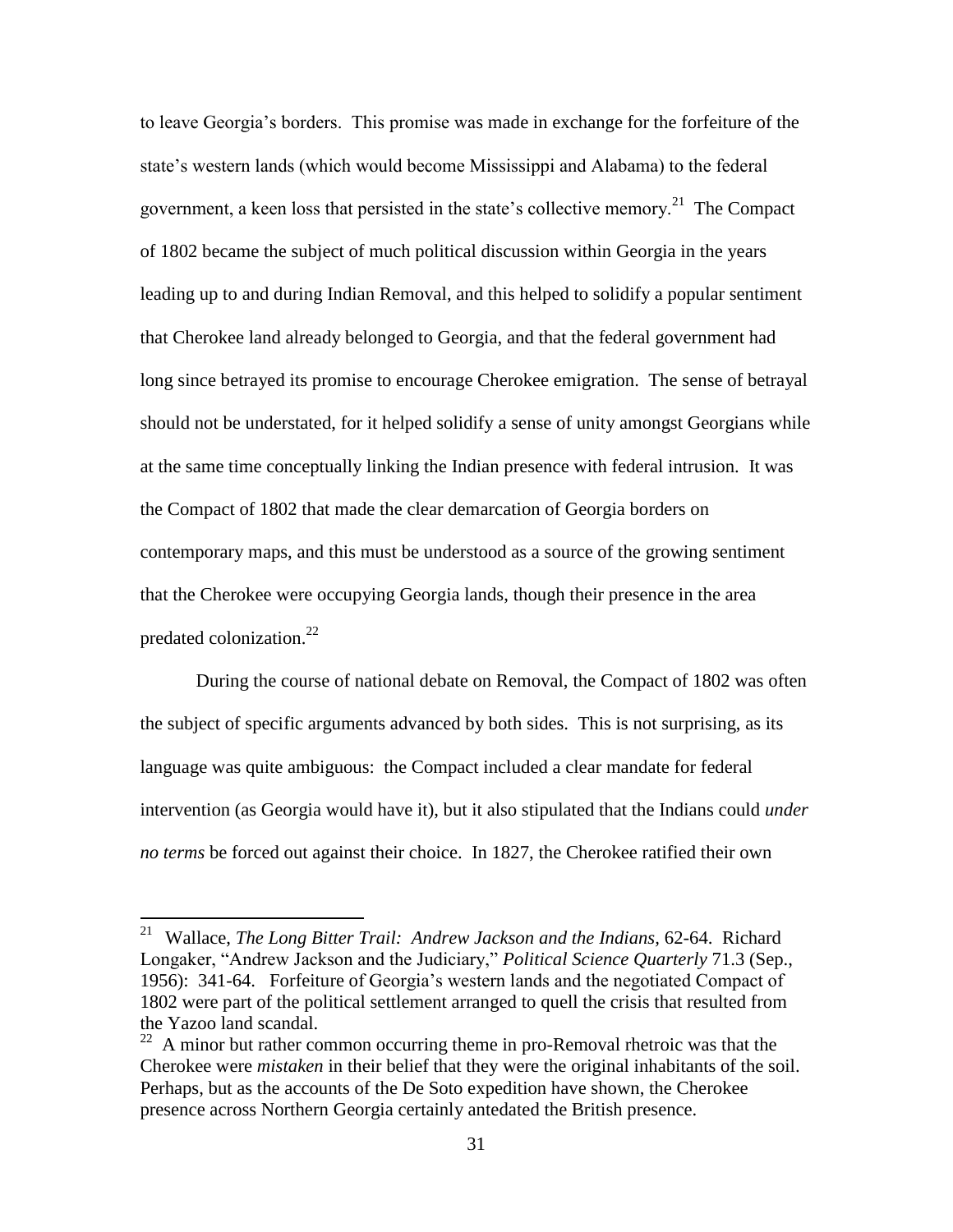Constitution and proclaimed their sovereignty, a move which made it clear that they had no intentions of leaving.

The sense of popular frustration with the Cherokee and impatience with the federal government accelerated during the campaign and election of George Gilmer as governor. His victory in 1828 reflected popular support for a plan to accelerate Removal and begin immediate preparations for the land lottery. Incensed by the Cherokee Constitution and their proclamation of sovereignty, the Georgia legislature passed the bill that extended Georgia jurisdiction into Cherokee land almost immediately following Jackson's election, confident in the new president's support despite their sudden, legally unprecedented legislative action.

When the staunch political resistance of the Cherokee and their supporters forced the issue before the U.S. Supreme Court, a third political entity entered the fray, also seeking, like Georgia and the President, to exert its power and protect its jurisdictional sphere. The resulting mess of contending authorities led to friction between pro-Removal efforts at the state and national level, and also served to intertwine the Indian issue with the many other Jacksonian conflicts that became embroiled in rivalries between state and federal powers, and between the three branches of the federal government. Neither the states vying for Removal, Jackson, the Supreme Court, nor (especially) the interested Indian nations could afford to rescind their claim upon the right to decide the fate of the Indians—to do so would entail too much jurisdictional forfeiture.

Though it would seem that the issue could not be more tumultuous, gold was discovered on Cherokee land in 1829, unleashing what locals referred to as the "great intrusion," as tens of thousands of fortune-seekers made their way into the disputed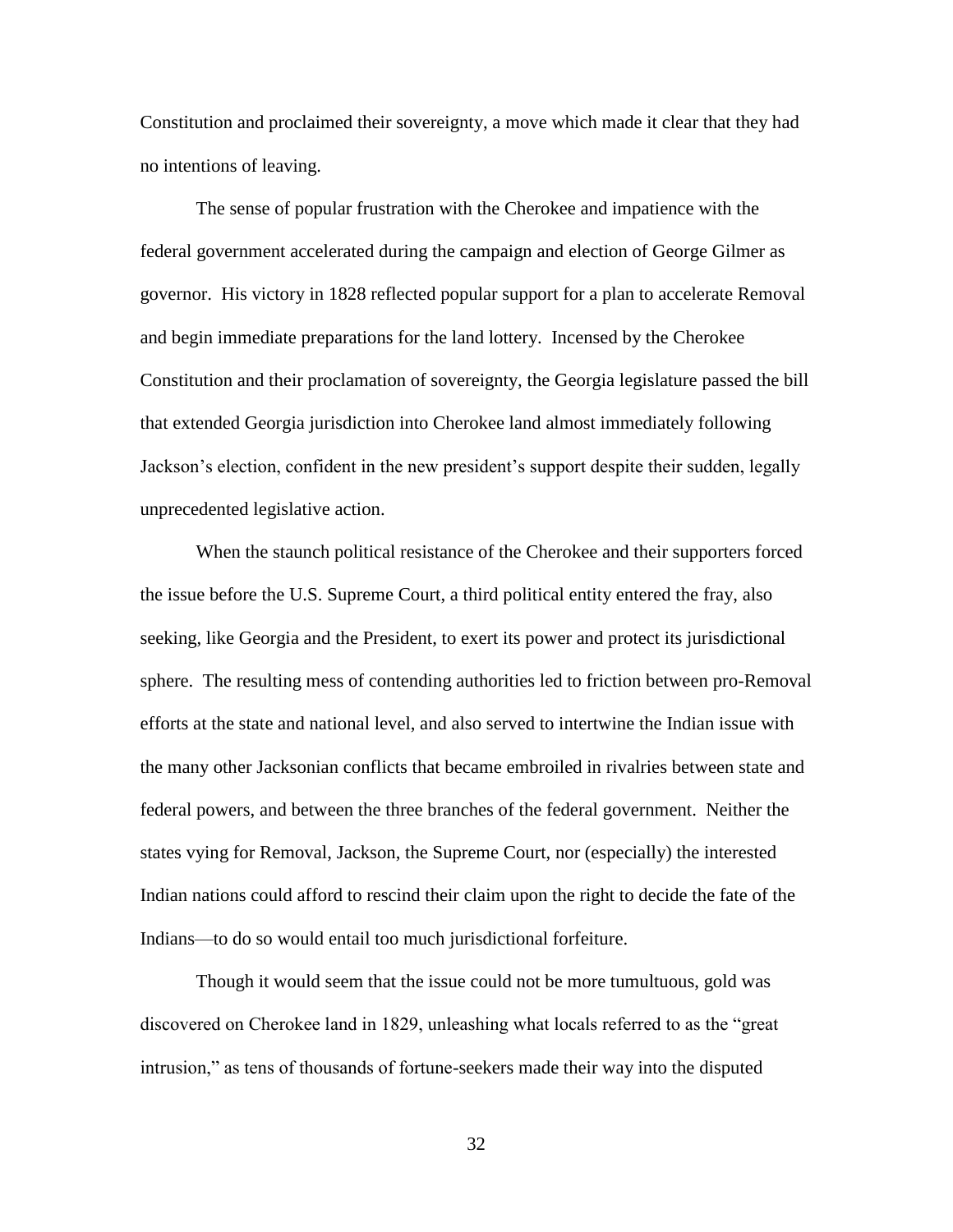area.<sup>23</sup> The specter of gold, the ultimate perversion of the American dream for some, its purest distillation for others, complicated the Removal problem by accentuating issues of the individual liberty of citizens and the obligations of the state to individuals. One can imagine the outcry when Governor Gilmer, in order to quell any disruption to the Removal process unfolding at the national level, issued orders forbidding whites to dig for gold on the contested land, leaving them watching while several Cherokee used the opportunity to mine for themselves. Tensions got so great as to lead to the "Battle of Leatherford," a showdown between one hundred or so miners and the Georgia Guard (a volunteer militia created by Gilmer).<sup>24</sup> Such attempts to halt any disturbances that might upset the national debate made Gilmer quite unpopular in parts of Georgia, and, ironically, a governor who was seen as renegade, forceful, and radical in the eyes of the nation was perceived as far too soft and ambivalent in his own state.

The Cherokee, who amongst the Indian Nations had been the most successful legally and politically, posed a significant challenge to Removal advocates, for it was claimed by their numerous supporters that the Cherokee population was culturally and socially on par with their neighboring white Southerners. The development of a written alphabet had captured the imagination of the nation, while the bilingual *Cherokee Phoenix* newspaper afforded the Cherokee with a vehicle through which their societal accomplishments could be publicized, while standing as a dramatic accomplishment in its

<sup>23</sup> David Williams, *The Georgia Gold Rush: Twenty-Niners, Cherokees, and Gold Fever,*  (Columbia SC: University of South Carolina Press, 1993): 28.

 $^{24}$  Ibid, 35-6. Also, when Gilmer discusses the land lottery in his autobiographical *Georgians*, no discussion is made regarding the ideological conflicts over property rights that characterize the period, nor does he emphasize the democratic virtues of his landlottery enforcement, as he did during his campaign. The focus is entirely on the Indians vis a vis his duty as "Head of State," and the need to preserve his authority versus federal jurisdiction.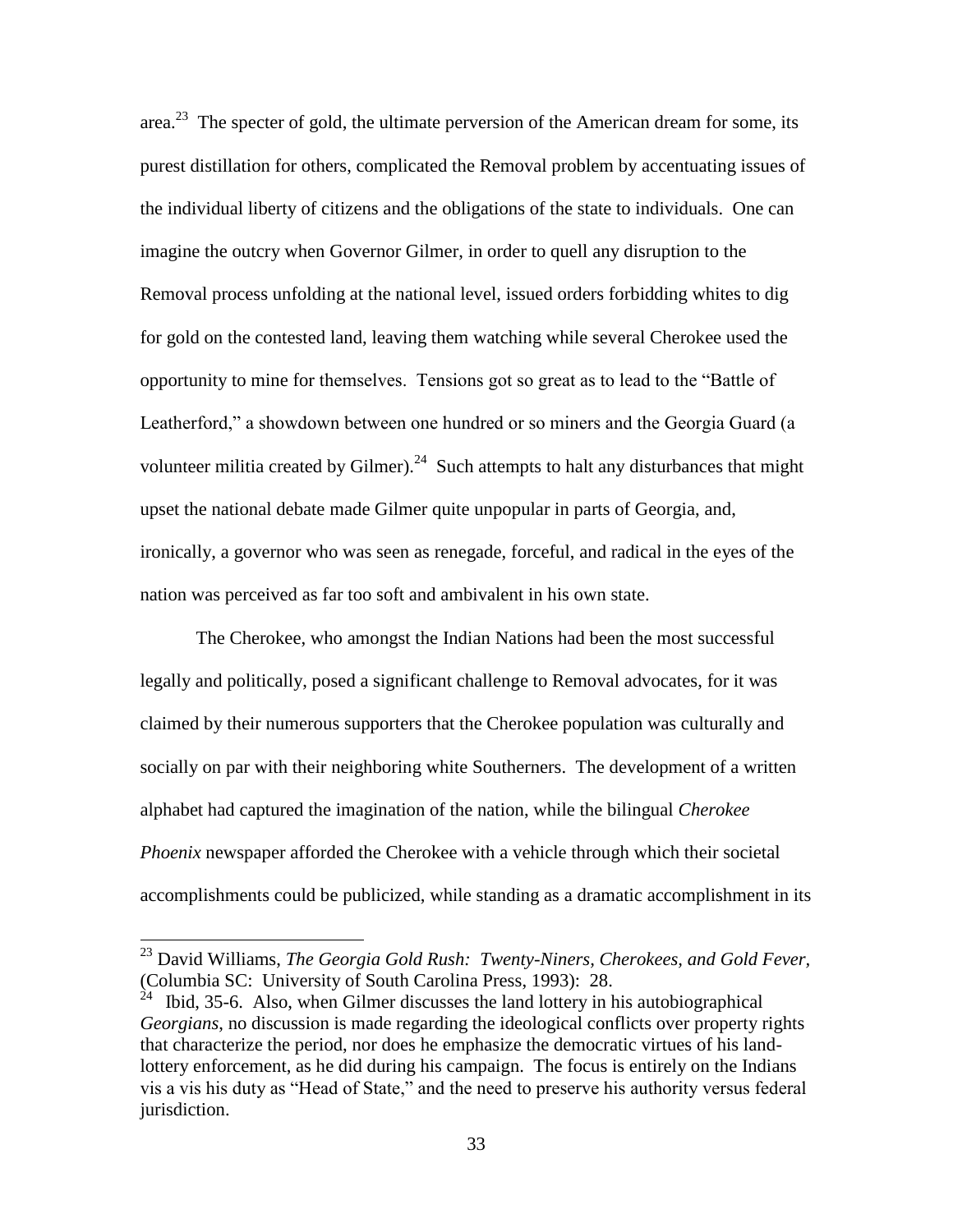own right. At the national level, far from the immediate desires of local constituencies, this claim of progress and equality severely undermined the moral basis for Removal. From its incipient years during the Jefferson administration, the policy of Removal, when raised as a topic of discussion, had always been presented as an action necessary for the continued survival of Indian society, an assumption belied by Cherokee gains. For this reason, the need to disprove the possibility of the "Cherokee example," to render it somehow illusory, formed the organizing principle of pro Removal discourse. This was the strategy, often unconscious, that drove the campaign of racial typing that formed one of the key pillars of pro-Removal ideology.

The foremost public authority public authority on the "nature" of the "Indian race" was Lewis Cass, who would serve as Jackson's Secretary of War from 1831 to 1836. As governor of the Michigan territory in the 1820s, Cass had overseen the administration of the vast population of Indians residing near the Great Lakes, an area long known as historically tumultuous, most recently due to the uprisings associated with Tenskatawa and Tecumseh, and the War of 1812. The Indians residing in the former *Pays d'en Haut* were the inheritors of a very specific historical circumstance, and, in fact, many of them had been reduced to what would today be considered refugee status. The uniqueness of their situation, however, did not prevent Cass from proclaiming his observations on their character as pertinent to all Indians.<sup>25</sup>

In 1827, Cass submitted an article to the *North American Review* in response to a much publicized British editorial that had impugned America's mistreatment of its

<sup>&</sup>lt;sup>25</sup>The authoritative intellectual and political role played by Cass is well presented in Wallace, *The Long Bitter Trail*. See also Theda Perdue, *"Mixed Blood" Indians: Racial Construction in the Early South*, (Athens: University of Georgia Press, 2003).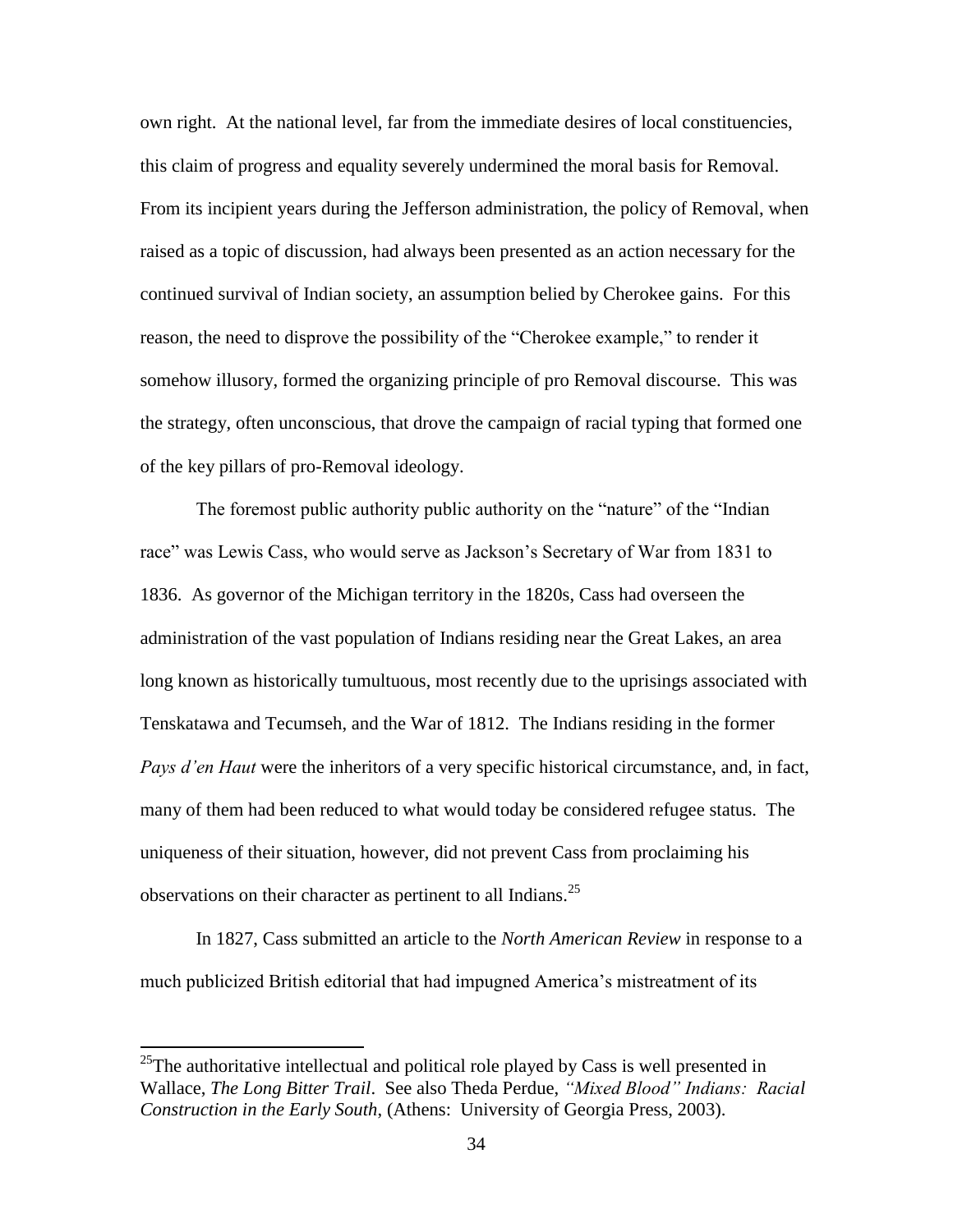"native inhabitants."<sup>26</sup> His article became much more than a mere rebuttal, however; Cass managed to capture, in his writing, a widespread disdain and popular frustration with Indian-American relations, and he was able to broadcast this frustration back to his readers, having translated it into a language of objectivity and practical expertise. Cass's article would be oft-cited by advocates of Removal, and his "objective, scientific, expert" instruction on the psyche and culture of the Indian *race*, on their inescapable *nature*, gave structure and authority to the pro-Removal arguments that would follow.

The excerpt below is representative of Cass's article as a whole, in that it demonstrates the discursive strategies by which he constructed both the subject, "the nature of the Indian race," and his claim to expertise on that constructed subject. The selection below emphasizes the irredeemably savage nature of the Indian; a racial tag as old as the continent's European discovery but reformulated into a language and logic of sophisticated specialization. Of note is how Cass is able to emphasize a sort of tired familiarity with the subject, which he accomplishes by unveiling various anecdotes, presented in a language of generality to hint that each anecdote stood for many. Indians, according to Cass, were:

Impelled to war by passions, which acknowledge no control, and death and desolation are the objects of their military expeditions. From infancy, they are taught to inflict cruelties upon their enemies, and to bear with stern fortitude, whatever may befall them. They are equally prepared to endure and to torture, and in either situation without the slightest symptom of human frailty or feeling. They have not only no principles of religion or morality to repress their passions, but

<sup>26</sup> Lewis Cass, "Indian Treaties, and Laws and Regulations Relating to Indian Affairs…," *The North American Review* 24.55 (Apr., 1827): 365-442.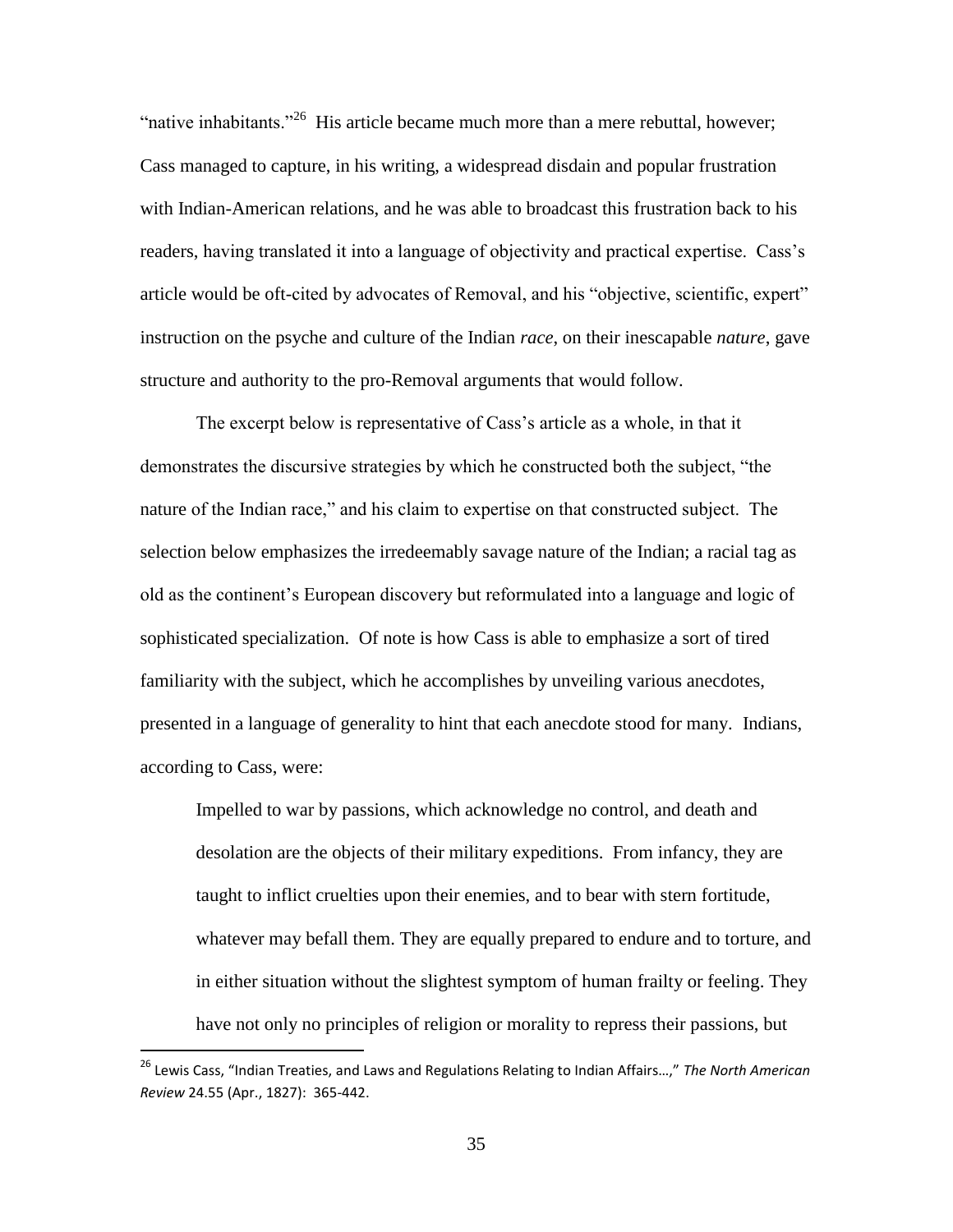they are urged forward in their career of blood by all around them; by the examples of their fathers, and by the deeds of their companions. He is the most renowned warrior, whose tomahawk flies swiftest and sinks deepest."

The passage alludes to the racial tags that had been present during the Enlightenment. The Indian was subject to inflamed passions and was culturally inured to violence from a young age. To this rather conventional view, Cass then adds context, establishing a firm and authoritative logic that mimics the tone of "objective" truth—note the language of "expertise" in the passage below.

The passion for war is fostered and encouraged by institutions, which are admirably adapted to make the warrior brave and enterprising. Nothing in the systems of the ancient republics was better devised to stimulate the ardor of their citizens. And when assembled Greece proclaimed the victor at the Olympic games, and crowned him with the olive wreath, she furnished no more powerful motive for exertion and distinction, than is provided in the institutions of our aborigines. It is the same love of distinction, which impels the warrior to tear from the head of the writhing and reeking victim, the bloody trophy of savage victory, and at the next war, dance in his distant village, to strike the post, and to recount the atrocities, which, by the aid of the Sag~a~nosh, he has been enabled to commit upon the Tshe-mo-ke-maun.<sup>27</sup>

The "Tshe-mo-ke-maun" is but one of the many Indian "ceremonies" named and described by Cass in the article, the specificity and variety of which establish his strategic claim to knowledgeable authority. The language that he utilized, one can see, is proto-

 $27$  Ibid, 373.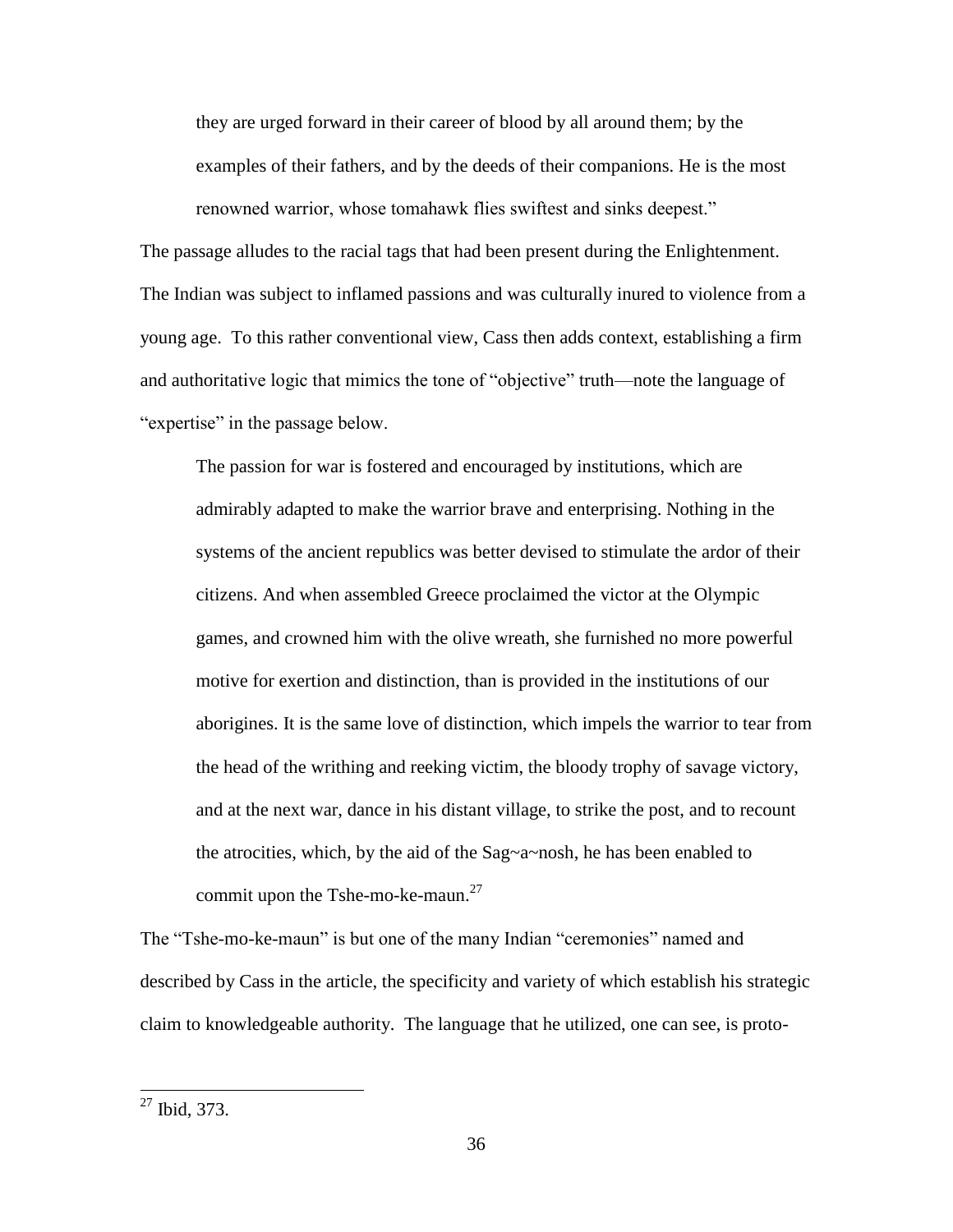anthropological, factual, and objective. The manner in which Cass refers to the "institutions" of "Indian culture" lacks the curious observer tone of Enlightenment writings on "the Indian." Indian culture is "old news" to Lewis Cass, and he writes with familiarity of its institutions and with confidence about the relation of these institutions to the racial psyche of the Indian. By the end of the article, Cass has leveraged his "expertise" to proclaim that the Indian character was *permanently* fixed—that the entire race was necessarily violent in habit and ambivalent towards civilization:

Strong moral or religious barrier would be necessary to restrain the Indians from the perpetration of cruelties, to which they are impelled by the powerful motives, which we have described. But no such barrier exists; and the experience of two centuries has demonstrated, that in all their battles with the whites, when resistance ceases the slaughter begins. Man in his strength, woman in her weakness, and infancy in its innocence, are alike devoted to destruction, and frequently with circumstances of atrocity, to which no parallel can be found in other ages or nations…

…In their own moral qualities, if they have not receded, they certainly have not advanced. A principle of progressive improvement seems almost inherent in human nature. Communities of men, as well as individuals, are stimulated by a desire to meliorate their condition. There is nothing stationary around us. We are all striving in the career of life to acquire riches, or honor, or power, or some other object, whose possession is to realize the day dreams of our imaginations; and the aggregate of these efforts constitutes the advance of society. But there is little of all this in the constitution of our savages. Like the bear, and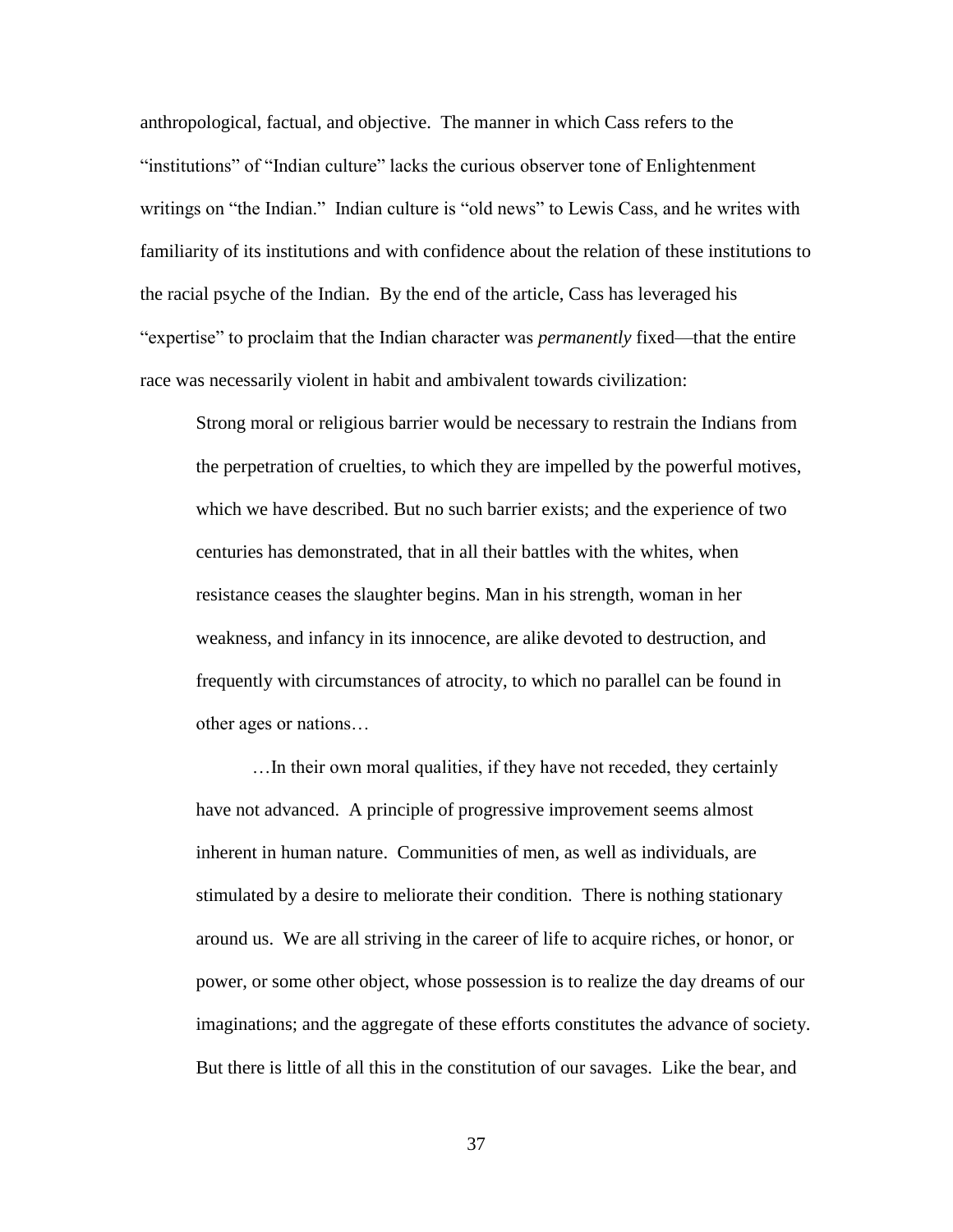deer, and buffalo of his own forests, an Indian lives as his father lived, and dies as his father died. He never attempts to imitate the arts of his civilized neighbors. His life passes away in a succession of listless indolence, and of vigorous exertion to provide for his animal wants, or to gratify his baleful passions. He never looks around him, with a spirit of emulation, to compare his situation with that of others, and to resolve on improving it. In a season of abundance, he never provides for a season of scarcity. Want never teaches him to provide it, nor misery to be industrious. This fatuity is not the result of ignorance. Efforts, however ill directed, have not been wanting to teach and reclaim him. But he is perhaps destined to disappear with the forests, which have afforded him food and clothing, and whose existence seems essential to his own. $^{28}$ 

While Cass's article does not argue from a full biological understanding of race, as would emerge gradually in the following decades, one can see the elements forming. Cass provides *objective* authority and *observational experience,* which gives his view of the Indian the gloss of science. Though he still relies upon an environmental explanation of race, the traits associated with the Indian (violence, passion, indolence, ambivalence) are presented as permanent, and, most importantly, he subtly implies that there is some undiscovered racial defect that accounts for the complete lack of the otherwise universal human drive to "ameliorate their condition." This presents quite a discursive conundrum for the Cherokee and their allies in the public debate: how paltry their scattered examples of progress must have seemed when compared to the authority of this new character, "the

 $28$  Ibid, 391-2.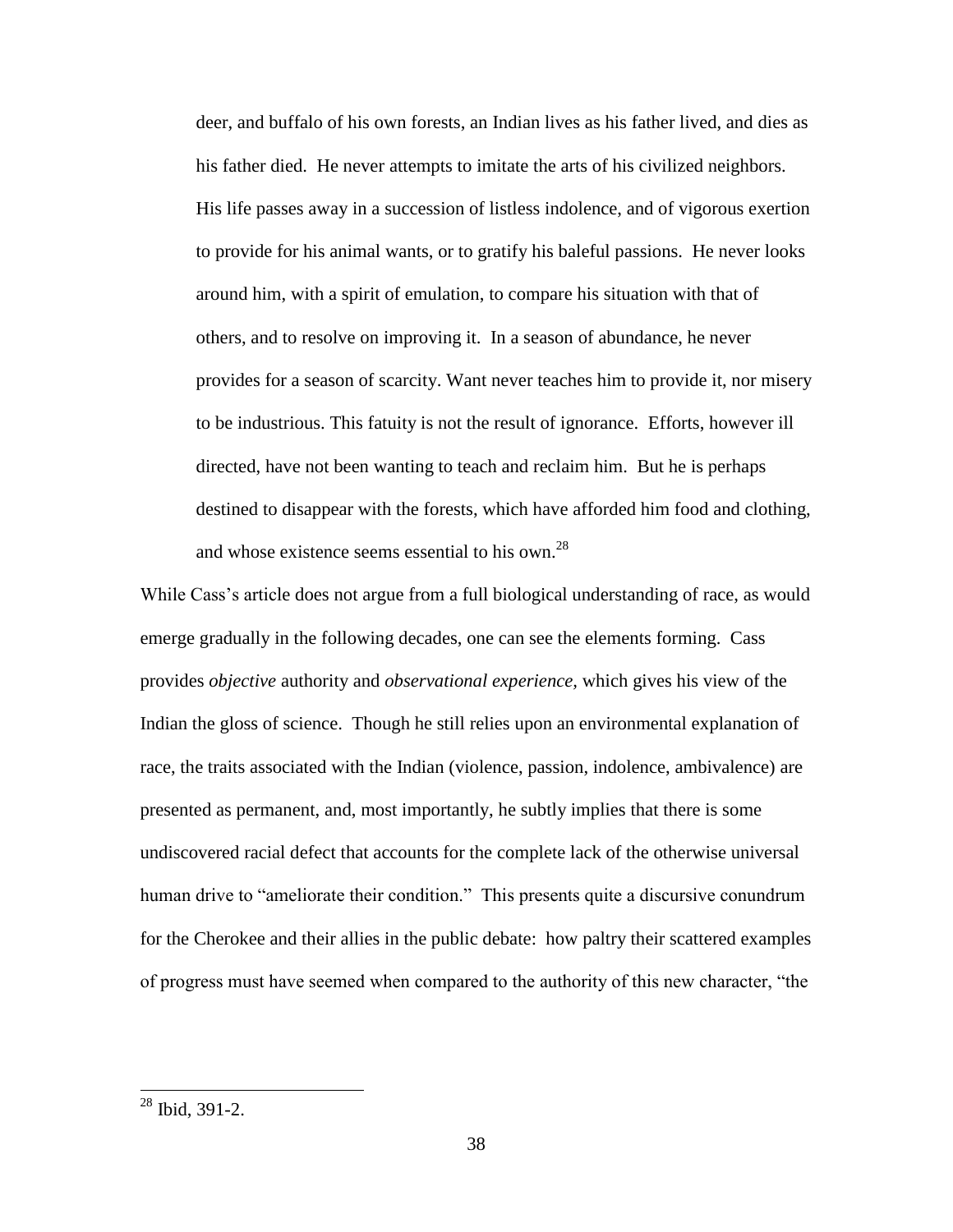expert," whose sophisticated understanding of the race is so complete that he can perceive the course of their historical destiny.

The image of the Indian so "expertly" defined by Cass reflected the "true state of the Indian" that, according to Removal advocates, was borne out by experience. A commonly expressed sentiment among Removal supporters was that the Indians were defended only by people residing in "those states that have none." In part, this represents a piece of the much larger drama of regional identity and rivalry that played out during this period. Regional identity factored most heavily into the racial inferiority discourse of Indian Removal insofar as southern and western statesmen believed they were more familiar with the true situation and character of "real Indians."

The Northeast, in particular, was isolated as the center of Removal opposition and attacked for its presumption. Since New England no longer contained substantial Indian populations, advocates of Removal claimed that the volume of petitions and protests simply demonstrated that they had been deluded by Romantic literature. As William Gilmore Simms explained, "Nothing has been more misunderstood by us than the Indian character. Like other subjects of which little is known, and over which time has thrown an impenetrable mystery, Fancy has stepped into the aid of history, and tradition has dreamed until fact has lost its character and all become poetry."<sup>29</sup>

The popular Romantic literary trope of the "noble savage" became a useful strawman against which Removal advocates mobilized their experts and their regional experience. The image presented by Removal discourse, that of an aggregation of "actual

 $\overline{a}$ 

<sup>29</sup> William Gilmore Simms, "North American Indians," *Southern Literary Gazette*  (September 1828) in *An Early and Strong Sympathy: The Indian Writings of William Gilmore Simms,* ed. John Caldwell Guilds and Charles Hudson, (Columbia SC: University of South Carolina Press, 2003): 7-19.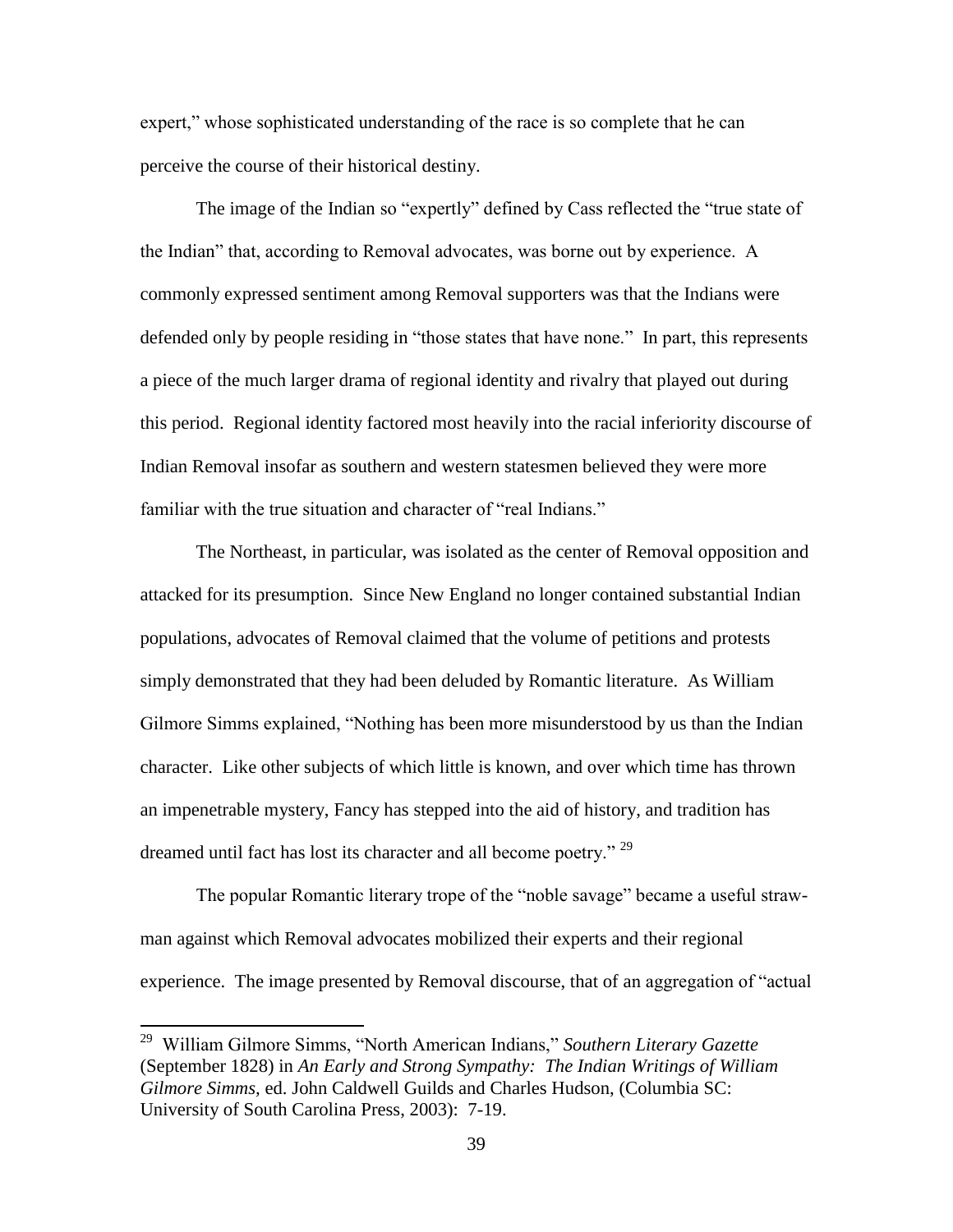experience," reaffirms Cass's Indian traits listed above, a character of violence and indolence.

The conceptual association made between "Indian" and "violence" was especially strong amongst the American population that identified with the "frontier." Though many historians of Indian imagery have studied the trope of the "noble savage" in American thought, it should be noted that "noble savage" literature never pervaded the American consciousness as thoroughly as it did European romantic circles.<sup>30</sup> In his study of Indian Removal, Wallace notes the popularity, especially in the South and West, of an alternative "frontier literature" genre in which Indians served as rote villains. During the commercial blossoming of the American novel market in the early-nineteenth century, sensationalized stories of gore proved to be a sure seller, and frontier novels submitted to this marketing principle, further reinforcing the Indian stereotype of violence. This captivity narrative-informed literature paralleled an oral tradition, prominent in the expanding South, of "frontier personalities" made famous through Indian fighting. The personal accounts of Gilmer and Lumpkin illustrate a sort of "frontier-descendent" identity, an appellation that may be widely applicable to American public of the time when one considers the personal popularity of Jackson. Without venturing too far into a vast tangential topic, let it be said that in the Southern states in particular there was a very strong "frontier" sense of imagined history in which the Indian signified the ever-present threat; an almost ethnographic "traditional enemy."<sup>31</sup>

<sup>30</sup>Brian W. Dippie, *The Vanishing American: White Attitudes and U.S. Indian Policy*, (Middletown CT: Wesleyan University Press, 1982): 13-31.

<sup>31</sup>Wallace, *The Long Bitter Trail*, 26-38.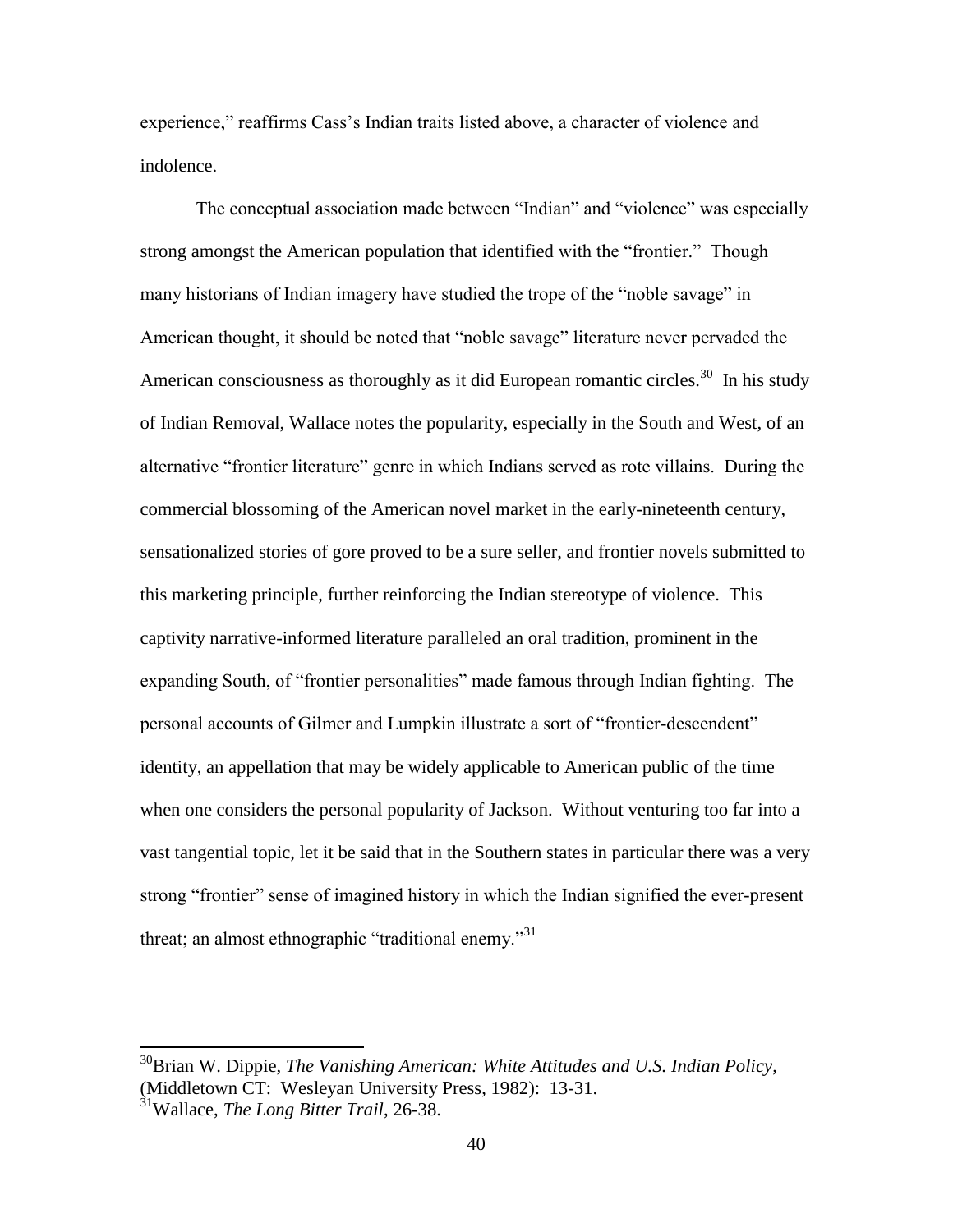Briefly referred to earlier, two Georgia governors and primary actors in the Removal drama each independently published substantial volumes in defense of their activities. Both narratives begin by referencing a frontier heritage and a history of American and Indian relations fraught with warfare. In a long speech supporting Jackson's Indian Removal Bill, Georgia Representative and future Governor Wilson Lumpkin presents his state as suffering from frontier agitation long since forgotten in other parts of the country:

Amongst my earliest recollections are the walls of an old fort, which gave protection to the women and children from the tomahawk and scalping knife of the Indians. And let me inform you that, while the Indians have receded thousands of miles before the civilized population, in other sections of the Union, the frontier of Georgia has remained comparatively stationary.<sup>32</sup>

George Gilmer, whom preceded Lumpkin as governor, gives fuller vent to a history of Indian antagonism. Telling the story of his Virginia and North Carolina ancestors, Gilmer seems to take special pains to elucidate instances germane to the Cherokee.<sup>33</sup> In the narrative history which opens his work, Gilmer describes consistent antagonism between Virginia pioneers and the Cherokee extending back to the early eighteenth century. Most of Gilmer's attention, however, is focused on the American Revolution and the years that followed. During the Revolution, as Gilmer strenuously

<sup>32</sup>Lumpkin, "Speech to Congress," May 1830, in Lumpkin, *Removal of the Cherokee Indians,* 69. A perusal of the numerous Indian cessions granted to Georgia between 1800 and 1820 would seem to challenge Lumpkin's complaint of a "stationary frontier." <sup>33</sup> It is worth nothing that in Gilmer's long history of frontier Indian relations, the Cherokee are the only group designated by name—all others are referred to simply as Indians, savages, etc. The resultant portrait is of the Cherokee as a rather obstinate and powerful traditional enemy that looms larger than other Indian tribes.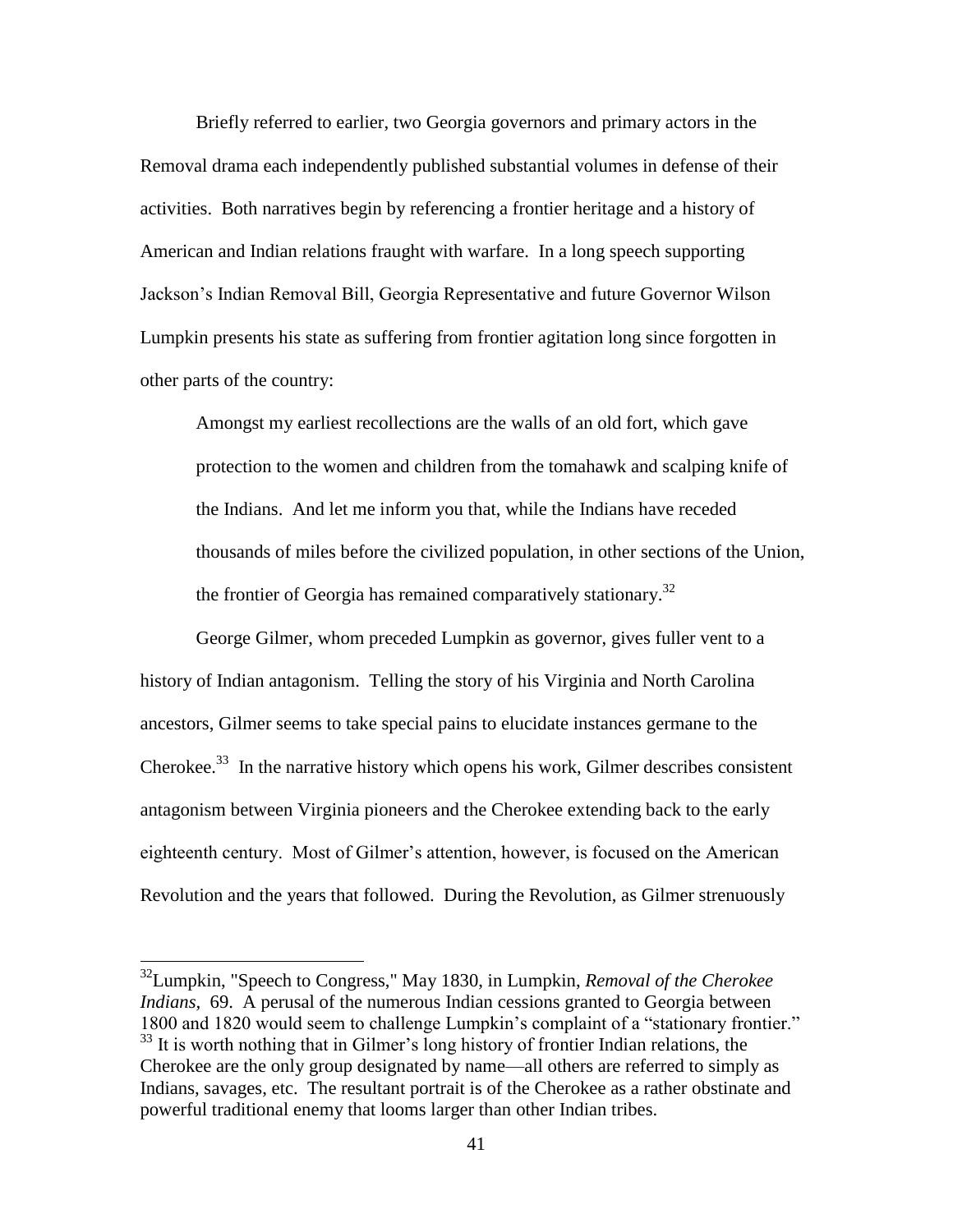emphasizes, the Cherokee sided with the British. He implies Cherokee involvement in Dunmore's War, the hated campaign of 1775 in which the British governor of Virginia rallied slaves and Indians to his banner, a move conceived by Virginians to be doubly perverse. Following the Revolution, Gilmer details Cherokee antagonism continuing throughout the 1780s, implying that they played a role in the series of uprisings that plagued the nation in the wake of the Treaty of Paris.<sup>34</sup>

Gilmer also gives special attention to what was the most recent and relevant Indian episode in Southern and Western memory: the War of 1812, and the Tecumseh and Red Stick uprisings which accompanied it. By presenting a history through family anecdotes, Gilmer manages to convey the sense of an *intimate regional experience*, one that is intended to help explain the troubles faced, and the sentiments held, by a Southern population informed by stories of Indian depredation that stretched back generations. Ironically, the Cherokee served as invaluable allies of America in the Tecumseh uprising, the Red Stick Creek uprising, and the War of 1812. Such specificities, however, are hidden from view in Gilmer's presentation; the effect of his words is to present a White history of fear and perseverance, the "real" experience of those who had lived near "real" Indians. This regional mentality portrayed itself as legitimately insulted by the very idea of the "noble savage," and disdain for the "noble savage" concept was easily absorbed

 $\overline{a}$ 

<sup>34</sup> Wallace, *The Long Bitter Trail, 30-4.* The Miami Confederacy and the Battle of Fallen Timbers are the best known episodes in the post-Revolution Indian uprisings referenced here, which forced the development of America's first national Indian policy. For the policies and thoughts of Washington and Henry Knox, see Henry Thomas Malone, *Cherokees of the Old South; a People in Transition,* (Athens GA: University of Georgia Press, 1956): Ch. 2-4; Perdue, *"Mixed Blood" Indians*; Reginald Horsman, "The Indian Policy of an 'Empire for Liberty,'" *Native Americans and the Early Republic*, ed. Frederick E. Hoxie, Ronald Hoffman, and Peter J. Albert, (Charlottesville: University Press of Virginia, 1999): 37-61.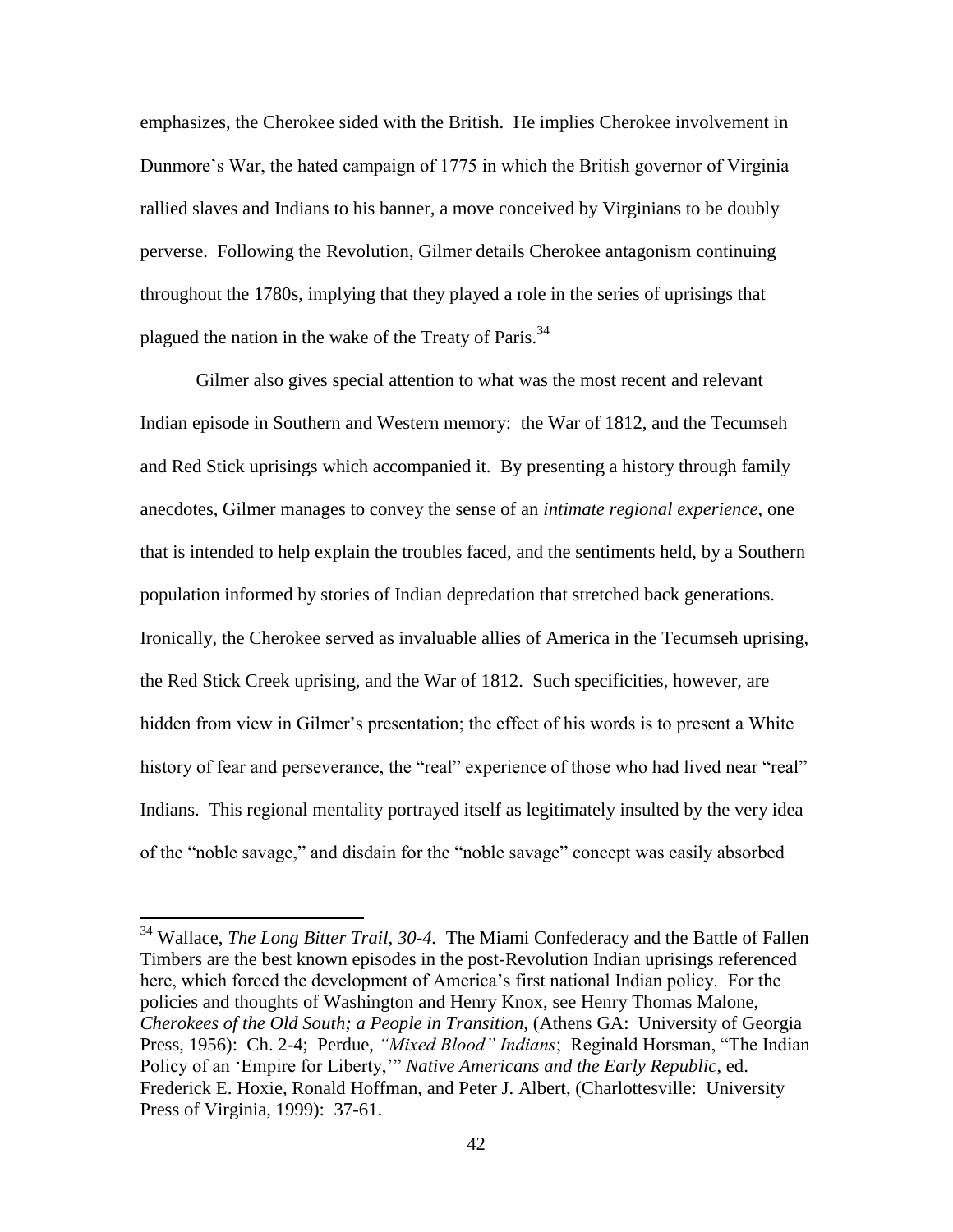into the Democratic partisan rhetoric which emphasized the virtue of the hard-earned, practical knowledge of the yeoman/mechanic against the impractical, oft-misleading knowledge of educated society. A partisan-identity distinction is thus drawn in the minds of Removal advocates: the common-sense experience of Indian Removal advocates versus the fanciful and blatantly incorrect notions of a decadent, isolated Northeast.

The overlapping emphases on expertise and experience in Pro-Removal thought served to define the Indian race in public discourse in a more firm and determinate manner than could have occurred previously. The expert opinion of Cass provided the pro- Removal public, a significant majority in the Southern states, with a sophisticated "objective" corollary to their own sentiment that the impossible nature of the Indian, their inability as a race to evolve, was "old news." Furthermore, as noted, belief in the inherent violence of the Indian race was inseparable from the identity of many of these Americans, for in their minds it was the ubiquitous violence of the Indian which forged the strength of their frontier forefathers and thus comprised their own racial inheritance as Americans.

It is interesting to note the dynamic that this overlap of expertise and experience establishes for the debate from the perspective of pro-Removal advocates. Because both expertise and experience support the opinion that the Indian race is irredeemably violent, and because anti-Removal efforts are based in the Northeast, where they have long been without an Indian presence, where Romantic literature fills the vacuum of experience, and where a condescending religiosity makes a nuisance of itself in the public sphere, Removal advocates were largely able to dodge the morality of their position by advocating it as a practical necessity—the conclusion of both expertise and experience.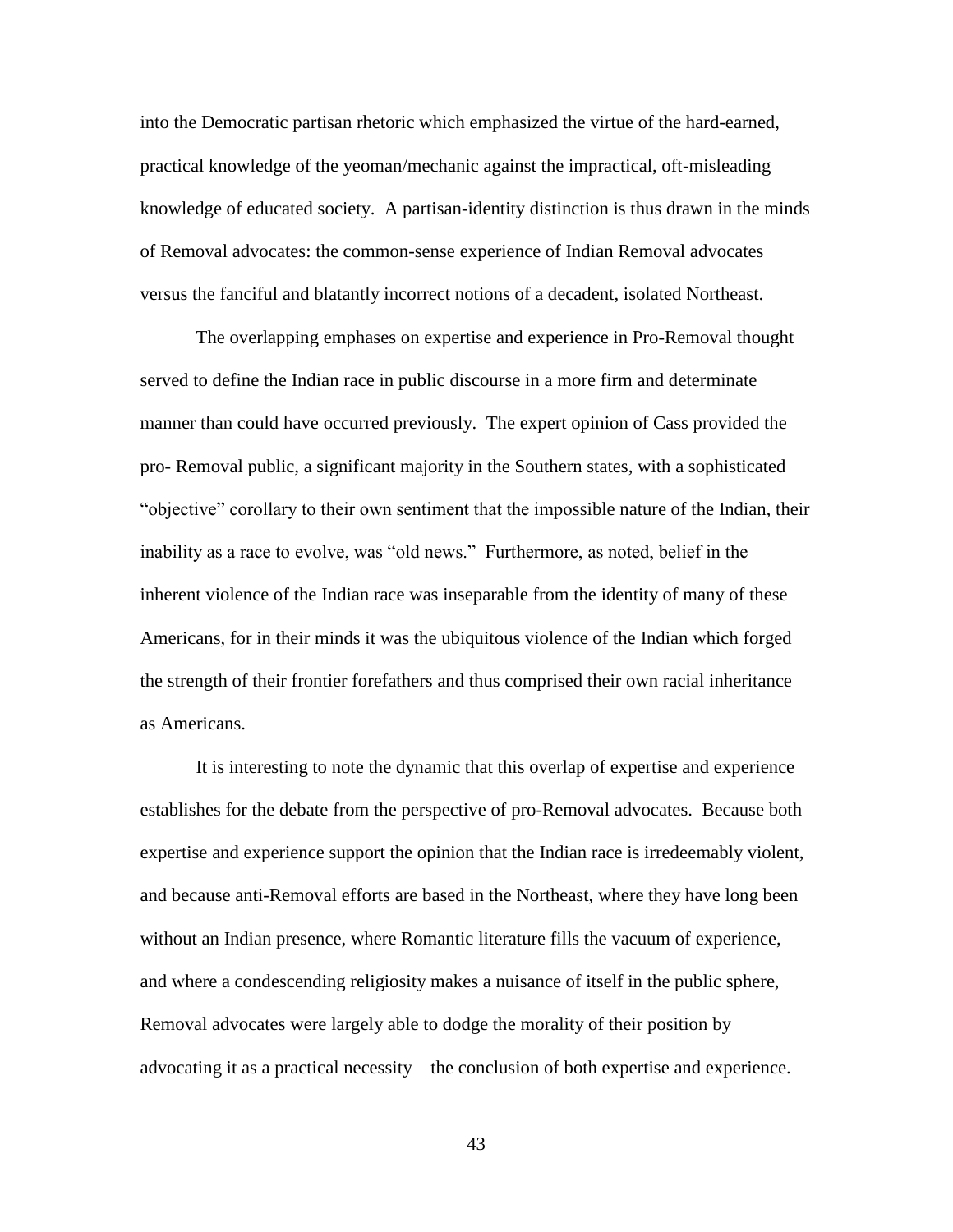What is of interest in this dynamic is that as continuous debate further reinforced the identity among Removal advocates that they held the position of practical necessity, informed by expertise and experience, it further implicated the opposition as being lost in some sort of fantasy world. A dichotomy thus emerges between abstraction and reality, and Removal discourse pushes American notions of the role of the national government towards a more real politick view in which ideals are subordinate to the realities of nature within which the nation-state exists. An advocate of Indian Removal would say that "justice" for the Indians is impossible because of the unavoidable limitations of their race, and that therefore "justice," in this situation, is a mere abstraction, the phantom desire of a philosopher isolated in his library, a fool who dreams of woods populated by proud, pristine beings.

At root, pro-Removal discourse was levied not against certain politicians, nor against certain states or a party or region, though all of these elements were present. Instead, the strategy and assumptions of Removal discourse demonstrate that the real, perceived opposition to Removal was an *incorrect mode of thought*. Whether due to fantasy, simplicity, naïve idealism, or to the slothful ignorance of the rich and removed, those who charged that Indian Removal was an immoral policy lacked a fundamental understanding of the realities of the world, the "rules" of nature and history that necessarily supersede such abstract desired outcomes as "morality." The ascension of the pseudo-scientific rules of human behavior, and the influence of experts in the various emerging fields of knowledge of that behavior on public policy, framed the emergence of the modern intellectual world. The basic change in thought that occurred between the Enlightenment and Romanticism was the supersession of "natural rules" over "rational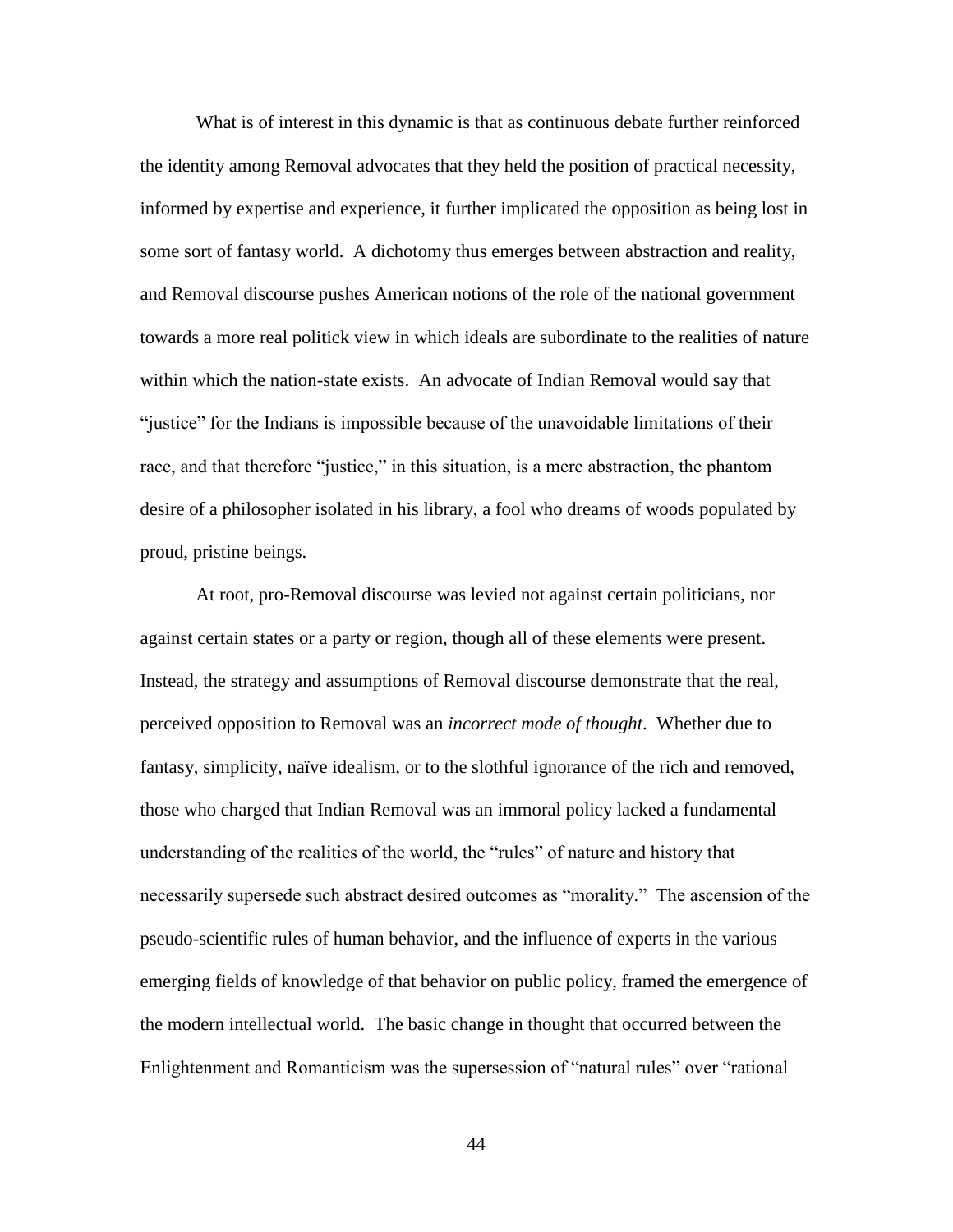categories" as the organizing template of knowledge. Without possibly being conscious of the fact, Pro-Removal discourse had harnessed the power of a complete tectonic shift in Western conceptualization, and the Indian Removal debate is itself a fundamental part of this shift as it occurs in America.

The contention that Indians were irredeemably violent was challenged, of course, by the Cherokee example and their army of supporters, who pointed to the rapid spread of agriculture and Christianity amongst them. The most glaring accomplishment was the adoption of a formal written constitution, which notably eschewed many of the violent practices associated with the Cherokee, and instituted a system of civil courts and a police force.<sup>35</sup> To counter this accomplishment, advocates of Removal adopted a severe and sarcastic tone, thus reinforcing the identity dynamic of common-sense practicality, and further depicting as "fantastic" the notion that Indians could advance.

The following excerpt from a speech by Georgia Senator John Forsyth, in answer to New Jersey Senator Theodore Frelinghuysen's praise of the Cherokee Constitution, reflects this strategy. Drawing from a list of "Cherokee usages, laws, and ordinances," Forsyth admonishes Frelinghuysen that if "he is determined, in *defiance of reason*, to hold fast to his faith in Cherokee civilization and Christianity, he must cover his eyes with an Indian flap." As he continues:

Polygamy is allowed by usage….[though] it is recommended that all should have but one. A prohibition to an Indian of more than one wife would have shocked

<sup>&</sup>lt;sup>35</sup>Most notorious was the "blood vendetta," a custom whereby retribution for a crime committed by an Indian individual could be visited upon any member of that individual's clan.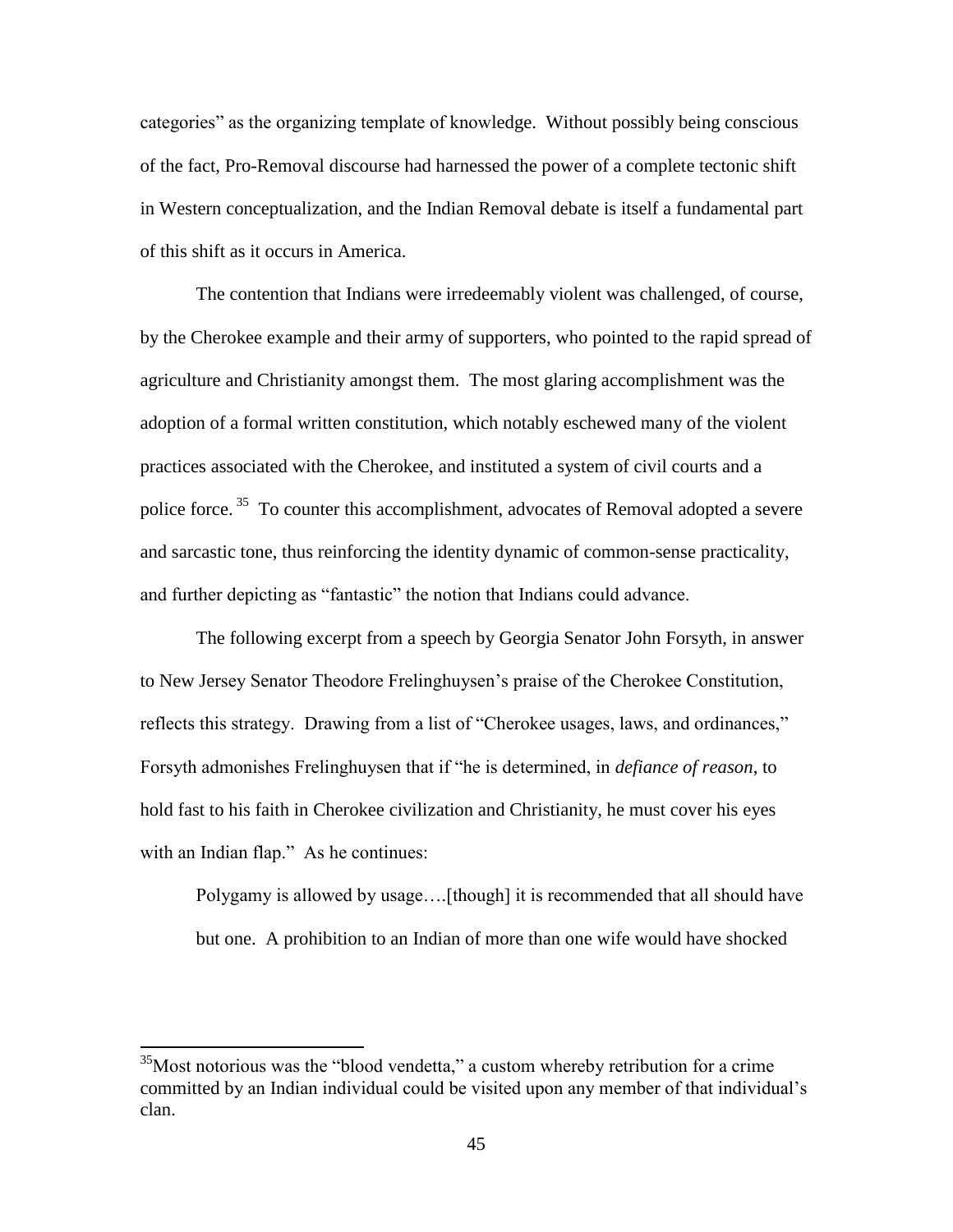their prejudices too much, a recommendation was therefore substituted. Does the usage, corrected as it is, meet the Senator's approbation?

"If a man overtakes a horse thief, and his anger is very great, he may put the thief to death—the death is to remain on the conscience of the murderer—no satisfaction is to be claimed for the offence." Is this provision suited to the gentleman's [Frelinghuysen's] ideas of…public justice?

"An assault, with intent to commit murder, rape, or robbery, is punished by a fine…not exceeding fifty dollars, and by corporeal punishment,…not exceeding fifty lashes." Are the penalties awarded adequate to the atrocity of the offenses?<sup>36</sup>

After a rebuttal to Forsyth's speech was presented by Indian supporter Peleg Sprague of Maine, Senator Robert Adams of Georgia revisited Forsyth's argument, citing ordinances of other Indian nations throughout the country. He noted that the Iroquois still practiced the capital punishment of witches, while the Choctaw excused homicide if it occurred in the context of ball play. As with Forsyth's polygamy example, Adams was implying that any pretensions to Indian "law" would simply codify the very same superstitious and uncivilized traditions that Indian education projects had failed to stamp out.<sup>37</sup>

As previously noted, Georgia responded to the Cherokee constitution by extending state law into Cherokee land. Disparaging the Cherokee constitution was by default an argument in favor of such an extension. As Forsyth concluded his speech

l

<sup>&</sup>lt;sup>36</sup>Sen. John Forsyth, Speech to Congress, 15 April 1830, *Register of Debates*, 21<sup>st</sup> Cong., 1<sup>st</sup> sess., 1830, 6, 1:339.

<sup>37</sup>Sen. Robert H. Adams, Speech to Congress, 20-21 April 1830, *Register of Debates,* 21st Cong.,  $1<sup>st</sup>$  sess., 1830, 6, 1:359-67. Portions of this particular Senatorial debate of April 1830 were published in the *North American Review*, 31.69 (Oct. 1830): 396-442.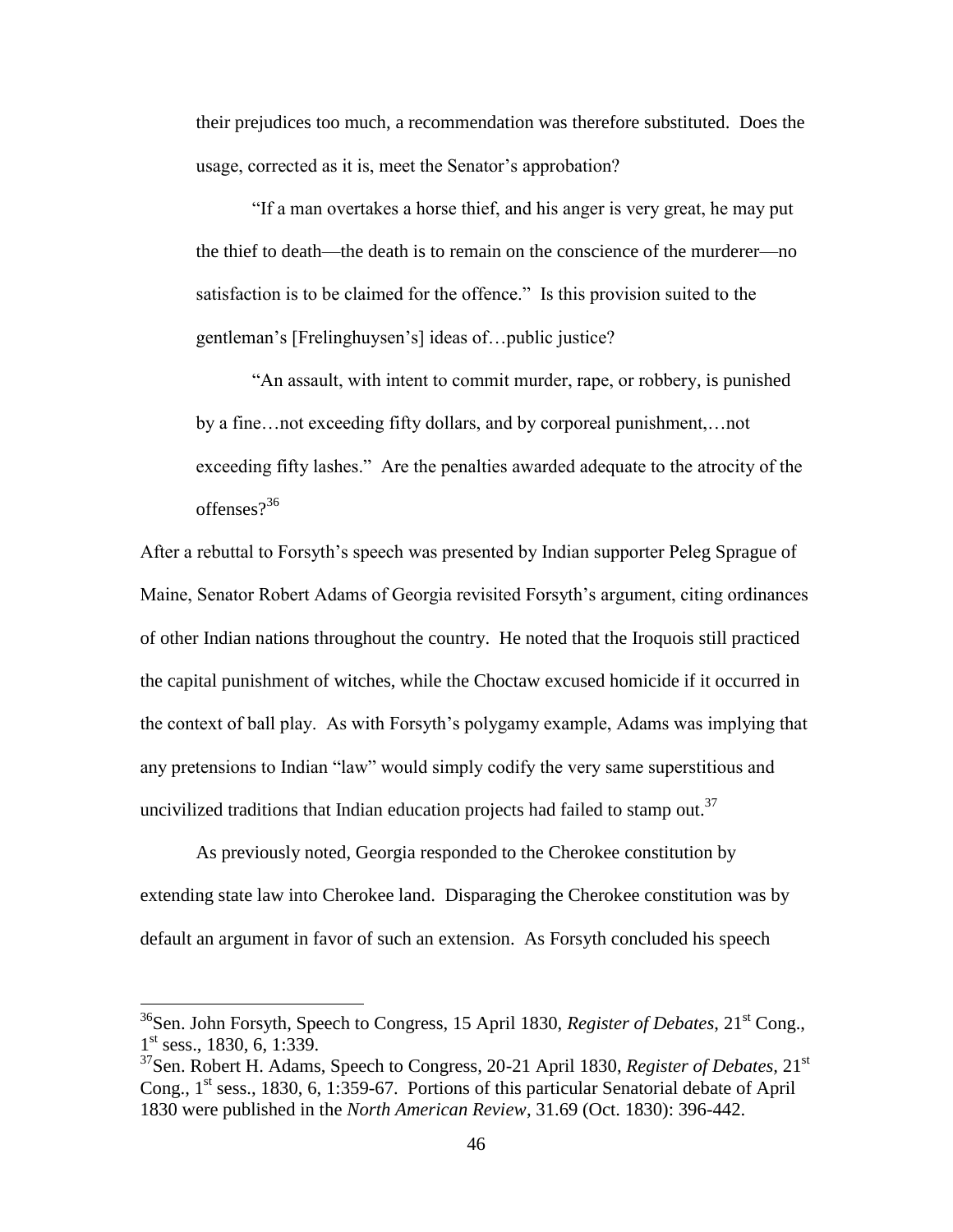referenced above: "For the preservation of ordinances, thus marked, the honorable gentleman (Frelinghuysen) invokes the agency of the Senate, condemns the State of Georgia, and…censures her laws." This rhetorical tactic reaffirmed the "common sense—borne out by experience" tone expressed by Removal advocates. It was absurd, they contended, to renounce Georgia law in favor of Indian law. Like the "noble savage," they asserted that faith in the Cherokee constitution was based on a Romantic phantom, and that its reality was sure to express the violent, true nature of the Indian.

More damning than the violence of the Indian character, however, was the impression of inveterate indolence and listlessness attributed to him--a depressed inability to adapt attested to by both contemporary science and "local experience." By producing a fusion of empirical observations played against the straw-man of the Romantic 'noble savage,' advocates of Removal fixed "laziness" as another defining racial trait in their construction of the "Indian character.

This widespread sentiment of Indian indolence, and, indeed, the entire ideology of Indian Removal, was embedded within what Brian Dippie has referred to as a "rhetoric of doom" characterized contemporary Indian reference. In The Vanishing American, Dippie explored the historical diffusion of the idea that the Indian was dying out before the onslaught of white civilization. The 1810s and '20s, he notes, represented a high point in cultural references to the "vanishing Indian," and Dippie shows how the pervasive use of naturalistic metaphors in the language with which Indian issues were addressed rendered the idea of Indian extinction as digestible and inevitable. Both efforts to civilize and efforts to remove emanated from the national sentiment that "the Indian was at the sunset of his existence, fated to vanish as the snow melts before the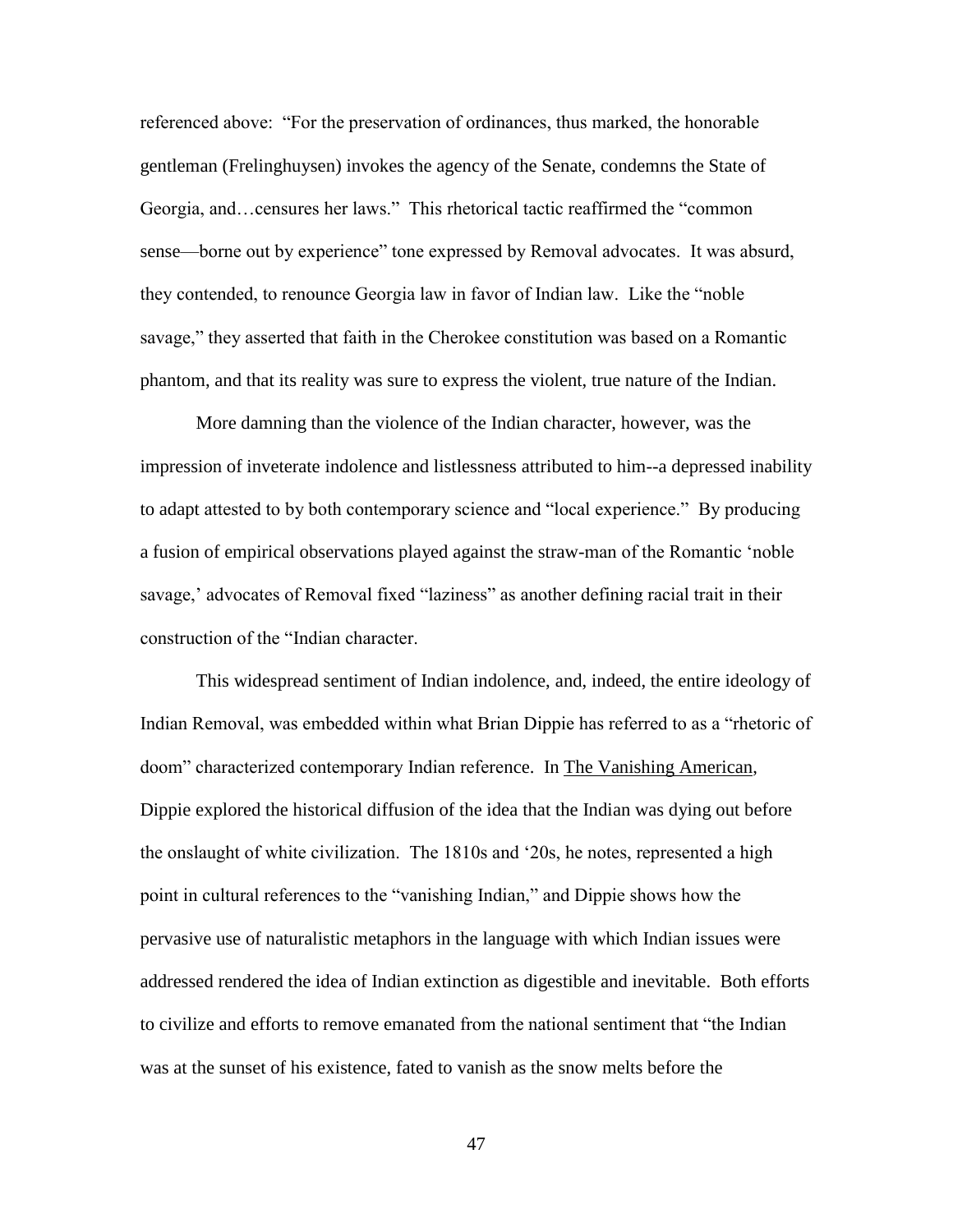sunbeam."<sup>38</sup> As a Georgia senator observed in 1825, "One by one they perish, like the leaves of the forest that are swept away by the Autumn winds."<sup>39</sup>

The quintessential author of the image of the "vanishing Indian" in America's cultural consciousness is James Fenimore Cooper and his *Leatherstocking Tales*, which are steeped in a language of noble nostalgia. This rhetoric of the "vanishing" American, with "the easy sweep of the language, the inspired phrases, and the comforting euphemisms [which] anesthetized the listener's conscience," resulted in what Dippie refers to as a "habit of thought" present in post  $1812$  America.  $40$ 

The rhetoric of the "vanishing Indian" represents an American corollary to the "noble savage," a sort of domestic rendition of a larger subject within a realm of more immediate familiarity and responsibility. That Indians were indeed "vanishing" at an alarming rate was completely accepted within American intellectual circles and was considered to be verified by empirical evidence. Though specific factors were cited and isolated, such as alcohol, disease, and war, the evidence of that the Indians were indeed "vanishing" supported the presumption of Indian inferiority.<sup>41</sup>

Cherokee success, however, challenged this attitude of inevitability. The *Cherokee Phoenix* newspaper afforded a vehicle through which the Cherokee could assert their advancements. Samuel Worcester, missionary and active political ally of the Cherokee, contributed numerous articles, rebutting false statements in other national newspapers with his own knowledge of the Cherokee state. In terms of clothing,

l

<sup>38</sup> Dippie, *The Vanishing American,* 13

 $39$  Ibid.

<sup>40</sup> Ibid, 12.

 $41$  Ibid, 70. Of particular note were the "population charts" deduced and organized by Thomas Jefferson, which portrayed a massive drop.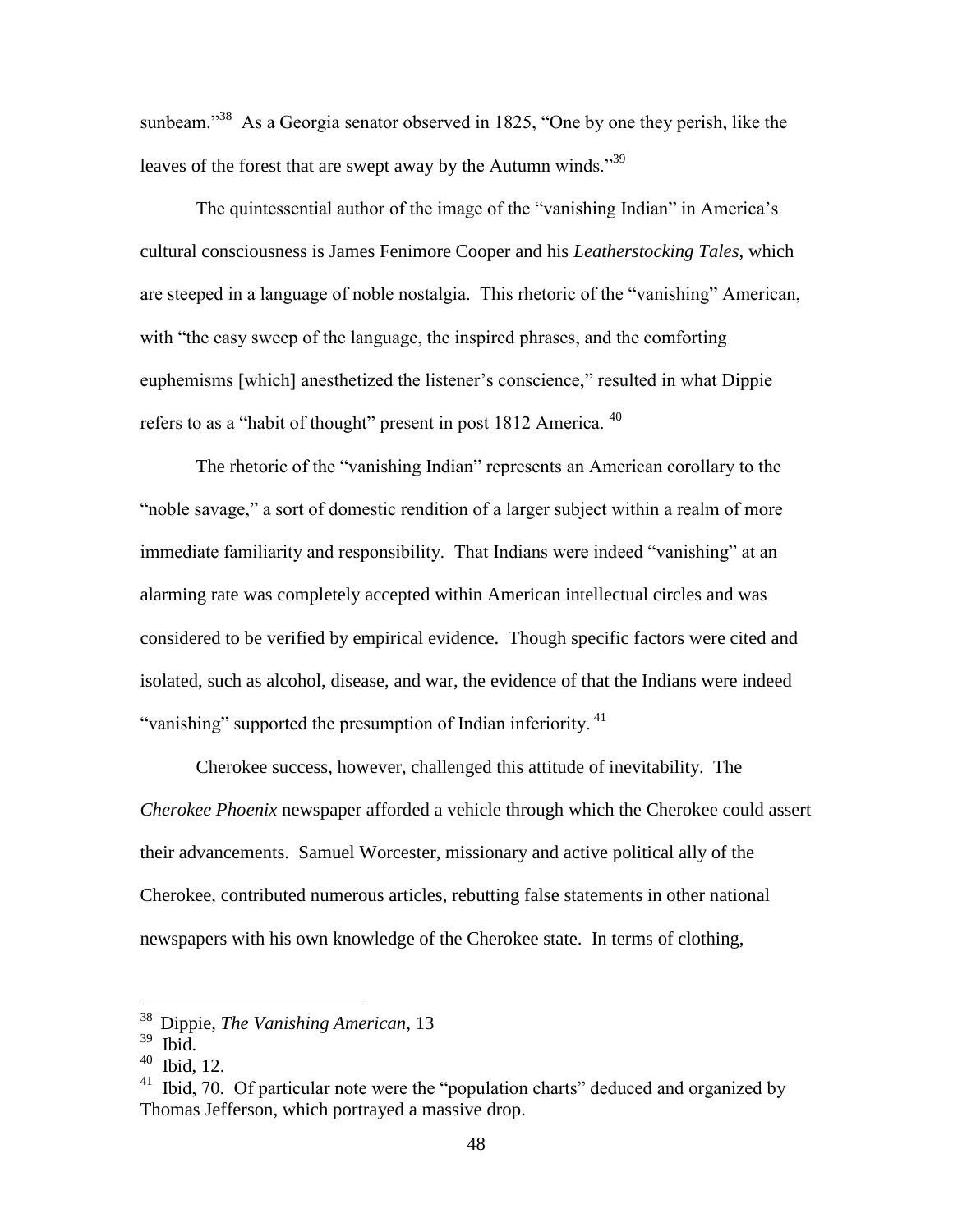education, home-construction, cleanliness, and crop management, Worcester persistently argued that the Cherokee villages were equal to those of neighboring whites, harboring a small percentage of miscreants no different from that of any other population.<sup>42</sup>

Such evidence, however, was consistently denied outright by the advocates of Removal. Southern politicians in particular disputed the claims of Cherokee advancement as embellishments, instead advancing discursive images allegedly based upon their own experience in "states that still had real Indians." Embedded within a larger cultural understanding of the "vanishing Indian," advocates of Removal successfully deflected evidence of Cherokee success by linking this sentiment with their arguments of a fixed racial nature. This strategy is worth examining because it once again binds race and history in such a way as to emphasize Removal as practical necessity.

The argumentative dichotomy that emerged between claims of Cherokee progress and the anecdotes of Removal advocates led the latter to a strategy whereby they continually emphasized a sort of trope of the lazy, indolent Indian that was calculated to parody and undermine the positive facets of the "Noble Savage" trope. This "degraded Indian" trope emerges in Removal discourse and possesses attributes that are the thematic opposite of the noble savage. The "degraded Indian" was submissive, depressed, often foolish and confused in the adoption of "white methods," and generally attributed with labels of poverty, squalor, and darkness. For white southerners, informed as they were by a myth-history of frontier antagonism with Indians, embedded as they were within a

<sup>42</sup> *New Echota Letters: Contributions of Samuel A. Worcester to the "Cherokee Phoenix,"* ed. Jack Kilpatrick and Anna Kilpatrick, (Dallas: Southern Methodist University Press, 1968).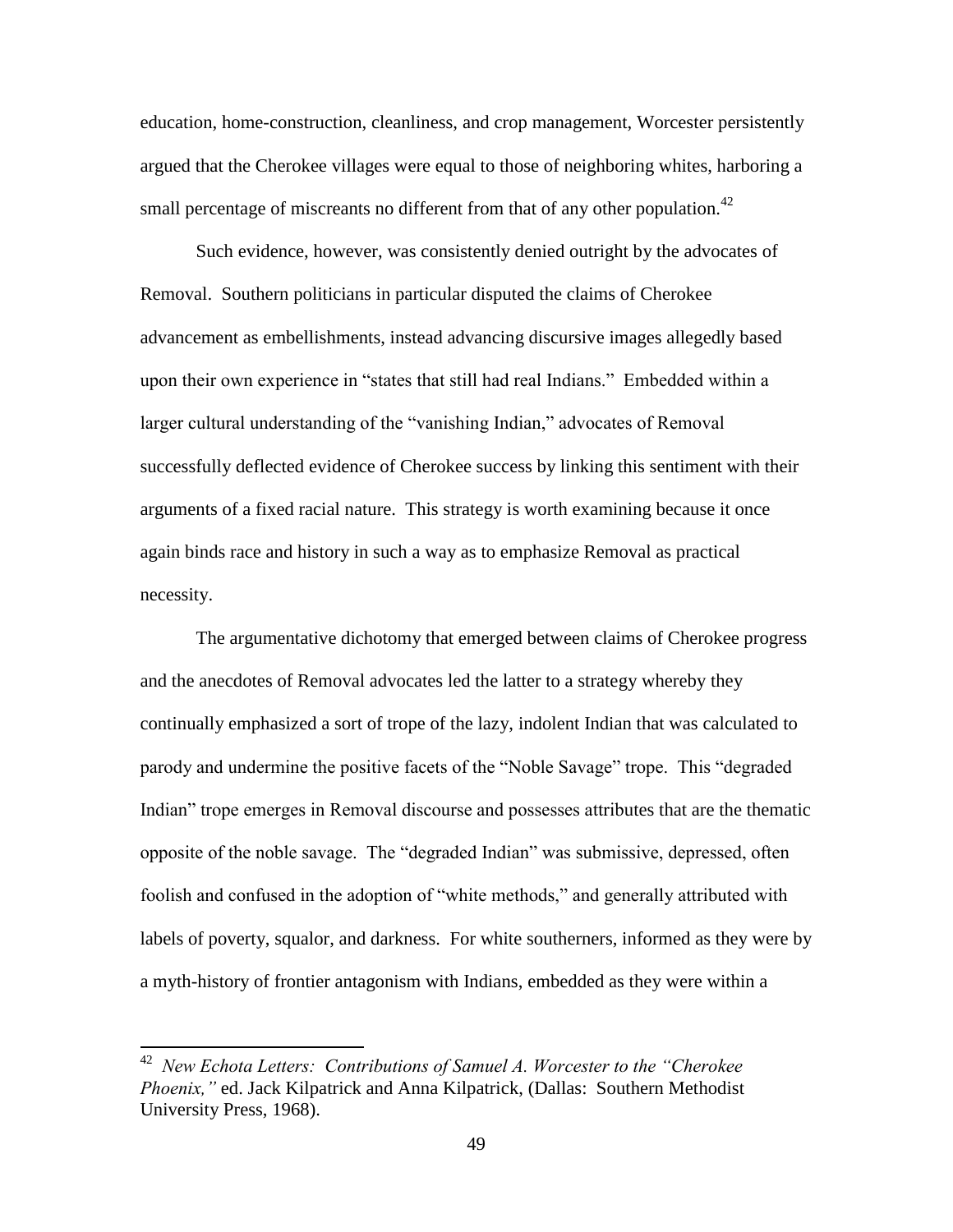society of rapid technological change, the "degraded" Indian presented a ready-made, geographically adjacent foil for their own identities as modern Americans. As is far more familiar with the history of white perceptions of blackness in American history, these preconceived tropes would shade the perceived experiences of whites. Given this background, and the uncomfortable social dynamic it must have engendered for an Indian man or woman when interacting with white society, the "degraded Indian" found validation with Southerners whose vast "experience" of the Indian presence probably consisted of sparse interactions that fit a pattern of obsequiousness, conditioned by social reality, that was directly antithetical to the image of the noble savage.

An illustration of the "degraded Indian" trope and its strategic use is offered by renowned southern author and editorialist William Gilmore Simms, who adopted a prose of down-home observational sense consciously opposed to those "fanciful accounts of some of our countrymen." Simms was active during the time period in question and deeply interested in the issue of Removal, and it is worth reconsidering his writings on Indians within the context of the Removal debate. Modern critics have praised Simms for writing about Indians as "real people" and regarding him as a welcome, ahead of his time author during this period in which Indian literary references were too often modeled on the template of the noble savage. Unappreciated by these critics is that Simms' socalled realistic Indian characters are themselves as much of a trope as the noble savage, written for the express purpose of countering the noble savage. In the selections below, Simms' strategy of undermining Romantic notions of Indians may be perceived in their political context.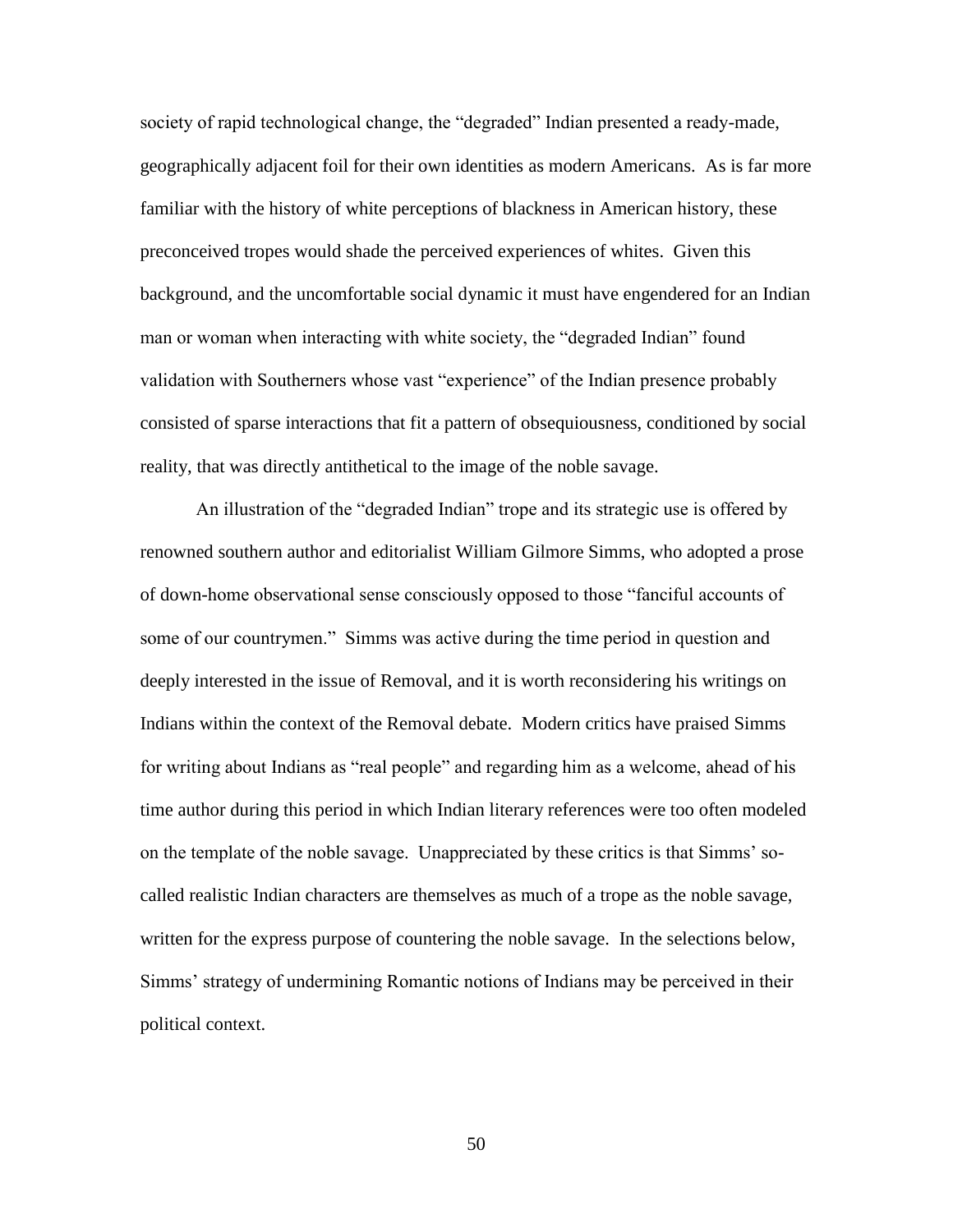Many of his writings relevant to the period were purportedly based on journal notes from his youth. Taking a tour through Alabama Creek country, a young Simms was surprised and scornful of the domineering attitude taken by "border" whites. In anecdotal form he relates being reproached for violating "the border code" by *not* pricegouging an Indian. While Simms feels no sympathy for the white society he sees on the border, his writing also implies that Indians were culpable of their own victimization insofar as they were not strong enough to defend against such deprivations. As he puts it:

Indeed, I was surprised to see, in how arbitrary and dictatorial a manner the white borderers lorded over the Indians. An Indian—at least out of his own village never thought of resisting a white man. On the highway, unless under the influence of liquor, they made no resistance, even when beaten without a cause. In this respect, I could perceive no difference between Indians and negroes. They would both receive the whip, from a passing traveler, without seeming even to feel the degradation. I am sorry to be compelled to raise so much of the veil of

Simms explanation of this phenomenon is quite interesting. As the passage continues, he roots this behavior within an animalistic, rather than a social, explanation. Like a rabbit cut off from its burrow,

romance, with which our modern novelists have covered the Indian character.<sup>43</sup>

An Indian, out of the shelter of their forests…always seem to be in the condition of animals cut off from a resort to their instincts for protection. Losing all confidence in their own resources, and feeling themselves defenceless, they at once become humble and powerless….I have been assured by an officer, who has

 43 William Gilmore Simms, "Sketches of Indian Character," *Southern Literary Journal*  (Oct. 1835): 101-7. In *An Early and Strong Sympathy*, 29.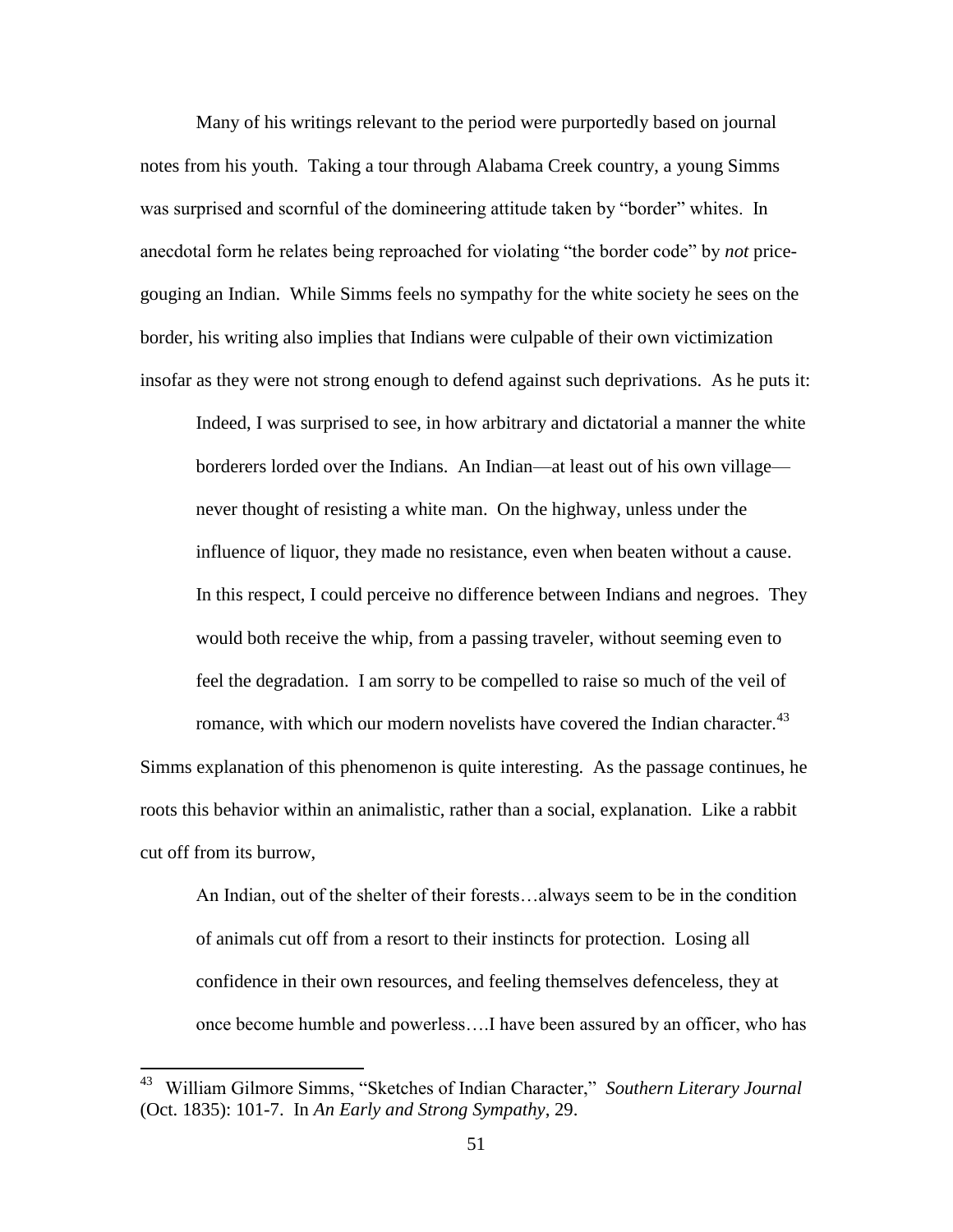several times been engaged in battles with Indians, that when driven from their fastnesses and brought into the open plain, however superior their numbers, they at once cease to resist—I have been assured that a single horseman seen on a neighboring hill has put them to flight. Black Hawk himself…became crestfallen and spiritless the moment he emerged from his native forests.<sup>44</sup>

This description, and in particular the analogy drawn with Southern blacks, is aimed directly at any claim for inherent nobility. Of note is the discord drawn between the natural wilderness, from which any "noble" visage of the Indian must emanate, and the civilization within which such a nature is out of place. Whatever noble character the Indian might possess, it does not get exhibited outside of the forest. Once outside of this natural habitat, the Indian becomes a figure of absurdity, the "degraded" Indian, an accident of history that should have been miscarried. Absurdity is the opposite of nobility, and Simms emphasizes absurdity through humor. In his travel notes, he remarks upon an incident in which his wagon gets stuck in a mud-hole:

It was determined to employ…a tribe of Indians, dwelling within a mile….We were soon emboldened by the appearance of some ten or a dozen of the greasy runagates—men and women—who without any ado, turned hastily to their vocation—a black man, one of their own slaves, standing by all the while, directing their exertions, but offering not the slightest assistance himself.<sup>45</sup>

Much as Indian law was portrayed by Removal advocates as merely codifying uncivilized traditions, Simms implies that the adoption of black slavery, one of the supposed "signs"

 $\overline{a}$ 

<sup>44</sup> Ibid, 29-30.

<sup>45</sup> Simms, "Notes of a Small Tourist, No. 7," *Charleston City Gazette* (April 1831). In *An Early and Strong Sympathy,* 21-3. Simms notes, also, that the slave "scammed" his Indian masters out of the reward money.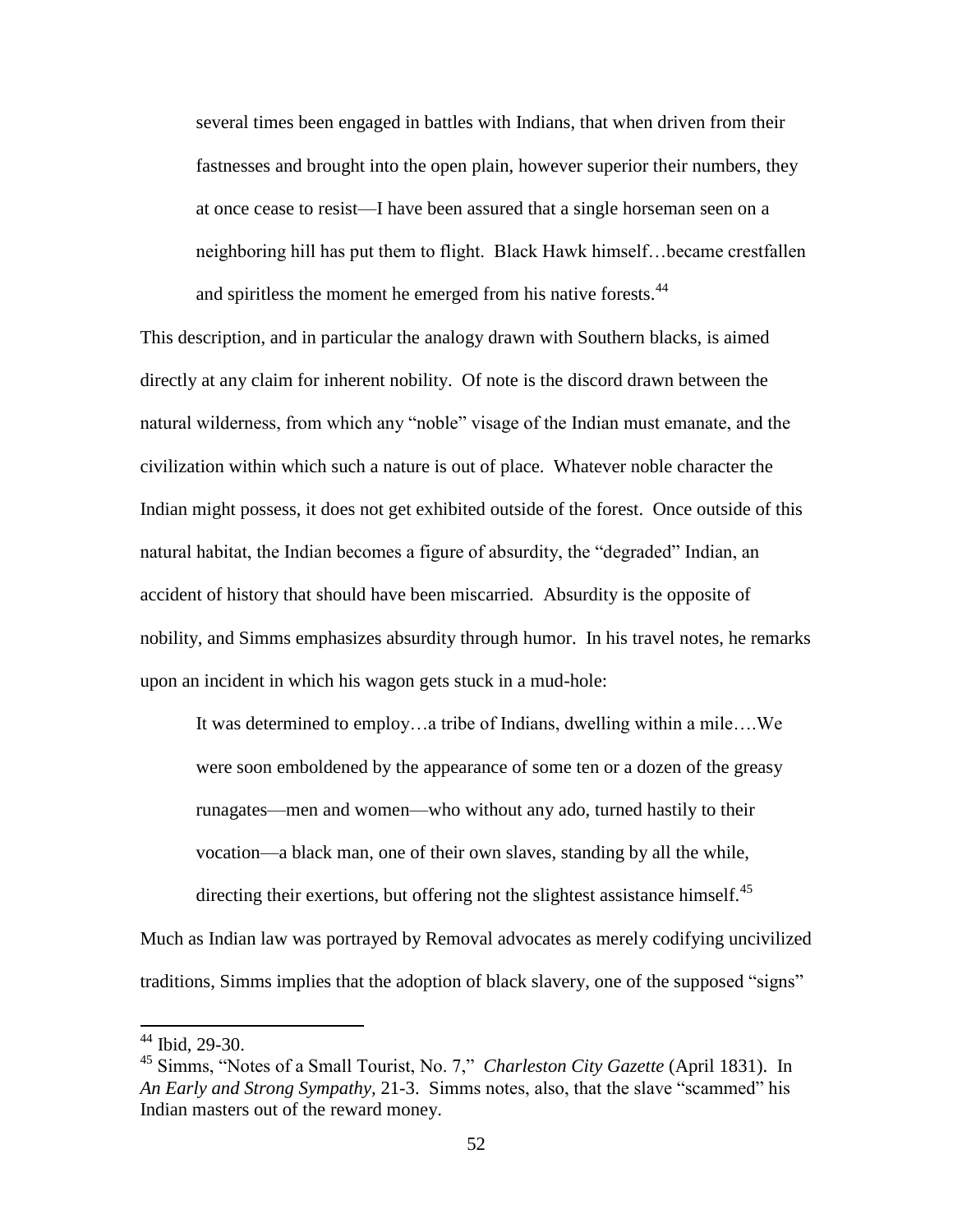of Indian advancement, was in reality equally confused, and certainly not indicative of advancement.

In another anecdote, Simms presents a satire criticizing the Romantic notions that he attributes to the Indians' political defenders. The following excerpt is in response to an anti-Removal article which celebrated an Indian leader who had prevented the mail from passing through his nation:

The commonly received opinion is that [Chief] Tuskina, with a small touch of patriotic fury, (a little exaggerated by whiskey), denied the right of Uncle Sam [to deliver the mail in his territory]….The opinion is more prevalent, from the fuss kept up by the philanthropists, who, without knowing anything about them...would make us believe that the Indian is a sort of Roman.<sup>46</sup>

Simms continues the anecdote by stating what "really happened." To paraphrase Simms: Tuskina walked eight miles to the edge of his territory not to stop the mail; but rather in order to meet the U.S. mailman and *deliver* a letter. Through an accident of miscommunication, Tuskina then frightened the postman when he approached him brandishing his weapon, and was forced to chase down the mail carrier, who proceeded to outrun the chief and escape. This incident, then, which the "philanthropists" cited as demonstrative of Roman virtue was, according to Simms, actually a muddled cultural exchange.

Simms' anecdote mobilizes the "degraded Indian" trope on three levels to underline the absurdity of a "noble, civilized Indian." First, it undercuts any pretension of noble authority attributed to the position of "Chief" by portraying him engaged in the

<sup>46</sup> Simms, "Notes of a Small Tourist, No. 8," *Charleston City Gazette* (April 2,1831). In *An Early and Strong Sympathy,* 23-5.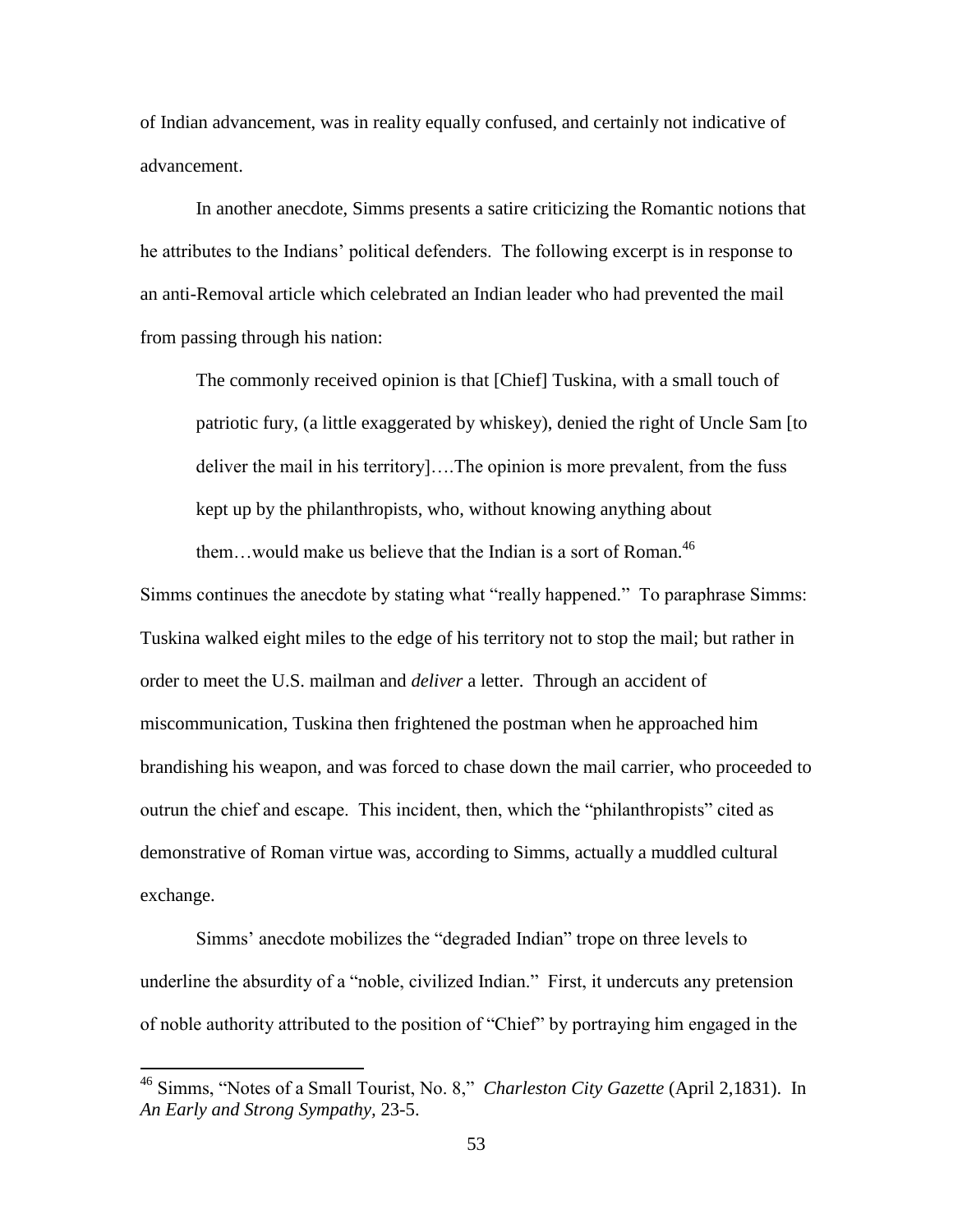very mundane activity of waiting for the postman (this also implies a surfeit of idle time). Second, it further develops the idea that attempts by Indians to civilize will lead to miscommunication and awkward social interactions. Third, and most obvious, it implies that romantic idealism, rather than any practical knowledge, informs the anti-Removal party and shapes their perceptions.

As with the challenge presented by the Cherokee Constitution, Removal politicians responded to the challenge of the "civilized Cherokee" by portraying, as Simms did, an inflexible Indian character, rooted in common-sense observation, that revealed anti-Removal ideology as built on dreams. Indeed, both the Cherokee constitution and the "civilized" Cherokee did represent "dreams" of the Enlightenment, for it demonstrated rational growth and advancement through education. By emphasizing race as reality, Removal advocates came to argue that these signs of advancement were merely the comic distortions of a dated, naive worldview. The result was a disdainful attitude towards claims of Cherokee advancement. As one old southern gentleman put it, "It is a mistake to imagine a nation civilized because it has black cattle, or plants a few potatoes in the weeds, or spins a gross of broaches of very indifferent cotton."<sup>47</sup>

Essentially, advocates of Removal succeeded in presenting their perspective of the Indian character as "practical." The evidence of two centuries of White and Indian interaction, as attested to by "experts" such as Lewis Cass, observational data such as the then famous population charts of Thomas Jefferson, and the proclaimed experiential knowledge of citizens residing in "border" states, all seemed to verify the fixed racial character of the Indian. Through the debates on Removal that raged in Congress and in

 47 Dippie, *The Vanishing American,* 44.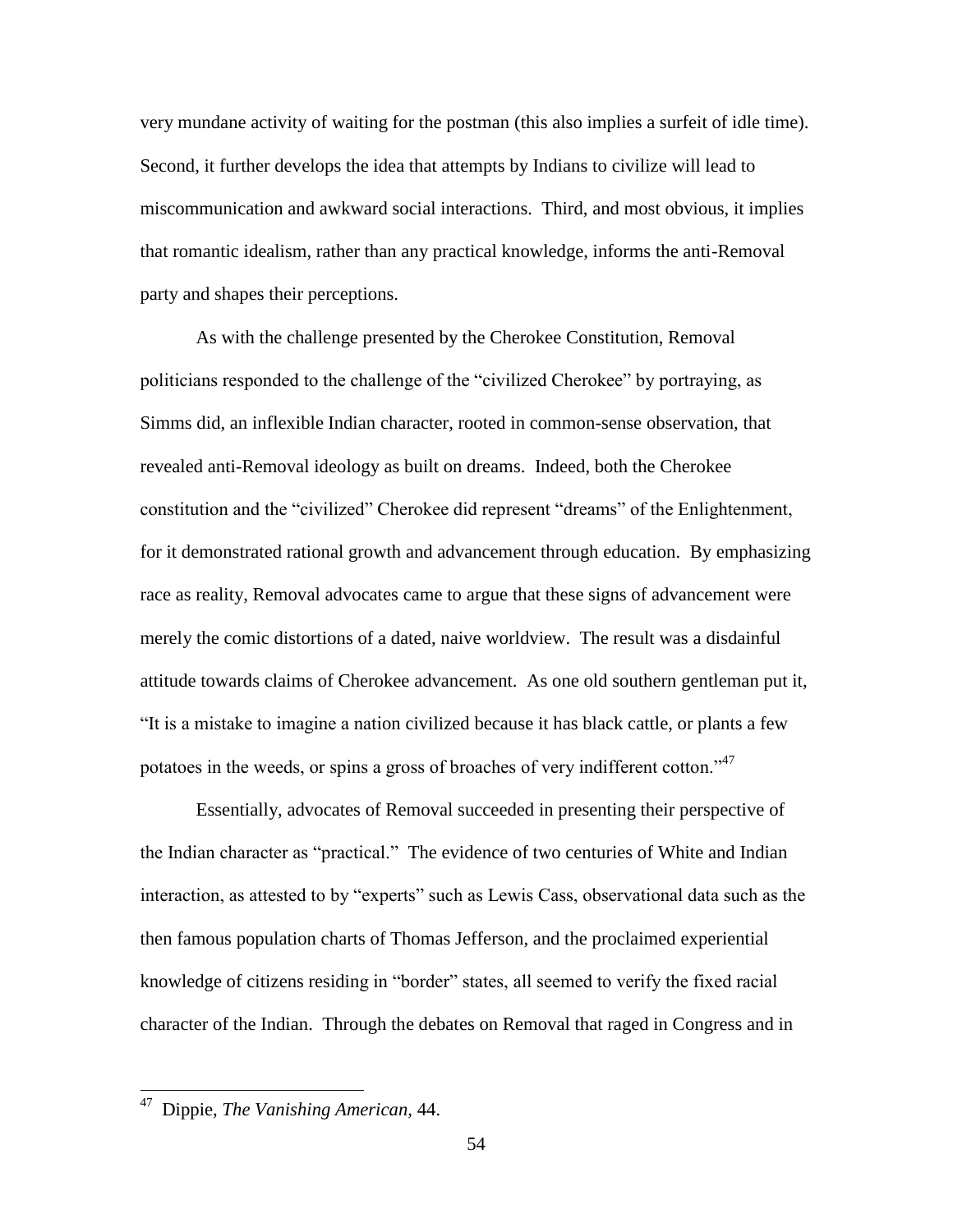public, evidence of Cherokee advancement proved impotent against the growing sentiment that any such evidence was manufactured myth based only on the optimistic desires of a romantically-inclined, out of touch, limited but politically powerful cohort. In an 1830 article published in defense of Removal, Lewis Cass makes plain what he views as a common-sense plea against the deluded romantics:

The relative condition of the two races of men, who yet divide this portion of the continent between them, is a moral problem involved in much obscurity. The physical causes we have described, exasperated by the moral evils introduced by them, are sufficient to account for the diminution and deterioration of the Indians. But why were not these causes counteracted by the operation of other circumstances? As civilization shed her light upon them, why were they blind to its beams? Hungry or naked, why did they disregard, or regarding, why did they neglect, those arts by which food and clothing could be procured? Existing for two centuries in contact with a civilized people, they have resisted, and successfully too, every effort to meliorate their situation, or to introduce among them the most common arts of life. Their moral and their intellectual condition have been equally stationary. And in the whole circle of their existence, it would be difficult to point to a single advantage which they have derived from their acquaintance with the Europeans. All this is without a parallel in the history of the world. That it is not to be attributed to the indifference or neglect of the whites, we have already shown. There must then be an inherent difficulty, arising from the institutions, character, and condition of the Indians themselves.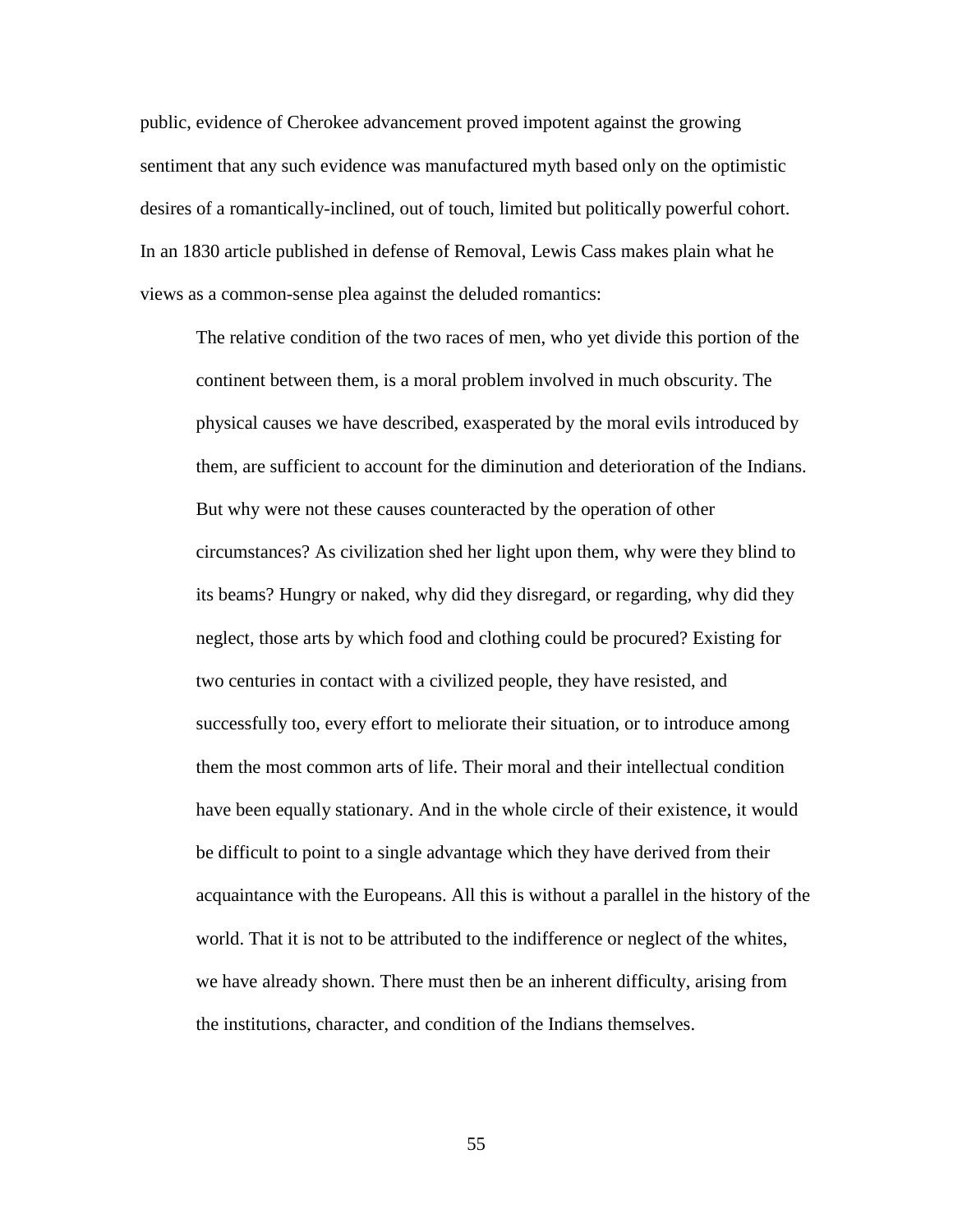It is difficult to conceive that any branch of the human family can be less provident in arrangement, less frugal in enjoyment, less industrious in acquiring, more implacable in their resentments, more ungovernable in their passions, with fewer principles to guide them, with fewer obligations to restrain them, and with less knowledge to improve and instruct them.<sup>48</sup>

In his earlier article from 1827, Cass had already articulated his belief that the Indians, amongst all the races, seemed to lack a willingness to adapt, or to improve. That a few "individuals among the Cherokees have acquired property, and with it more enlarged views and juster notions of the value of our institutions, and the unprofitableness of their own," Cass did not doubt. Such exceptions, however, did not interfere with the overall trajectory of a people whom experience had shown to be degenerating.<sup>49</sup>

That racism accepted as empirical truth provided the ideological foundation for Indian Removal is, of course, not a new discovery. What, perhaps, has not been considered by historians, however, is the *experience* that this empirically grounded sense of Indian inferiority lent to Removal politicians and those citizens interested in the debate. The racial discourse effectively shielded Removal policy from the challenge presented by Cherokee advancement by providing a logic that rendered such advancements necessarily fraudulent.<sup>50</sup>

Furthermore, the passion shown in support of the Cherokee against Removal could also be "explained" through the "pragmatically-framed" perspective of Removal:

 48 Lewis Cass, "Documents and Proceedings…for the Emigration, Preservation, and Improvement of the Aborigines of America. July 22, 1829," *The North American Review* 30.66 (Jan. 1830): 72-3.

 $49$  Ibid, 62-121.

 $50$  Indians show signs of advancement. But the Indians as a race are incapable of advancement. Ergo, the signs of advancement are illusory.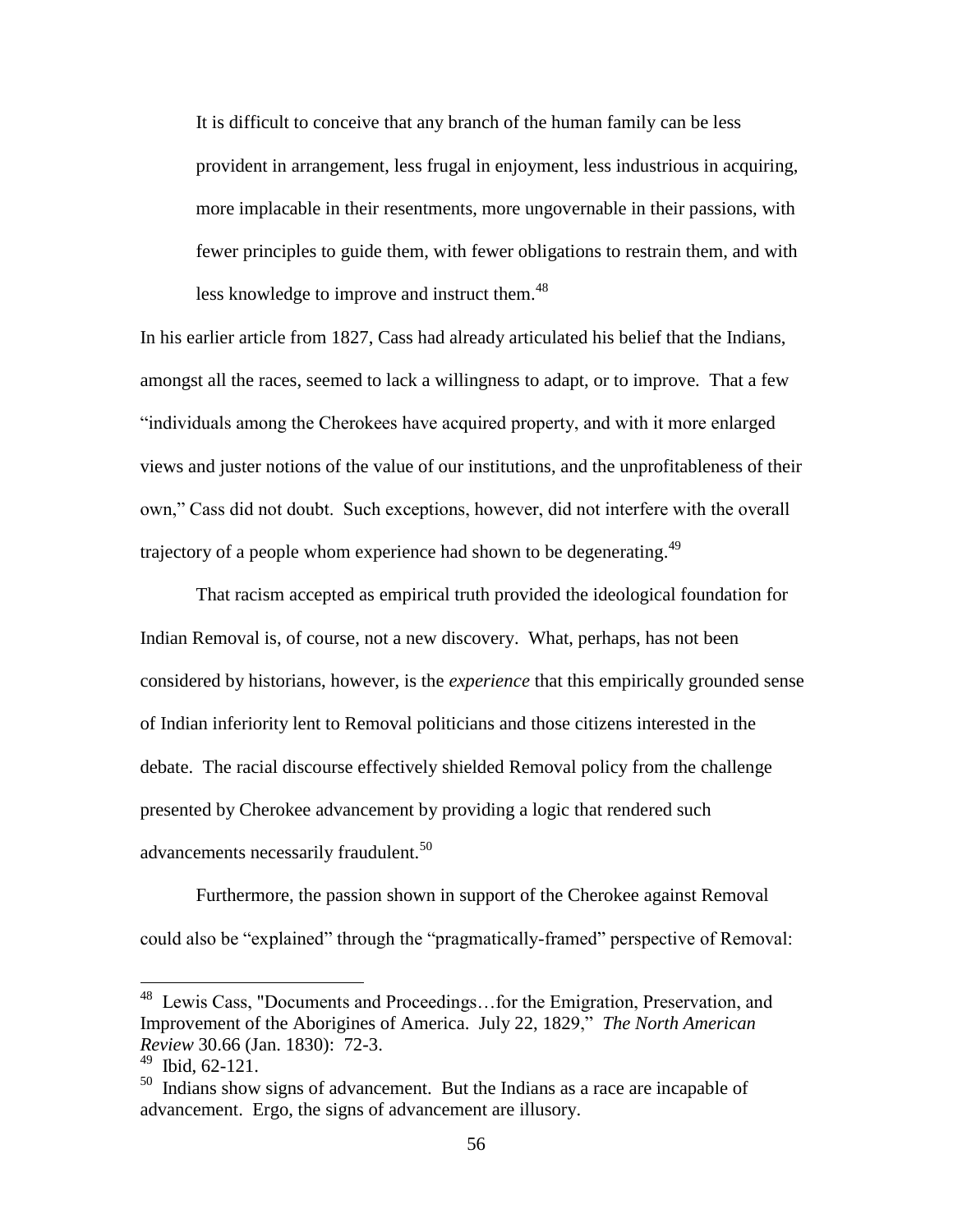in the Northeast, where Indians were no longer a perceived threat, concepts uninformed by experience were filled with the false sentiments of Romantic authors. This portrayal of the opposition as naïve and misguided allowed for individuals defending Removal to partake of a moral identity of pragmatism--a common call against delusion. For pro-Removal southerners in states that bordered territory of the "five civilized tribes," this moral identity could take on a very personal quality. For them, not only was the Indians' racial inflexibility the accepted popular-scientific stance of the time, it was a constant presence and problem. Pro-Removal writings by Southerners often adopted a tone of exasperation, for it seemed to them that defenders of the Cherokee would rather accept the absurdity of "civilized Indians" than believe the testimony of those actually familiar with the subject. This served to render the subject personal to many.

George Gilmer's Georgians, a self-described series of "Sketches of some of the first settlers of Upper Georgia, of the Cherokees, and the Author," provides a valuable source for analyzing the interrelation between racist assumptions, regional identity, and the tone of "logical assuredness and practical necessity" adopted by Removal politicians. In the following passage, Gilmer provides one of his many defenses for his native state:

The question was tauntingly put to Georgians, Why not let the Cherokees remain among you? Why not foster and improve them, and let them add to your numbers and wealth? Our villifiers seemed, in their clamor against us, to have forgotten that there was no interchange of the productions of labor between the Indians and others; that they were without wealth, and were incapable of acquiring any; and that they had remained ignorant savages, notwithstanding the constant efforts to change them into better beings.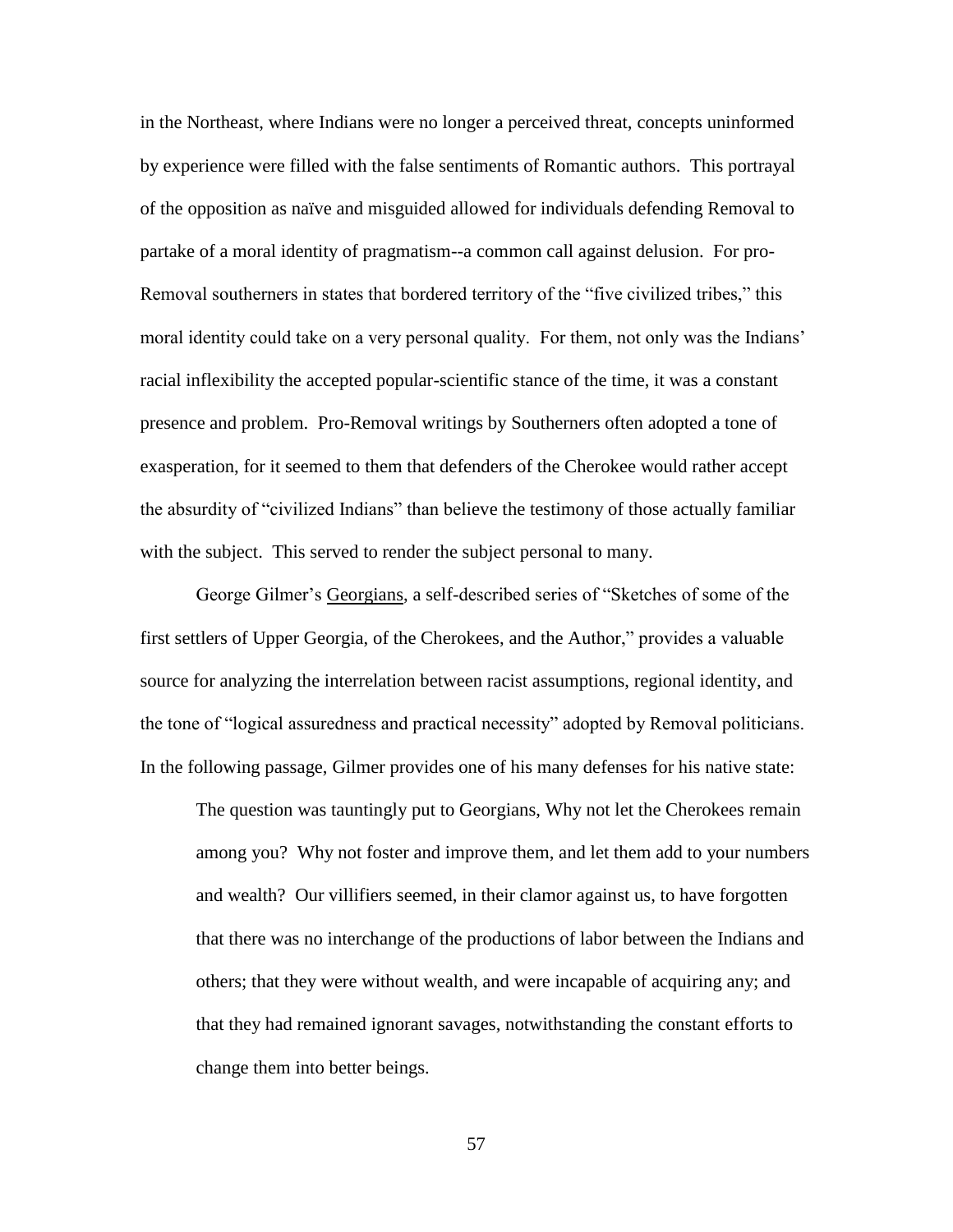To appreciate fully the motives…which induced the public men of Georgia to adopt its Indian policy, it is necessary to know what sort of people Indians were….The race seems destined soon to pass away, leaving no trace behind, except in the discolored skin and revengeful temper of their descendents from the crossing with other races.

For a long time the…manners and habits of the Indians strangely affected the imagination of all those who talked or wrote about them….According to their accounts, some of the chiefs were as crafty as Ulysses, others as brave as Achilles, and here and there one as eloquent as Demosthenes…the truth was seldom perceived and constantly exaggerated.

Though the Indians made upon sight impressions the most difficult to forget, they have been found upon examination to be the least worthy of rememberance of any human beings. $51$ 

The passage is thus setup to illuminate a distinction between the fanciful opinions of outsiders and the first-hand experience of Georgia. Addressing the impressive posture attributed to Indian males, a key physical marker of the "noble savage," Gilmer makes humorous reference to the racist tag of Indian idleness—the men, when they were not hunting, would "stretch themselves out at length upon logs, or upon the ground." Humor is once again mobilized in order to isolate absurd pretensions in the opposing political stance. Gilmer follows this satirical monologue by proceeding to layout his view of the real nature of Indians, based on experiential observation and presented in conscious

<sup>51</sup> Gilmer, *Georgians,* 247.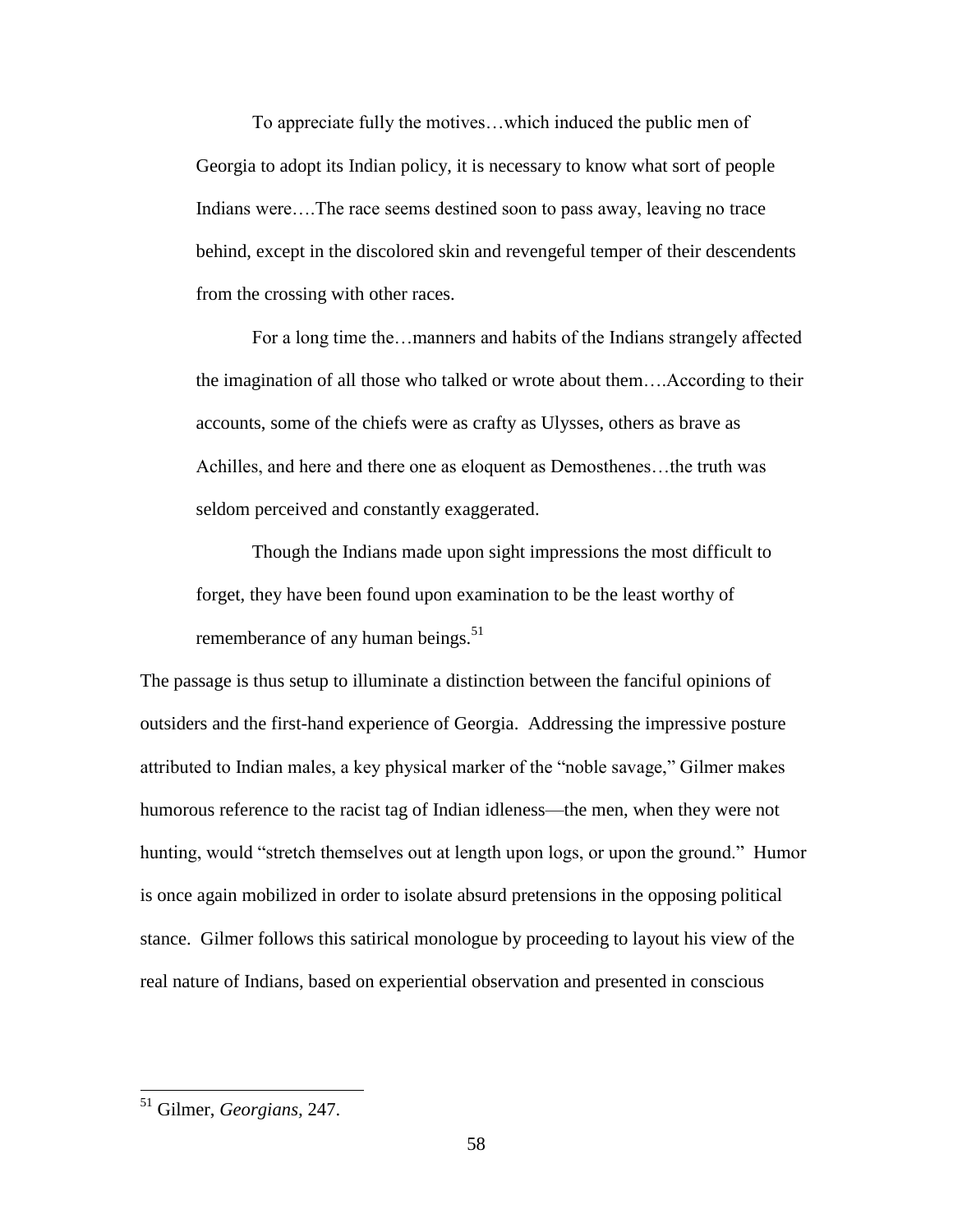opposition to romantic fantasy. In this passage may be seen the unity of physical and psychological racist assumptions thus far discussed:

Indian women were the least inviting of their sex. They lost by drudging what the men gained in comeliness by freedom from it….Their hair was coarse like the hair of a horse's tail….Men and women went with unwashed hands, faces, and bodies, except when they cooled themselves….Their wigwams were of unbarked poles, with unswept earthen floors, their beds were of badly dried skins, whose scent added to the other vile smells about their cabins. Most of them could count ten; few could number a hundred. They had no genius for invention, and have added nothing to the stores of human knowledge or instruments….Their gods they worshipped only when they desired to do evil, and found them in the worst of their kind, low animals, sticks, and stones….Social affections were scarcely felt….Their master passion was revenge, which they indulged in as their greatest luxury. They sought no social meetings, nor enjoyed any greetings. They lolled about their cabins smoking and looking at the clouds. They talked but little, and that little of what happened yesterday or today. They were never seen walking side by side with one another….They were called eloquent because they followed the vagaries of their imagination in speaking….heroic, because their insensibility enabled them to bear torture; hospitable, because they laid up no provisions for the future, and consumed what they had without care; and dignified, because they were indifferent when others would have been excited….They delighted in no melody, and remained unmoved by any concord of sweet sounds….They worshipped at the shrine of Cupid with less fervor than any other animal. The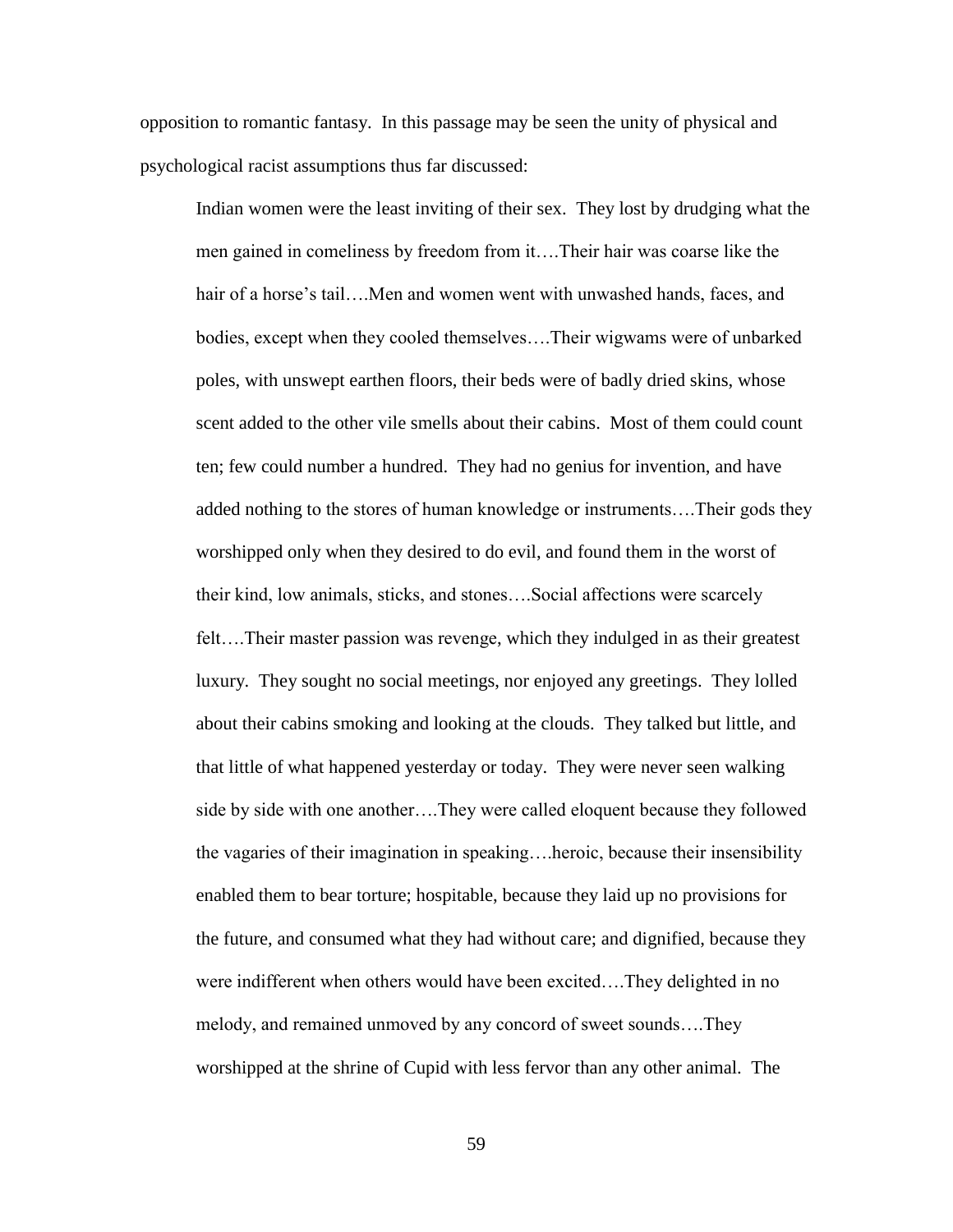squaw which the Indian took to his side one day, he often kicked the next. He looked at her toiling for him, without sympathy and without assistance. The Indian women learned from their first intercourse with white men, the superior results which followed from choosing them for husbands….The unmixed Indians have remained what they ever were, and will ever be, until they finally pass away—the most thoughtless, listless, least lovely, of human beings. $52$ 

This passage opens what amounts to a two hundred page defense of Georgia's Indian policy in Gilmer's volume. It precedes a section in which Gilmer recounts various frontier anecdotes, spanning back a century, in which Indians slaughter children, often in graphic description, before the eyes of parents. "Who can sympathize with creatures who *habitually* act thus?" he writes.

The passage above was presented in its near entirety in order to adequately capture the tone of *insistency* in Gilmer's language. The language might strike one as a "rant," a sort of expression of political passion, too hyperbolic and specific to the moment, and thus too overstated, to rely on as an example of a wider political-racial mindset. Gilmer clearly has a personal stake in his defense of Georgia's Indian policy; as the governor who oversaw the extension of state law into Cherokee land, he bore a great deal of national criticism. The extremity of his language is certainly an expression of frustration and a retort to this criticism. However, what I wish to draw attention to is Gilmer's perceived enemy—the "fanciful" construction of the noble savage, the false image that he presumes must inform his critics. There is a logic that unites Gilmer's racist comments. Indian lifestyle, physical appearance, and racial personality traits are all

<sup>52</sup> Ibid, 247-9.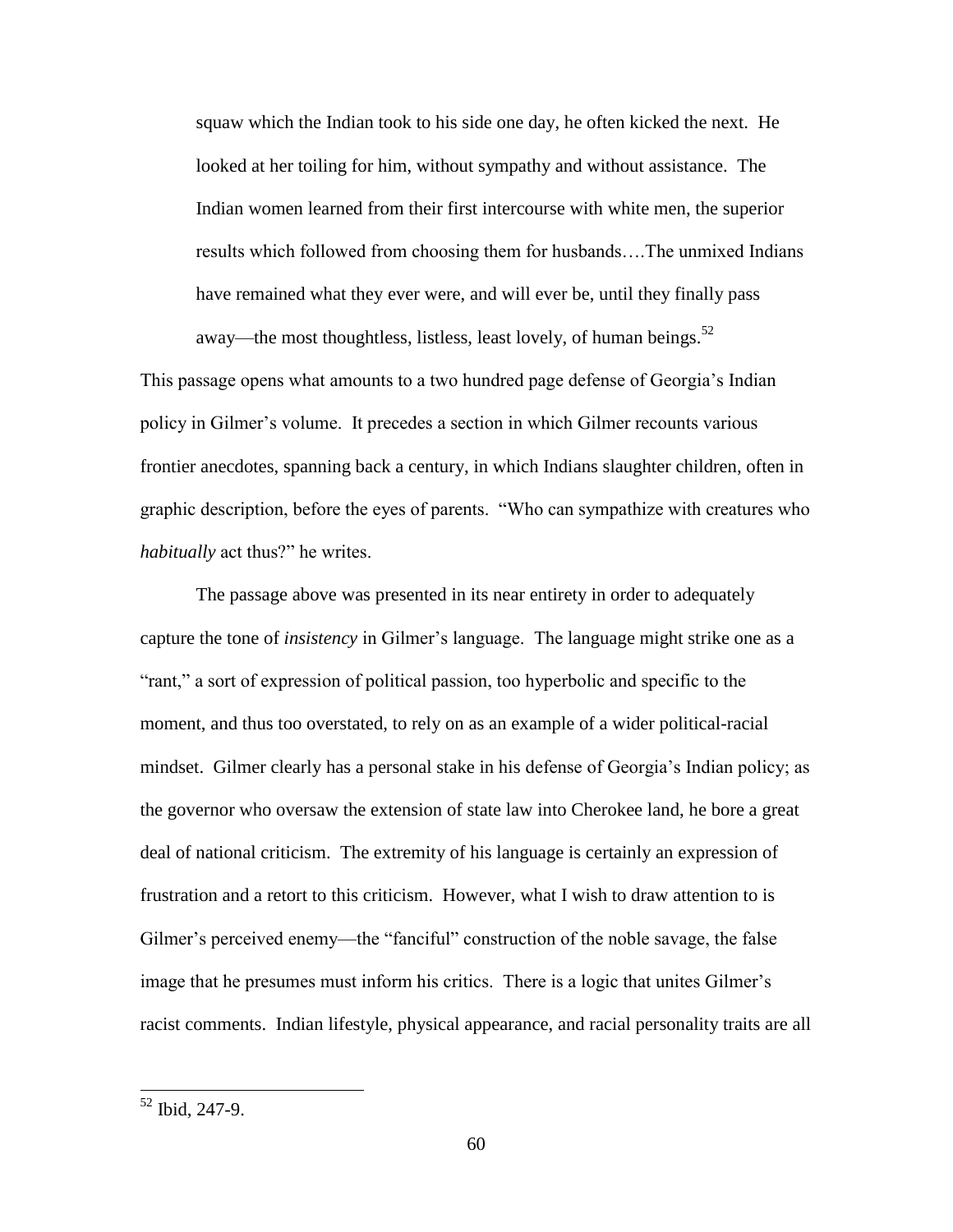presented as interconnected facts, lending a unity that wears the guise of scientific understanding. This logical framework is what allows Gilmer to experience himself as a defender of pragmatic factuality, and his enemies as overreaching, misguided meddlers twisting the country, beyond all evidence and reason, down a path based on fantasy.

The strongest, race-centered claim made by pro-Removal advocates against the evidence of Cherokee advancement was the damning accusation that it was only the "half-breeds" that embodied Cherokee civilization, and that their constitution, and, indeed, their entire political support structure, was in fact part of a conspiracy by a "halfbreed aristocracy" bent on maintaining power. This issue resonated with larger themes in the Jacksonian movement, for it implied that the "common" Cherokee were being prevented from removing, against their will, by a tyrannous elite adept at manipulating the levers of power. In terms of this essay, the "half-breed" conspiracy affords a link between racial assumptions and opinions on sovereignty as they informed Removal ideology.

The "half-breed" conspiracy could itself comprise an entire volume on Jacksonian thought. It was an argument wielded throughout the course of the Indian Removal debate at every level of government, from Andrew Jackson and in Congress to the written opinions of state judges in the South. The basic logic to the conspiracy held as follows: half-breeds dominated high positions in the Cherokee government, and, as such, held a *personal stake* in maintaining their lands and base of power, where they could continue to dominate local trade and live free from state taxes and jurisdiction. Similarly, it was also contended that the missionary allies of the Cherokee benefitted from funding based upon records of their success; so they too had a stake in maintaining things as they were and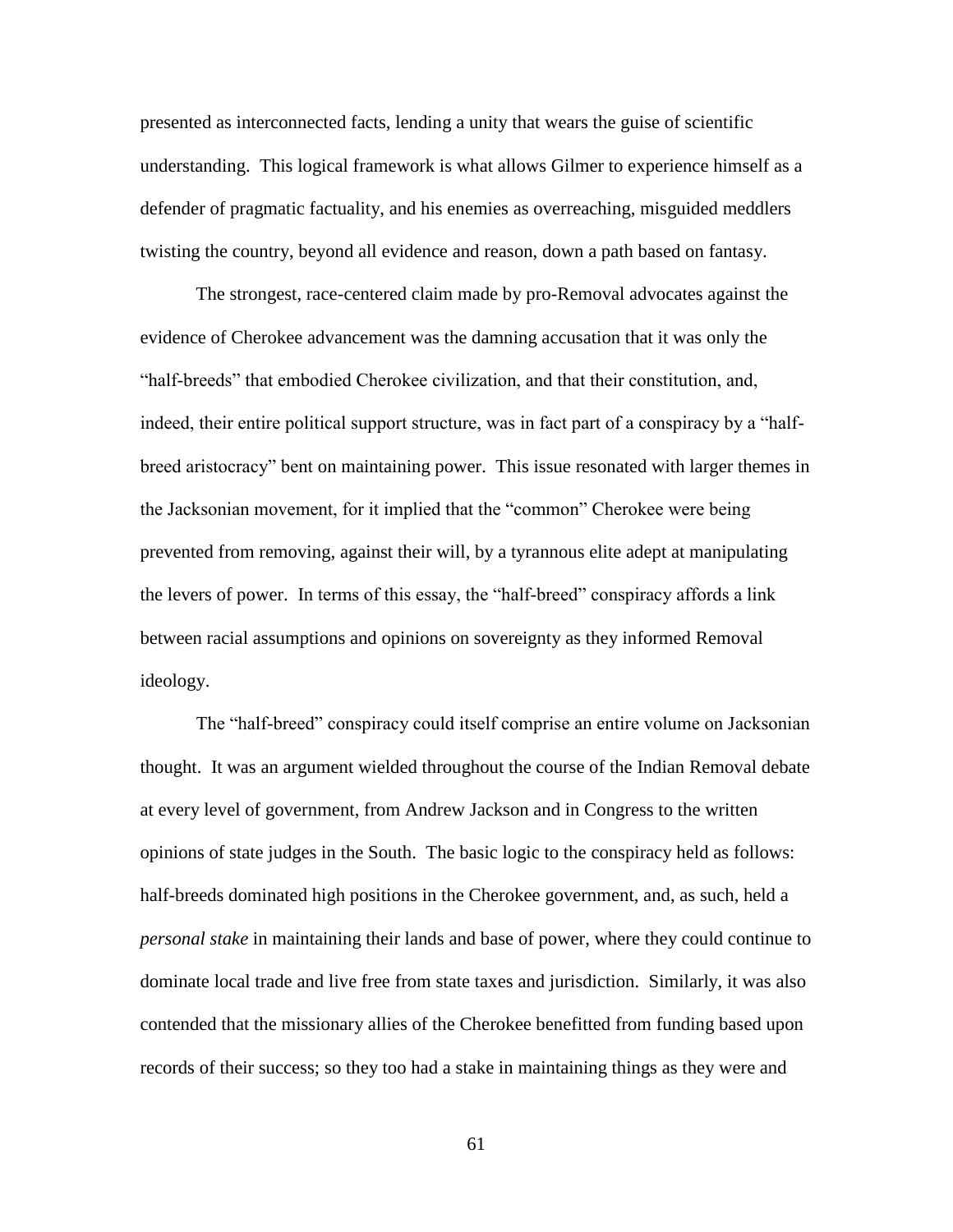sustaining the illusion of Cherokee gain. Many Removal advocates went so far as to assert that the *Cherokee Phoenix* newspaper and the Cherokee Constitution were actually the direct productions of the missionaries themselves.  $53$ 

For Georgia governors George Gilmer and Wilson Lumpkin, the perceived confrontation with the half-breed interest took on the dimensions of a personal battle, since it fell to these governors to oversee and implement the process of extending state law into Cherokee lands. The autobiographical volumes of both governors, each of which contains a fair breadth of correspondence with both political allies and opponents, are replete with references to the divide between the state of "real" Cherokees and that of their leaders.

As the Cherokee succeeded in pressing their case politically, it became more incumbent to isolate the "half-breed" element. By 1831, George Gilmer had presided over his state's conflict with the Indians for three years. In that year, William Wirt represented the Cherokee in the Supreme Court Case *Cherokee Nation v. Georgia¸* a suit directly challenging Georgia's extension law. At first glance, the opinion of the Court, written by Chief Justice John Marshall, looks like a loss for the Cherokee—Marshall refused to grant the Cherokee Nation status as a foreign country, thereby denying the Court's jurisdiction on the matter in question.

Marshall's opinion, however, pontificated beyond the parameters of the case. In the written opinion, Marshall admitted that the "conduct of Georgia" towards the Cherokee "excited sympathy." He then defined the Cherokee as a *domestic-dependent nation*, a newly created category that in effect was entire ambiguous, neither affirming

<sup>53</sup> See *New Echota Letters*, Ch. 5, for a contemporary published rebuttal of this charge by Samuel Worcester.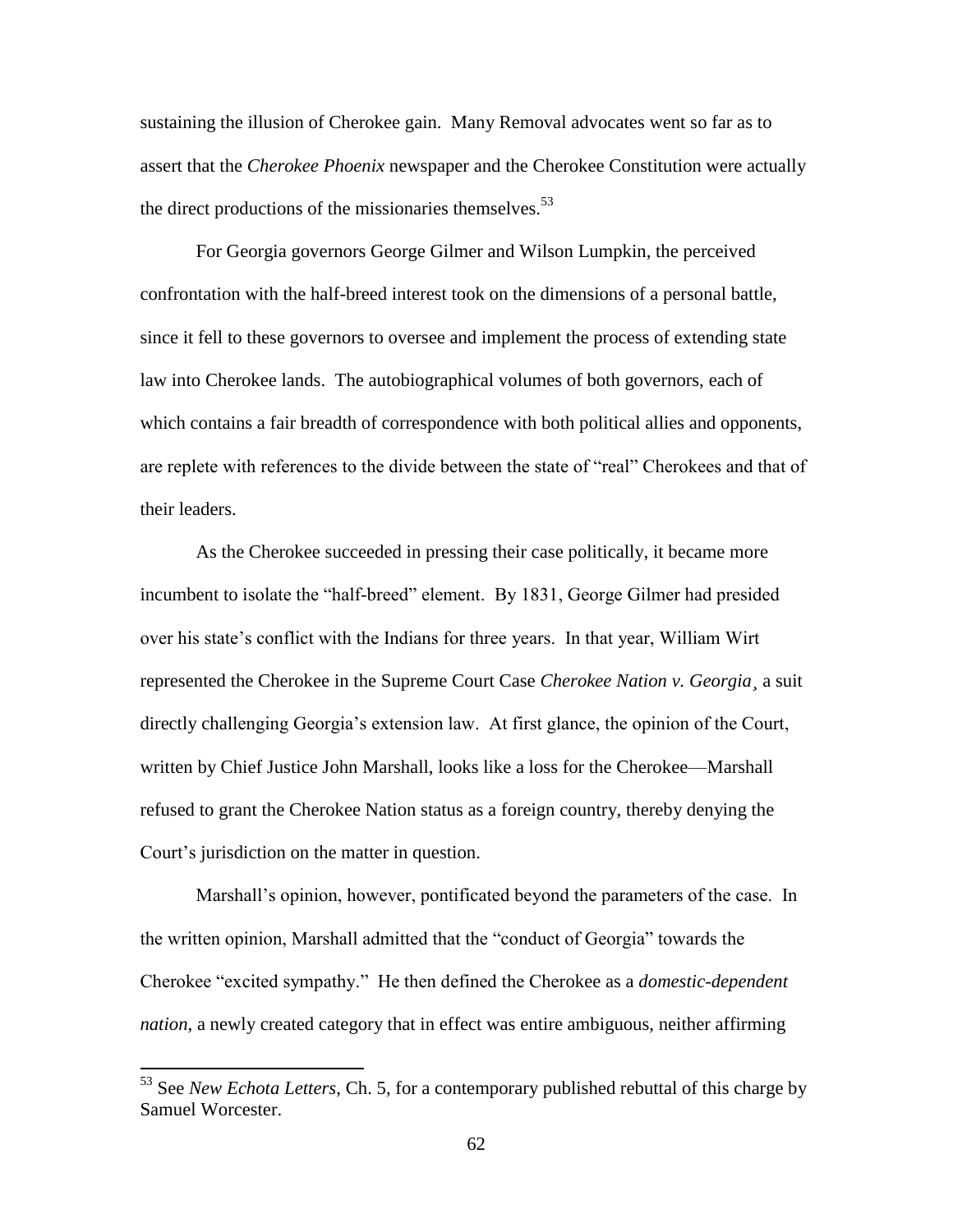Indian sovereignty nor denying their right to occupancy, but would nevertheless command the course of American Indian Law from thence on. Following publication of Marshall's opinion, Gilmer addressed his state legislature in order to build solidarity against what Gilmer perceived, correctly, as a sign that the sympathies of a Supreme Court majority had begun leaning towards the Cherokee.

What wrong has Georgia done to its Indian people to call for this extraordinary sympathy from the Court?...Upon no subject has there been more misrepresentation than in relation to the government of the Cherokees, and the civilization of the people of that tribe. Upon examination, it will be found that the Aboriginal people are as ignorant, thoughtless, and improvident as formerly;…that none of them in this State, with the exception of one family, have acquired property, or been at all benefitted from the improvements which have been made by others among them; that the chief, the president of the council, the judges, marshal and sheriffs, and most other persons concerned in the administration of Government, are the descendents of Europeans…and the Indians, instead of living under their own simple usages and customs, have been compelled to submit to a system of laws and police wholly unsuited to their condition.<sup>54</sup>

It is interesting to note the ways in which this passage intersect with the racial assumptions already discussed. Once again, the real state of the true "aborigines," as *examination* will show (again stressing regional familiarity and empirically demonstrated truth), reveals the fantasy harbored by those who emphasize Cherokee advancements.

<sup>54</sup> George Gilmer, "Message to the State Legislature," 1831, Gilmer, *Georgians*, 296.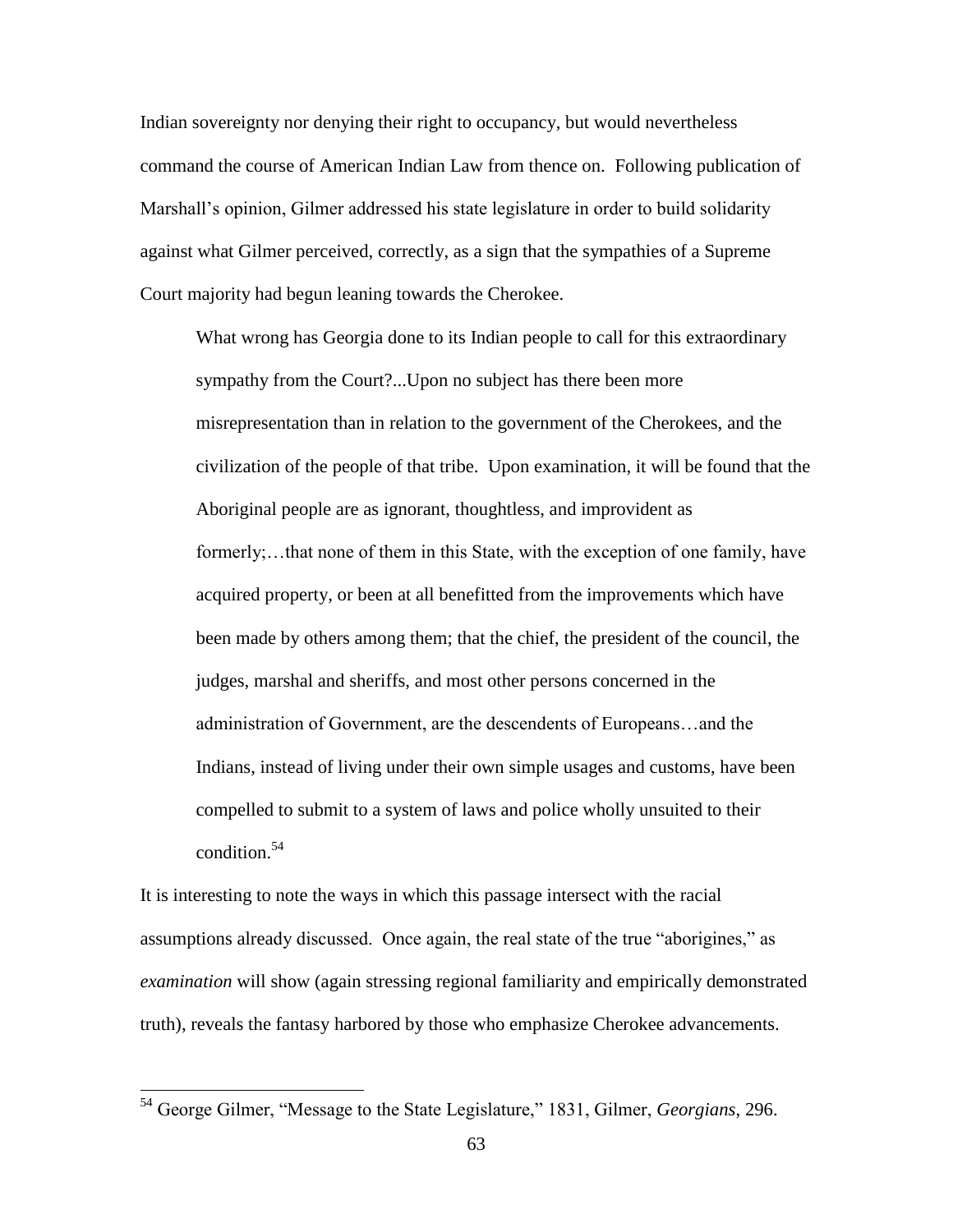Furthermore, such advancement, being in actuality the product of half-white sophistication, was unsuited to the inadaptable "real" Indians. This line of reasoning necessitates certain conclusions, namely that the majority of Indians were being prevented, either through coercion via tyrannous power or through delusion perpetrated by superior minds, from pursuing what was obviously in their best interest—voluntary Removal to a pre-civilized landscape more suited to their needs. The unconscious strategy of the emphasis on half-breeds was to isolate a group of villains from the mass of individuals that excited national sympathy. The identity of practical realism adopted by Removal advocates required such villains; for if the ideology of Removal was based on self-evident, experiential truth regarding Indian decline, then Removal opposition, sustained as it was upon fantastic notions of Indian advancement, demanded an initial source, a blame-worthy swindler, for its delusion.

The course pursued by Gilmer and the Georgia legislature to advance Removal cannot be understood without reference to his perceived half-breed enemies. Amongst the articles which comprised the final law that extended state jurisdiction into Indian Territory was one that criminalized the Cherokee government. Any Cherokee individual observed practicing in an official capacity was threatened with hard labor. Another provision rendered illegal any speech or writing that dissuaded Cherokee individuals from selling their land.<sup>55</sup>

Gilmer also took aim at the influential missionary allies of the Cherokee. In 1831, he implemented a law passed the previous year which required that all whites living

<sup>55</sup>"An Act, Signed 19 December 1829," *Georgia Laws 1829*, in *Whites Among the Cherokees: Georgia, 1828-1838*, ed. Mary B. Warren and Eve B. Weeks, (Athens GA: Heritage Papers, 1987): 23-6.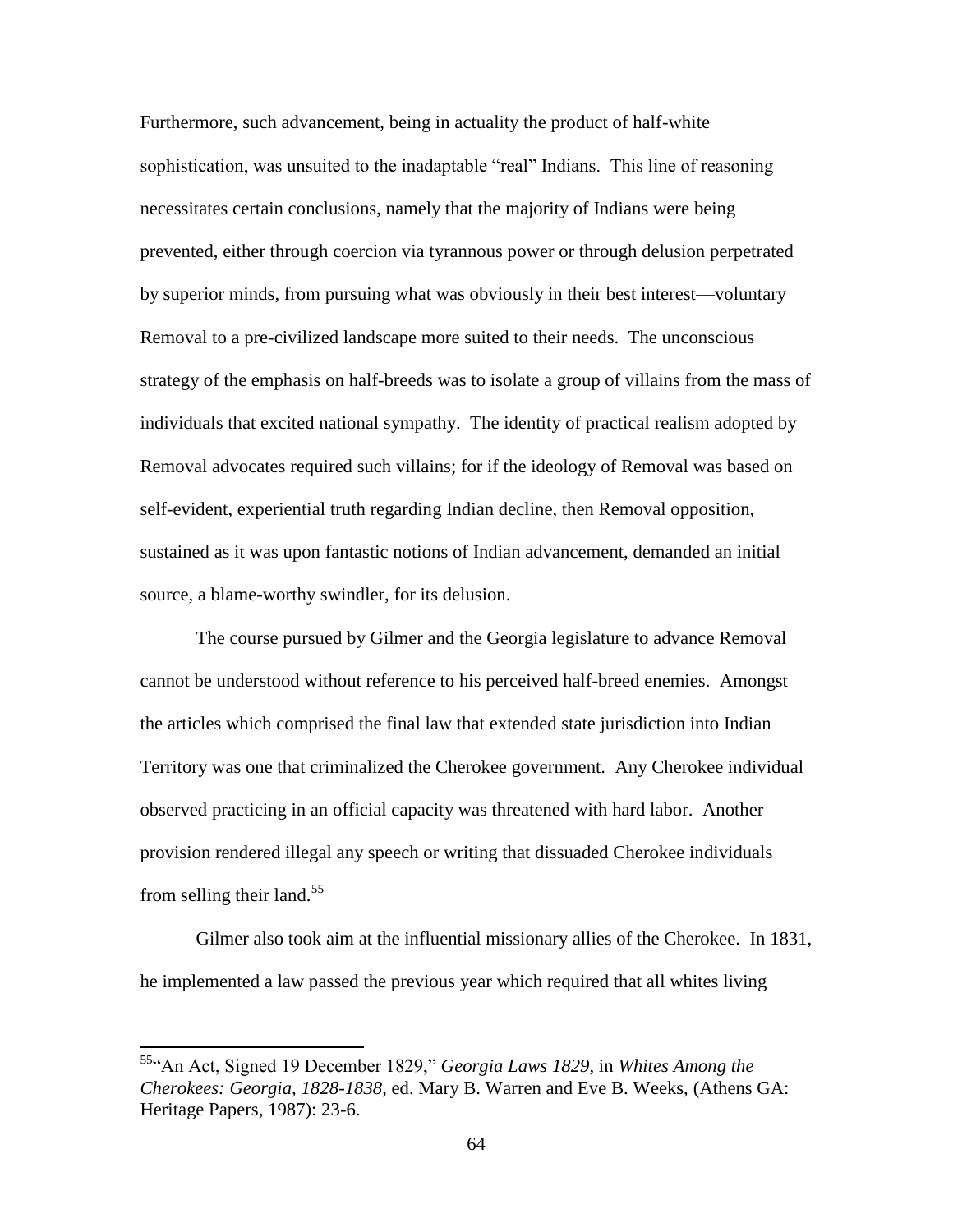within the borders of Georgia, and residing within the "state's Indian lands," must be granted a license. In order to obtain the license, the white man in question, be he a teacher, trader, or preacher, had to take an oath to uphold the laws of Georgia. Samuel Worcester and Elizur Butler, both prominent defenders of the Cherokee (Worcester was well known nationally) and ABCFM missionaries, refused to take the oath and forsake their position on the issue. In order to enforce the various new regulations, Gilmer initiated the formation of a network of county-led militia.

The Georgia Guard, as it came to be called, was distinct from the official state militia in that it was a voluntary organization. Ostensibly, the group was created to protect the Indian lands from disturbance by white settlers. Finding himself poised between the demands of his constituents and the difficulties of navigating Georgia through the national political debate on Removal, Gilmer was in an unenviable position. It was imperative, he felt, to prevent the appearance of any injustice, so that Indian Removal might be accepted and implemented as quickly, and thus with as little national controversy, as possible. Perhaps unforeseen by Gilmer, though it should not have been, extension of state law in Cherokee land, and its accompanying promise of a land lottery, increased the level of white aggression in border areas. White squatters, peddlers, and horse thieves raised their levels of harassment, a phenomenon that grew exponentially as word spread of a gold rush in Cherokee land.<sup>56</sup>

The Georgia Guard was also the vehicle through which Gilmer tried to enforce state jurisdiction in Cherokee territory—correspondences with the Guard's "generals"

 $\overline{a}$ 

<sup>&</sup>lt;sup>56</sup> Gilmer's correspondences demonstrate a high level of interest and involvement with the Georgia Guard, as well as concern for the gold mines, a predicament which dominated his thoughts in late 1829 and early 1830. See Gilmer, *Georgians,* pp. 267- 290.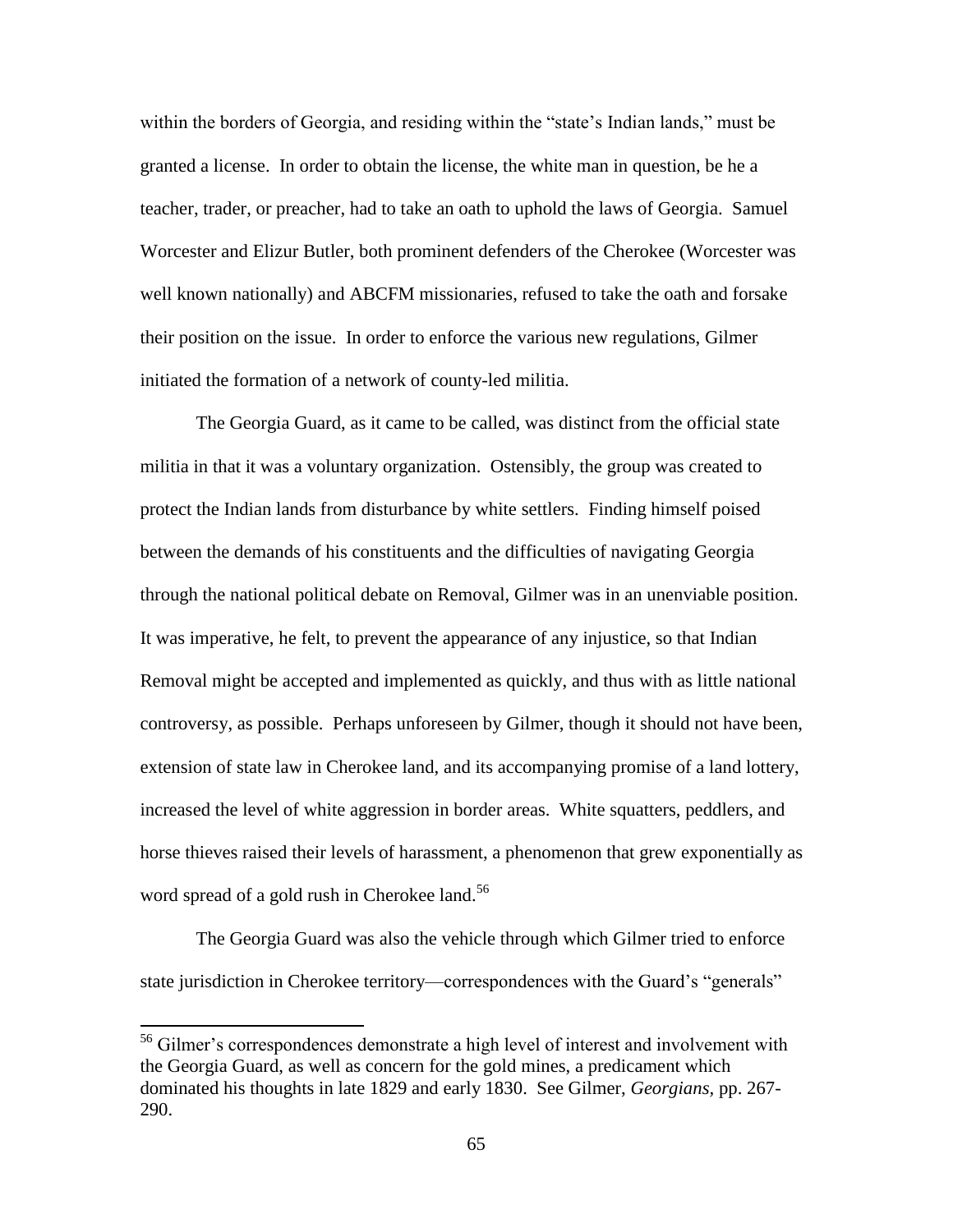demonstrate the governor's keen interest in keeping tabs on the movements of the Cherokee council, as he encourages the Guard in several letters to collect evidence that the Cherokee leaders were meeting in secret.

In April 1831, Gilmer ordered the arrest of Samuel Worcester. For the Cherokee, this arrest actually afforded a long awaited opportunity; with Worcester as plaintiff, Wirt once again filed suit against Georgia in the Supreme Court, challenging the constitutional validity of the law extending state jurisdiction into Cherokee land. Unlike *Cherokee Nation v. Georgia*, the decision in *Worcester v. Georgia* involved white American citizens and thus could not be postponed due to a technicality—a decision had to be made regarding Cherokee sovereignty.

The result of *Worcester v. Georgia* marks an infamous and cruel twist of national fate. Marshall's majority opinion, beyond all technicalities and definitions, was an outright assertion of Cherokee sovereignty, and it thereby rendered Georgia's extension law unconstitutional under such an interpretation. In a well known historical development, Jackson's administration refused to sustain the Court decision. Whether Andrew Jackson actually uttered the famous line "Marshall has made his decision, now let him enforce it" is inconsequential; the Jackson administration continued to pursue Removal despite the *Worcester* decision, while Georgia, emboldened by Jackson's public stance, denied the Supreme Court's jurisdiction in the case. Cherokee success in *Worcester* only reinforced the Pro-Removal sentiment that villainy and delusion were leading the United States down a course opposed to all practical considerations.

It was mentioned earlier that many, especially Southern, supporters of Indian Removal were operating from a personal, regionally-conscious sense of history quite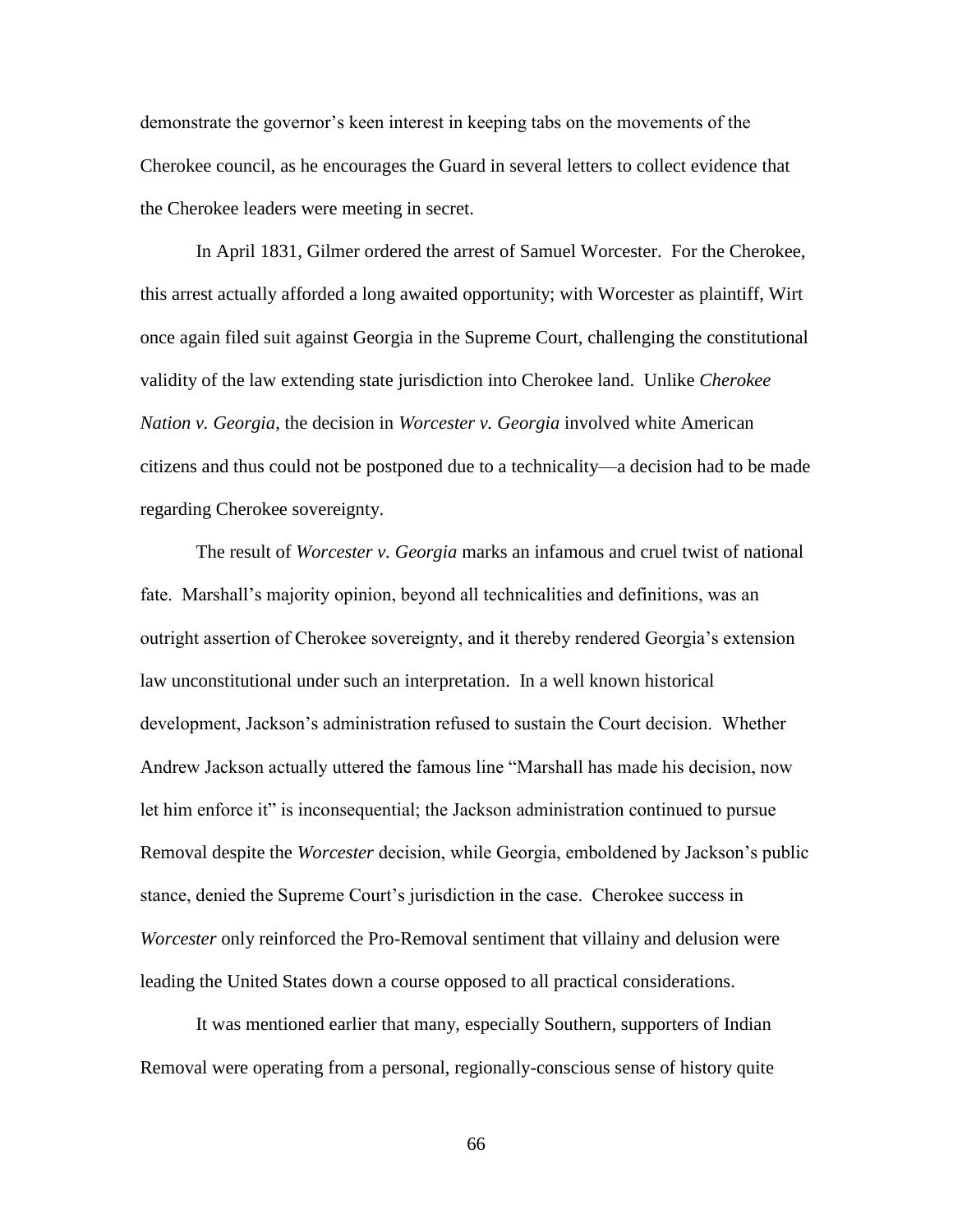different from that of their opponents. Also discussed earlier was the vast post-Enlightenment epistemological shift which was changing the shape of ideological patterns during this period. The Romantic emphasis on the instinctive basis of human behavior allowed for a new conceptualization of history based on the premise that human behavior would follow a natural pattern--the "natural law of self-interest," one might call it. This is not a cut and dry transition. One could consider Marx's historical model, with its grand synthesis rooted on what might be called 'basic-behavioral truths' of man in history, as representative of a key threshold in the development of this spectrum of nineteenth-century historical thought.

Thinkers and politicians that defended Indian Removal operated from an understanding of history that falls along this spectrum pointing towards a worldview in which history unfolds according to rules of human behavior. While Removal advocates were not absolute materialists, their arguments express a clear assumption that history would reveal a logical unity between race, environment, and self-interest. Such an understanding allowed Removal advocates to explain the "half-breed" conspiracy in historico-scientific terms, providing yet another ready-made escape from the evidence of the "impossible" Indian advancement.

This historical understanding is expressed in the writing of William Gilmore Simms, who, in addition to his articles and fictional works, was also an avid, and for his time quite excellent, historian. Simms's self-conscious opposition to Romantic writings on the Indian has already been mentioned. One of the specific themes that emerges in his Indian writings is a disdain for those who would glorify Indian myths as reflective of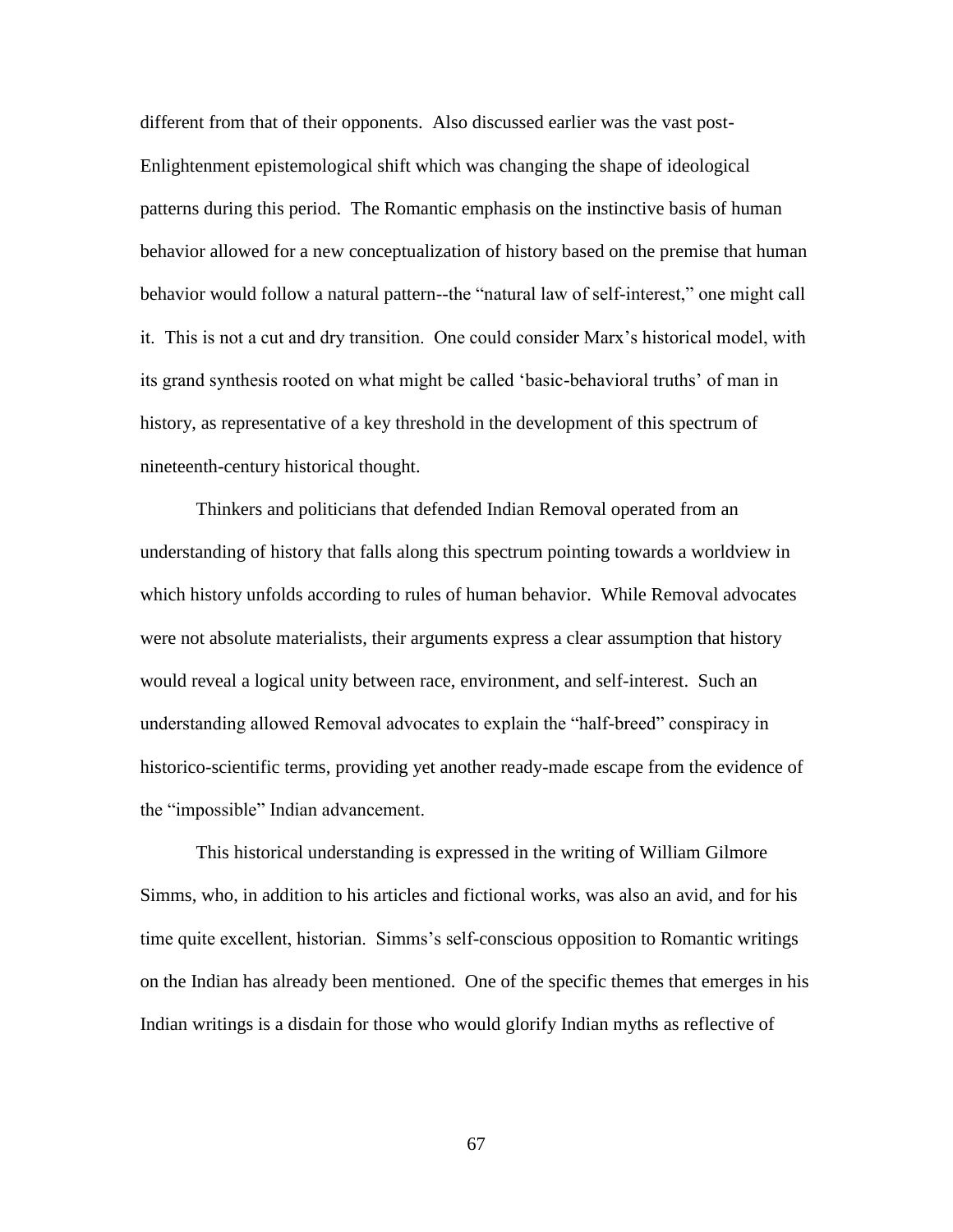historical fact or poetic talent. In one autobiographical tale, Simms recounts sneaking up and surprising a group of Indian children playing in a pond. He writes,

I have often thought of the terrible tale which these simple children of the forest probably told, on their return home, of the white giant…who surprised, and would doubtless have murdered, scalped, and eaten them, but for the interposition of the Great Spirit….and it is not improbable that some sixty years hence, a traveler among the scattered remnant of the Creek tribe, *west of the Mississippi* (his emphasis), may find among its traditions the account of an Ogre, a river demon who haunts the streams of their "fatherland."<sup>57</sup>

One of the arguments that the Cherokee presented in their defense was that, unlike many of the other Indian nations, they had an established tradition that they were the original inhabitants of the disputed land, and were therefore not themselves usurpers, as could be claimed against, for example, the Iroquois. In challenging this claim, Simms reveals how history frames his opinions on Indians.

*"From all the traditions,"* said they [the Cherokee], *"which have been handed down to us from our forefathers, we have been impressed with the belief that we are the original and sole proprietors of the soil;"—*We have no reason to reject their belief, though there is much to throw suspicion on it. None of their asservations are entirely to be relied on. Their speeches and letters are prepared for them by white men, most of whom are interested in keeping them where they are. These whites are generally from that class of borderers who acknowledge few of the obligations of civilized life. They enter the nation, take wives from

<sup>57</sup>  Simms "Sketches of Indian Character," *Southern Literary Journal* (Oct. 1835). In *An Early and Strong Sympathy,* 33.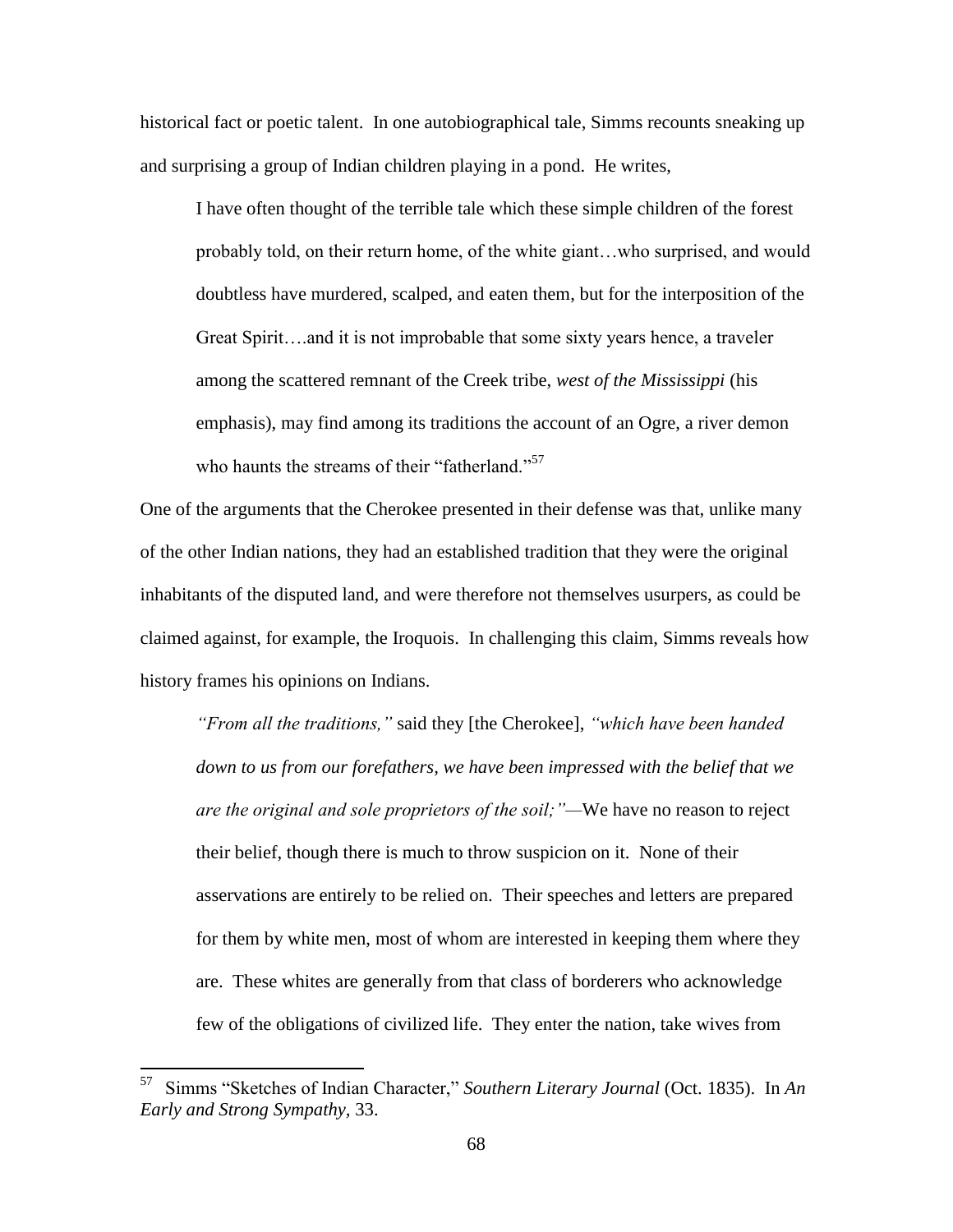among the tribe, possess themselves of lands, and from their superior intelligence, acquire influence enough…to become chiefs. These men…are not willing to remove utterly from their connection, and into a world consisting of savages only. They arm themselves with conjectures and speculations of civilized men, to furnish weapons of defence in argument to the Indian; and thus it is that we have traditions of the past among this people, which have not even the air of *vraisemblance* to sustain them. It is, perhaps, utterly impossible that any people [without] agriculture, can be a stationary people. Even herdsman are compelled

to keep moving....When first known to Europeans...the Indians were hunters.<sup>58</sup> Note the logical authority and implications of this brief passage. Racial inferiority explains the historical rise of the half-breed Cherokee class (of course those with some white blood would rise to the top), and their political opposition is readily explained as reflective of self-interest in a position and status. Furthermore, Simms implies that the Cherokee nation that existed under the direction of half-breeds represented a nation *disconnected* from its genuine roots (spouting stories told to them by whites and halfbreeds, rather than tradition). The effect is to render a clear distinction between a mass of clueless dependents, the "real Cherokee," and a cohort of politically invested half-breeds working against Removal.

"We are all aware of some formidable obstacles opposed to the removal of the Indians," uttered Georgia representative and future governor Wilson Lumpkin, supporting the Indian Removal Bill in the course of a May, 1830 speech. He continues:

<sup>—&</sup>lt;br>58 Simms, *Thle-cath-cha, Being a few passages from Muscoghee History* (1837-1838). In *An Early and Strong Sympathy,* 62.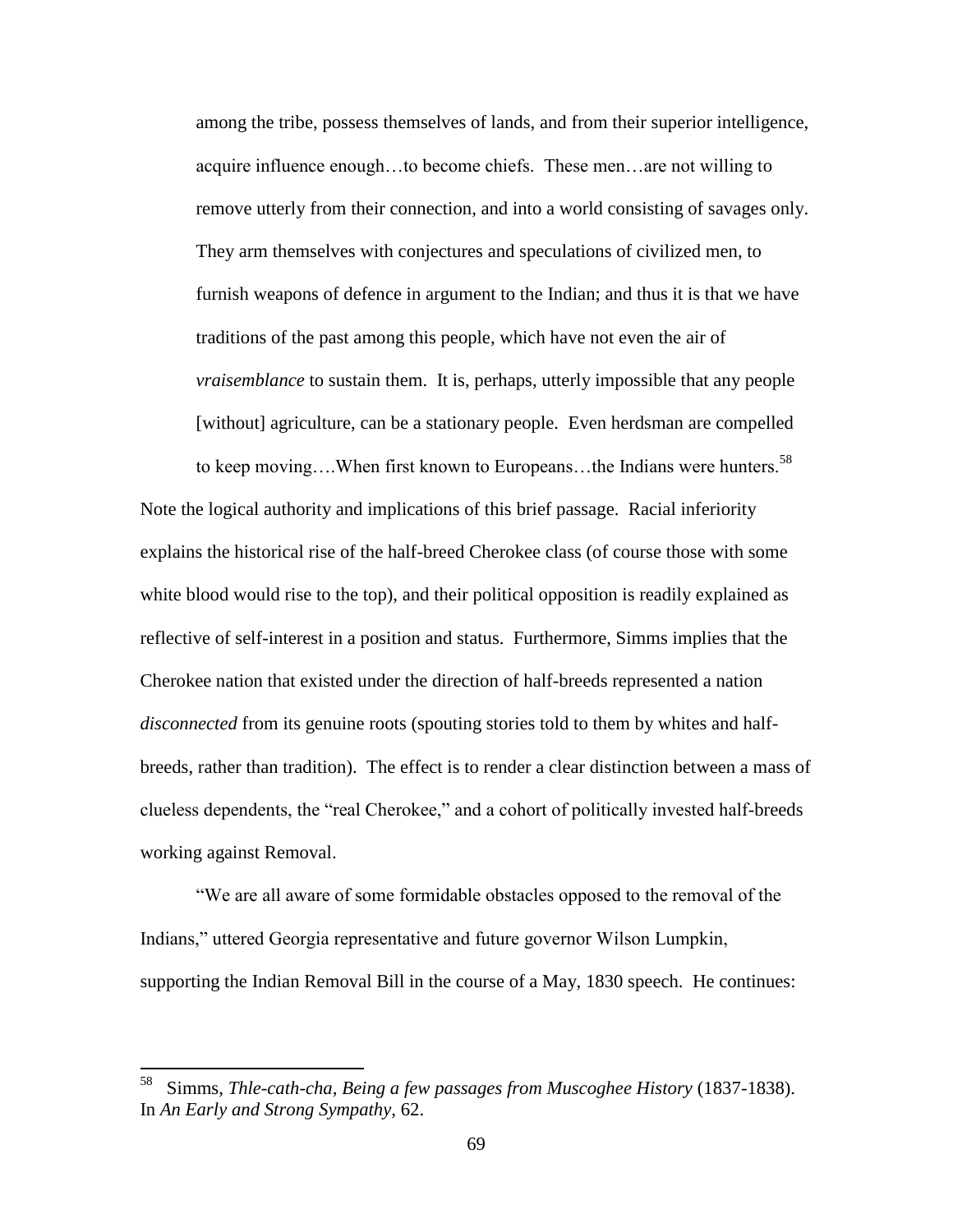The obstacles to which we allude will not derive their origin or their support from the Indians themselves, but both will be found in the avarice of white men, near to, and mingling with, the Indians, whose interest it is for the natives to remain where they are, and in their present condition….We may prepare to encounter a host of opposers, consisting of traders, both licensed and unlicensed, many of them speaking the Indian language fluently, and in habits of daily intercourse with them, often allied by marriage, and otherwise by blood; and from many others who profit more or less by a commission of our Government, for the performance

of services in the Indian Department. Remove the Indians and the fountain fails.<sup>59</sup> The use of the term "traders," is misleading, a rhetorical device which plays upon accepted racial generalities and emphasizes economic motivation as a historically determinant factor in the rise of the half-breeds and their stubborn resolve to hold onto power. It would be easy to misread Lumpkin as referring to a politically united contingent of self-identified "traders." Instead, Lumpkin refers to Cherokee Head Chief John Ross and the other well-to-do Cherokee "gentry" that comprised their governing body.

It is true that many of these leading individuals were "only part Cherokee" in that they were indeed descendents of white traders who had established relations in the region.<sup>60</sup> However, it needs to be noted that these "half-breeds" were largely raised, especially during the crucial early developmental stages, in a matrilineal society in which

l

<sup>59</sup> Lumpkin, "Speech to Congress," May 1830, in Lumpkin, *Removal of the Cherokee Indians from Georgia,* 65.

 $60$  It is probable that in the historical understanding that pervaded the "frontiers" of the southern states, these integrated individuals, who were so crucial to the early progress of America, were regarded as traitors, the antitheses of the mythic Indian-fighting pioneers.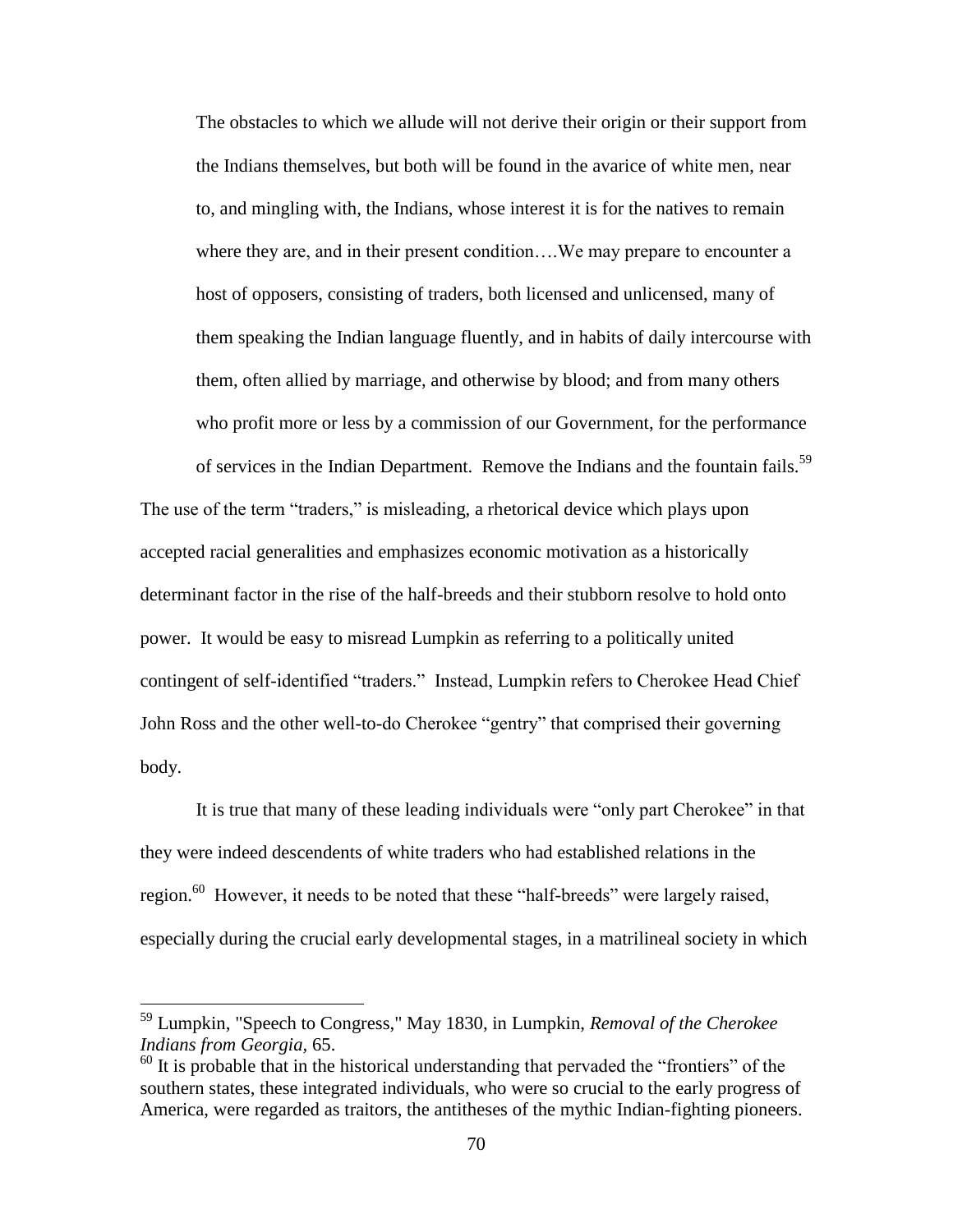females had authority and maintained the norms of village life. These men were Cherokee by culture, experience, and identity. <sup>61</sup> It is also true that upper class Cherokee were engaged in a variety of "trade" and entrepreneurial pursuits, such as the operation of stores at key crossroads, the manning of mills and ferries, the provision of credit, and serving in general as local economic "hubs" with access to the larger state and national markets. However, it is a disguised truth, for by engaging in these enterprises the upperclass Cherokee simply adopted the same economic niche served by members of the white upper class.<sup>62</sup> If John Ross was a "trader," then so too were John Calhoun and Andrew Jackson.

Though Lumpkin probably would refrain from making such a connection, he did wish to draw attention to the similarity which the Cherokee elite bore to the white elite. Implied in the half-breed discourse is a subtle appeal to Jacksonian populism that cannot be understated, for it spells out an essential ideological difference between the emerging political parties. As presented by Removal advocates, the great travesty of the "halfbreeds" was that this leading class of the Cherokee had made their fortunes on an uneven playing ground, the greatest of sins in Jacksonian rhetoric. By receiving the annuities granted to the Cherokee by the American government; by enjoying the economic and political dependence of an entire community; by tightening their grip on power in that community through several generations; all the while avoiding the taxes and responsibilities of American citizenship and commerce law, the "half-breed" elite had, so the argument went, effectively forged a kingdom.

 $\overline{a}$ 

<sup>61</sup> Perdue, "*Mixed Blood" Indians*.

<sup>62</sup> Theda Perdue, "Clan and Court: Another Look at the Early Cherokee Republic," *The American Indian Quarterly* 24.4 (2000): 562-9. Malone, *Cherokees of the Old South*, Ch.8.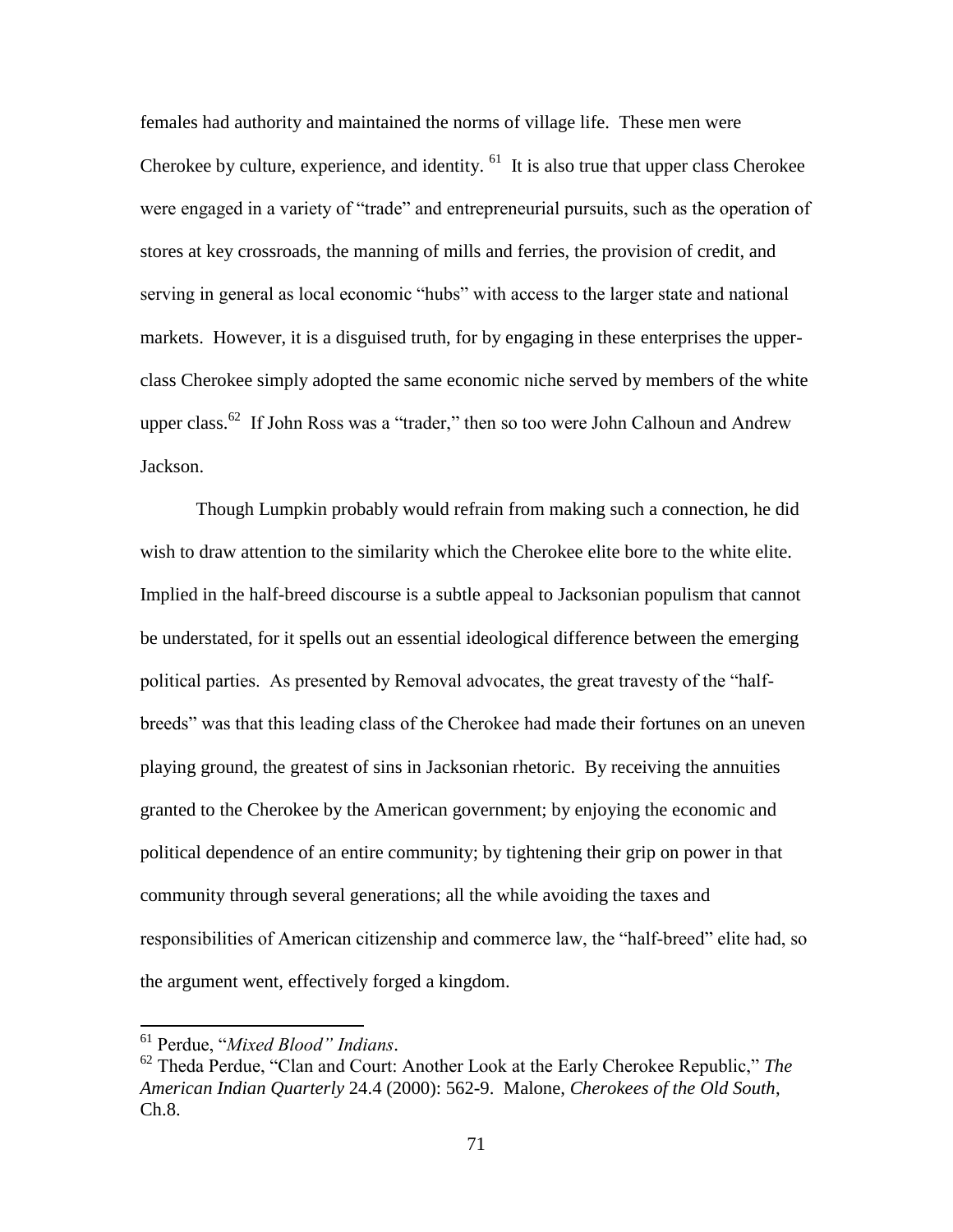Cherokee Chief John Ross, a canny politician and the consummate public gentleman, emerges as the chief antagonist in the recollections of Georgia's former governors. Soft-spoken and small of stature, and thus presenting a complete inversion of the traits associated with the "Indian" (and no doubt engendering hatred in part because of his clash with the stereotype), Ross fully embodied the half-breed conspiracy in the eyes of Removal advocates, and he provided a natural target for the frustration of Georgia's governors. Gilmer's correspondences with the Georgia Guard reveal a focus on Ross that borders on obsession; in May and June 1831 he issued a continuous stream of instructions to the Guard to urgently investigate "what relationship, by blood, John Ross has to the aboriginal Indians? Who was his father, [and] how much of Indian blood his mother had?"<sup>63</sup>

Whereas Gilmer sought to bring attention to Ross's blood quotient, Wilson Lumpkin professed a concern that Ross and his fellow "half-breeds" wielded absolute power over the Cherokee masses. About Ross, Lumpkin wrote the following:

Although he did not come to the *Throne* by regular hereditary descent…he has governed them, in the most absolute manner, for upwards of a quarter of a century….A full examination of the records of the Federal Government will show that John Ross has had the entire control and disbursement of millions of dollars, as *King* of the Cherokees, during the last twenty years. The control of this

 $\overline{\phantom{a}}$ 

<sup>&</sup>lt;sup>63</sup> George Gilmer, to Col. Hugh Montgomery; to Col. John W. A. Sanford; to Dr. David A. Reese; to 'Surveyors, 31 May 1831 to 17 June, 1831, in Gilmer, *Georgians,* 311-4.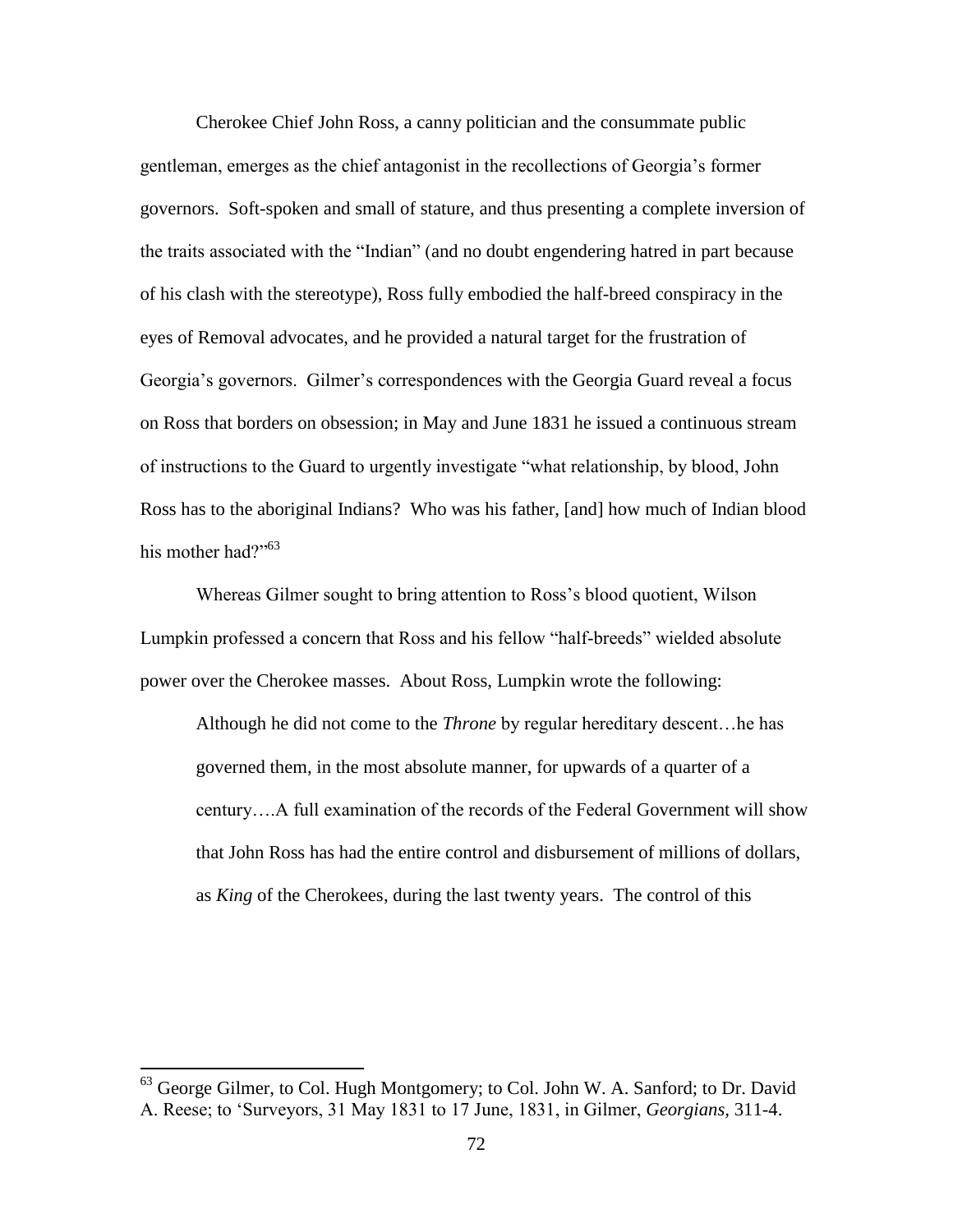immense amount of money…is the key that unlocks the secret cause of his long career of absolute reign and power.<sup>64</sup>

Lumpkins' writings on Indian Removal are peppered with terms such as *dictator*, *tyrant*, and *absolute rule* when referring to Ross and his "cabal." Implied in these criticisms is the assertion that the full-blooded Cherokee were "overawed" by their chiefs. Such an impression of the Cherokee masses reaffirms the primitivism that informed the racebased premises of Removal ideology, which accordingly proclaimed that the full-blooded Cherokee found themselves subject "to a system of laws and police wholly unsuited to their condition."<sup>65</sup> For precisely this reason, Lumpkin considered it "a *farce* and degrading to the Government" to "treat these unfortunate remnants of a once mighty race as independent nations of people….[They] should be treated with tender regard, as orphans and minors who are incapable of managing and protecting their own patrimony."<sup>66</sup> Furthermore, it was not the Indians' nature alone that allowed for their domination by a half-breed elite. According to Lumpkin, Principal Chief Ross had "long since found it expedient to yield the chief control of the *purse* and the *press*" to his missionary allies.

The impression of Cherokee leadership yielded by Lumpkin and Gilmer is one of totalitarian control; within the walls of disputed Cherokee sovereignty, Ross could limit the access of outsiders and hide the reality of his people, thereby allowing his "Northern allies" to present an undisputed false image of Cherokee advancement. Removal

l

<sup>64</sup> Lumpkin, *Removal of the Cherokee Indians from Georgia,* 187. The office of Principal Chief, held by Ross, was an elected position.

<sup>65</sup> George Gilmer, "Message to the State Legislature," 1831, Gilmer, *Georgians*, 296. <sup>66</sup> Wilson Lumpkin, to Eli S. Shorter, J.P.H. Campbell, and Alfred Iverson, Esqrs., 4 May 1835, in Lumpkin, *The Removal of the Cherokee Indians from Georgia,* 340.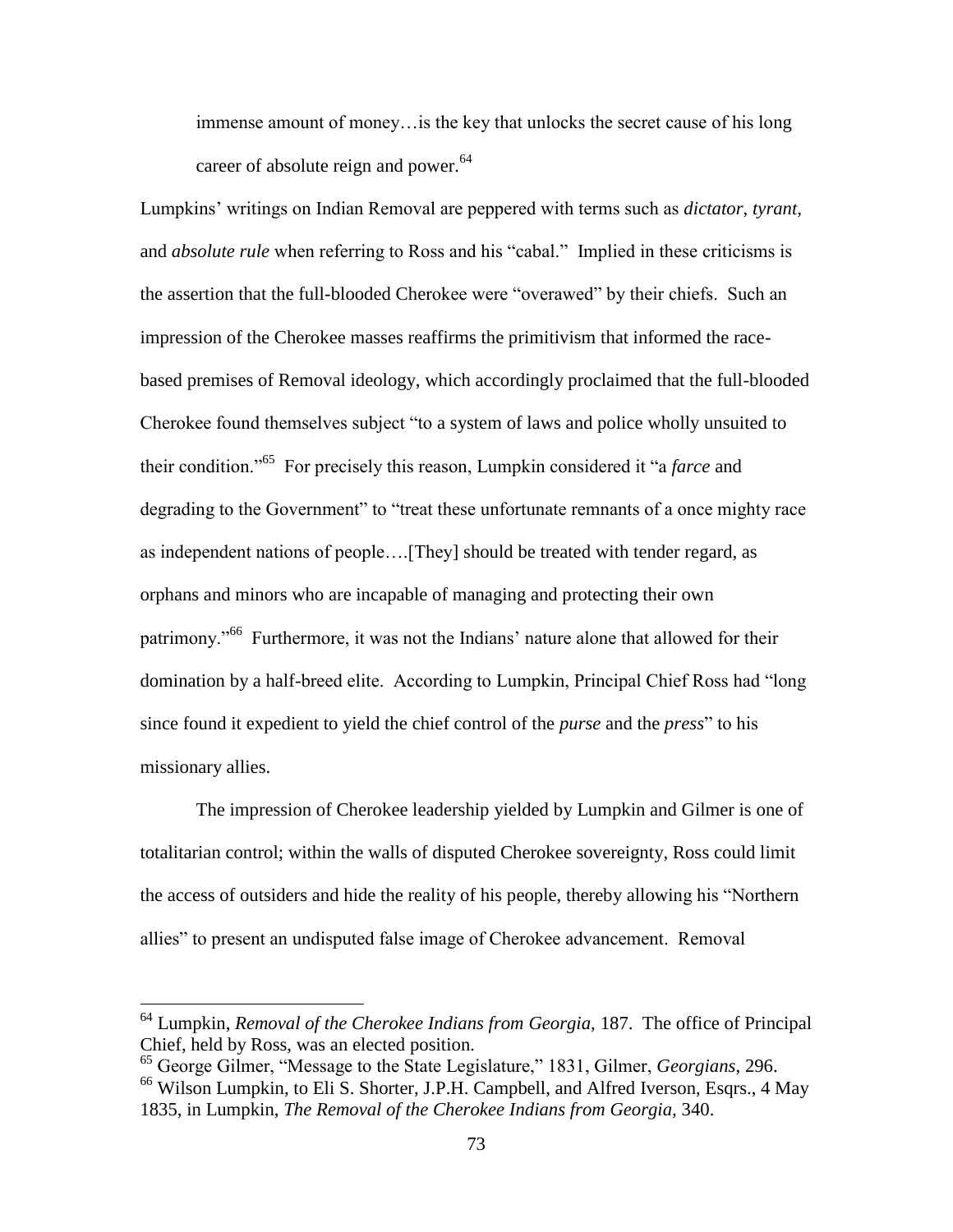advocates argued that such propaganda was meant to preserve this station whereby Ross and his allies could maintain power while thriving off government annuities. That the propaganda was itself financed by these Federal annuities was a darkly ironic source of frustration in the minds of Removal advocates.

The concept of a "half-breed" aristocracy controlling information allowed Lumpkin to focus his arguments on what was considered readily apparent in Georgia, the distinction between "the lordly chiefs, of the white blood, with their Northern allies" and the "real" Indians suffering under their sway. That the "principle part of these enjoyments [of advancement] are confined to the blood of the white man, either in whole or in part," was, for Lumpkin, a matter of personal experience. "From *what I have seen*, I can readily conclude that but a small portion of the real Indians are in a state of improvement, whilst their lords and rulers are white men…enjoying exclusively the Government annuities (emphasis mine)."<sup>67</sup> Lumpkin's statements here hint at another strain of quasi-scientific notions—the assertion that there existed a mismatch of culture inside Cherokee society, whereby the disjunction between the "advanced" plantation class of Cherokee "rulers" and the "hunter-gatherer" masses was described as dangerous, a sort of dire "crime against nature" that would lead to doom.

 $rac{1}{67}$  Wilson Lumpkin, "Speech to Congress," May 1830, in Lumpkin, *The Removal of the Cherokee Indians from Georgia*, 77.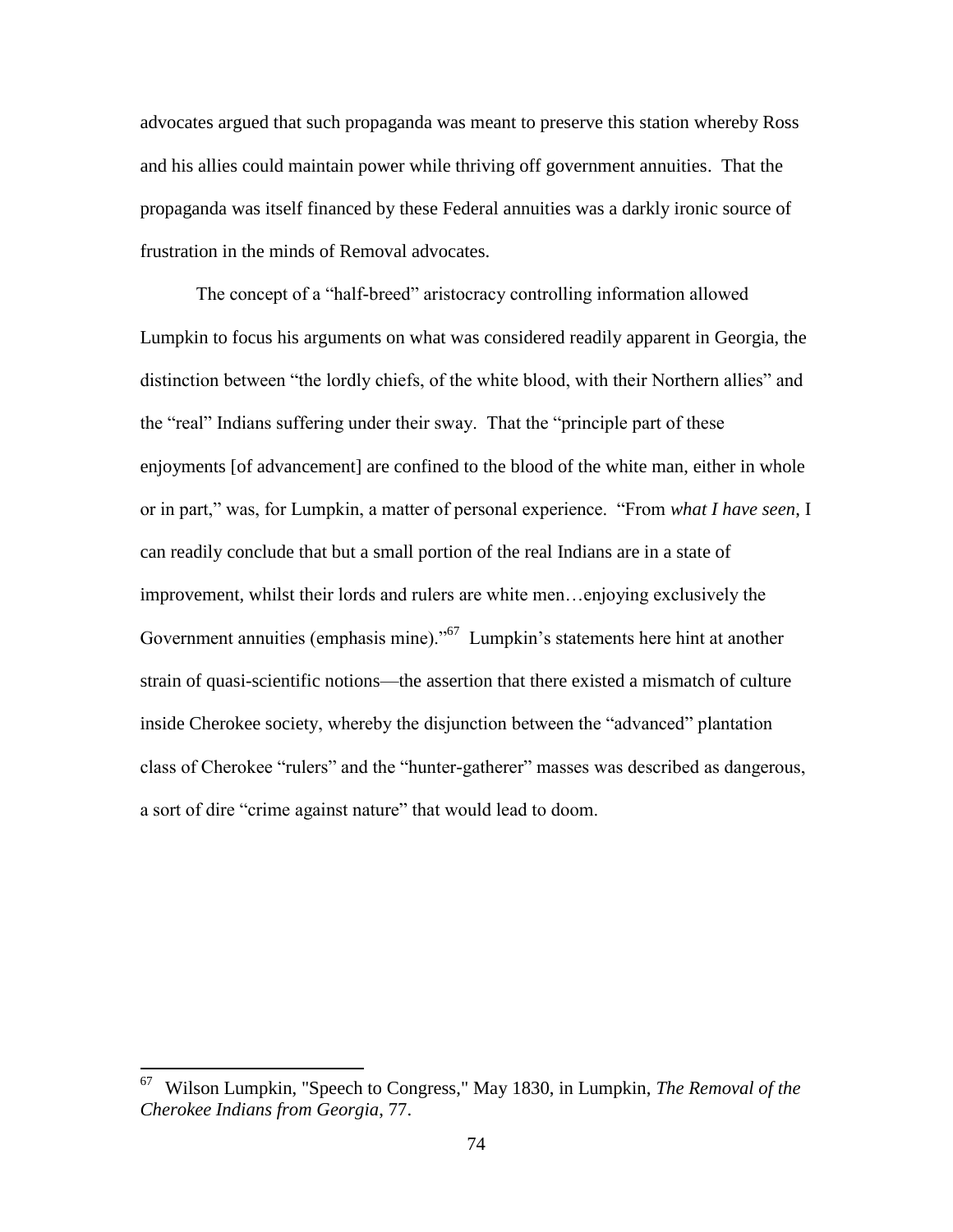## III: Conclusion

What is, perhaps, the most striking attribute of Indian Removal discourse is the tone of immediacy. It is, of course, not surprising that the heated political debates tended to produce extremes of language on both sides. It is quite conceivable that a Removal politician could enter the fray possessed of an initial mild sentiment that the Cherokee were indeed ruled by a class of half-whites for whom historical circumstances and racial superiority had carved out a fortunate, albeit unfair, position of power. This initial sentiment, however, when subjected to the fire of drawn-out, national debate, fully enmeshed within the conflicting forces of the party, the press, and the people, will be understandably sharpened. Thus, what begins as a concept of historically "lucky," ambitious men was sharpened into the rhetoric of a "half-breed conspiracy."

I have thus far not focused on the arguments presented by the Cherokee or their anti-Removal supporters. There is a straightforwardness and simplicity to their arguments that appeals to current day sensibilities: The Cherokee proved that Indians were reformable, that they could grow. There was a religious duty to continue to support the rapid spread of Christianity. Similarly, there was a moral duty on the part of the American nation to support the Cherokee in their adoption of constitutional government. The rhetoric of anti-Removal emphasized the humanity of Indians through stories generated by various resident pastors, who knew the "real Indians" far better than most southerners. Foremost and above all, anti-Removal advocates never failed to point out the boldfaced, callous, hypocritical injustice of forced Removal, or of a president who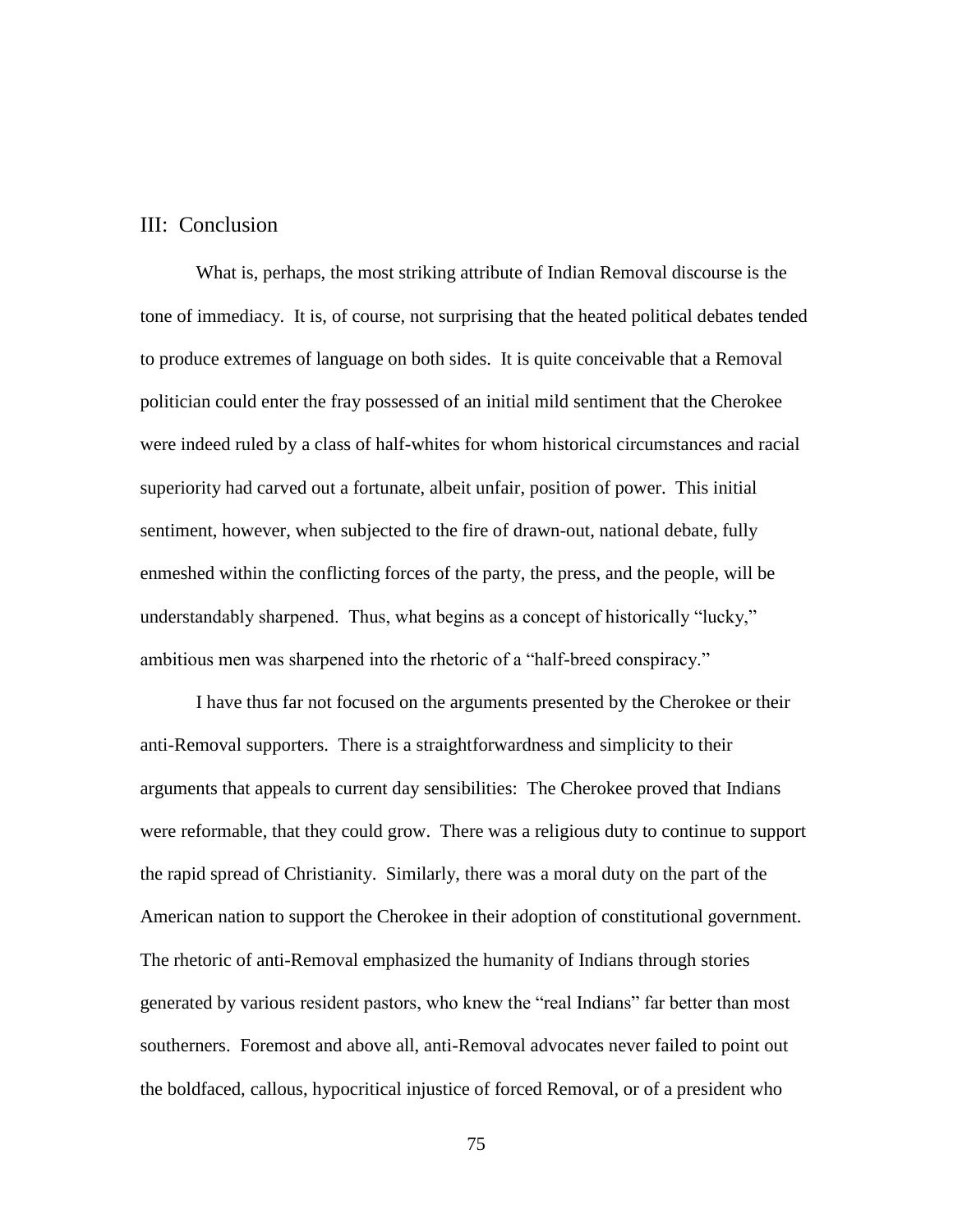would not enforce the Supreme Court decision that there was a legal obligation to protect the Cherokee from state intrusions

For the most part, anti-Removal arguments simply do not require any in depth analyses—there was no constructed "anti-Removal ideology," and the creative power of anti-Removal rhetoric was limited to the eloquence of its indignation. Justification, on the other hand, proved to be a fruitful endeavor: the argument(s) for Removal required the assumption of underlying premises about the nature of "man in history," drawing the arguers and their resonant audience into a more modern perspective, one where legal and moral purity, "authority" and "rights," are but naïve concerns that pale when set against the government's obligation to scientifically demonstrated necessity.

This essay represents phase one in a study that I hope to continue. The compartmentalization of race set the stage for pro-Removal arguments on other key themes of the Indian Removal debate. The duel over "sovereignty" is thoroughly interesting and worthy of its own chapter—the question of whether the Indian nations, and the Cherokee in particular, qualified as "sovereign" bled into a much deeper partisan debate over the very definition of the term, and related conflicts over the nature of treaties and the degree of priority to be afforded to legal precedent. On each of these themes, the intellectual treatment of the subjects by pro and anti-Removal advocates follows the same epistemological breakdown. Anti-Removal arguments were rooted in an Enlightenment conceptual world. For them, "sovereignty" is a legal status—a categorical recognition. America's history of treaties with the Cherokee established the recognition of the legal category. Therefore, the nation was bound, by the rational laws of civil society, to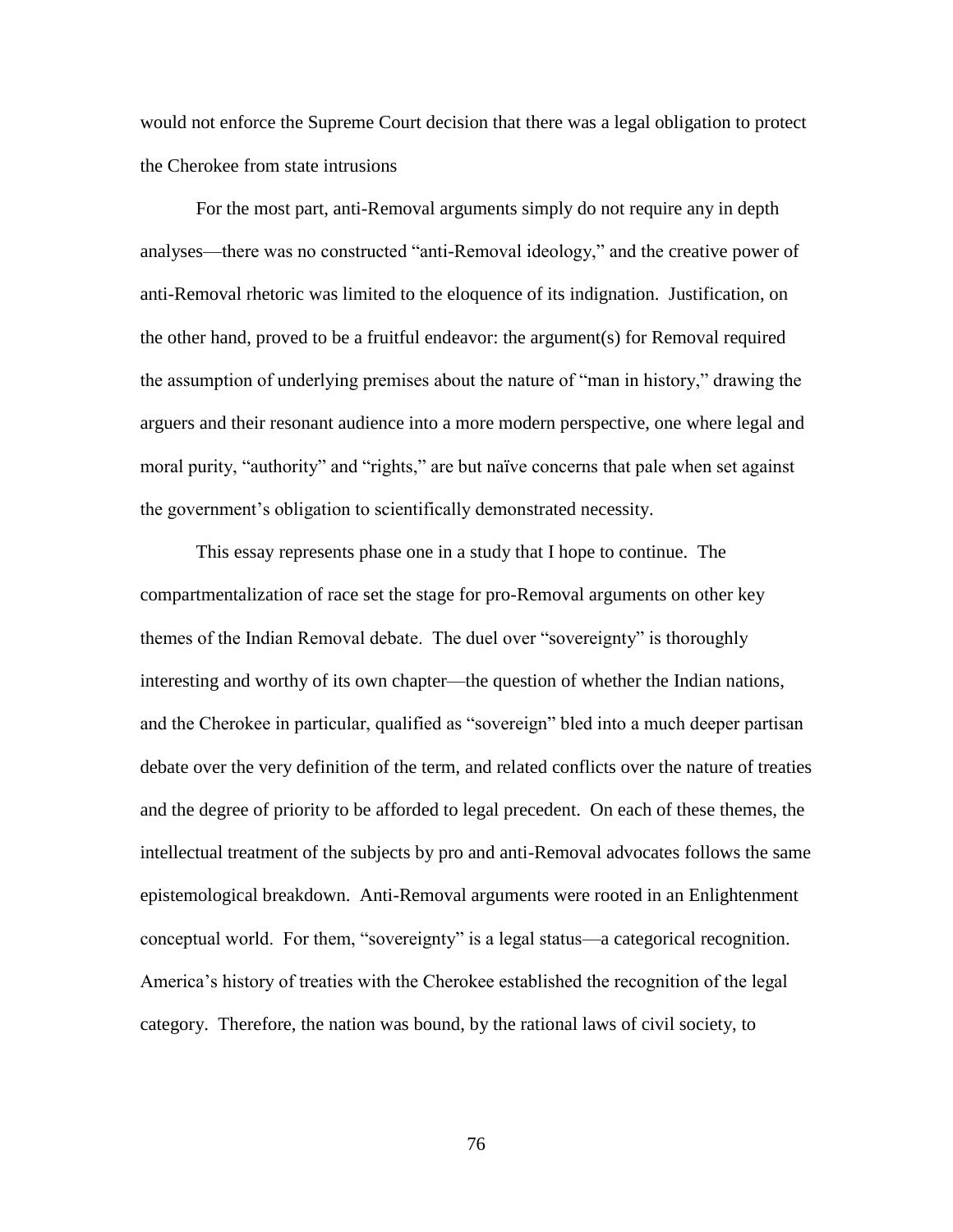respect this sovereignty—this was essentially the principle used by Chief Justice Marshall to support the pro-Cherokee verdict in *Worcester v. Georgia*.

Pro-Removal arguments defined "sovereignty" as a natural measurement and used a rationale that was distinctly post-Enlightenment. A people's "sovereignty" could not exist simply by being recognized; rather, it was self-determined. A nation was "sovereign" only insofar as it was powerful and organized enough to assert that sovereignty and secure it. Sovereignty, therefore, is defined in pro-Removal rhetoric as a *natural feature*, a touchstone of health reached only by the select few worthy nations. This implies the romantic era understanding of man in the world, subject to forces beyond rational control. Removal advocates argued that Indian sovereignty was a farce in the same sarcastic tone of "exasperated common-sense" that characterized their treatment of race. Treaty precedent or not, the "law" could not stem the tide of nature and history.<sup>68</sup> Any pretensions that Indians had to sovereignty were betrayed by their historically visible diminution. To "pretend" they were sovereign would only accelerate their doom—so said the experts.

In order for Removal to move forward, the advancements of the Cherokee had to be intellectually contained. This was achieved through the various strategies of racial

l

 $68$  Various arguments over the authority of treaties present yet another broad theme of the Indian Removal debate worthy of its own chapter. Again the epistemological pattern holds true. Anti-Removal advocates argued that treaties represented legally binding agreements—the supreme law of the land. Pro-Removal advocates argued that treaties (pre War of 1812 in particular) with Indians were, essentially, expedient measures, valid only insofar as both parties were in relatively equal power. The reasoning is directly analogous to the pro-Removal definition of sovereignty. Treaties are not some sort of ideal legal promise—the emblem of a rational commitment—rather they are mere tools that function in the regulation of relationships between the nation and foreign entities. Again there is a sense of historical, natural evolution to the pro-Removal sense of treaties that is quite distinct from static, ideal concept espoused by Indian defenders.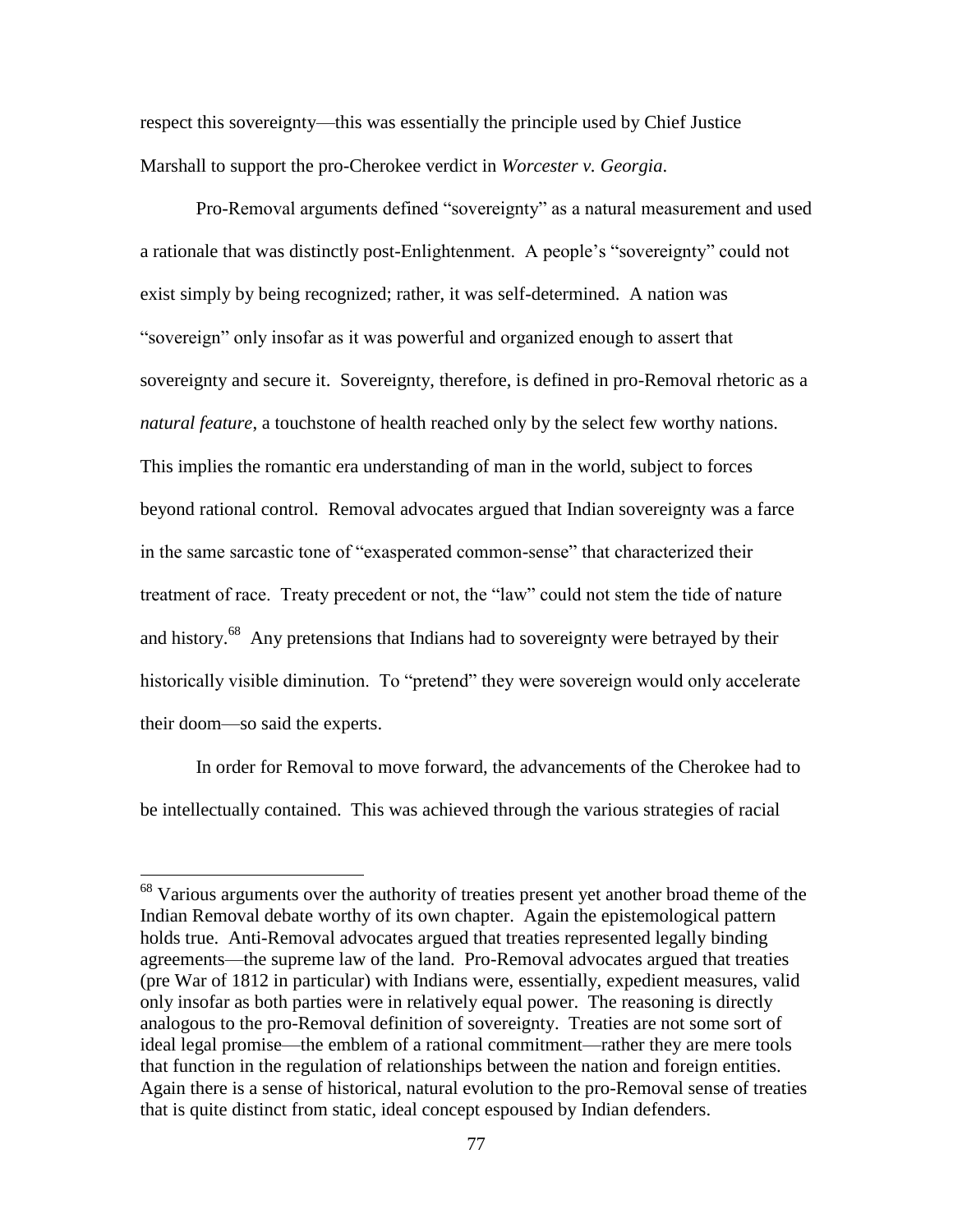typing outlined in this essay. At the same time, each of these strategic efforts contributed, through a process of conceptual implication, to the organization of the Democratic party by aiding in the construction of its identity and ideology. At the same time, this identity construction unquestionably held an unconscious appeal that helps explain its popularity.

The strategic thrust of the various race-based arguments espoused by advocates of Removal served to isolate a caricature of their opponent--of not only the Indian but the Indian-supporter. This required a dual process: the fixing in stone of the Indians' racial nature, and the explanation of their opponents' rationale as implied in their arguments. The former was emphasized through expertise and experience. Lewis Cass, and to a lesser degree William Gilmore Simms, exemplify the "expert" in their discursive treatment of the Indian as a *subject of nature* capable of being understood as such. This claim to knowledgeable authority implies a "worldview," to borrow Ashworth's term, that at the time was part of a relatively new emergence, the "modern episteme" which Foucault characterized as the rise of the 'sciences of man.' If a man like Cass, who had studied the Indian for years, who had lived amongst them and governed them, levied his expertise to argue that, indeed, the Indians' *popularly proclaimed* racial inaptitudes were fundamentally true, and that in the course of history an expert like himself could clearly see the inevitable disappearance of this race before the more dynamic one, how foolish, then, must be the opponents of Removal, those who cling to rumors of exceptional advancements and speak of national "honor" as if it were an ideal free from the forces of history.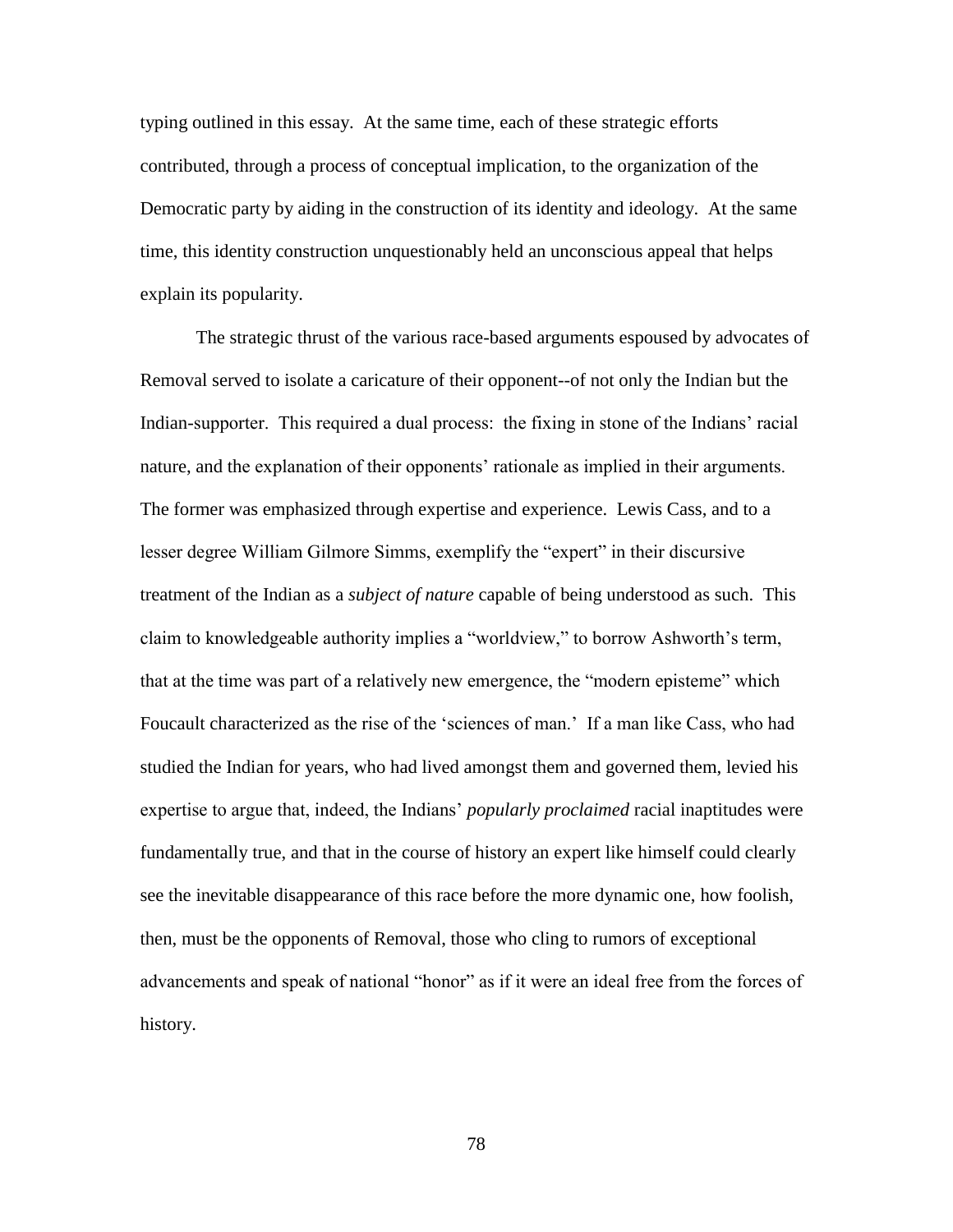At this point, conceptually speaking, regional animosity supports partisan identity construction by offering various explanations of their opponents. The inescapable racial nature of Indians espoused by the experts found a receptive audience, as evidenced by the writings and rhetoric of various regional representatives, be they intellectuals, like Simms, Congressmen like John Forsyth and Robert Adams, or Georgia governors with a strong sense of state identity. The arguments identified the "Indian problem" as one unique to several states and wholly forgotten in the states that were the center of opposition. This difference was carried further in the celebration of frontier myth history pervasive in the regionally popular literature and popular family histories of the southern and southwestern states.<sup>69</sup> The northeastern center of opposition emanated from a population that was more dilettante. They sat in comfort without any substantial Indian presence, oblivious to the attendant difficulties of that situation. In a sense, they were less American. How could they preach to southern states about the so-called advancements of the Cherokee?

This regional animosity, in the course of political argumentation, was easily transposed into a partisan identity dynamic. It established Democratic thought as somehow more *empirically sound* then their opposition. The claim to knowledge of race made by pro-Removal advocates emphasized observation, whether as expert or simply experienced, as *characteristic* of their party; the fact that the anti-Jackson party was

<sup>&</sup>lt;sup>69</sup> A point made earlier, but worth remembering here: both William Lumpkin and George Gilmer, the two Georgia governors most involved in provoking action towards Removal, wrote entire semi-autobiographical memoirs focused on justifying the necessity of their crusade. Both volumes celebrate a family history that is classic in its celebration of the "frontier." Both authors identify with the "American" character of strength and intelligence forged, in no small part, by the constant, dangerous, instructive presence of the "Indian race"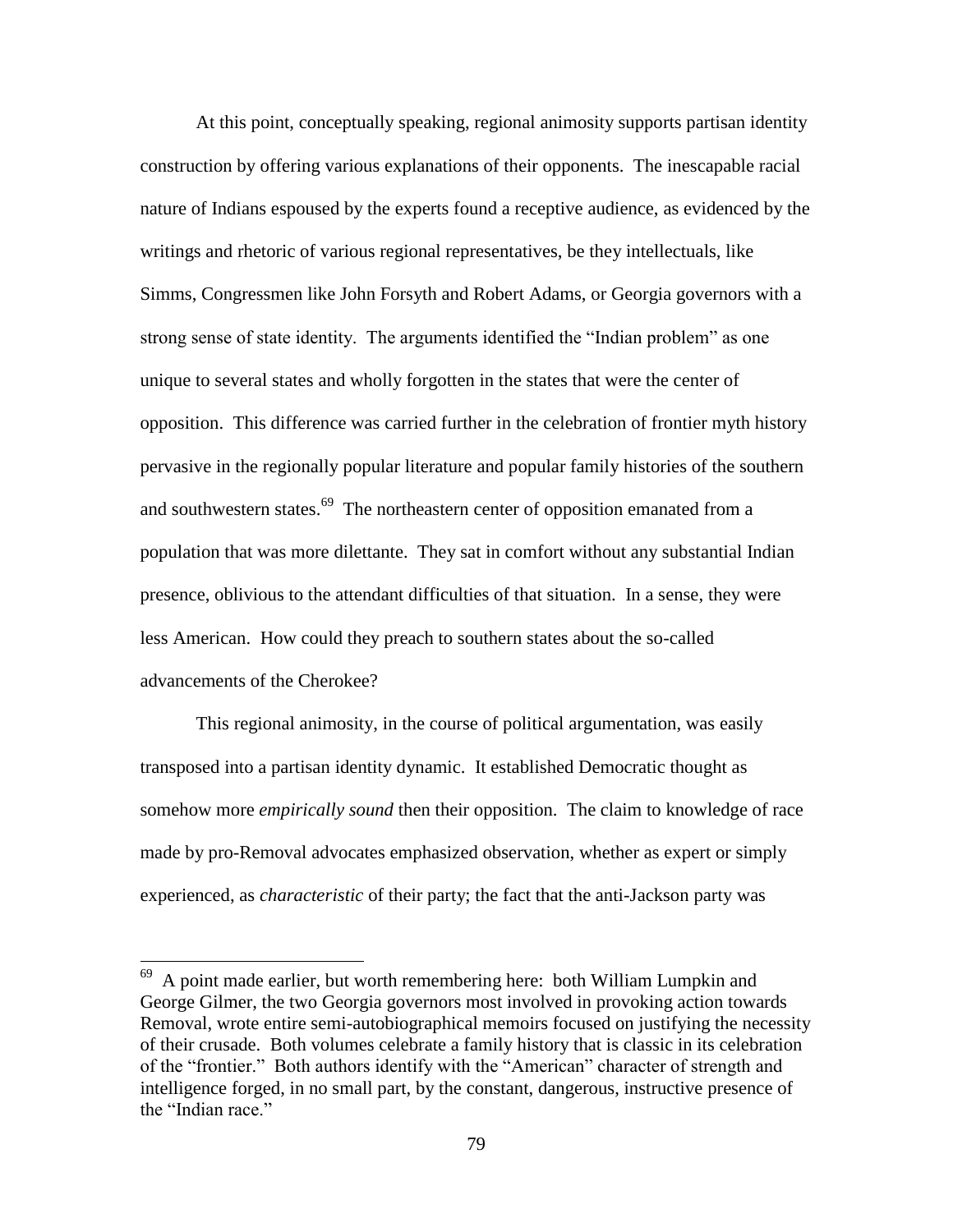opposed to Removal simply reinforced the rhetoric of an out of touch intelligentsia, awash in abstraction and theory, devoid of the practically acquired knowledge that was the true national virtue—the virtue of Jackson. This identity claimed by the Democrats emerges throughout Jacksonian politics, whether it was the presidents' struggles against the machinations of Supreme Court legal theorizing or his efforts against that ultimate sandcastle, the National Bank. The Indian Removal debate occurs at the incipient stages of partisan identity formation and was, as Rolater demonstrated, an issue of constant party conflict throughout the 1830s. The discourse of Indian Removal did not take on this pattern because it was already present. The dynamic grew within the arguments themselves, a natural outgrowth of regional animosity/identity and of the claims to a new authority made by "experts." The process of pro-Removal argumentation was appealing because it established a sense of oneself as being on the side of the inherited practical, *national,* knowledge. The caricature of the opposition, emphasized through rhetoric that was often both sarcastic and/or humorous, further reinforced this identity which was embedded in a certain version of the American story. The "science" of the vanishing Indian corresponded to the myth of the frontier.

Partisan identity is not the only locus of appeal embedded in the concepts of pro-Removal discourse. The construction of race in the discourse implies a "worldview" in which one is allowed to connect, on a very self-inclusive level, to the larger historical entity that is "the nation." There is a formula for nationalism that Romantic era thought allows and which was not accessible to the Enlightenment worldview.<sup>70</sup> The celebration of instincts necessarily correlates with a celebration of cultural and racial, in short

 $\overline{\phantom{a}}$ 

 $70$  The French Revolution, truly, seems to epitomize the shift in an epic microcosm. Universal concepts go in….Napoleon comes out.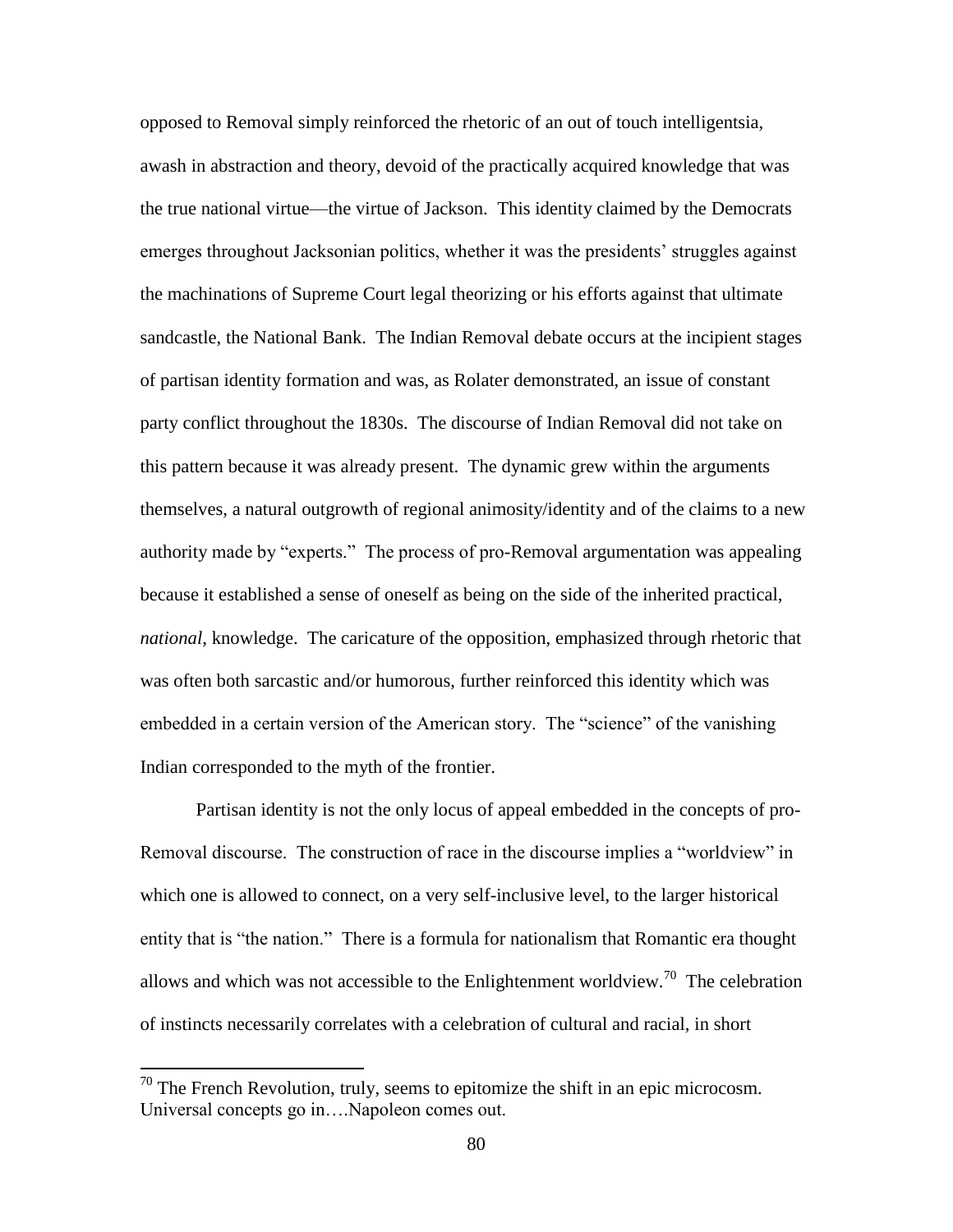historical, and *natural*, inheritance. These refer to properties and characteristics that are inborn, and this offers potent rhetorical opportunity for public figures. Jackson was magnificent at capturing this possibility. His strength, his history, he claimed, was the same as yours, the same as every American—he would unloose the fetters to Democracy and show you. It is the subtlest rhetorical shift, but emblematic of so much—the move from "what we can achieve" to "what's holding us back."

This difference is essential, and, I think, is epitomized wonderfully in the contrast between the rhetorical tendencies of John Quincy Adams and Andrew Jackson during their tenure as presidents. Adams' first Annual Message to Congress is notorious for the audacious program of national improvements which it announced on the cusp of a very divisive election. Playing right into the hands of the pedantic, out-of-touch caricature crafted by his political opponents, Adams' program proclaimed support for the controversial National Bank, the creation of a national currency, and an aggressive internal infrastructure program aimed at creating and expanding roads and canals. On top of these perceived partisan swipes, Adams called for other programs of such grandeur that not even his supporters were prepared: the institution of a national observatory, for example, and the creation of a national university. Adams even proposed an expedition to circumnavigate the globe. It was an ambitious dream, one that gazed far into the future of the nation with the utmost care of a clockmaker. But it was his personal dream; Adams was never capable of rendering his project into a rhetoric that would lend it popular appeal. All that his dream truly offered to the "average American" was the role of spectator.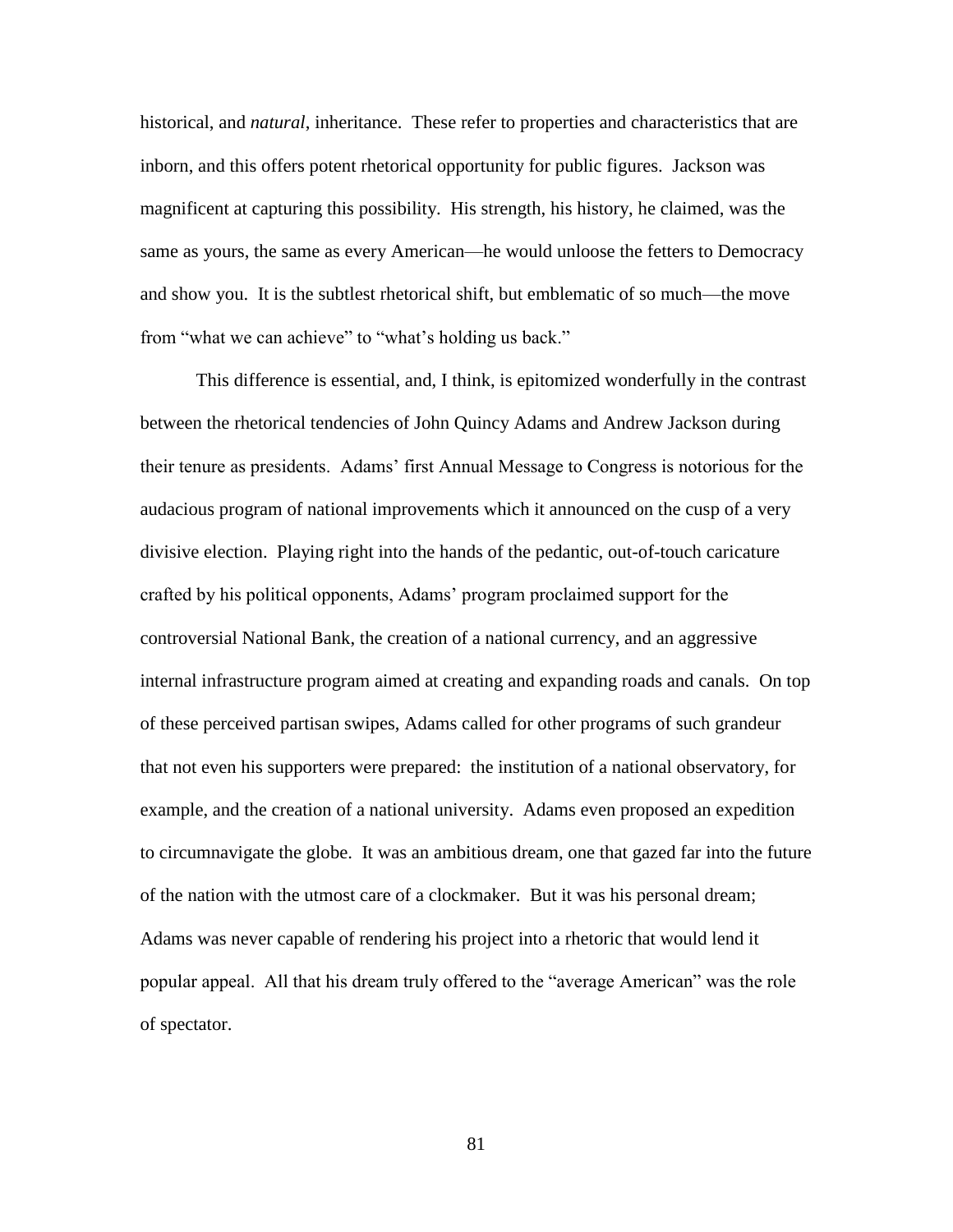Compare this with the wonderfully effective rhetorical style of Jackson, as demonstrated in this excerpt from his own Second Address to Congress, a passage germane to Indian Removal:

Humanity has often wept over the fate of the aborigines of this country, and Philanthropy has been long busily employed in devising means to avert it, but its progress has never for a moment been arrested, and one by one have many powerful tribes disappeared from the earth. To follow to the tomb the last of his race and to tread on the graves of extinct nations excite melancholy reflections. But true philanthropy reconciles the mind to these vicissitudes as it does to the extinction of one generation to make room for another. In the monuments and fortifications of an unknown people, spread over the extensive regions of the West, we behold the memorials of a once powerful race, which was exterminated or has disappeared to make room for the existing savage tribes. Nor is there any thing in this which, upon a comprehensive view of the general interests of the human race, is to be regretted. Philanthropy could not wish to see this continent restored to the condition in which it was found by our forefathers. What good man would prefer a country covered with forests and ranged by a few thousand savages to our extensive Republic, studded with cities, towns, and prosperous farms, embellished with all the improvements which art can devise or industry execute, occupied by more than 12,000,000 happy people, and filled with all the blessings of liberty, civilization, and religion?<sup>71</sup>

 71 Andrew Jackson's *Second Annual Address to Congress* is widely documented and reprinted, and is easy to find on the internet.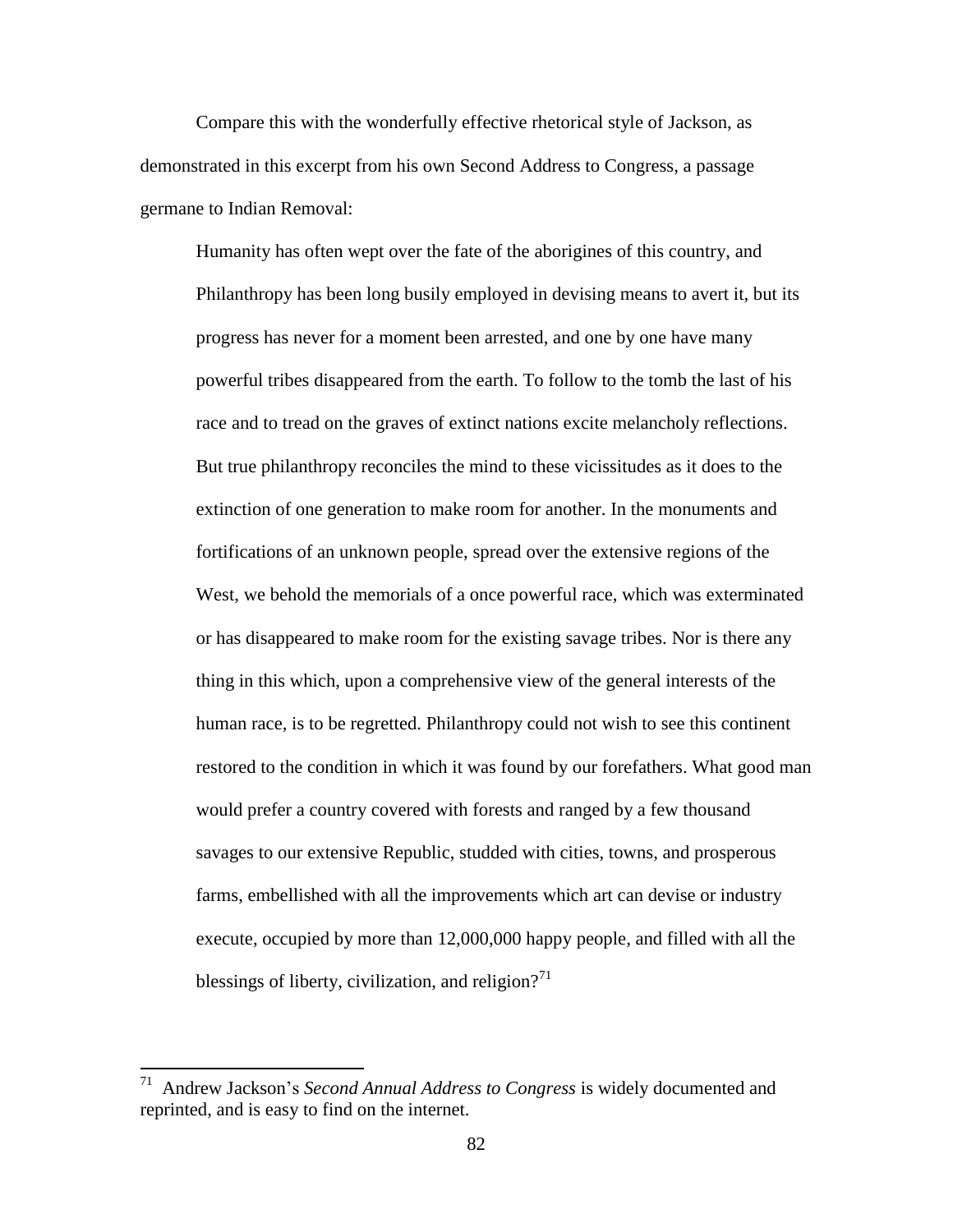In this brief excerpt, Jackson presents a united, collective, accessible vision of the nation. Spelled out with an eloquence not often enough attributed to him, Jackson encodes racial superiority within a set of pristine images. A *country* that is *studded* with *prosperous farms* and *embellished with all the improvements* of civilization conveys the vivid image of a vibrant landscape—each word is pitch perfect, while reference to the gargantuan number "twelve million" lends the landscape a sense of expansive growth, as if the darkness of savagery was yielding to an advancing sunlight that would gleam off church spires and well-ordered houses. Expansion, racial superiority, and a unitary, advancing, collective enterprise—"the will of the people" made manifest—are inseparable elements in this appealing vision brought to life through Jackson's rhetoric. This was the story implied through the race-definition arguments of Indian Removal efforts, one that offered supporters the opportunity to be part of, to feed and embody, a shared constituent national spirit; a story of dynamic and healthy growth with themes of a people's historical destiny, all made visible against the backdrop of the vanishing Indian.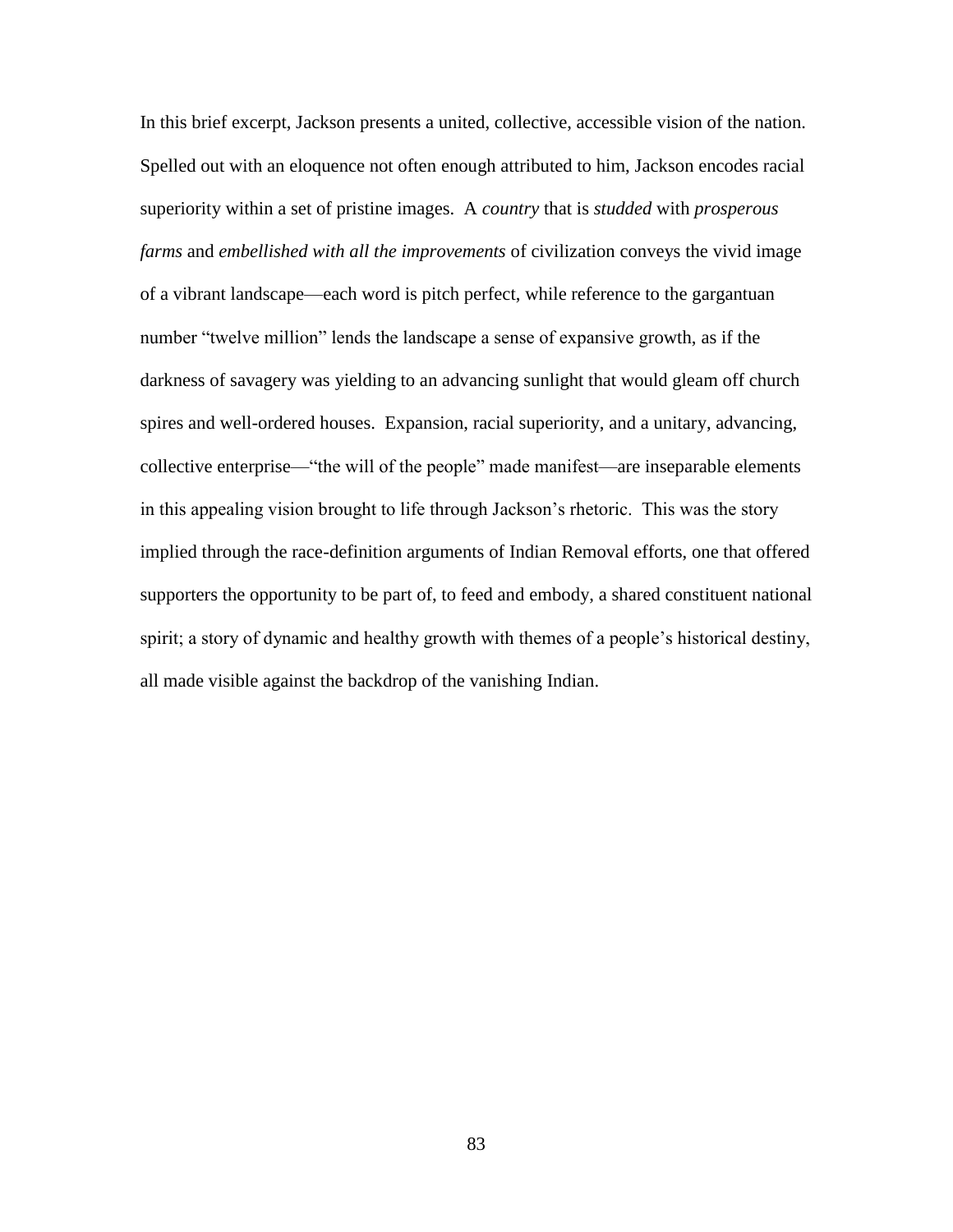## BIBLIOGRAPHY

## PRIMARY SOURCES

- Adams, Sen. Robert H. Speech to Congress, 17 April 1830. *Register of Debates*, 21<sup>st</sup> Cong.,  $1<sup>st</sup>$  sess., 1830, 6, 1: 359-367.
- Blau, Joseph L. *Social Theories of Jacksonian Democracy; Representative Writings of the Period 1825-1850*. New York: Hafner Pub. Co, 1947.
- Boudinot, Elias. *Cherokee Editor, the Writings of Elias Boudinot*. Knoxville: University of Tennessee Press, 1983.
- Cass, Lewis. "Policy and Practice of the United States and Great Britain in their Treatment of Indians." *The North American Review* 24.55 (Apr., 1827): 365- 442.
- Cass, Lewis. "Removal of the Indians." *The North American Review* 30.66 (Jan., 1830): 62-121.
- *Cherokee Cavaliers Forty Years of Cherokee History as Told in the Correspondence of the Ridge-Watie-Boudinot Family*. Norman: University of Oklahoma Press, 1995.
- Evarts, Jeremiah. *Cherokee Removal: The "William Penn" Essays and Other Writings*. Knoxville: University of Tennessee Press, 1981.
- Forsyth, Sen. John. Speech to Congress, 15 April 1830. *Register of Debates*, 21<sup>st</sup> Cong., 1<sup>st</sup> sess., 1830, 6, 1: 325-339.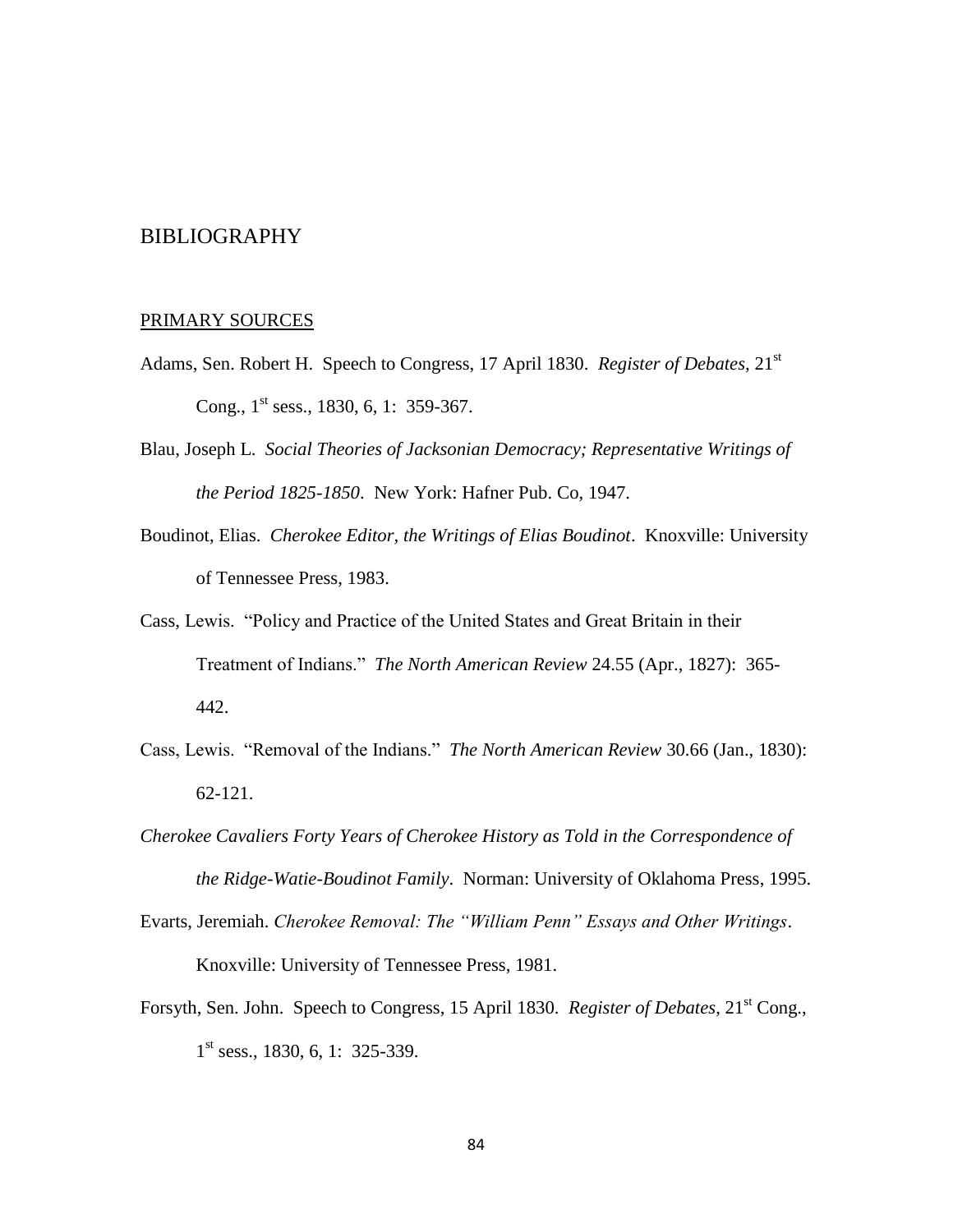- Frelinghuysen, Sen. Theodore. Speech to Congress, 9 April 1830. *Register of Debates,*  $21<sup>st</sup>$  Cong.,  $1<sup>st</sup>$  sess., 1830, 6, 1: 309-320.
- Garrison, Tim Alan. *The Legal Ideology of Removal: The Southern Judiciary and the Sovereignty of Native American Nations*. Athens, Ga: University of Georgia Press, 2009. This volume contained numerous excerpts from the published concurring and dissenting opinions for several state Supreme Court level cases that were quite notable within the larger course of Removal debate.
- Gilmer, George Rockingham. *Georgians: Sketches of Some of the First Settlers of Upper Georgia, of the Cherokees, and the Author*. Danielsville, GA: Heritage Papers, 1989.
- Kilpatrick, Jack Frederick. *New Echota Letters*. Dallas: Southern Methodist University Press, 1968.
- Lumpkin, Wilson. *The Removal of the Cherokee Indians from Georgia*. Wormsloe [Ga.] New York: Priv. print.; Dodd, Mead & Company, 1907.
- Noland, C. F. M. *Noland's Cherokee Diary: A U.S. Soldier's Story from Inside of the Cherokee Nation*. Spartanburg, S.C: Reprint Co, 1990.
- Paschal, George W. *Ninety-Four Years: Agnes Paschal*. Spartanburg, S.C: Reprint Co, 1974.
- Payne, John Howard. *John Howard Payne to His Countrymen*. Athens: University of Georgia Press, 1961.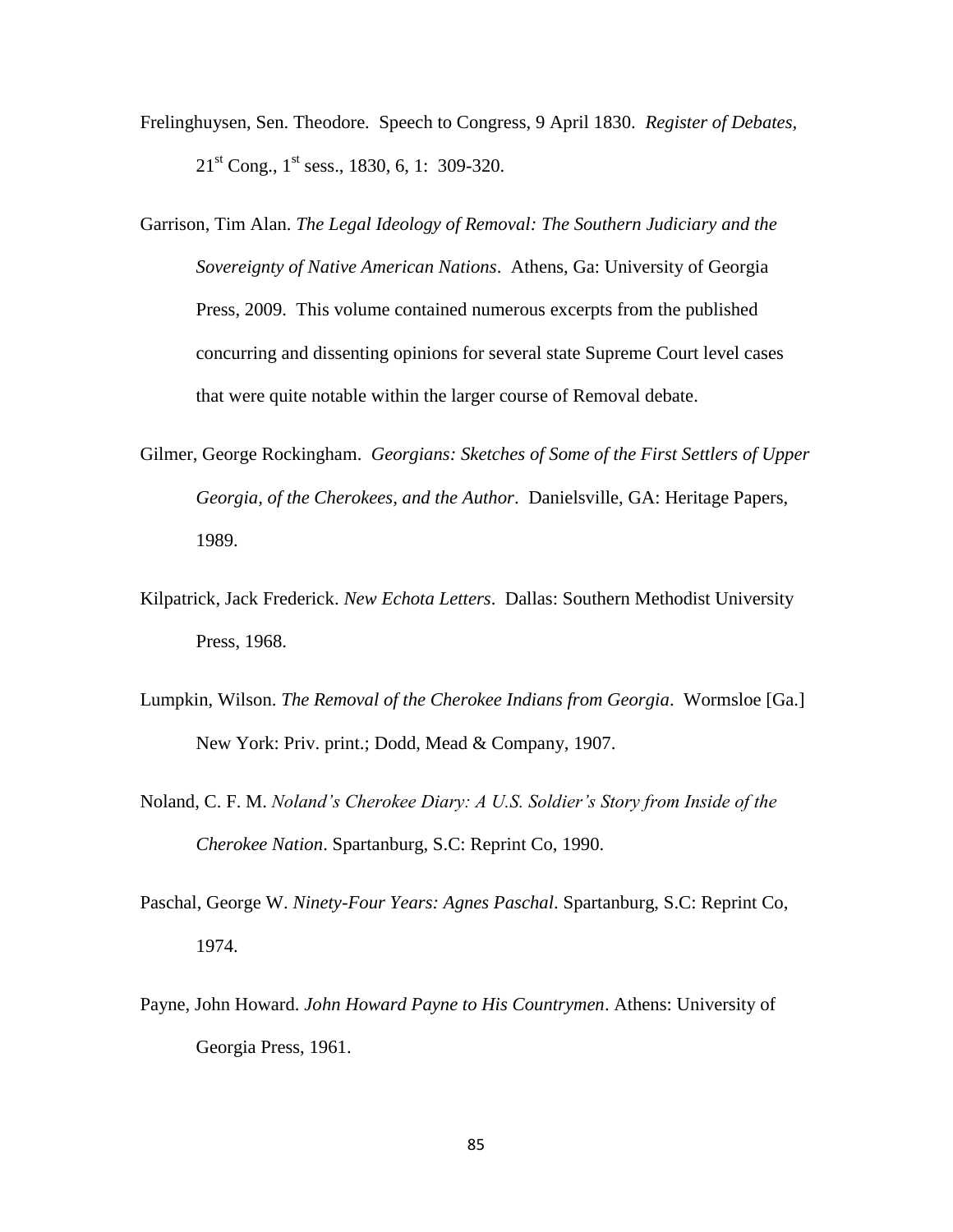- Simms, William Gilmore et al. *An Early and Strong Sympathy: The Indian Writings of William Gilmore Simms*. Columbia: University of South Carolina Press, 2003.
- Sprague, Sen. Peleg. Speech to Congress, 16 April 1830. *Register of Debates*, 21st Cong.,  $1^{\text{st}}$  sess., 1830, 6, 1: 343-357.
- Wirt, William. *Opinion on the Right of the State of Georgia to Extend Her laws Over the Cherokee Nation*. Baltimore: F. Lucas, Jr, 1830.

## SECONDARY SOURCES

- Ashworth, John. *Agrarans & Aristocrats: Party Political Ideology in the United States, 1837-1846*. London : Atlantic Highlands, NJ: Royal Historical Society ; Humanities Press, 1983. Royal Historical Society studies in history no. 37.
- Bonner, James Calvin. *Studies in Georgia History and Government*. Athens: The University of Georgia Press, 1940.
- Boylston, James R. *David Crockett in Congress: The Rise and Fall of the Poor Man's Friend: With Collected Correspondence, Selected Speeches and Circulars*. Houston, Tex: Bright Sky Press, 2009.
- Conser, Walter H. "John Ross and the Cherokee Resistance Campaign, 1833-1838." *The Journal of Southern History* 44.2 (1978): 191-212.
- Curtis, James C. *Andrew Jackson and the Search for Vindication*. Boston: Little, Brown, 1976.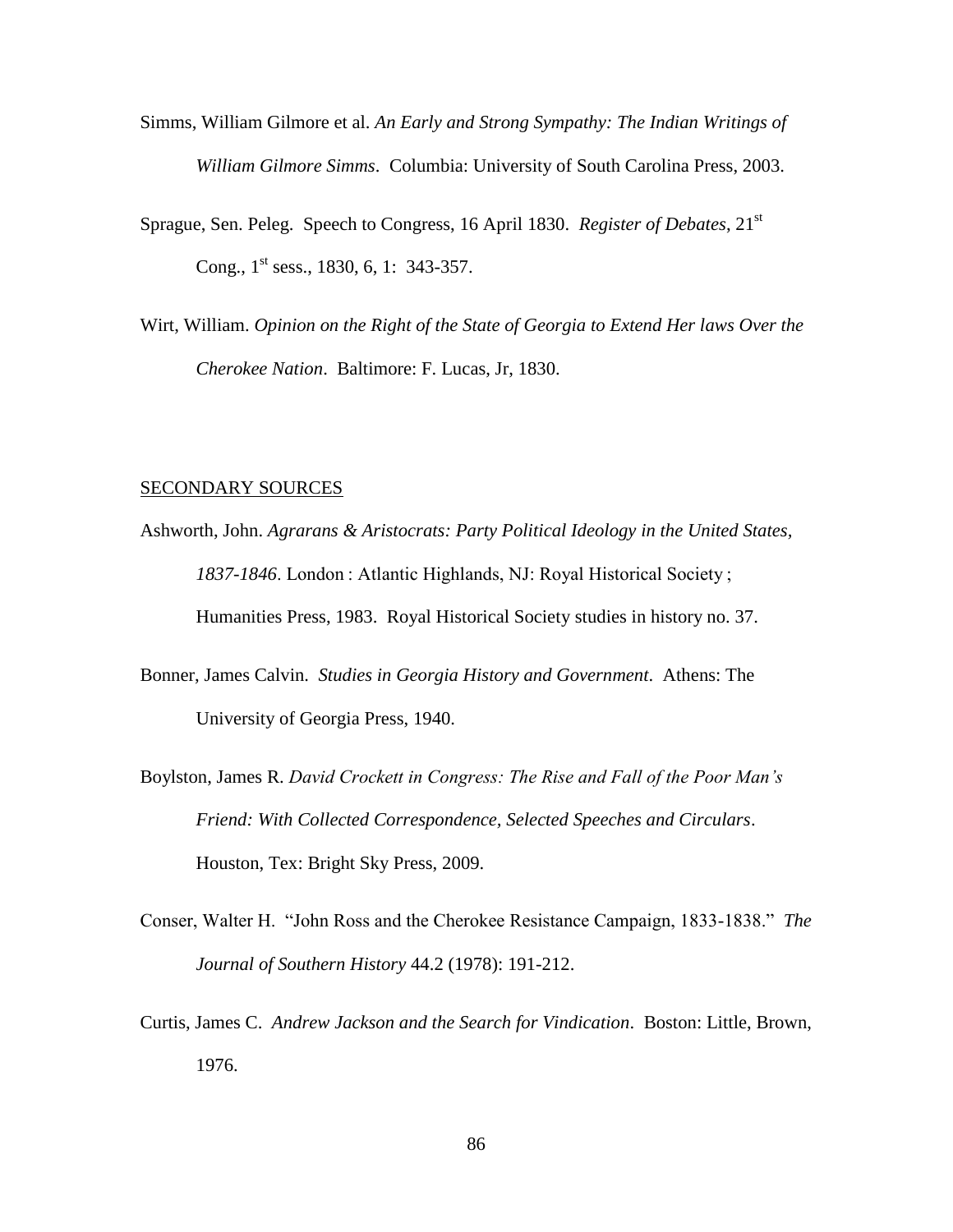- Dangerfield, George. *The Awakening of American Nationalism, 1815-1828*. 1st ed. New York: Harper & Row, 1965.
- Evarts, Jeremiah. *Cherokee Removal: The "William Penn" Essays and Other Writings*. Knoxville: University of Tennessee Press, 1981.
- Filler, Louis. *The Removal of the Cherokee Nation: Manifest Destiny or National Dishonor?* Malabar, Fla: R. E. Krieger Pub. Co, 1988.
- Garrison, Tim Alan. *The Legal Ideology of Removal: The Southern Judiciary and the Sovereignty of Native American Nations*. Athens, Ga: University of Georgia Press, 2009.
- Green, L. C. *The Law of Nations and the New World*. Edmonton, Alta., Canada: University of Alberta Press, 1989.
- Hester, Thurman Lee. *Political Principles & Indian Sovereignty*. New York: Routledge, 2001.
- Horsman, Reginald. *Expansion and American Indian Policy, 1783-1812*. East Lansing: Michigan State University Press, 1967.
- ---. *Race and Manifest Destiny: The Origins of American Racial Anglo-Saxonism*. Cambridge, Mass: Harvard University Press, 1981.
- ---. "Scientific Racism and the American Indian in the Mid-Nineteenth Century." *American Quarterly* 27.2 (1975): 152-168.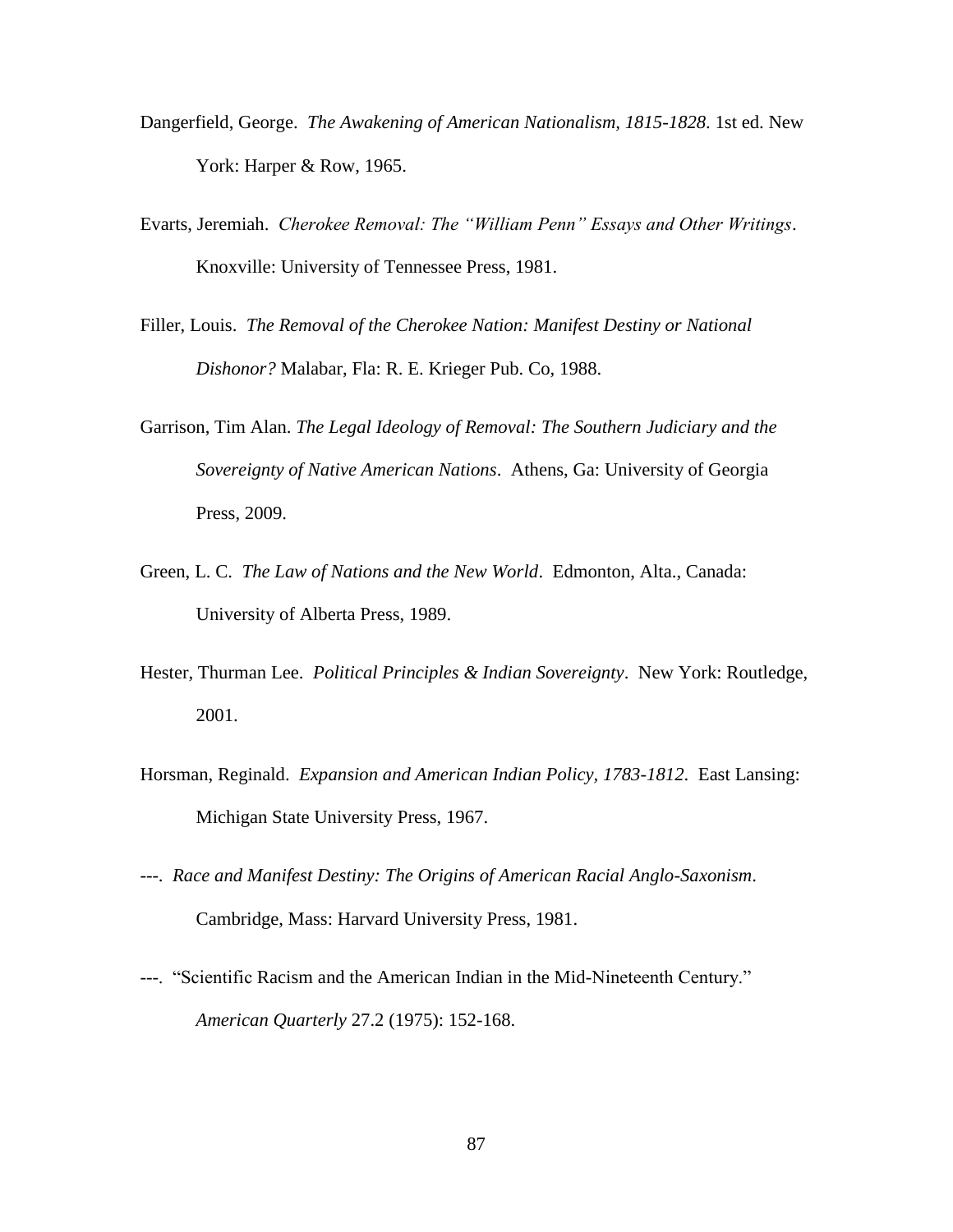- Krupat, Arnold. "Representing Cherokee Dispossession." *Studies in American Indian Literatures* 17.1 (2005): 16-41.
- Longaker, Richard P. "Andrew Jackson and the Judiciary." *Political Science Quarterly* 71.3 (1956): 341-364.
- Lynn Hudson Parsons. "'A Perpetual Harrow upon My Feelings': John Quincy Adams and the American Indian." *The New England Quarterly* 46.3 (1973): 339-379.
- ---. "In Which the Political Becomes the Personal, and Vice Versa: The Last Ten Years of John Quincy Adams and Andrew Jackson." *Journal of the Early Republic* 23.3 (2003): 421-443.
- Malone, Henry Thompson. *Cherokees of the Old South; a People in Transition*. Athens: University of Georgia Press, 1956.

Miller, Douglas T. *The Nature of Jacksonian America*. New York: Wiley, 1972.

- Morse, Anson D. "The Political Influence of Andrew Jackson." *Political Science Quarterly* 1.2 (1886): 153-162.
- *Native Americans and the Early Republic*. Ed. Frederick E. Hoxie. Charlottesville: University Press of Virginia, 1999.
- Norgren, Jill. *The Cherokee Cases: Two Landmark Federal Decisions in the Fight for Sovereignty*. Norman [Okla.]: University of Oklahoma Press, 2004.
- Perdue, Theda. "Clan and Court: Another Look at the Early Cherokee Republic." *The American Indian Quarterly* 24.4 (2000): 562-569.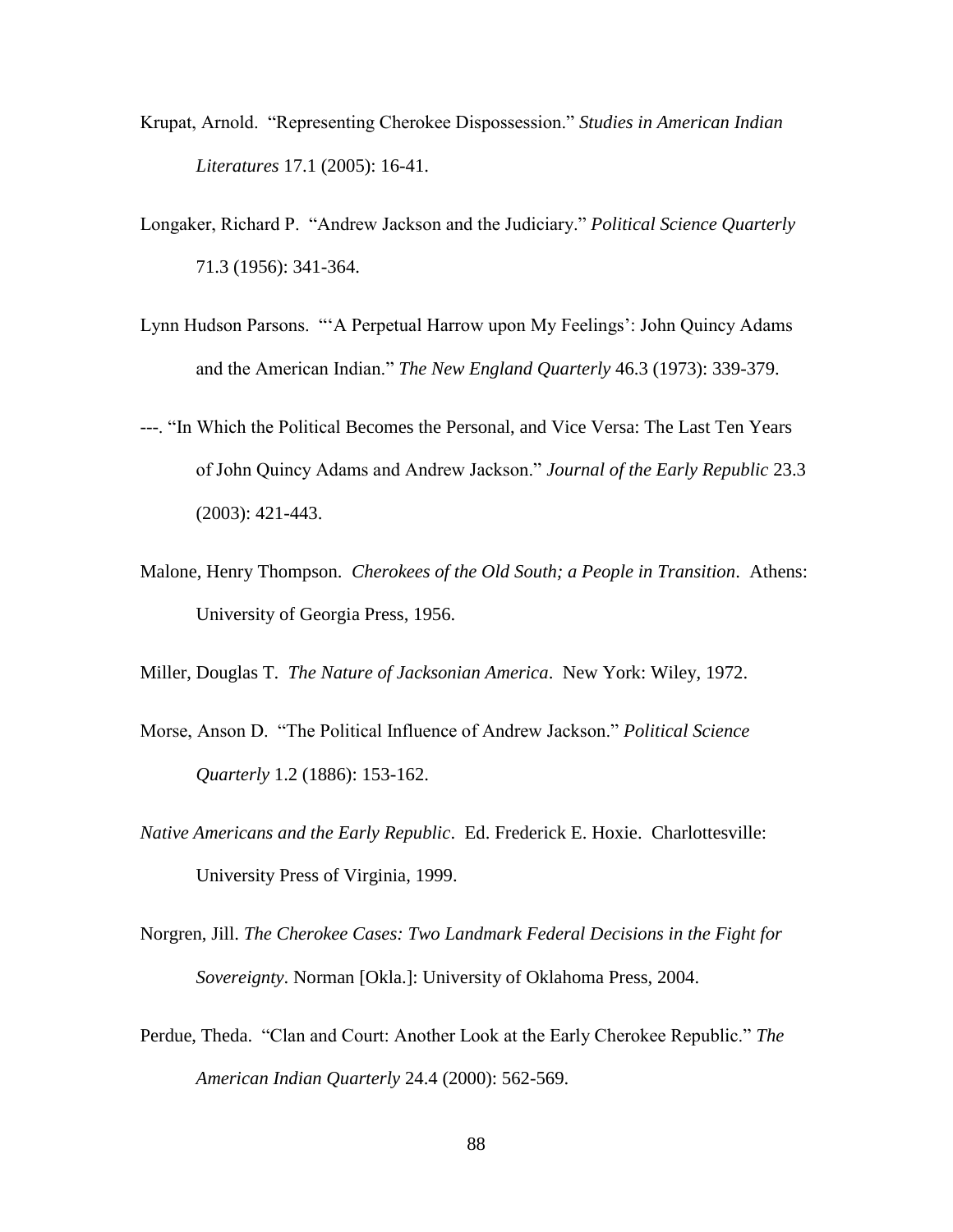- ---. *"Mixed Blood" Indians: Racial Construction in the Early South*. Athens: University of Georgia Press, 2003.
- Prucha, Francis Paul. "Andrew Jackson's Indian Policy: A Reassessment." *The Journal of American History* 56.3 (1969): 527-539.
- ---. *American Indian Policy in the Formative Years: The Indian trade and Intercourse Acts, 1790-1834*. Cambridge: Harvard University Press, 1962.
- ---. *Indian Policy in the United States: Historical Essays*. Lincoln: University of Nebraska Press, 1981.
- Rosen, Deborah A. *American Indians and State Law: Sovereignty, Race, and Citizenship, 1790-1880*. Lincoln: University of Nebraska Press, 2007.
- ---. "Wartime Prisoners and the Rule of Law: Andrew Jackson's Military Tribunals during the First Seminole War." *Journal of the Early Republic* 28.4 (2008): 559- 595.
- Satz, Ronald N. *American Indian Policy in the Jacksonian Era*. Lincoln: University of Nebraska Press, 1975.
- Scheckel, Susan. *The Insistence of the Indian: Race and Nationalism in Nineteenth-Century American Culture*. Princeton, N.J: Princeton University Press, 1998.
- Sheehan, Bernard W. "Review: Indian-White Relations in Early America: A Review Essay." *The William and Mary Quarterly* 26.2 (1969): 267-286.